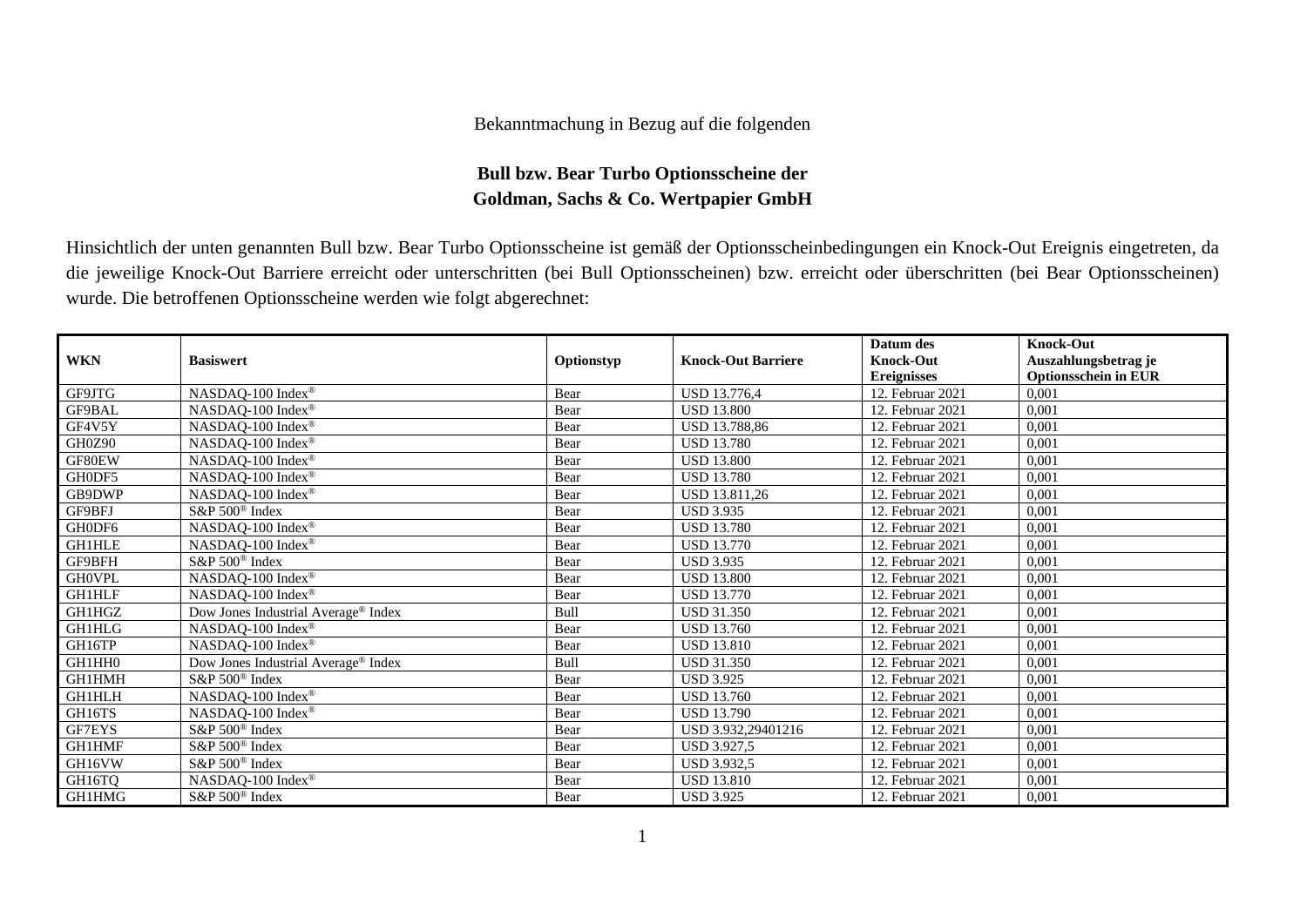|               |                                                                          |            |                           | Datum des          | <b>Knock-Out</b>            |
|---------------|--------------------------------------------------------------------------|------------|---------------------------|--------------------|-----------------------------|
| <b>WKN</b>    | <b>Basiswert</b>                                                         | Optionstyp | <b>Knock-Out Barriere</b> | <b>Knock-Out</b>   | Auszahlungsbetrag je        |
|               |                                                                          |            |                           | <b>Ereignisses</b> | <b>Optionsschein in EUR</b> |
| GH16VX        | S&P 500 <sup>®</sup> Index                                               | Bear       | <b>USD 3.932,5</b>        | 12. Februar 2021   | 0,001                       |
| GH16TR        | NASDAQ-100 Index®                                                        | Bear       | <b>USD 13.790</b>         | $12.$ Februar 2021 | 0,001                       |
| GH18X1        | $\overline{\text{DAX}^{\otimes}}$ (Performance Index)/X-DAX <sup>®</sup> | Bear       | EUR 14.111,56570141       | 15. Februar 2021   | 0,001                       |
| GH0ZB2        | S&P 500 <sup>®</sup> Index                                               | Bear       | <b>USD 3.935</b>          | 12. Februar 2021   | 0,001                       |
| <b>GH1HMC</b> | S&P 500 <sup>®</sup> Index                                               | Bear       | <b>USD 3.930</b>          | 12. Februar 2021   | 0,001                       |
| GH18Y2        | $\text{DAX}^{\circledR}$ (Performance Index)/ X-DAX <sup>®</sup>         | Bear       | EUR 14.091,57764801       | 15. Februar 2021   | 0,001                       |
| GH1HMD        | S&P 500 <sup>®</sup> Index                                               | Bear       | <b>USD 3.930</b>          | 12. Februar 2021   | 0,001                       |
| GH19DJ        | DAX <sup>®</sup> (Performance Index)/X-DAX <sup>®</sup>                  | Bear       | <b>EUR 14.100</b>         | 15. Februar 2021   | 0,001                       |
| GH1LG2        | DAX <sup>®</sup> (Performance Index)/ X-DAX <sup>®</sup>                 | Bull       | EUR 14.185                | 15. Februar 2021   | 0,001                       |
| <b>GH1HME</b> | S&P 500 <sup>®</sup> Index                                               | Bear       | <b>USD 3.927,5</b>        | 12. Februar 2021   | 0,001                       |
| <b>GH18X8</b> | $\text{DAX}^{\circledR}$ (Performance Index)/ X-DAX <sup>®</sup>         | Bear       | EUR 14.151,54180822       | 15. Februar 2021   | 0,001                       |
| GH19DK        | $\text{DAX}^{\circledast}$ (Performance Index)/ X-DAX <sup>®</sup>       | Bear       | <b>EUR 14.100</b>         | 15. Februar 2021   | 0,001                       |
| <b>GH1LBX</b> | DAX <sup>®</sup> (Performance Index)/ X-DAX <sup>®</sup>                 | Bear       | EUR 14.000                | 15. Februar 2021   | 0,001                       |
| GH18XZ        | DAX <sup>®</sup> (Performance Index)/X-DAX <sup>®</sup>                  | Bear       | EUR 14.075,79507856       | 12. Februar 2021   | 0,001                       |
| GH1LG0        | $DAX^{\circledcirc}$ (Performance Index)/X-DAX <sup>®</sup>              | Bull       | EUR 14.180                | 15. Februar 2021   | 0,001                       |
| <b>GH1LBY</b> | $\text{DAX}^{\circledast}$ (Performance Index)/ X-DAX <sup>®</sup>       | Bear       | EUR 14.000                | 15. Februar 2021   | 0,001                       |
| GH18Y0        | $\text{DAX}^{\circledR}$ (Performance Index)/ X-DAX <sup>®</sup>         | Bear       | EUR 14.076,58660797       | 15. Februar 2021   | 0,001                       |
| <b>GH1LFY</b> | DAX <sup>®</sup> (Performance Index)/ X-DAX <sup>®</sup>                 | Bull       | EUR 14.140                | 15. Februar 2021   | 0,001                       |
| GH18XC        | DAX <sup>®</sup> (Performance Index)/ X-DAX <sup>®</sup>                 | Bear       | EUR 14.131,55375481       | 15. Februar 2021   | 0,001                       |
| GF7EYQ        | S&P 500 <sup>®</sup> Index                                               | Bear       | USD 3.936,6063243         | 12. Februar 2021   | 0,001                       |
| GH1LH0        | $\text{DAX}^{\circledast}$ (Performance Index)/ X-DAX <sup>®</sup>       | Bear       | EUR 14.015                | 15. Februar 2021   | 0,001                       |
| GH18YF        | DAX <sup>®</sup> (Performance Index)/X-DAX <sup>®</sup>                  | Bear       | EUR 14.101,5716747        | 15. Februar 2021   | 0,001                       |
| GH18X4        | $\text{DAX}^{\circledast}$ (Performance Index)/ X-DAX <sup>®</sup>       | Bear       | EUR 14.146,54479486       | 15. Februar 2021   | 0,001                       |
| GH1LH1        | $DAX^{\circledcirc}$ (Performance Index)/ X-DAX <sup>®</sup>             | Bear       | EUR 14.020                | 15. Februar 2021   | 0,001                       |
| <b>GH0BPV</b> | 10-Year U.S. Treasury Note Future (Generic Front<br>Month Future)        | Bull       | <b>USD 136,25</b>         | 15. Februar 2021   | 0.001                       |
| GH18X5        | DAX <sup>®</sup> (Performance Index)/X-DAX <sup>®</sup>                  | Bear       | EUR 14.141,54778151       | 15. Februar 2021   | 0,001                       |
| GH18EL        | American Water Works Co Inc                                              | Bull       | USD 160,7345508           | 12. Februar 2021   | 0,001                       |
| <b>GH1LGE</b> | $\text{DAX}^{\circledR}$ (Performance Index)/ X-DAX <sup>®</sup>         | Bull       | EUR 14.215                | 15. Februar 2021   | 0,001                       |
| GH18X6        | DAX <sup>®</sup> (Performance Index)/ X-DAX <sup>®</sup>                 | Bear       | EUR 14.116,56271476       | 15. Februar 2021   | 0,001                       |
| <b>GH1LGF</b> | $\text{DAX}^{\circledast}$ (Performance Index)/ X-DAX <sup>®</sup>       | Bull       | EUR 14.210                | 15. Februar 2021   | 0,001                       |
| <b>GH18X7</b> | $\text{DAX}^{\circledast}$ (Performance Index)/X-DAX <sup>®</sup>        | Bear       | EUR 14.126,55674147       | 15. Februar 2021   | 0,001                       |
| GH18Y8        | $\text{DAX}^{\circledast}$ (Performance Index)/ X-DAX <sup>®</sup>       | Bear       | EUR 14.081,58362131       | 15. Februar 2021   | 0,001                       |
| <b>GH1LGG</b> | $\text{DAX}^{\circledast}$ (Performance Index)/ X-DAX <sup>®</sup>       | Bull       | EUR 14.195                | 15. Februar 2021   | 0,001                       |
| GH18X2        | DAX <sup>®</sup> (Performance Index)/X-DAX <sup>®</sup>                  | Bear       | EUR 14.121,55972812       | 15. Februar 2021   | 0,001                       |
| <b>GB7YHN</b> | 1 Feinunze Platin, Feinheit mind. 0,9995                                 | Bear       | USD 1.283,834             | 15. Februar 2021   | 0,001                       |
| GF7WK8        | GBP/USD (WM-Fixing)                                                      | Bear       | <b>USD 1,38939</b>        | 15. Februar 2021   | 0,001                       |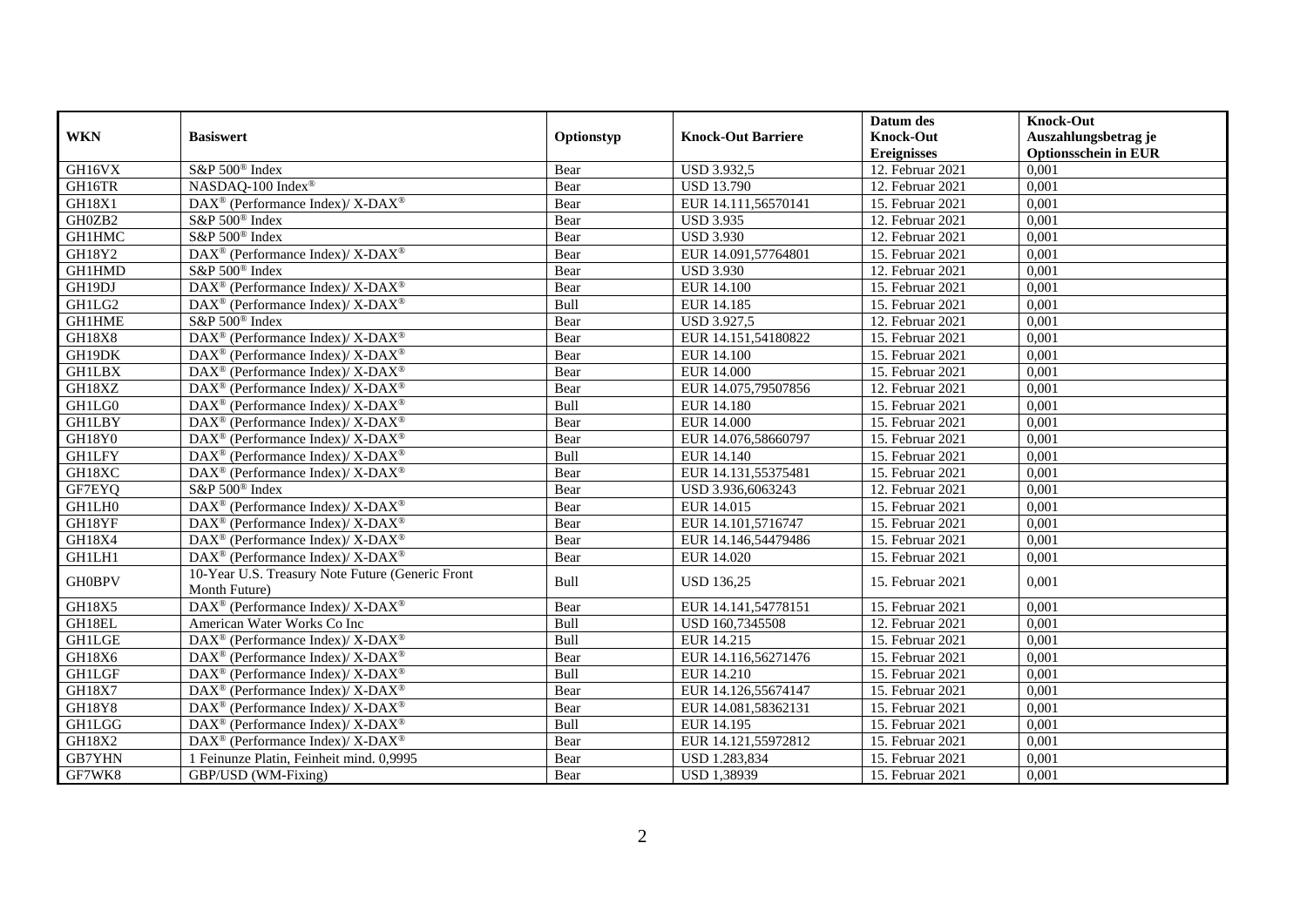| <b>WKN</b>          | <b>Basiswert</b>                                                         | Optionstyp | <b>Knock-Out Barriere</b> | Datum des<br><b>Knock-Out</b> | <b>Knock-Out</b><br>Auszahlungsbetrag je |
|---------------------|--------------------------------------------------------------------------|------------|---------------------------|-------------------------------|------------------------------------------|
|                     |                                                                          |            |                           | <b>Ereignisses</b>            | <b>Optionsschein in EUR</b>              |
| GH04TE              | NYMEX Light, Sweet Crude Oil Future (Generic Front<br>Month Future)      | Bear       | <b>USD 60,61</b>          | 15. Februar 2021              | 0,001                                    |
| <b>GH1LGS</b>       | DAX <sup>®</sup> (Performance Index)/X-DAX <sup>®</sup>                  | Bull       | <b>EUR 14.290</b>         | 15. Februar 2021              | 0,001                                    |
| GF9T0F              | <b>EUREX Euro Bund Future (Generic Front Month</b><br>Future)            | Bull       | EUR 175,34                | 15. Februar 2021              | 0,001                                    |
| GH18X3              | DAX <sup>®</sup> (Performance Index)/X-DAX <sup>®</sup>                  | Bear       | EUR 14.136,55076817       | 15. Februar 2021              | 0,001                                    |
| GF7H6Y              | PepsiCo, Inc.                                                            | Bull       | USD 133,77134005          | 12. Februar 2021              | 0,001                                    |
| <b>GH1GBW</b>       | Peloton Interactive Inc.                                                 | Bear       | <b>USD</b> 151,96         | 12. Februar 2021              | 0,001                                    |
| GH18YP              | DAX <sup>®</sup> (Performance Index)/ X-DAX <sup>®</sup>                 | Bear       | EUR 14.096,57466136       | 15. Februar 2021              | 0,001                                    |
| GH1GE1              | Microsoft Corporation                                                    | Bear       | <b>USD 245,27</b>         | 12. Februar 2021              | 0,001                                    |
| <b>GH1LGT</b>       | DAX <sup>®</sup> (Performance Index)/X-DAX <sup>®</sup>                  | Bull       | EUR 14.275                | 15. Februar 2021              | 0,001                                    |
| GH1G6A              | Electronic Arts Inc.                                                     | Bear       | <b>USD 147,38</b>         | 12. Februar 2021              | 0,001                                    |
| GH18YQ              | DAX <sup>®</sup> (Performance Index)/ X-DAX <sup>®</sup>                 | Bear       | EUR 14.086,58063466       | 15. Februar 2021              | 0,001                                    |
| GC77LA              | Keysight Technologies, Inc.                                              | Bear       | USD 153,66297118          | 12. Februar 2021              | 0,001                                    |
| <b>GH1LHU</b>       | DAX <sup>®</sup> (Performance Index)/ X-DAX <sup>®</sup>                 | Bear       | <b>EUR 13.900</b>         | 15. Februar 2021              | 0,001                                    |
| GH18XR              | $DAX^{\circledast}$ (Performance Index)/ X-DAX <sup>®</sup>              | Bear       | EUR 14.106,56868807       | 15. Februar 2021              | 0,001                                    |
| <b>GH1LHV</b>       | DAX <sup>®</sup> (Performance Index)/X-DAX <sup>®</sup>                  | Bear       | EUR 13.895                | 15. Februar 2021              | 0,001                                    |
| GA3Q06              | EUR/JPY (WM-Fixing)                                                      | Bear       | JPY 127,4493903           | 15. Februar 2021              | 0,001                                    |
| CH0228              | EUR/GBP (WM-Fixing)                                                      | Bull       | GBP 0,87438               | 12. Februar 2021              | 0,001                                    |
| <b>GH1LGL</b>       | DAX <sup>®</sup> (Performance Index)/X-DAX <sup>®</sup>                  | Bull       | EUR 14.305                | 15. Februar 2021              | 0,001                                    |
| $GH1\overline{GBZ}$ | Peloton Interactive Inc.                                                 | Bear       | <b>USD 153,43</b>         | 12. Februar 2021              | 0,001                                    |
| CH05NS              | EUR/GBP (WM-Fixing)                                                      | Bull       | GBP 0,87334               | 15. Februar 2021              | 0,001                                    |
| <b>GH1LGM</b>       | DAX <sup>®</sup> (Performance Index)/ X-DAX <sup>®</sup>                 | Bull       | <b>EUR 14.295</b>         | 15. Februar 2021              | 0,001                                    |
| GH1GF6              | Peloton Interactive Inc.                                                 | Bear       | <b>USD 150,49</b>         | 12. Februar 2021              | 0,001                                    |
| <b>GH1LHN</b>       | $DAX^{\circledcirc}$ (Performance Index)/ X-DAX <sup>®</sup>             | Bear       | <b>EUR 13.880</b>         | 15. Februar 2021              | 0,001                                    |
| CH0229              | EUR/GBP (WM-Fixing)                                                      | Bull       | GBP 0,87415               | 15. Februar 2021              | 0,001                                    |
| GH1BE7              | <b>ECOLAB INC</b>                                                        | Bear       | USD 219,36440763          | 12. Februar 2021              | 0,001                                    |
| <b>GH1LHP</b>       | DAX <sup>®</sup> (Performance Index)/ X-DAX <sup>®</sup>                 | Bear       | EUR 13.875                | 15. Februar 2021              | 0,001                                    |
| GH1GHT              | The Allstate Corporation                                                 | Bull       | <b>USD</b> 103,68         | 12. Februar 2021              | 0,001                                    |
| <b>GH1LGH</b>       | DAX <sup>®</sup> (Performance Index)/X-DAX <sup>®</sup>                  | Bull       | <b>EUR 14.200</b>         | 15. Februar 2021              | 0,001                                    |
| <b>GH1LGJ</b>       | DAX <sup>®</sup> (Performance Index)/X-DAX <sup>®</sup>                  | Bull       | EUR 14.190                | 15. Februar 2021              | 0,001                                    |
| <b>GH1LGK</b>       | $\overline{\text{DAX}^{\otimes}}$ (Performance Index)/X-DAX <sup>®</sup> | Bull       | EUR 14.310                | 15. Februar 2021              | 0,001                                    |
| <b>GH1LHK</b>       | $DAX^{\circledast}$ (Performance Index)/ X-DAX <sup>®</sup>              | Bear       | EUR 13.865                | 15. Februar 2021              | 0,001                                    |
| <b>GH1LHL</b>       | $DAX^{\circledast}$ (Performance Index)/ X-DAX <sup>®</sup>              | Bear       | EUR 13.870                | 15. Februar 2021              | 0,001                                    |
| <b>GH1LHM</b>       | DAX <sup>®</sup> (Performance Index)/X-DAX <sup>®</sup>                  | Bear       | <b>EUR 13.860</b>         | 15. Februar 2021              | 0,001                                    |
| <b>GH1LJM</b>       | DAX <sup>®</sup> (Performance Index)/X-DAX <sup>®</sup>                  | Bear       | EUR 13.850                | 15. Februar 2021              | 0,001                                    |
| <b>GH1LJN</b>       | DAX <sup>®</sup> (Performance Index)/ X-DAX <sup>®</sup>                 | Bear       | EUR 13.980                | 15. Februar 2021              | 0,001                                    |
| <b>GH1LGN</b>       | DAX <sup>®</sup> (Performance Index)/X-DAX <sup>®</sup>                  | Bull       | EUR 14.205                | 15. Februar 2021              | 0,001                                    |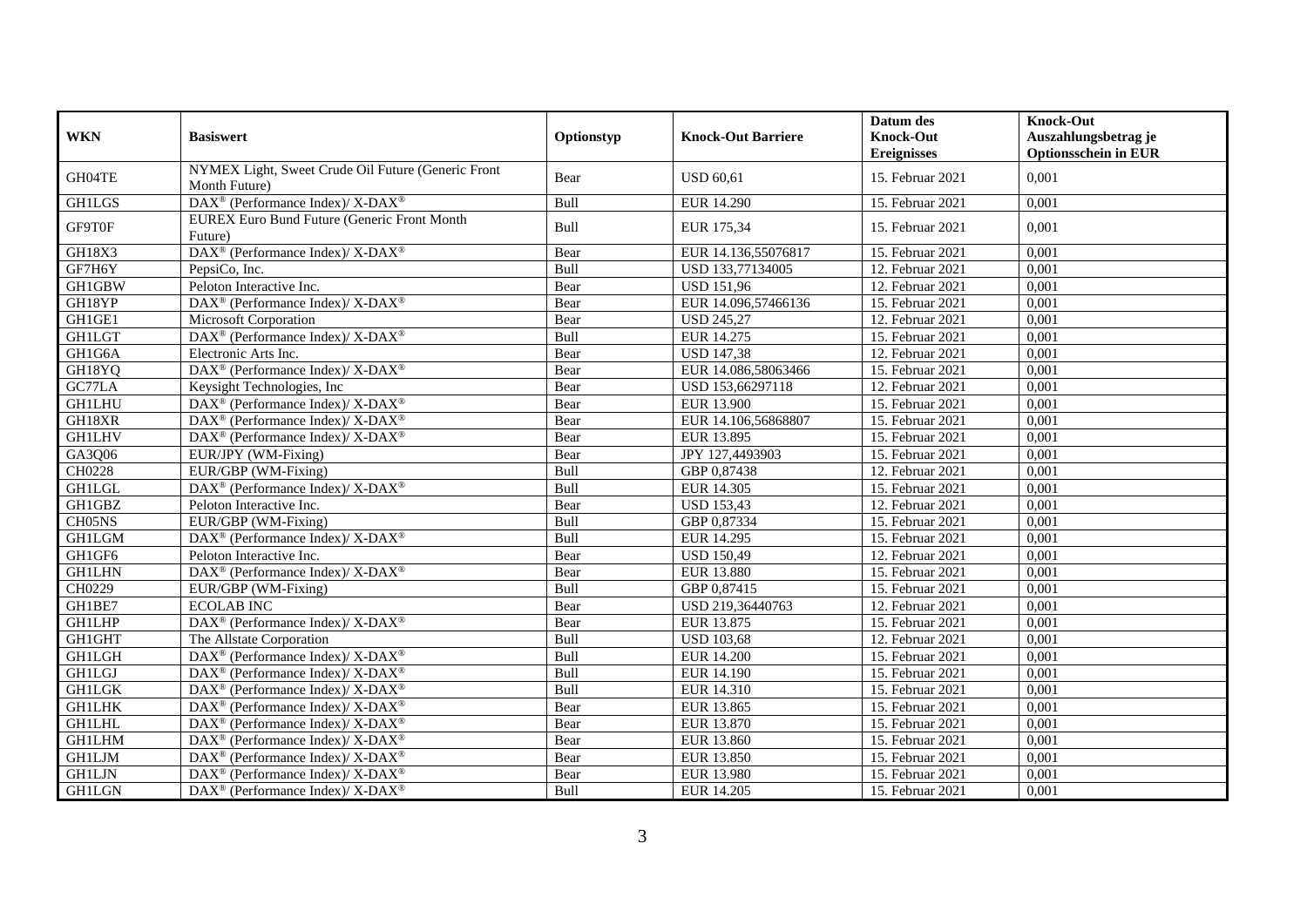|               |                                                                          |            |                           | Datum des          | <b>Knock-Out</b>            |
|---------------|--------------------------------------------------------------------------|------------|---------------------------|--------------------|-----------------------------|
| <b>WKN</b>    | <b>Basiswert</b>                                                         | Optionstyp | <b>Knock-Out Barriere</b> | <b>Knock-Out</b>   | Auszahlungsbetrag je        |
|               |                                                                          |            |                           | <b>Ereignisses</b> | <b>Optionsschein in EUR</b> |
| <b>GH1LGP</b> | DAX <sup>®</sup> (Performance Index)/X-DAX <sup>®</sup>                  | Bull       | <b>EUR 14.300</b>         | 15. Februar 2021   | 0,001                       |
| <b>GH1LHQ</b> | $\text{DAX}^{\circledast}$ (Performance Index)/ X-DAX <sup>®</sup>       | Bear       | EUR 13.885                | 15. Februar 2021   | 0,001                       |
| <b>GH1LHR</b> | DAX <sup>®</sup> (Performance Index)/ X-DAX <sup>®</sup>                 | Bear       | <b>EUR 13.890</b>         | 15. Februar 2021   | 0,001                       |
| <b>GH1LGC</b> | $DAX^{\circledast}$ (Performance Index)/ X-DAX <sup>®</sup>              | Bull       | EUR 14.230                | 15. Februar 2021   | 0,001                       |
| <b>GH1LGD</b> | DAX <sup>®</sup> (Performance Index)/X-DAX <sup>®</sup>                  | Bull       | <b>EUR 14.240</b>         | 15. Februar 2021   | 0,001                       |
| <b>GH1LHE</b> | DAX <sup>®</sup> (Performance Index)/ X-DAX <sup>®</sup>                 | Bear       | EUR 13.970                | 15. Februar 2021   | 0,001                       |
| <b>GH1LHF</b> | $DAX^{\circledast}$ (Performance Index)/ X-DAX <sup>®</sup>              | Bear       | EUR 13.960                | 15. Februar 2021   | 0,001                       |
| <b>GH1LJG</b> | DAX <sup>®</sup> (Performance Index)/X-DAX <sup>®</sup>                  | Bear       | EUR 13.770                | 15. Februar 2021   | 0,001                       |
| <b>GH1LJH</b> | $DAX^{\circledast}$ (Performance Index)/ X-DAX <sup>®</sup>              | Bear       | EUR 13.775                | 15. Februar 2021   | 0,001                       |
| <b>GH1LGQ</b> | DAX <sup>®</sup> (Performance Index)/X-DAX <sup>®</sup>                  | Bull       | EUR 14.270                | 15. Februar 2021   | 0,001                       |
| <b>GH1LGR</b> | $DAX^{\circledast}$ (Performance Index)/ X-DAX <sup>®</sup>              | Bull       | EUR 14.265                | 15. Februar 2021   | 0,001                       |
| <b>GH1LHS</b> | DAX <sup>®</sup> (Performance Index)/ X-DAX <sup>®</sup>                 | Bear       | EUR 13.910                | 15. Februar 2021   | 0,001                       |
| <b>GH1LHT</b> | $DAX^{\circledast}$ (Performance Index)/ X-DAX <sup>®</sup>              | Bear       | EUR 13.905                | 15. Februar 2021   | 0,001                       |
| <b>GH1LFS</b> | DAX <sup>®</sup> (Performance Index)/ X-DAX <sup>®</sup>                 | Bull       | EUR 14.135                | 15. Februar 2021   | 0,001                       |
| <b>GH1LGU</b> | $DAX^{\circledast}$ (Performance Index)/ X-DAX <sup>®</sup>              | Bull       | EUR 14.285                | 15. Februar 2021   | 0,001                       |
| <b>GH1LGV</b> | DAX <sup>®</sup> (Performance Index)/ X-DAX <sup>®</sup>                 | Bull       | <b>EUR 14.280</b>         | 15. Februar 2021   | 0,001                       |
| <b>GH1LHW</b> | DAX <sup>®</sup> (Performance Index)/ X-DAX <sup>®</sup>                 | Bear       | EUR 14.005                | 15. Februar 2021   | 0,001                       |
| <b>GH1LHX</b> | DAX <sup>®</sup> (Performance Index)/ X-DAX <sup>®</sup>                 | Bear       | EUR 13.915                | 15. Februar 2021   | 0,001                       |
| GH1LG4        | $\text{DAX}^{\circledast}$ (Performance Index)/ X-DAX <sup>®</sup>       | Bull       | EUR 14.170                | 15. Februar 2021   | 0,001                       |
| GH1LG5        | DAX <sup>®</sup> (Performance Index)/ X-DAX <sup>®</sup>                 | Bull       | EUR 14.160                | 15. Februar 2021   | 0,001                       |
| GH1LH6        | $\overline{\text{DAX}^{\otimes}}$ (Performance Index)/X-DAX <sup>®</sup> | Bear       | EUR 14.035                | 15. Februar 2021   | 0,001                       |
| GH1LH7        | $DAX^{\circledast}$ (Performance Index)/ X-DAX <sup>®</sup>              | Bull       | EUR 14.235                | 15. Februar 2021   | 0,001                       |
| GH1LJ8        | DAX <sup>®</sup> (Performance Index)/ X-DAX <sup>®</sup>                 | Bear       | <b>EUR 13.840</b>         | 15. Februar 2021   | 0,001                       |
| GH1LJ9        | DAX <sup>®</sup> (Performance Index)/X-DAX <sup>®</sup>                  | Bear       | EUR 13.815                | 15. Februar 2021   | 0,001                       |
| <b>GH1LFU</b> | $DAX^{\circledast}$ (Performance Index)/ X-DAX <sup>®</sup>              | Bull       | EUR 14.145                | 15. Februar 2021   | 0,001                       |
| <b>GH1LGW</b> | DAX <sup>®</sup> (Performance Index)/ X-DAX <sup>®</sup>                 | Bull       | EUR 14.260                | 15. Februar 2021   | 0,001                       |
| <b>GH1LGX</b> | $DAX^{\circledast}$ (Performance Index)/ X-DAX <sup>®</sup>              | Bear       | <b>EUR 14.000</b>         | 15. Februar 2021   | 0,001                       |
| <b>GH1LHY</b> | DAX <sup>®</sup> (Performance Index)/ X-DAX <sup>®</sup>                 | Bear       | EUR 13.920                | 15. Februar 2021   | 0,001                       |
| <b>GH1LHZ</b> | DAX <sup>®</sup> (Performance Index)/ X-DAX <sup>®</sup>                 | Bear       | EUR 13.930                | 15. Februar 2021   | 0,001                       |
| GH1LG8        | $DAX^{\circledast}$ (Performance Index)/ X-DAX <sup>®</sup>              | Bull       | EUR 14.155                | 15. Februar 2021   | 0,001                       |
| GH1LG9        | $DAX^{\circledast}$ (Performance Index)/ X-DAX <sup>®</sup>              | Bull       | EUR 14.150                | 15. Februar 2021   | 0,001                       |
| <b>GH1LHA</b> | DAX <sup>®</sup> (Performance Index)/ X-DAX <sup>®</sup>                 | Bear       | EUR 13.945                | 15. Februar 2021   | 0,001                       |
| <b>GH1LHB</b> | $DAX^{\circledast}$ (Performance Index)/ X-DAX <sup>®</sup>              | Bear       | EUR 13.955                | 15. Februar 2021   | 0,001                       |
| <b>GH1LJC</b> | DAX <sup>®</sup> (Performance Index)/ X-DAX <sup>®</sup>                 | Bear       | EUR 13.760                | 15. Februar 2021   | 0,001                       |
| <b>GH1LJD</b> | DAX <sup>®</sup> (Performance Index)/ X-DAX <sup>®</sup>                 | Bear       | EUR 13.765                | 15. Februar 2021   | 0,001                       |
| GH1LG6        | DAX <sup>®</sup> (Performance Index)/X-DAX <sup>®</sup>                  | Bull       | EUR 14.165                | 15. Februar 2021   | 0,001                       |
| GH1LG7        | DAX <sup>®</sup> (Performance Index)/ X-DAX <sup>®</sup>                 | Bull       | EUR 14.255                | 15. Februar 2021   | 0,001                       |
| GH1LH8        | DAX <sup>®</sup> (Performance Index)/ X-DAX <sup>®</sup>                 | Bear       | EUR 13.940                | 15. Februar 2021   | 0,001                       |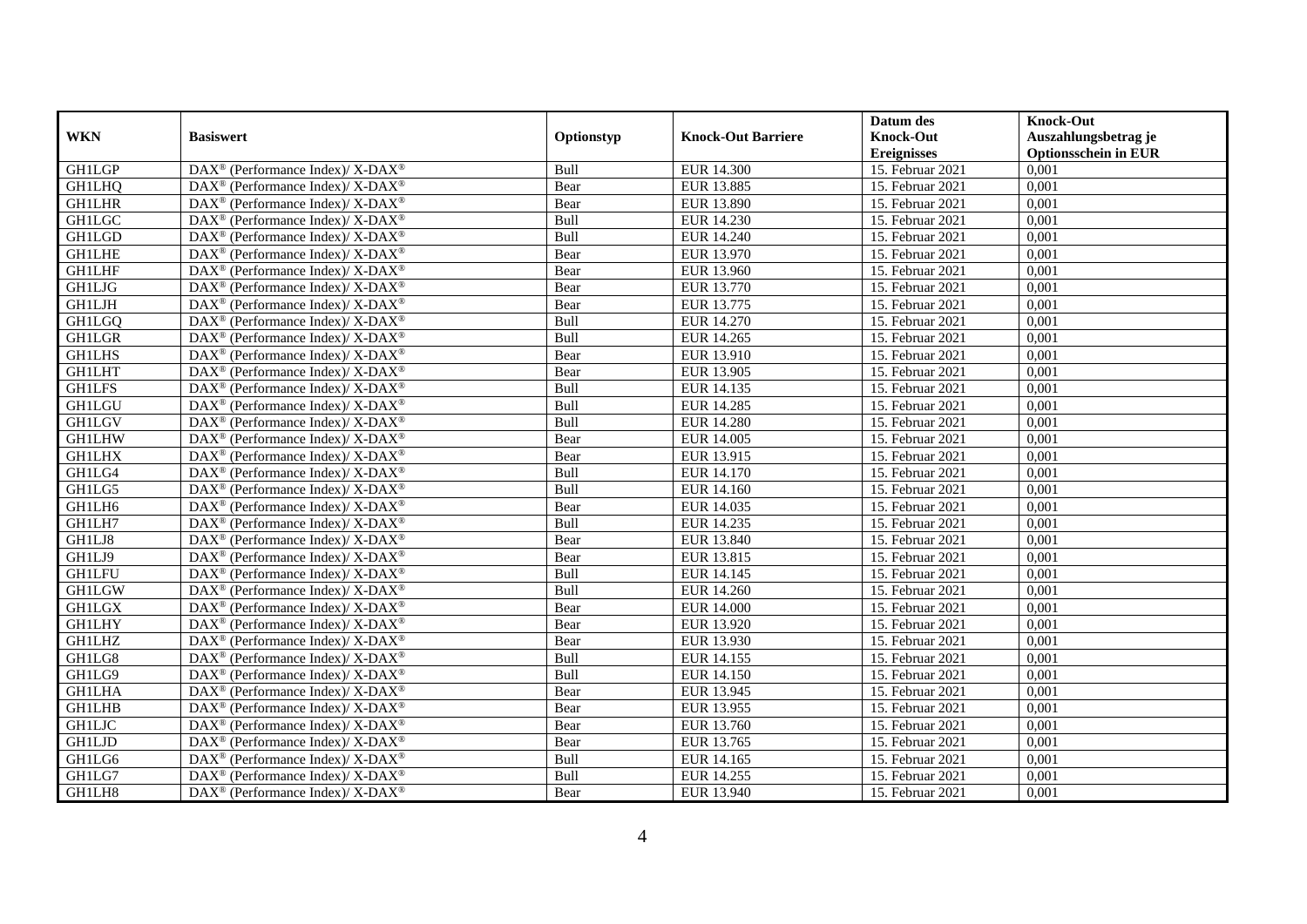|               |                                                                   |            |                           | Datum des                              | <b>Knock-Out</b>                                    |
|---------------|-------------------------------------------------------------------|------------|---------------------------|----------------------------------------|-----------------------------------------------------|
| <b>WKN</b>    | <b>Basiswert</b>                                                  | Optionstyp | <b>Knock-Out Barriere</b> | <b>Knock-Out</b><br><b>Ereignisses</b> | Auszahlungsbetrag je<br><b>Optionsschein in EUR</b> |
| GH1LH9        | DAX <sup>®</sup> (Performance Index)/ X-DAX <sup>®</sup>          | Bull       | EUR 14.220                | 15. Februar 2021                       | 0,001                                               |
| <b>GH1LJA</b> | DAX <sup>®</sup> (Performance Index)/ X-DAX <sup>®</sup>          | Bear       | EUR 13.825                | 15. Februar 2021                       | 0,001                                               |
| <b>GH1LJB</b> | $DAX^{\circledast}$ (Performance Index)/ X-DAX <sup>®</sup>       | Bear       | EUR 13.855                | 15. Februar 2021                       | 0,001                                               |
| GH1LG3        | DAX <sup>®</sup> (Performance Index)/ X-DAX <sup>®</sup>          | Bull       | EUR 14.175                | 15. Februar 2021                       | 0,001                                               |
| GH1LH4        | $DAX^{\circledast}$ (Performance Index)/ X-DAX <sup>®</sup>       | Bull       | EUR 14.315                | 15. Februar 2021                       | 0,001                                               |
| GH1LH5        | DAX <sup>®</sup> (Performance Index)/ X-DAX <sup>®</sup>          | Bear       | EUR 13.935                | 15. Februar 2021                       | 0,001                                               |
| GH1LJ6        | DAX <sup>®</sup> (Performance Index)/ X-DAX <sup>®</sup>          | Bear       | EUR 13.835                | 15. Februar 2021                       | 0,001                                               |
| GH1LJ7        | DAX <sup>®</sup> (Performance Index)/ X-DAX <sup>®</sup>          | Bear       | EUR 13.820                | 15. Februar 2021                       | 0,001                                               |
| GH1LH2        | $DAX^{\circledast}$ (Performance Index)/ X-DAX <sup>®</sup>       | Bear       | EUR 14.030                | 15. Februar 2021                       | 0,001                                               |
| GH1LH3        | $DAX^{\circledast}$ (Performance Index)/ X-DAX <sup>®</sup>       | Bear       | EUR 14.025                | 15. Februar 2021                       | 0,001                                               |
| GH1LJ4        | $DAX^{\circledast}$ (Performance Index)/ X-DAX <sup>®</sup>       | Bear       | EUR 13.795                | 15. Februar 2021                       | 0,001                                               |
| GH1LJ5        | DAX <sup>®</sup> (Performance Index)/X-DAX <sup>®</sup>           | Bear       | EUR 13.830                | 15. Februar 2021                       | 0,001                                               |
| <b>GH1LGY</b> | DAX <sup>®</sup> (Performance Index)/ X-DAX <sup>®</sup>          | Bear       | <b>EUR 14.010</b>         | 15. Februar 2021                       | 0,001                                               |
| <b>GH1LGZ</b> | DAX <sup>®</sup> (Performance Index)/ X-DAX <sup>®</sup>          | Bear       | EUR 13.995                | 15. Februar 2021                       | 0,001                                               |
| GH1LJ0        | DAX <sup>®</sup> (Performance Index)/ X-DAX <sup>®</sup>          | Bear       | EUR 13.925                | 15. Februar 2021                       | 0,001                                               |
| GH1LJ1        | $DAX^{\circledast}$ (Performance Index)/ X-DAX <sup>®</sup>       | Bear       | <b>EUR 13.800</b>         | 15. Februar 2021                       | 0,001                                               |
| <b>GH1LGA</b> | DAX <sup>®</sup> (Performance Index)/ X-DAX <sup>®</sup>          | Bull       | <b>EUR 14.250</b>         | 15. Februar 2021                       | 0,001                                               |
| <b>GH1LGB</b> | DAX <sup>®</sup> (Performance Index)/ X-DAX <sup>®</sup>          | Bull       | EUR 14.245                | 15. Februar 2021                       | 0,001                                               |
| <b>GH1LHC</b> | $DAX^{\circledast}$ (Performance Index)/ X-DAX <sup>®</sup>       | Bear       | EUR 13.950                | 15. Februar 2021                       | 0,001                                               |
| <b>GH1LHD</b> | DAX <sup>®</sup> (Performance Index)/ X-DAX <sup>®</sup>          | Bear       | EUR 13.965                | 15. Februar 2021                       | 0,001                                               |
| <b>GH1LJE</b> | DAX <sup>®</sup> (Performance Index)/ X-DAX <sup>®</sup>          | Bear       | EUR 13.845                | 15. Februar 2021                       | 0,001                                               |
| <b>GH1LJF</b> | DAX <sup>®</sup> (Performance Index)/X-DAX <sup>®</sup>           | Bull       | EUR 14.225                | 15. Februar 2021                       | 0,001                                               |
| GH1LJ2        | DAX <sup>®</sup> (Performance Index)/ X-DAX <sup>®</sup>          | Bear       | EUR 13.810                | 15. Februar 2021                       | 0,001                                               |
| GH1LJ3        | DAX <sup>®</sup> (Performance Index)/ X-DAX <sup>®</sup>          | Bear       | EUR 13.805                | 15. Februar 2021                       | 0,001                                               |
| <b>GH1LHG</b> | DAX <sup>®</sup> (Performance Index)/X-DAX <sup>®</sup>           | Bear       | EUR 13.975                | 15. Februar 2021                       | 0,001                                               |
| <b>GH1LHH</b> | DAX <sup>®</sup> (Performance Index)/ X-DAX <sup>®</sup>          | Bear       | EUR 13.985                | 15. Februar 2021                       | 0,001                                               |
| <b>GH1LHJ</b> | $\text{DAX}^{\circledast}$ (Performance Index)/X-DAX <sup>®</sup> | Bear       | EUR 13.990                | 15. Februar 2021                       | 0,001                                               |
| <b>GH1LJJ</b> | $DAX^{\circledast}$ (Performance Index)/ X-DAX <sup>®</sup>       | Bear       | <b>EUR 13.780</b>         | 15. Februar 2021                       | 0,001                                               |
| <b>GH1LJK</b> | $DAX^{\circledast}$ (Performance Index)/ X-DAX <sup>®</sup>       | Bear       | EUR 13.785                | 15. Februar 2021                       | 0,001                                               |
| <b>GH1LJL</b> | $DAX^{\circledast}$ (Performance Index)/ X-DAX <sup>®</sup>       | Bear       | EUR 13.790                | 15. Februar 2021                       | 0.001                                               |
| GF4LWQ        | $MDAX^{\circledR}$ (Performance Index)                            | Bear       | EUR 32.693,63011414       | 15. Februar 2021                       | 0,001                                               |
| GB7L53        | TecDAX <sup>®</sup> (Performance Index)                           | Bear       | EUR 3.563,31              | 15. Februar 2021                       | 0,001                                               |
| GH0V1A        | EURO STOXX <sup>®</sup> Banks (Price EUR) Index                   | Bear       | EUR 80,00634451           | 15. Februar 2021                       | 0,001                                               |
| GH0V1B        | EURO STOXX <sup>®</sup> Banks (Price EUR) Index                   | Bear       | EUR 80,13617631           | 15. Februar 2021                       | 0,001                                               |
| <b>GH169N</b> | EURO STOXX 50 <sup>®</sup> Index (Price EUR)                      | Bear       | EUR 3.709,69299502        | 15. Februar 2021                       | 0,001                                               |
| GH0V1J        | EURO STOXX <sup>®</sup> Banks (Price EUR) Index                   | Bear       | EUR 80,50569754           | 15. Februar 2021                       | 0,001                                               |
| GH0V1K        | EURO STOXX <sup>®</sup> Banks (Price EUR) Index                   | Bear       | EUR 80,35589166           | 15. Februar 2021                       | 0,001                                               |
| GH0V15        | EURO STOXX <sup>®</sup> Banks (Price EUR) Index                   | Bear       | EUR 79,78662918           | 15. Februar 2021                       | 0,001                                               |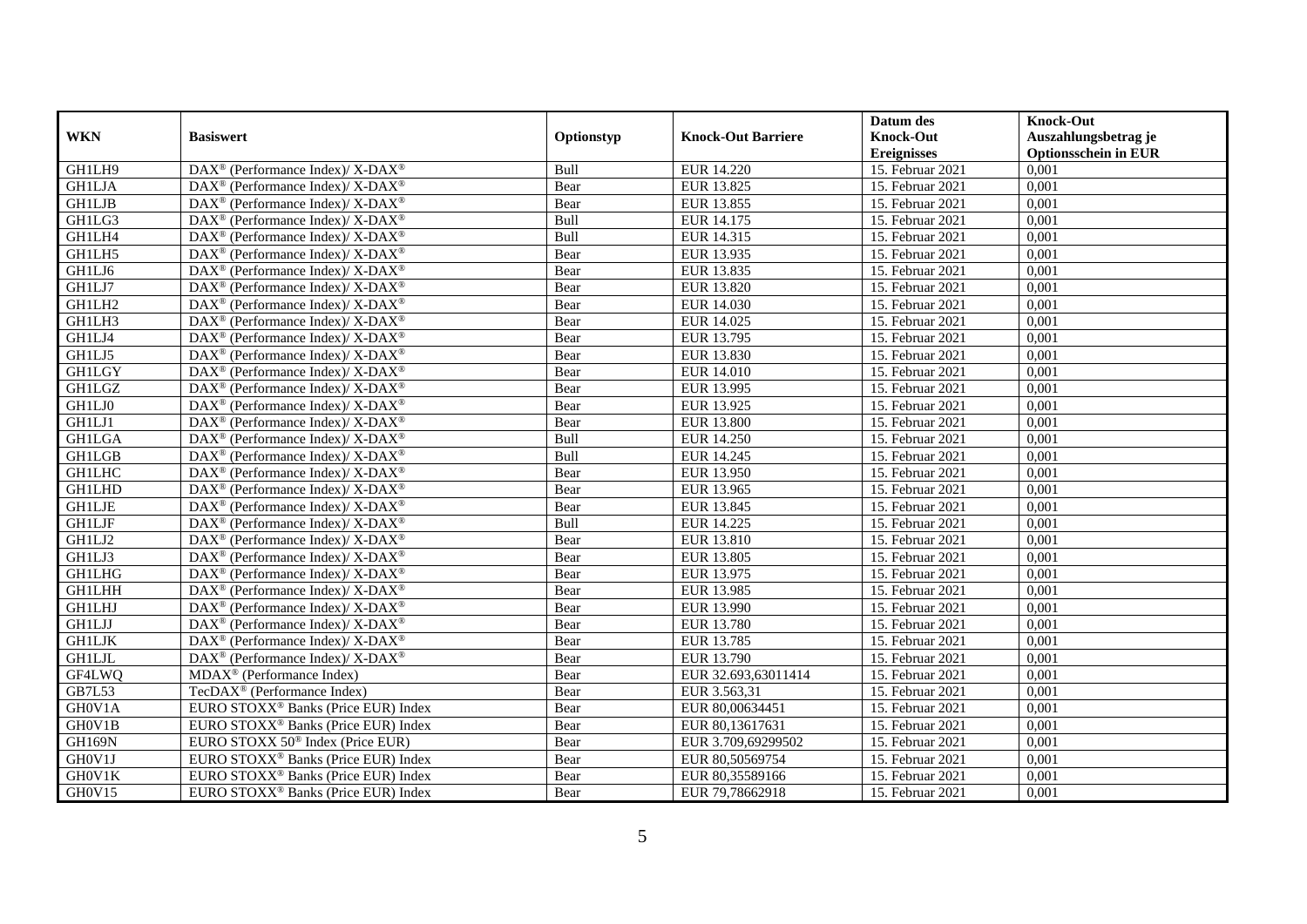|               |                                                                                         |            |                           | Datum des          | <b>Knock-Out</b>            |
|---------------|-----------------------------------------------------------------------------------------|------------|---------------------------|--------------------|-----------------------------|
| <b>WKN</b>    | <b>Basiswert</b>                                                                        | Optionstyp | <b>Knock-Out Barriere</b> | <b>Knock-Out</b>   | Auszahlungsbetrag je        |
|               |                                                                                         |            |                           | <b>Ereignisses</b> | <b>Optionsschein in EUR</b> |
| GH0V16        | EURO STOXX <sup>®</sup> Banks (Price EUR) Index                                         | Bear       | EUR 79,85653859           | 15. Februar 2021   | 0,001                       |
| GH0V1C        | EURO STOXX <sup>®</sup> Banks (Price EUR) Index                                         | Bear       | EUR 80,21607279           | 15. Februar 2021   | 0,001                       |
| GH0V1D        | EURO STOXX <sup>®</sup> Banks (Price EUR) Index                                         | Bear       | EUR 80,28598221           | 15. Februar 2021   | 0,001                       |
| GB7PXU        | EURO STOXX 50 <sup>®</sup> Index (Price EUR)                                            | Bear       | EUR 3.704,52359713        | 15. Februar 2021   | 0,001                       |
| GH0V18        | EURO STOXX <sup>®</sup> Banks (Price EUR) Index                                         | Bear       | EUR 79,92644802           | 15. Februar 2021   | 0,001                       |
| GH0V19        | EURO STOXX <sup>®</sup> Banks (Price EUR) Index                                         | Bear       | EUR 80,06626687           | 15. Februar 2021   | 0,001                       |
| <b>GB1EZJ</b> | EURO STOXX 50 <sup>®</sup> Index (Price EUR)                                            | Bear       | EUR 3.709,30239412        | 15. Februar 2021   | 0,001                       |
| GB7SUY        | EURO STOXX 50 <sup>®</sup> Index (Price EUR)                                            | Bear       | EUR 3.714,86180869        | 15. Februar 2021   | 0,001                       |
| <b>GH1LFR</b> | $\text{DAX}^{\otimes}$ (Performance Index)/X-DAX <sup>®</sup>                           | Bull       | EUR 14.130                | 15. Februar 2021   | 0,001                       |
| <b>GH1LFT</b> | DAX <sup>®</sup> (Performance Index)/ X-DAX <sup>®</sup>                                | Bull       | EUR 14.125                | 15. Februar 2021   | 0,001                       |
| GM2BS8        | EURO STOXX 50 <sup>®</sup> Index (Price EUR)                                            | Bear       | EUR 3.698,29404979        | 15. Februar 2021   | 0,001                       |
| GH0V1E        | EURO STOXX <sup>®</sup> Banks (Price EUR) Index                                         | Bear       | EUR 80,56561992           | 15. Februar 2021   | 0,001                       |
| GH0V1F        | EURO STOXX <sup>®</sup> Banks (Price EUR) Index                                         | Bear       | EUR 80,42580107           | 15. Februar 2021   | 0,001                       |
| GH09T1        | $MDAX^{\circledR}$ (Performance Index)                                                  | Bear       | EUR 32.746,45337688       | 15. Februar 2021   | 0,001                       |
| GH09SJ        | MDAX <sup>®</sup> (Performance Index)                                                   | Bear       | EUR 32.653,12544767       | 15. Februar 2021   | 0,001                       |
| GH18U4        | DAX <sup>®</sup> (Performance Index)                                                    | Bear       | EUR 14.096,57466136       | 15. Februar 2021   | 0,001                       |
| GH18U5        | DAX <sup>®</sup> (Performance Index)                                                    | Bear       | EUR 14.101,5716747        | 15. Februar 2021   | 0,001                       |
| GH18TV        | $DAX^{\circledR}$ (Performance Index)                                                   | Bear       | EUR 14.066.59258125       | 15. Februar 2021   | 0,001                       |
| GH18T6        | DAX <sup>®</sup> (Performance Index)                                                    | Bear       | EUR 14.056,59855455       | 15. Februar 2021   | 0,001                       |
| GH18TH        | DAX <sup>®</sup> (Performance Index)                                                    | Bear       | EUR 14.091,57764801       | 15. Februar 2021   | 0,001                       |
| GH18U0        | DAX <sup>®</sup> (Performance Index)                                                    | Bear       | EUR 14.076,58660797       | 15. Februar 2021   | 0,001                       |
| <b>GH18U1</b> | $\overline{\text{DAX}^{\otimes}}$ (Performance Index)                                   | Bear       | EUR 14.081,58362131       | 15. Februar 2021   | 0,001                       |
| GH1LG1        | $\text{DAX}^{\circledast}$ (Performance Index)/X-DAX <sup>®</sup>                       | Bull       | EUR 14.105                | 15. Februar 2021   | 0,001                       |
| GH09SL        | MDAX <sup>®</sup> (Performance Index)                                                   | Bear       | EUR 32.839,96084042       | 15. Februar 2021   | 0,001                       |
| <b>GH1HDY</b> | Lloyds Banking Group plc                                                                | Bear       | GBP 0,37989037            | 15. Februar 2021   | 0,001                       |
| GH18U6        | DAX <sup>®</sup> (Performance Index)                                                    | Bear       | EUR 14.116,56271476       | 15. Februar 2021   | 0,001                       |
| GB4DWP        | MDAX <sup>®</sup> (Performance Index)                                                   | Bear       | EUR 32.792,14824033       | 15. Februar 2021   | 0,001                       |
| <b>GH1LFW</b> | $\text{DAX}^{\circledast}$ (Performance Index)/ $\overline{\text{X-DAX}^{\circledast}}$ | Bull       | EUR 14.110                | 15. Februar 2021   | 0,001                       |
| <b>GH18U2</b> | $\text{DAX}^{\textcircled{D}}$ (Performance Index)                                      | Bear       | EUR 14.086,58063466       | 15. Februar 2021   | 0,001                       |
| <b>GH1HDZ</b> | Lloyds Banking Group plc                                                                | Bear       | GBP 0.37989037            | 15. Februar 2021   | 0,001                       |
| GH18U3        | DAX <sup>®</sup> (Performance Index)                                                    | Bear       | EUR 14.106,56868807       | 15. Februar 2021   | 0,001                       |
| <b>GH1LFX</b> | DAX <sup>®</sup> (Performance Index)/ X-DAX <sup>®</sup>                                | Bull       | EUR 14.120                | 15. Februar 2021   | 0,001                       |
| GH18TL        | $\overline{\text{DAX}}^{\textcircled{}}$ (Performance Index)                            | Bear       | EUR 14.111,56570141       | 15. Februar 2021   | 0,001                       |
| <b>GH1LFZ</b> | $\text{DAX}^{\circledR}$ (Performance Index)/ X-DAX <sup>®</sup>                        | Bull       | EUR 14.100                | 15. Februar 2021   | 0,001                       |
| GH18TT        | $\text{DAX}^{\circledast}$ (Performance Index)                                          | Bear       | EUR 14.061,59556791       | 15. Februar 2021   | 0,001                       |
| <b>GH1LFV</b> | DAX <sup>®</sup> (Performance Index)/X-DAX <sup>®</sup>                                 | Bull       | EUR 14.115                | 15. Februar 2021   | 0,001                       |
| GH18TW        | $\text{DAX}^{\circledast}$ (Performance Index)                                          | Bear       | EUR 14.071,58959461       | 15. Februar 2021   | 0,001                       |
| GB5NND        | $AEX-Index^{\circledR}$                                                                 | Bear       | EUR 677,34556188          | 15. Februar 2021   | 0,001                       |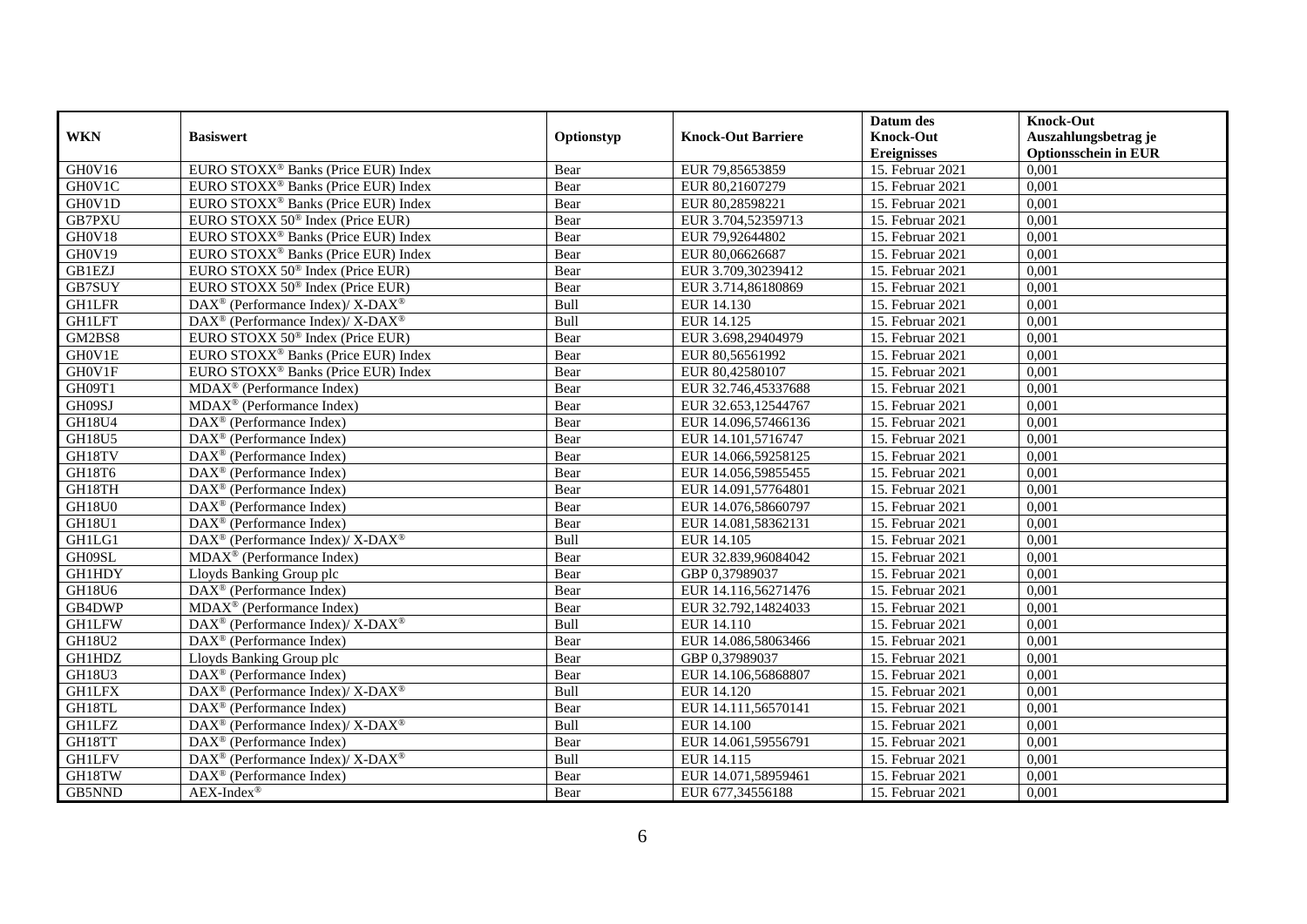|               |                                                       |            |                           | Datum des          | <b>Knock-Out</b>            |
|---------------|-------------------------------------------------------|------------|---------------------------|--------------------|-----------------------------|
| <b>WKN</b>    | <b>Basiswert</b>                                      | Optionstyp | <b>Knock-Out Barriere</b> | <b>Knock-Out</b>   | Auszahlungsbetrag je        |
|               |                                                       |            |                           | <b>Ereignisses</b> | <b>Optionsschein in EUR</b> |
| GH1LC4        | DAX <sup>®</sup> (Performance Index)                  | Bull       | EUR 14.150                | 15. Februar 2021   | 0,001                       |
| GH1LC5        | $\text{DAX}^{\textcircled{n}}$ (Performance Index)    | Bull       | <b>EUR 14.200</b>         | 15. Februar 2021   | 0,001                       |
| GH1LD2        | DAX <sup>®</sup> (Performance Index)                  | Bull       | EUR 14.215                | 15. Februar 2021   | 0,001                       |
| GH1LD3        | $DAX^{\otimes}$ (Performance Index)                   | Bull       | EUR 14.315                | 15. Februar 2021   | 0,001                       |
| <b>GH1LCA</b> | DAX <sup>®</sup> (Performance Index)                  | Bull       | <b>EUR 14.185</b>         | 15. Februar 2021   | 0,001                       |
| <b>GH1LCB</b> | $\text{DAX}^{\textcircled{p}}$ (Performance Index)    | Bull       | <b>EUR 14.285</b>         | 15. Februar 2021   | 0,001                       |
| <b>GH1LCY</b> | $DAX^{\otimes}$ (Performance Index)                   | Bear       | <b>EUR 13.885</b>         | 15. Februar 2021   | 0,001                       |
| GH1LE0        | $\overline{\text{DAX}^{\otimes}}$ (Performance Index) | Bear       | EUR 13.865                | 15. Februar 2021   | 0,001                       |
| GH1LE1        | $\text{DAX}^{\textcircled{n}}$ (Performance Index)    | Bear       | EUR 13.840                | 15. Februar 2021   | 0,001                       |
| GH1LF2        | DAX <sup>®</sup> (Performance Index)                  | Bear       | <b>EUR 13.800</b>         | 15. Februar 2021   | 0,001                       |
| <b>GH1LCG</b> | $\overline{\text{DAX}^{\otimes}}$ (Performance Index) | Bear       | EUR 13.975                | 15. Februar 2021   | 0,001                       |
| <b>GH1LCH</b> | DAX <sup>®</sup> (Performance Index)                  | Bear       | EUR 13.970                | 15. Februar 2021   | 0,001                       |
| <b>GH1LDJ</b> | DAX <sup>®</sup> (Performance Index)                  | Bear       | EUR 14.030                | 15. Februar 2021   | 0,001                       |
| <b>GH1LDK</b> | $\text{DAX}^{\textcircled{D}}$ (Performance Index)    | Bull       | <b>EUR 14.170</b>         | 15. Februar 2021   | 0,001                       |
| <b>GH1LEL</b> | $\text{DAX}^{\otimes}$ (Performance Index)            | Bear       | EUR 13.905                | 15. Februar 2021   | 0,001                       |
| <b>GH1LEM</b> | DAX <sup>®</sup> (Performance Index)                  | Bull       | EUR 14.155                | 15. Februar 2021   | 0,001                       |
| <b>GH1LCE</b> | DAX <sup>®</sup> (Performance Index)                  | Bear       | EUR 13.985                | 15. Februar 2021   | 0,001                       |
| GH1GDZ        | $AEX-Index^{\circledR}$                               | Bear       | EUR 678,07734745          | 15. Februar 2021   | 0,001                       |
| <b>GH1LCF</b> | DAX <sup>®</sup> (Performance Index)                  | Bear       | EUR 13.835                | 15. Februar 2021   | 0,001                       |
| <b>GH1LDG</b> | DAX <sup>®</sup> (Performance Index)                  | Bull       | EUR 14.310                | 15. Februar 2021   | 0,001                       |
| <b>GH0GHQ</b> | AEX-Index®                                            | Bear       | EUR 679,36751631          | 15. Februar 2021   | 0,001                       |
| <b>GH1LDH</b> | DAX <sup>®</sup> (Performance Index)                  | Bear       | EUR 13.875                | 15. Februar 2021   | 0,001                       |
| <b>GH0GHU</b> | $AEX-Index^{\circledR}$                               | Bear       | EUR 680,02613725          | 15. Februar 2021   | 0,001                       |
| GF7W1R        | ING Groep N.V.                                        | Bear       | EUR 8,45658063            | 15. Februar 2021   | 0,001                       |
| <b>GH1LEK</b> | $DAX^{\circledR}$ (Performance Index)                 | Bear       | EUR 13.930                | 15. Februar 2021   | 0.001                       |
| GF8ETW        | ING Groep N.V.                                        | Bear       | EUR 8,55271978            | 15. Februar 2021   | 0,001                       |
| <b>GH0GHR</b> | $AEX-Index^{\circledR}$                               | Bear       | EUR 678,69891625          | 15. Februar 2021   | 0,001                       |
| <b>GH1LCN</b> | DAX <sup>®</sup> (Performance Index)                  | Bull       | EUR 14.265                | 15. Februar 2021   | 0,001                       |
| GF7W1M        | ING Groep N.V.                                        | Bear       | EUR 8,48635729            | 15. Februar 2021   | 0,001                       |
| <b>GH1LCP</b> | $\text{DAX}^{\circledast}$ (Performance Index)        | Bull       | EUR 14.175                | 15. Februar 2021   | 0,001                       |
| <b>GH1LES</b> | DAX <sup>®</sup> (Performance Index)                  | Bear       | <b>EUR 13.880</b>         | 15. Februar 2021   | 0,001                       |
| <b>GH1LET</b> | $DAX^{\circledR}$ (Performance Index)                 | Bear       | EUR 13.895                | 15. Februar 2021   | 0,001                       |
| <b>GH1LCL</b> | $\text{DAX}^{\textcircled{D}}$ (Performance Index)    | Bear       | EUR 13.920                | 15. Februar 2021   | 0,001                       |
| <b>GH1LCM</b> | DAX <sup>®</sup> (Performance Index)                  | Bull       | EUR 14.140                | 15. Februar 2021   | 0,001                       |
| <b>GH1LDN</b> | DAX <sup>®</sup> (Performance Index)                  | Bull       | EUR 14.260                | 15. Februar 2021   | 0,001                       |
| <b>GH1LDP</b> | DAX <sup>®</sup> (Performance Index)                  | Bear       | EUR 13.890                | 15. Februar 2021   | 0,001                       |
| GF7W2G        | ING Groep N.V.                                        | Bear       | EUR 8,62531521            | 15. Februar 2021   | 0,001                       |
| <b>GH1LEQ</b> | DAX <sup>®</sup> (Performance Index)                  | Bear       | EUR 14.020                | 15. Februar 2021   | 0,001                       |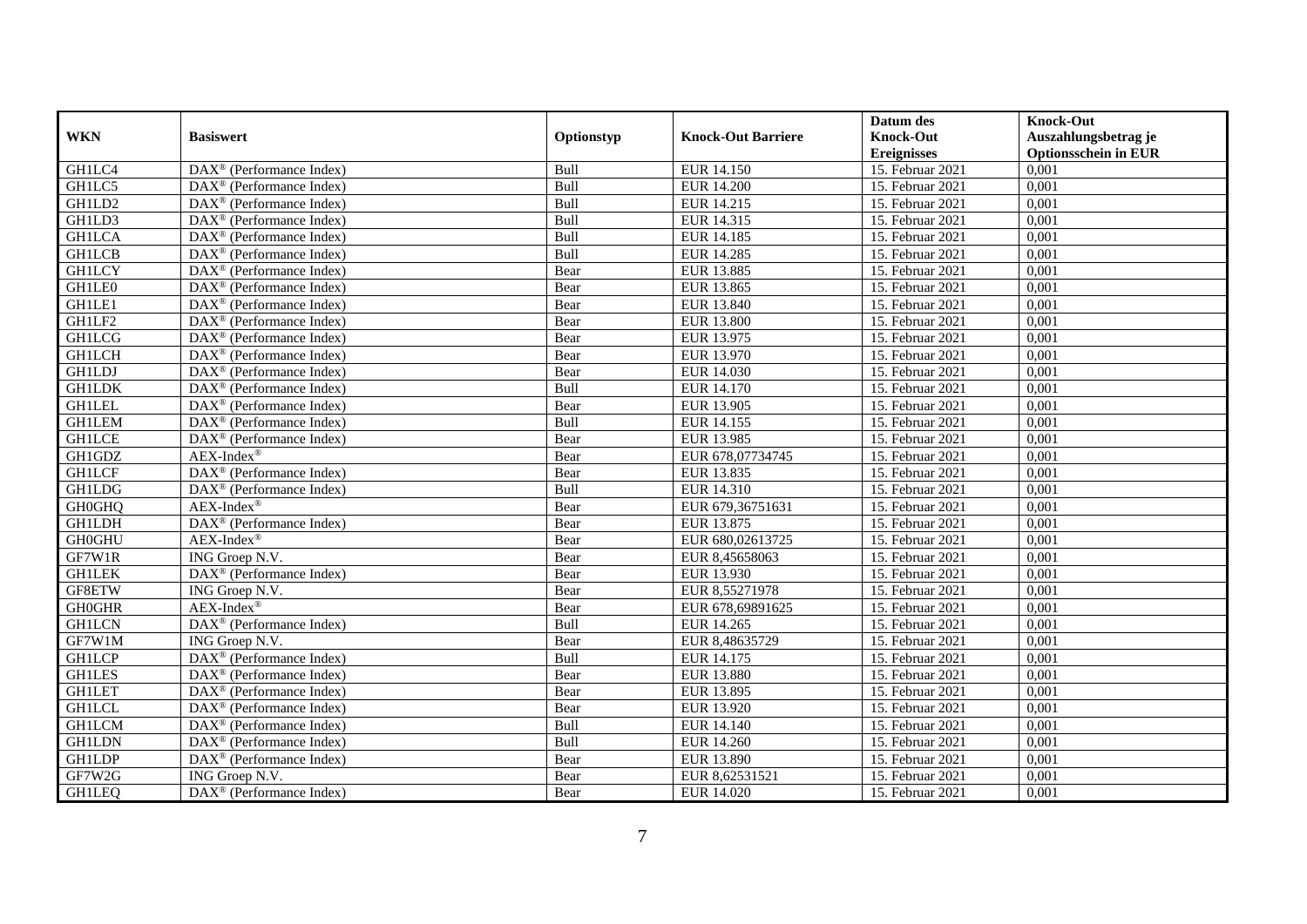|               |                                                              |            |                           | Datum des          | <b>Knock-Out</b>            |
|---------------|--------------------------------------------------------------|------------|---------------------------|--------------------|-----------------------------|
| <b>WKN</b>    | <b>Basiswert</b>                                             | Optionstyp | <b>Knock-Out Barriere</b> | <b>Knock-Out</b>   | Auszahlungsbetrag je        |
|               |                                                              |            |                           | <b>Ereignisses</b> | <b>Optionsschein in EUR</b> |
| GH166H        | Infineon Technologies AG                                     | Bear       | EUR 35,70814819           | 15. Februar 2021   | 0,001                       |
| <b>GH1LER</b> | $\overline{\text{DAX}}^{\textcircled{}}$ (Performance Index) | Bull       | EUR 14.270                | 15. Februar 2021   | 0,001                       |
| GH1LD0        | DAX <sup>®</sup> (Performance Index)                         | Bull       | EUR 14.220                | 15. Februar 2021   | 0,001                       |
| GH1LE2        | $\text{DAX}^{\circledast}$ (Performance Index)               | Bear       | EUR 13.830                | 15. Februar 2021   | 0,001                       |
| <b>GH1LCQ</b> | DAX <sup>®</sup> (Performance Index)                         | Bear       | EUR 13.945                | 15. Februar 2021   | 0,001                       |
| <b>GH1LCR</b> | $\text{DAX}^{\textcircled{n}}$ (Performance Index)           | Bull       | <b>EUR 14.300</b>         | 15. Februar 2021   | 0,001                       |
| <b>GH1LDS</b> | $\overline{\text{DAX}}^{\textcircled{}}$ (Performance Index) | Bear       | EUR 13.980                | 15. Februar 2021   | 0,001                       |
| GH1B5X        | Nordex SE                                                    | Bear       | EUR 25,46138704           | 15. Februar 2021   | 0,001                       |
| <b>GH1LDT</b> | DAX <sup>®</sup> (Performance Index)                         | Bear       | EUR 13.950                | 15. Februar 2021   | 0,001                       |
| <b>GH1LEU</b> | $DAX^{\otimes}$ (Performance Index)                          | Bear       | EUR 13.955                | 15. Februar 2021   | 0,001                       |
| <b>GHILEV</b> | $\overline{\text{DAX}}^{\textcirc}$ (Performance Index)      | Bear       | EUR 13.810                | 15. Februar 2021   | 0,001                       |
| <b>GH1LCS</b> | $\overline{\text{DAX}^{\otimes}}$ (Performance Index)        | Bear       | EUR 13.825                | 15. Februar 2021   | 0,001                       |
| <b>GH1LCT</b> | $\text{DAX}^{\textcircled{n}}$ (Performance Index)           | Bull       | <b>EUR 14.120</b>         | 15. Februar 2021   | 0,001                       |
| <b>GH1LDU</b> | DAX <sup>®</sup> (Performance Index)                         | Bull       | EUR 14.110                | 15. Februar 2021   | 0,001                       |
| <b>GH1LDV</b> | DAX <sup>®</sup> (Performance Index)                         | Bear       | EUR 14.005                | 15. Februar 2021   | 0,001                       |
| <b>GH1LEW</b> | DAX <sup>®</sup> (Performance Index)                         | Bear       | EUR 13.805                | 15. Februar 2021   | 0,001                       |
| <b>GH1LEX</b> | DAX <sup>®</sup> (Performance Index)                         | Bear       | EUR 13.855                | 15. Februar 2021   | 0,001                       |
| <b>GH1LCV</b> | $DAX^{\circledR}$ (Performance Index)                        | Bear       | EUR 14.025                | 15. Februar 2021   | 0,001                       |
| <b>GH1LDW</b> | $\overline{\text{DAX}}^{\textcircled{}}$ (Performance Index) | Bull       | <b>EUR 14.210</b>         | 15. Februar 2021   | 0,001                       |
| <b>GH1LDX</b> | $\overline{\text{DAX}^{\otimes}}$ (Performance Index)        | Bear       | <b>EUR 14.010</b>         | 15. Februar 2021   | 0,001                       |
| <b>GH1LEY</b> | DAX <sup>®</sup> (Performance Index)                         | Bear       | EUR 13.815                | 15. Februar 2021   | 0,001                       |
| <b>GH1LEZ</b> | $\overline{\text{DAX}^{\otimes}}$ (Performance Index)        | Bear       | EUR 13.790                | 15. Februar 2021   | 0,001                       |
| GH162B        | EssilorLuxottica SA                                          | Bear       | EUR 138,14022304          | 15. Februar 2021   | 0,001                       |
| GH1LC3        | DAX <sup>®</sup> (Performance Index)                         | Bear       | EUR 13.870                | 15. Februar 2021   | 0,001                       |
| GH1LD4        | $\overline{\text{DAX}^{\otimes}}$ (Performance Index)        | Bull       | EUR 14.115                | 15. Februar 2021   | 0,001                       |
| GH1B7U        | EssilorLuxottica SA                                          | Bear       | EUR 137,23211448          | 15. Februar 2021   | 0,001                       |
| GH1LD5        | DAX <sup>®</sup> (Performance Index)                         | Bull       | EUR 14.230                | 15. Februar 2021   | 0,001                       |
| GH1LE6        | $\text{DAX}^{\textcircled{D}}$ (Performance Index)           | Bear       | <b>EUR 14.000</b>         | 15. Februar 2021   | 0,001                       |
| GH1LE7        | $\text{DAX}^{\textcircled{D}}$ (Performance Index)           | Bull       | EUR 14.130                | 15. Februar 2021   | 0,001                       |
| GH1LF8        | $DAX^{\otimes}$ (Performance Index)                          | Bear       | EUR 13.760                | 15. Februar 2021   | 0,001                       |
| GH1LF9        | DAX <sup>®</sup> (Performance Index)                         | Bear       | EUR 13.765                | 15. Februar 2021   | 0,001                       |
| <b>GH1LCK</b> | DAX <sup>®</sup> (Performance Index)                         | Bull       | EUR 14.195                | 15. Februar 2021   | 0,001                       |
| <b>GH1LDL</b> | $\overline{\text{DAX}^{\otimes}}$ (Performance Index)        | Bear       | EUR 13.910                | 15. Februar 2021   | 0,001                       |
| <b>GH1LDM</b> | DAX <sup>®</sup> (Performance Index)                         | Bull       | EUR 14.295                | 15. Februar 2021   | 0,001                       |
| <b>GH1LEN</b> | $\text{DAX}^{\textcircled{n}}$ (Performance Index)           | Bear       | EUR 14.035                | 15. Februar 2021   | 0,001                       |
| <b>GH1LEP</b> | DAX <sup>®</sup> (Performance Index)                         | Bear       | EUR 14.015                | 15. Februar 2021   | 0,001                       |
| GC8M92        | STMicroelectronics N.V.                                      | Bear       | EUR 35,41070585           | 15. Februar 2021   | 0,001                       |
| <b>GH1LCW</b> | $\overline{\text{DAX}}^{\textcircled{}}$ (Performance Index) | Bear       | EUR 13.960                | 15. Februar 2021   | 0,001                       |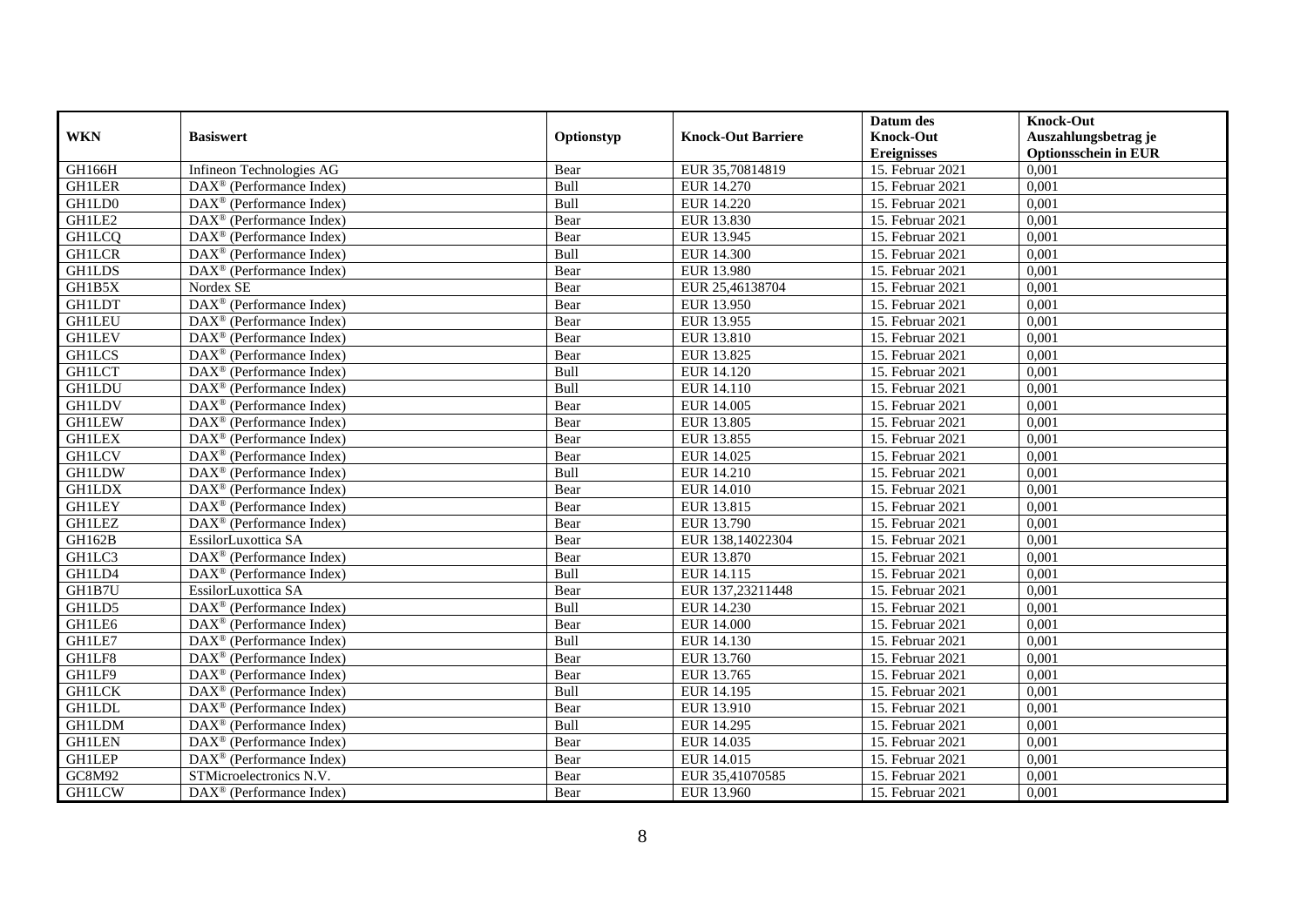|               |                                                              |            |                           | Datum des          | <b>Knock-Out</b>            |
|---------------|--------------------------------------------------------------|------------|---------------------------|--------------------|-----------------------------|
| <b>WKN</b>    | <b>Basiswert</b>                                             | Optionstyp | <b>Knock-Out Barriere</b> | <b>Knock-Out</b>   | Auszahlungsbetrag je        |
|               |                                                              |            |                           | <b>Ereignisses</b> | <b>Optionsschein in EUR</b> |
| <b>GH1LCX</b> | DAX <sup>®</sup> (Performance Index)                         | Bear       | EUR 13.995                | 15. Februar 2021   | 0,001                       |
| GH1LF0        | $\overline{\text{DAX}}^{\textcircled{}}$ (Performance Index) | Bull       | EUR 14.305                | 15. Februar 2021   | 0,001                       |
| GF6DSU        | <b>BNP</b> Paribas S.A.                                      | Bear       | EUR 47,21263099           | 15. Februar 2021   | 0,001                       |
| GH1LF1        | $\text{DAX}^{\otimes}$ (Performance Index)                   | Bear       | EUR 13.795                | 15. Februar 2021   | 0,001                       |
| GH1LC6        | DAX <sup>®</sup> (Performance Index)                         | Bear       | EUR 13.845                | 15. Februar 2021   | 0,001                       |
| GH1LC7        | $\text{DAX}^{\textcircled{n}}$ (Performance Index)           | Bull       | EUR 14.250                | 15. Februar 2021   | 0,001                       |
| GH1LC8        | $\text{DAX}^{\textcircled{n}}$ (Performance Index)           | Bull       | EUR 14.125                | 15. Februar 2021   | 0,001                       |
| GH1LD8        | $\text{DAX}^{\textcircled{}}$ (Performance Index)            | Bear       | EUR 13.860                | 15. Februar 2021   | 0,001                       |
| GH1LD9        | $\text{DAX}^{\textcircled{D}}$ (Performance Index)           | Bear       | <b>EUR 13.900</b>         | 15. Februar 2021   | 0,001                       |
| <b>GH1LDA</b> | $DAX^{\otimes}$ (Performance Index)                          | Bear       | EUR 13.990                | 15. Februar 2021   | 0,001                       |
| <b>GH1LEA</b> | $\overline{\text{DAX}}^{\textcircled{}}$ (Performance Index) | Bull       | <b>EUR 14.190</b>         | 15. Februar 2021   | 0,001                       |
| <b>GH1LEB</b> | $\overline{\text{DAX}^{\otimes}}$ (Performance Index)        | Bull       | EUR 14.165                | 15. Februar 2021   | 0,001                       |
| <b>GH1LEC</b> | $\text{DAX}^{\textcircled{n}}$ (Performance Index)           | Bear       | EUR 13.915                | 15. Februar 2021   | 0,001                       |
| <b>GH1LFC</b> | DAX <sup>®</sup> (Performance Index)                         | Bear       | EUR 13.775                | 15. Februar 2021   | 0,001                       |
| <b>GH1LFD</b> | DAX <sup>®</sup> (Performance Index)                         | Bear       | EUR 13.780                | 15. Februar 2021   | 0,001                       |
| <b>GH1LFE</b> | DAX <sup>®</sup> (Performance Index)                         | Bear       | EUR 13.785                | 15. Februar 2021   | 0,001                       |
| <b>GH1LCD</b> | DAX <sup>®</sup> (Performance Index)                         | Bull       | EUR 14.235                | 15. Februar 2021   | 0,001                       |
| <b>GH1LDF</b> | $\overline{\text{DAX}}^{\textcirc}$ (Performance Index)      | Bull       | EUR 14.280                | 15. Februar 2021   | 0,001                       |
| <b>GH1LEG</b> | DAX <sup>®</sup> (Performance Index)                         | Bull       | EUR 14.240                | 15. Februar 2021   | 0,001                       |
| <b>GH1LEH</b> | DAX <sup>®</sup> (Performance Index)                         | Bull       | <b>EUR 14.290</b>         | 15. Februar 2021   | 0,001                       |
| GH1LD6        | DAX <sup>®</sup> (Performance Index)                         | Bull       | EUR 14.145                | 15. Februar 2021   | 0,001                       |
| GH1LD7        | $\overline{\text{DAX}^{\otimes}}$ (Performance Index)        | Bull       | EUR 14.135                | 15. Februar 2021   | 0,001                       |
| GH1LE8        | $\text{DAX}^{\circledast}$ (Performance Index)               | Bull       | EUR 14.160                | 15. Februar 2021   | 0,001                       |
| GH1LE9        | DAX <sup>®</sup> (Performance Index)                         | Bear       | EUR 13.965                | 15. Februar 2021   | 0,001                       |
| <b>GH1LFA</b> | DAX <sup>®</sup> (Performance Index)                         | Bear       | EUR 13.820                | 15. Februar 2021   | 0,001                       |
| <b>GH1LFB</b> | $\text{DAX}^{\otimes}$ (Performance Index)                   | Bear       | EUR 13.770                | 15. Februar 2021   | 0,001                       |
| <b>GH1LDB</b> | $\text{DAX}^{\circledast}$ (Performance Index)               | Bull       | EUR 14.245                | 15. Februar 2021   | 0,001                       |
| <b>GH1LDC</b> | $\text{DAX}^{\textcircled{D}}$ (Performance Index)           | Bear       | EUR 13.935                | 15. Februar 2021   | 0,001                       |
| <b>GH1LDD</b> | $\text{DAX}^{\textcircled{D}}$ (Performance Index)           | Bear       | EUR 13.850                | 15. Februar 2021   | 0,001                       |
| <b>GH1LEE</b> | $DAX^{\otimes}$ (Performance Index)                          | Bull       | EUR 14.255                | 15. Februar 2021   | 0,001                       |
| <b>GH1LEF</b> | DAX <sup>®</sup> (Performance Index)                         | Bull       | EUR 14.205                | 15. Februar 2021   | 0,001                       |
| GH1LE4        | DAX <sup>®</sup> (Performance Index)                         | Bull       | EUR 14.225                | 15. Februar 2021   | 0,001                       |
| GH1LE5        | $\overline{\text{DAX}^{\otimes}}$ (Performance Index)        | Bull       | EUR 14.275                | 15. Februar 2021   | 0,001                       |
| GH1LF6        | DAX <sup>®</sup> (Performance Index)                         | Bear       | EUR 13.925                | 15. Februar 2021   | 0,001                       |
| GH1LF7        | $\text{DAX}^{\textcircled{n}}$ (Performance Index)           | Bear       | EUR 13.940                | 15. Februar 2021   | 0,001                       |
| GH1LF3        | $\text{DAX}^{\textcircled{n}}$ (Performance Index)           | Bull       | <b>EUR 14.180</b>         | 15. Februar 2021   | 0,001                       |
| GH1KPH        | ABN AMRO Bank N.V.                                           | Bear       | <b>EUR 8,71</b>           | 15. Februar 2021   | 0,001                       |
| GH1L9R        | $\overline{\text{DAX}}^{\textcircled{}}$ (Performance Index) | Bear       | EUR 13.975                | 15. Februar 2021   | 0,001                       |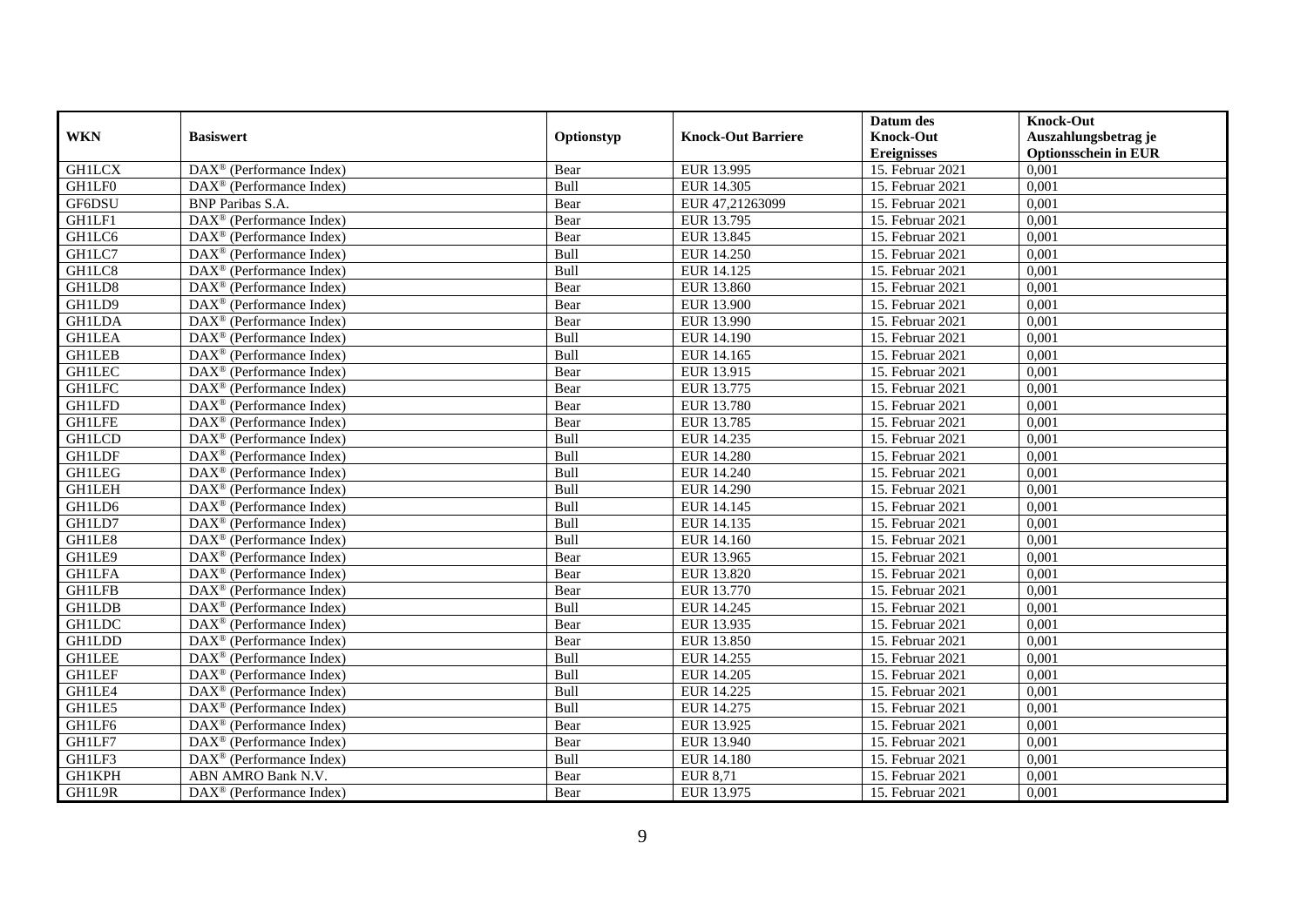|               |                                                                 |            |                           | Datum des          | <b>Knock-Out</b>            |
|---------------|-----------------------------------------------------------------|------------|---------------------------|--------------------|-----------------------------|
| <b>WKN</b>    | <b>Basiswert</b>                                                | Optionstyp | <b>Knock-Out Barriere</b> | <b>Knock-Out</b>   | Auszahlungsbetrag je        |
|               |                                                                 |            |                           | <b>Ereignisses</b> | <b>Optionsschein in EUR</b> |
| GH1L9M        | $\overline{\text{DAX}^{\otimes}}$ (Performance Index)           | Bear       | EUR 13.975                | 15. Februar 2021   | 0,001                       |
| GH1L9N        | $DAX^{\circledR}$ (Performance Index)                           | Bear       | EUR 13.975                | 15. Februar 2021   | 0,001                       |
| GH1L9P        | DAX <sup>®</sup> (Performance Index)                            | Bear       | EUR 13.975                | 15. Februar 2021   | 0,001                       |
| GH1L9Q        | $\text{DAX}^{\otimes}$ (Performance Index)                      | Bear       | EUR 13.975                | 15. Februar 2021   | 0,001                       |
| GH1L9T        | DAX <sup>®</sup> (Performance Index)                            | Bear       | EUR 13.970                | 15. Februar 2021   | 0,001                       |
| GH1L9U        | $\text{DAX}^{\textcircled{n}}$ (Performance Index)              | Bear       | EUR 13.970                | 15. Februar 2021   | 0,001                       |
| GH1L9L        | $\text{DAX}^{\textcircled{n}}$ (Performance Index)              | Bear       | EUR 13.975                | 15. Februar 2021   | 0,001                       |
| GH1L9V        | $DAX^{\otimes}$ (Performance Index)                             | Bear       | EUR 13.970                | 15. Februar 2021   | 0,001                       |
| GH1L9W        | $\text{DAX}^{\textcircled{n}}$ (Performance Index)              | Bear       | EUR 13.970                | 15. Februar 2021   | 0,001                       |
| GH0V87        | Evotec AG                                                       | Bear       | EUR 36,7093391            | 15. Februar 2021   | 0,001                       |
| GH19AN        | $\overline{\text{DAX}^{\circledast}(\text{Performance Index})}$ | Bear       | <b>EUR 14.070</b>         | 15. Februar 2021   | 0,001                       |
| GH19AP        | $\overline{\text{DAX}^{\otimes}}$ (Performance Index)           | Bear       | EUR 14.070                | 15. Februar 2021   | 0,001                       |
| GH19AB        | $\text{DAX}^{\textcircled{n}}$ (Performance Index)              | Bear       | <b>EUR 14.080</b>         | 15. Februar 2021   | 0,001                       |
| GH19AD        | DAX <sup>®</sup> (Performance Index)                            | Bear       | EUR 14.075                | 15. Februar 2021   | 0,001                       |
| GH19AG        | $\text{DAX}^{\otimes}$ (Performance Index)                      | Bear       | EUR 14.075                | 15. Februar 2021   | 0,001                       |
| GH19AH        | DAX <sup>®</sup> (Performance Index)                            | Bear       | EUR 14.075                | 15. Februar 2021   | 0,001                       |
| GH1E3G        | DAX <sup>®</sup> (Performance Index)                            | Bear       | EUR 14.060                | 15. Februar 2021   | 0,001                       |
| GH1E3H        | $DAX^{\circledR}$ (Performance Index)                           | Bear       | EUR 14.060                | 15. Februar 2021   | 0,001                       |
| GH19AJ        | DAX <sup>®</sup> (Performance Index)                            | Bear       | EUR 14.075                | 15. Februar 2021   | 0,001                       |
| GH1E3J        | DAX <sup>®</sup> (Performance Index)                            | Bear       | EUR 14.060                | 15. Februar 2021   | 0,001                       |
| GH1E3K        | $\overline{\text{DAX}^{\otimes}}$ (Performance Index)           | Bear       | EUR 14.060                | 15. Februar 2021   | 0,001                       |
| GH19AQ        | $\overline{\text{DAX}^{\otimes}}$ (Performance Index)           | Bear       | EUR 14.070                | 15. Februar 2021   | 0,001                       |
| GH19AR        | $\text{DAX}^{\circledast}$ (Performance Index)                  | Bear       | EUR 14.070                | 15. Februar 2021   | 0,001                       |
| GH18PF        | <b>BNP</b> Paribas S.A.                                         | Bear       | EUR 46,80811937           | 15. Februar 2021   | 0,001                       |
| GH19AL        | $\text{DAX}^{\textcircled{n}}$ (Performance Index)              | Bear       | EUR 14.070                | 15. Februar 2021   | 0,001                       |
| GH19AM        | $\text{DAX}^{\otimes}$ (Performance Index)                      | Bear       | EUR 14.070                | 15. Februar 2021   | 0,001                       |
| GH19AE        | $\text{DAX}^{\circledast}$ (Performance Index)                  | Bear       | EUR 14.075                | 15. Februar 2021   | 0,001                       |
| GH19AF        | $\text{DAX}^{\textcircled{p}}$ (Performance Index)              | Bear       | EUR 14.075                | 15. Februar 2021   | 0,001                       |
| GH1E3E        | $\text{DAX}^{\textcircled{p}}$ (Performance Index)              | Bear       | EUR 14.060                | 15. Februar 2021   | 0,001                       |
| GH1E3F        | $DAX^{\otimes}$ (Performance Index)                             | Bear       | EUR 14.060                | 15. Februar 2021   | 0,001                       |
| GF8C1Y        | Crédit Agricole S.A.                                            | Bear       | EUR 10,99433106           | 15. Februar 2021   | 0,001                       |
| GH1H4M        | ACS, Actividades de Construcción y Servicios, S.A.              | Bear       | EUR 25,66126088           | 15. Februar 2021   | 0,001                       |
| <b>GH1KPK</b> | ABN AMRO Bank N.V.                                              | Bear       | <b>EUR 8,88</b>           | 15. Februar 2021   | 0,001                       |
| GH0YE0        | TecDAX <sup>®</sup> (Performance Index)                         | Bear       | EUR 3.554,57              | 15. Februar 2021   | 0,001                       |
| <b>GH0YDN</b> | TecDAX <sup>®</sup> (Performance Index)                         | Bear       | EUR 3.551,18              | 15. Februar 2021   | 0,001                       |
| GH0YDJ        | TecDAX <sup>®</sup> (Performance Index)                         | Bear       | EUR 3.558,01              | 15. Februar 2021   | 0,001                       |
| <b>GH1LFJ</b> | DAX <sup>®</sup> (Performance Index)/ X-DAX <sup>®</sup>        | Bull       | EUR 14.095                | 15. Februar 2021   | 0,001                       |
| <b>GH0YDM</b> | TecDAX <sup>®</sup> (Performance Index)                         | Bear       | EUR 3.575,12              | 15. Februar 2021   | 0,001                       |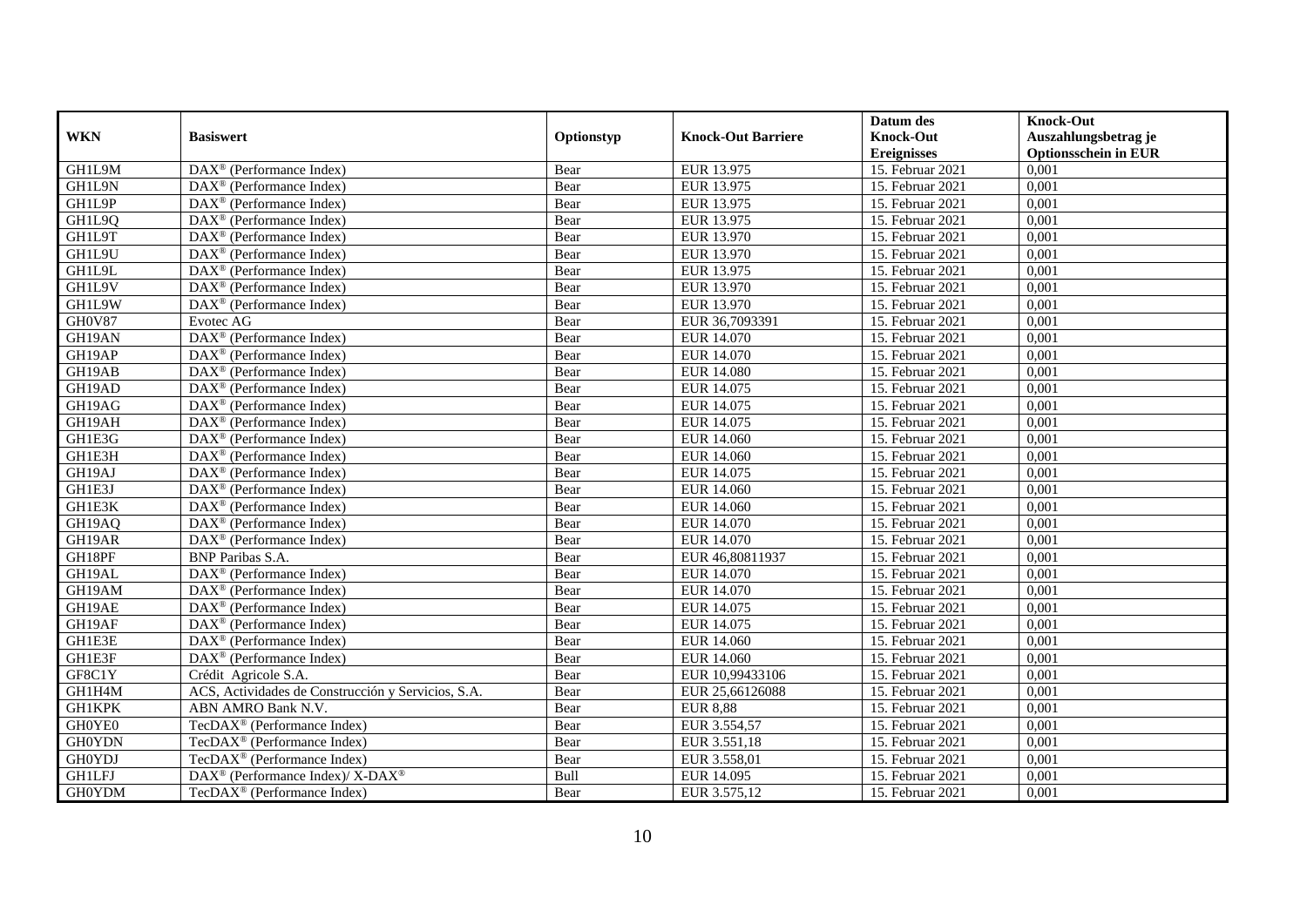|               |                                                              |            |                           | Datum des          | <b>Knock-Out</b>            |
|---------------|--------------------------------------------------------------|------------|---------------------------|--------------------|-----------------------------|
| <b>WKN</b>    | <b>Basiswert</b>                                             | Optionstyp | <b>Knock-Out Barriere</b> | <b>Knock-Out</b>   | Auszahlungsbetrag je        |
|               |                                                              |            |                           | <b>Ereignisses</b> | <b>Optionsschein in EUR</b> |
| <b>GH0YDR</b> | TecDAX <sup>®</sup> (Performance Index)                      | Bear       | EUR 3.571,64              | 15. Februar 2021   | 0,001                       |
| <b>GH0YDK</b> | TecDAX <sup>®</sup> (Performance Index)                      | Bear       | EUR 3.568,25              | 15. Februar 2021   | 0,001                       |
| GH1BB5        | HeidelbergCement AG                                          | Bear       | EUR 64,46445185           | 15. Februar 2021   | 0,001                       |
| <b>GH1LAR</b> | DAX <sup>®</sup> (Performance Index)                         | Bear       | EUR 13.925                | 15. Februar 2021   | 0,001                       |
| GH1L9X        | $\overline{\text{DAX}}^{\textcircled{}}$ (Performance Index) | Bear       | EUR 13.970                | 15. Februar 2021   | 0,001                       |
| GH1L9Y        | DAX <sup>®</sup> (Performance Index)                         | Bear       | EUR 13.970                | 15. Februar 2021   | 0,001                       |
| GH1LA1        | $DAX^{\otimes}$ (Performance Index)                          | Bear       | EUR 13.960                | 15. Februar 2021   | 0,001                       |
| GH1LA2        | DAX <sup>®</sup> (Performance Index)                         | Bear       | EUR 13.960                | 15. Februar 2021   | 0,001                       |
| GH1LA7        | $\text{DAX}^{\circledast}$ (Performance Index)               | Bear       | EUR 13.950                | 15. Februar 2021   | 0,001                       |
| GH1LA8        | $\text{DAX}^{\textcircled{}}$ (Performance Index)            | Bear       | EUR 13.950                | 15. Februar 2021   | 0,001                       |
| <b>GH1LAB</b> | $\overline{\text{DAX}^{\otimes}}$ (Performance Index)        | Bear       | EUR 13.950                | 15. Februar 2021   | 0,001                       |
| <b>GH1LAC</b> | DAX <sup>®</sup> (Performance Index)                         | Bear       | EUR 13.950                | 15. Februar 2021   | 0,001                       |
| <b>GH1LAE</b> | $\text{DAX}^{\textcircled{n}}$ (Performance Index)           | Bear       | EUR 13.940                | 15. Februar 2021   | 0,001                       |
| GH1LA9        | DAX <sup>®</sup> (Performance Index)                         | Bear       | EUR 13.950                | 15. Februar 2021   | 0.001                       |
| <b>GH1LAA</b> | $DAX^{\otimes}$ (Performance Index)                          | Bear       | EUR 13.950                | 15. Februar 2021   | 0,001                       |
| GH1LA0        | $\overline{\text{DAX}}^{\textcirc}$ (Performance Index)      | Bear       | EUR 13.960                | 15. Februar 2021   | 0,001                       |
| <b>GH1LAM</b> | $\text{DAX}^{\textcircled{p}}$ (Performance Index)           | Bear       | EUR 13.930                | 15. Februar 2021   | 0,001                       |
| <b>GH1LAY</b> | DAX <sup>®</sup> (Performance Index)                         | Bear       | EUR 13.920                | 15. Februar 2021   | 0,001                       |
| GH1DX2        | Fresenius SE & Co KGaA                                       | Bear       | EUR 36,34148051           | 15. Februar 2021   | 0,001                       |
| GH1LA3        | $\text{DAX}^{\textcircled{n}}$ (Performance Index)           | Bear       | EUR 13.960                | 15. Februar 2021   | 0,001                       |
| GH1LA4        | DAX <sup>®</sup> (Performance Index)                         | Bear       | EUR 13.960                | 15. Februar 2021   | 0,001                       |
| GH1DX0        | Fresenius SE & Co KGaA                                       | Bear       | EUR 36,17156709           | 15. Februar 2021   | 0,001                       |
| GH1LA5        | $\overline{\text{DAX}}^{\textcirc}$ (Performance Index)      | Bear       | EUR 13.960                | 15. Februar 2021   | 0,001                       |
| GH1KU6        | Aena S.M.E., S.A.                                            | Bear       | EUR 132,44                | 15. Februar 2021   | 0,001                       |
| <b>GH1LCZ</b> | $\text{DAX}^{\textcircled{D}}$ (Performance Index)           | Bull       | <b>EUR 14.100</b>         | 15. Februar 2021   | 0,001                       |
| GF74LH        | EURO STOXX <sup>®</sup> Banks (Price EUR) Index              | Bear       | EUR 81,49058653           | 15. Februar 2021   | 0,001                       |
| GH0Y7S        | HelloFresh SE                                                | Bear       | EUR 77,5994511            | 15. Februar 2021   | 0,001                       |
| <b>GH1LDQ</b> | DAX <sup>®</sup> (Performance Index)                         | Bull       | EUR 14.095                | 15. Februar 2021   | 0,001                       |
| <b>GH1LDY</b> | $\text{DAX}^{\otimes}$ (Performance Index)                   | Bull       | EUR 14.090                | 15. Februar 2021   | 0,001                       |
| GH1B37        | Hugo Boss AG                                                 | Bear       | EUR 29,14737928           | 15. Februar 2021   | 0,001                       |
| <b>GH1KTC</b> | Aegon N.V.                                                   | Bear       | <b>EUR 3,76</b>           | 15. Februar 2021   | 0,001                       |
| GH0Y7T        | HelloFresh SE                                                | Bear       | EUR 77,17039407           | 15. Februar 2021   | 0,001                       |
| GH1H7A        | <b>NESTE OYJ</b>                                             | Bear       | EUR 57,8154889            | 15. Februar 2021   | 0,001                       |
| <b>GH1KRJ</b> | Koninklijke Ahold Delhaize N.V.                              | Bear       | <b>EUR 23,5</b>           | 15. Februar 2021   | 0,001                       |
| <b>GH1LDZ</b> | $\text{DAX}^{\textcircled{n}}$ (Performance Index)           | Bull       | EUR 14.105                | 15. Februar 2021   | 0,001                       |
| <b>GH1LDE</b> | DAX <sup>®</sup> (Performance Index)                         | Bull       | EUR 14.085                | 15. Februar 2021   | 0,001                       |
| GF1QS9        | ING Groep N.V.                                               | Bear       | EUR 8,74333428            | 15. Februar 2021   | 0,001                       |
| <b>GH1KWS</b> | <b>AIXTRON SE</b>                                            | Bull       | <b>EUR 17,4</b>           | 15. Februar 2021   | 0,001                       |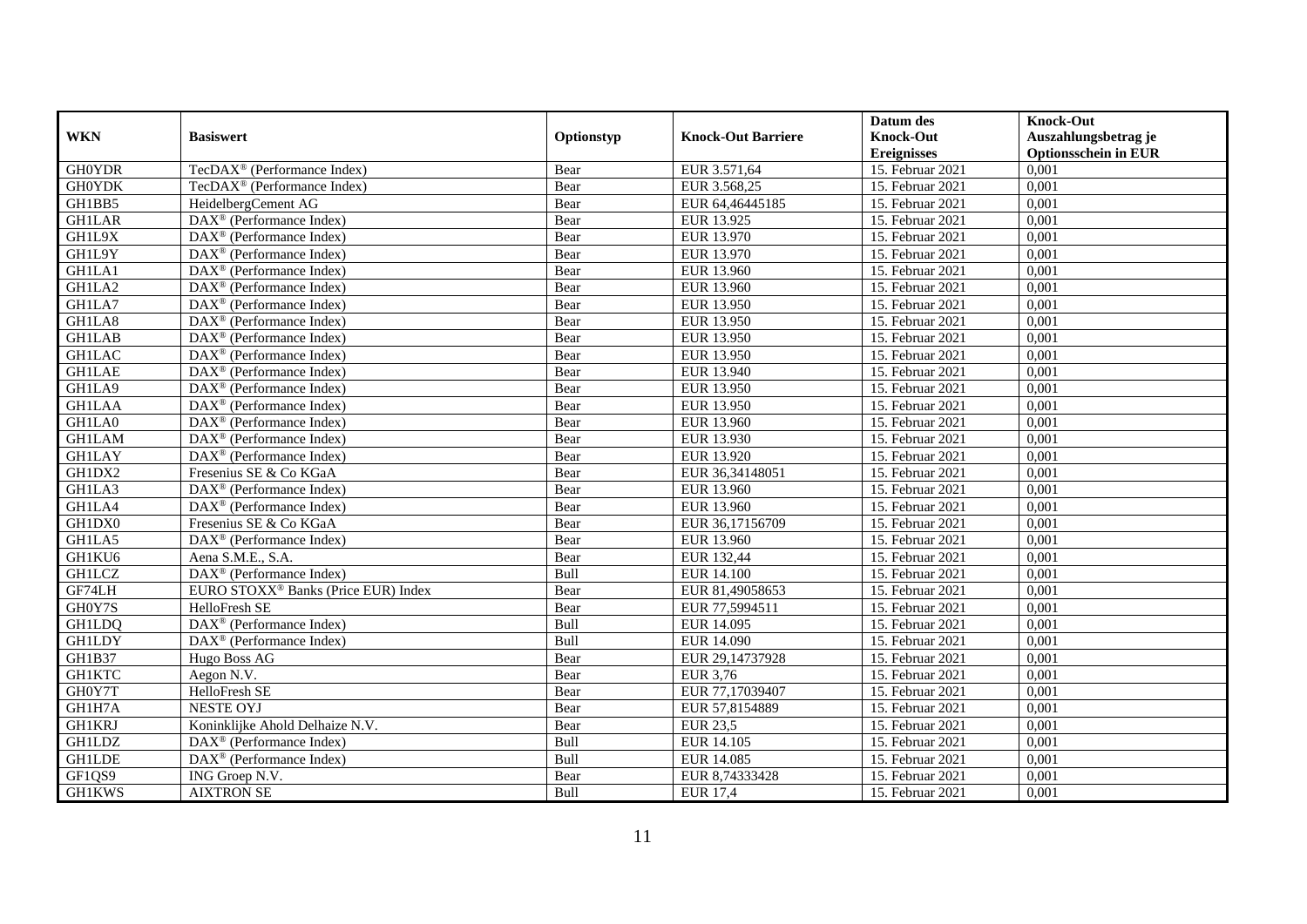|               |                                                       |            |                           | Datum des          | <b>Knock-Out</b>            |
|---------------|-------------------------------------------------------|------------|---------------------------|--------------------|-----------------------------|
| <b>WKN</b>    | <b>Basiswert</b>                                      | Optionstyp | <b>Knock-Out Barriere</b> | <b>Knock-Out</b>   | Auszahlungsbetrag je        |
|               |                                                       |            |                           | <b>Ereignisses</b> | <b>Optionsschein in EUR</b> |
| <b>GH1GXN</b> | Siemens AG                                            | Bear       | EUR 134,3686371           | 15. Februar 2021   | 0,001                       |
| <b>GH1GJY</b> | Anglo American PLC                                    | Bear       | GBP 27,13877404           | 15. Februar 2021   | 0,001                       |
| GH1BB2        | HeidelbergCement AG                                   | Bear       | EUR 64,77423297           | 15. Februar 2021   | 0,001                       |
| GH1KMH        | Ubisoft Entertainment S.A.                            | Bull       | <b>EUR 75,07</b>          | 15. Februar 2021   | 0,001                       |
| GH16BV        | Anglo American PLC                                    | Bear       | GBP 27,68327343           | 15. Februar 2021   | 0,001                       |
| GH1GXP        | Siemens AG                                            | Bear       | EUR 134,6085454           | 15. Februar 2021   | 0,001                       |
| GH1KV5        | <b>AIXTRON SE</b>                                     | Bull       | <b>EUR 17,58</b>          | 15. Februar 2021   | 0,001                       |
| <b>GH0KGP</b> | Deutsche Bank AG                                      | Bear       | EUR 9,08318319            | 15. Februar 2021   | 0,001                       |
| GH0V89        | Evotec AG                                             | Bear       | EUR 36,9684873            | 15. Februar 2021   | 0,001                       |
| <b>GF1UCC</b> | Aalberts Industries N.V.                              | Bear       | EUR 41,66131526           | 15. Februar 2021   | 0,001                       |
| GH1KV6        | <b>AIXTRON SE</b>                                     | Bull       | EUR 17,49                 | 15. Februar 2021   | 0,001                       |
| GF7W1P        | ING Groep N.V.                                        | Bear       | EUR 8,66501745            | 15. Februar 2021   | 0,001                       |
| GF7W1S        | ING Groep N.V.                                        | Bear       | EUR 8,69479414            | 15. Februar 2021   | 0,001                       |
| GB9PT6        | CAC 40 <sup>®</sup> Index                             | Bear       | EUR 5.729,66              | 15. Februar 2021   | 0,001                       |
| <b>GH0GHW</b> | $AEX-Index^{\circledR}$                               | Bear       | EUR 680,69473735          | 15. Februar 2021   | 0,001                       |
| GH1KJB        | Aurubis AG                                            | Bear       | EUR 66,95                 | 15. Februar 2021   | 0,001                       |
| GH1GZ9        | $\overline{A^{SM}}$ International N.V.                | Bear       | EUR 249,71330426          | 15. Februar 2021   | 0,001                       |
| <b>GH1KLC</b> | Aurubis AG                                            | Bear       | EUR 65.97                 | 15. Februar 2021   | 0,001                       |
| <b>GH1HEE</b> | Publicis Groupe SA                                    | Bear       | EUR 47,73777054           | 15. Februar 2021   | 0,001                       |
| <b>GH1KJP</b> | Aurubis AG                                            | Bear       | EUR 66,3                  | 15. Februar 2021   | 0,001                       |
| GH1KL3        | Aurubis AG                                            | Bear       | EUR 66,63                 | 15. Februar 2021   | 0,001                       |
| GH0V4Z        | CAC 40 <sup>®</sup> Index                             | Bear       | EUR 5.718,03              | 15. Februar 2021   | 0,001                       |
| GH0V50        | CAC 40 <sup>®</sup> Index                             | Bear       | EUR 5.723,47              | 15. Februar 2021   | 0,001                       |
| <b>GH1HBP</b> | Credit Suisse Group AG                                | Bear       | CHF 12,51552263           | 15. Februar 2021   | 0,001                       |
| <b>GH1KPJ</b> | ABN AMRO Bank N.V.                                    | Bear       | <b>EUR 9,05</b>           | 15. Februar 2021   | 0,001                       |
| GH1KQ4        | Accor S.A.                                            | Bear       | EUR 30,63                 | 15. Februar 2021   | 0,001                       |
| GH0Y5C        | ASML Holding N.V.                                     | Bear       | EUR 497,64565743          | 15. Februar 2021   | 0,001                       |
| GH1HC6        | TechnipFMC PLC                                        | Bear       | EUR 8,925                 | 15. Februar 2021   | 0,001                       |
| GH18CP        | ThyssenKrupp AG                                       | Bear       | EUR 11,12057054           | 15. Februar 2021   | 0,001                       |
| GH18CQ        | ThyssenKrupp AG                                       | Bear       | EUR 11,34038416           | 15. Februar 2021   | 0,001                       |
| <b>GH19A0</b> | DAX <sup>®</sup> (Performance Index)                  | Bear       | <b>EUR 14.100</b>         | 15. Februar 2021   | 0,001                       |
| GH1L8P        | DAX <sup>®</sup> (Performance Index)                  | Bear       | EUR 14.030                | 15. Februar 2021   | 0,001                       |
| GH19A4        | $DAX^{\circledR}$ (Performance Index)                 | Bear       | EUR 14.090                | 15. Februar 2021   | 0,001                       |
| GH1L8Q        | $\overline{\text{DAX}^{\otimes}}$ (Performance Index) | Bear       | EUR 14.025                | 15. Februar 2021   | 0,001                       |
| GH19A5        | $DAX^{\circledast}$ (Performance Index)               | Bear       | EUR 14.090                | 15. Februar 2021   | 0,001                       |
| GH0V51        | CAC 40 <sup>®</sup> Index                             | Bear       | EUR 5.739,74              | 15. Februar 2021   | 0,001                       |
| GH1L8D        | DAX <sup>®</sup> (Performance Index)                  | Bear       | EUR 14.050                | 15. Februar 2021   | 0,001                       |
| GH19A6        | $\text{DAX}^{\textcircled{}}$ (Performance Index)     | Bear       | EUR 14.090                | 15. Februar 2021   | 0,001                       |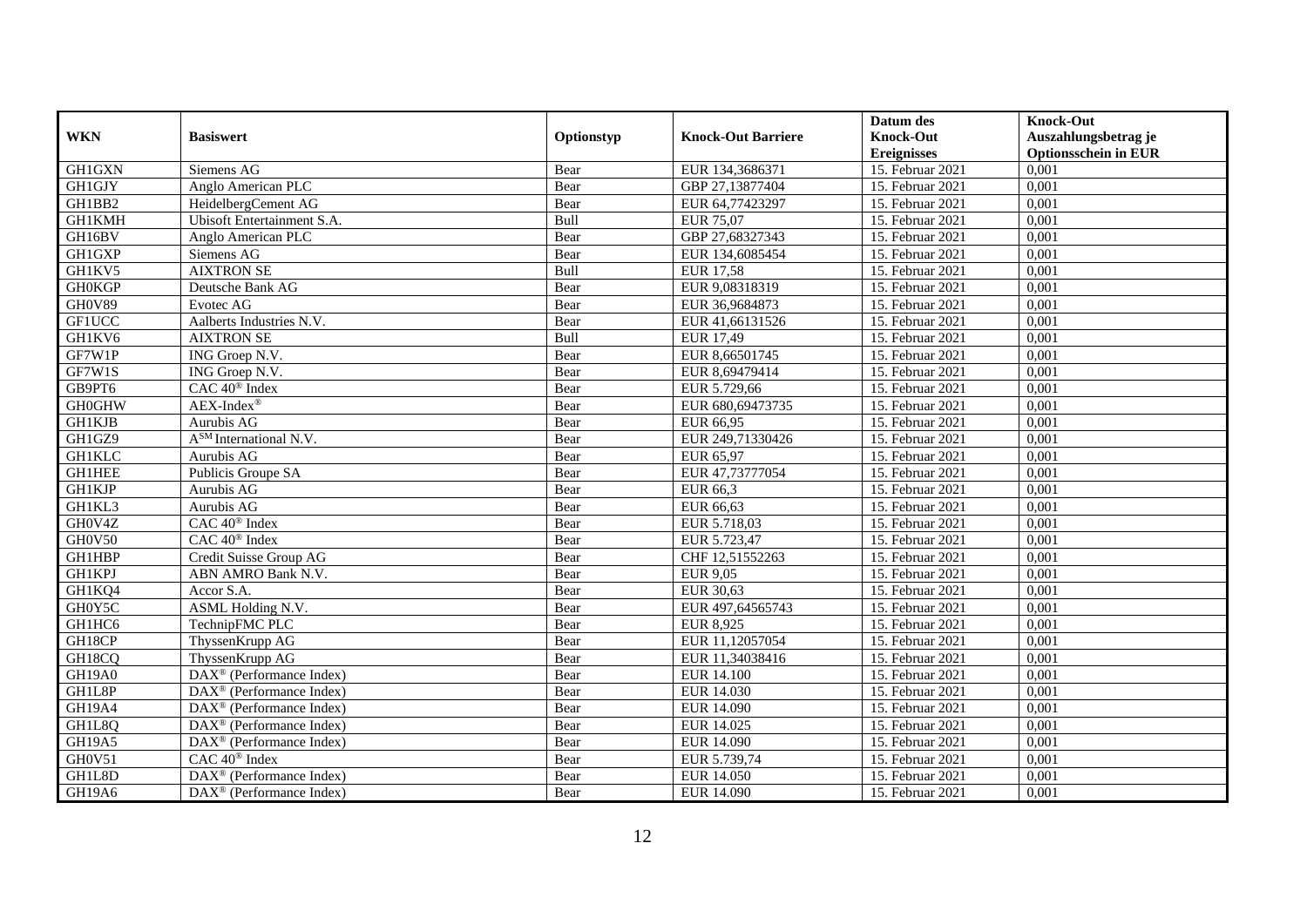|               |                                                            |            |                           | Datum des          | <b>Knock-Out</b>            |
|---------------|------------------------------------------------------------|------------|---------------------------|--------------------|-----------------------------|
| <b>WKN</b>    | <b>Basiswert</b>                                           | Optionstyp | <b>Knock-Out Barriere</b> | <b>Knock-Out</b>   | Auszahlungsbetrag je        |
|               |                                                            |            |                           | <b>Ereignisses</b> | <b>Optionsschein in EUR</b> |
| <b>GH1LFF</b> | DAX <sup>®</sup> (Performance Index)/X-DAX <sup>®</sup>    | Bull       | EUR 14.090                | 15. Februar 2021   | 0,001                       |
| GB9PT5        | $CAC 40$ <sup>®</sup> Index                                | Bear       | EUR 5.753,69              | 15. Februar 2021   | 0,001                       |
| GH0V3C        | CAC 40 <sup>®</sup> Index                                  | Bear       | EUR 5.745,22              | 15. Februar 2021   | 0,001                       |
| GB2HT8        | EURO STOXX 50 <sup>®</sup> Index (Price EUR)               | Bear       | EUR 3.719,29387131        | 15. Februar 2021   | 0,001                       |
| GH1L8E        | DAX <sup>®</sup> (Performance Index)                       | Bear       | EUR 14.050                | 15. Februar 2021   | 0,001                       |
| <b>GH19A7</b> | DAX <sup>®</sup> (Performance Index)                       | Bear       | <b>EUR 14.090</b>         | 15. Februar 2021   | 0,001                       |
| <b>GH1LFH</b> | $DAX^{\circledast}$ (Performance Index)/X-DAX <sup>®</sup> | Bull       | EUR 14.085                | 15. Februar 2021   | 0,001                       |
| GH1L9G        | $\text{DAX}^{\textcircled{n}}$ (Performance Index)         | Bear       | <b>EUR 13.980</b>         | 15. Februar 2021   | 0,001                       |
| GH199Q        | DAX <sup>®</sup> (Performance Index)                       | Bear       | EUR 14.110                | 15. Februar 2021   | 0,001                       |
| GH1L8K        | DAX <sup>®</sup> (Performance Index)                       | Bear       | EUR 14.040                | 15. Februar 2021   | 0,001                       |
| <b>GH199R</b> | $\overline{\text{DAX}^{\otimes}}$ (Performance Index)      | Bear       | EUR 14.110                | 15. Februar 2021   | 0,001                       |
| GH1L8L        | DAX <sup>®</sup> (Performance Index)                       | Bear       | EUR 14.040                | 15. Februar 2021   | 0,001                       |
| <b>GH19A9</b> | $\text{DAX}^{\textcircled{n}}$ (Performance Index)         | Bear       | <b>EUR 14.080</b>         | 15. Februar 2021   | 0,001                       |
| GH1L8M        | DAX <sup>®</sup> (Performance Index)                       | Bear       | EUR 14.030                | 15. Februar 2021   | 0.001                       |
| GH19AA        | $\overline{\text{DAX}}^{\textcirc}$ (Performance Index)    | Bear       | <b>EUR 14.080</b>         | 15. Februar 2021   | 0,001                       |
| GH1L8N        | DAX <sup>®</sup> (Performance Index)                       | Bear       | <b>EUR 14.030</b>         | 15. Februar 2021   | 0,001                       |
| <b>GH199Y</b> | DAX <sup>®</sup> (Performance Index)                       | Bear       | <b>EUR 14.100</b>         | 15. Februar 2021   | 0,001                       |
| GH1L8V        | DAX <sup>®</sup> (Performance Index)                       | Bear       | EUR 14.025                | 15. Februar 2021   | 0,001                       |
| <b>GH199Z</b> | $\text{DAX}^{\otimes}$ (Performance Index)                 | Bear       | <b>EUR 14.100</b>         | 15. Februar 2021   | 0,001                       |
| GH1L8W        | $\text{DAX}^{\otimes}$ (Performance Index)                 | Bear       | EUR 14.020                | 15. Februar 2021   | 0,001                       |
| <b>GH199P</b> | DAX <sup>®</sup> (Performance Index)                       | Bear       | EUR 14.110                | 15. Februar 2021   | 0,001                       |
| GH1L8Z        | $DAX^{\circledR}$ (Performance Index)                      | Bear       | EUR 14.020                | 15. Februar 2021   | 0,001                       |
| GH1L90        | $\text{DAX}^{\textcircled{D}}$ (Performance Index)         | Bear       | EUR 14.020                | 15. Februar 2021   | 0,001                       |
| <b>GH19A2</b> | $\text{DAX}^{\textcircled{p}}$ (Performance Index)         | Bear       | EUR 14.090                | 15. Februar 2021   | 0,001                       |
| GH1L94        | $DAX^{\circledR}$ (Performance Index)                      | Bear       | <b>EUR 14.010</b>         | 15. Februar 2021   | 0,001                       |
| GH1L95        | DAX <sup>®</sup> (Performance Index)                       | Bear       | <b>EUR 14.010</b>         | 15. Februar 2021   | 0,001                       |
| GH19A3        | DAX <sup>®</sup> (Performance Index)                       | Bear       | EUR 14.090                | 15. Februar 2021   | 0,001                       |
| GH1L96        | DAX <sup>®</sup> (Performance Index)                       | Bear       | EUR 14.010                | 15. Februar 2021   | 0,001                       |
| <b>GH199W</b> | $\text{DAX}^{\otimes}$ (Performance Index)                 | Bear       | <b>EUR 14.100</b>         | 15. Februar 2021   | 0,001                       |
| GH1L99        | $\text{DAX}^{\textcircled{n}}$ (Performance Index)         | Bear       | <b>EUR 14.000</b>         | 15. Februar 2021   | 0,001                       |
| <b>GH199X</b> | $DAX^{\otimes}$ (Performance Index)                        | Bear       | <b>EUR 14.100</b>         | 15. Februar 2021   | 0,001                       |
| GH1L9A        | DAX <sup>®</sup> (Performance Index)                       | Bear       | <b>EUR 14.000</b>         | 15. Februar 2021   | 0,001                       |
| <b>GH199S</b> | $\overline{\text{DAX}^{\otimes}}$ (Performance Index)      | Bear       | EUR 14.110                | 15. Februar 2021   | 0,001                       |
| <b>GH1L89</b> | $\overline{\text{DAX}}^{\textcirc}$ (Performance Index)    | Bear       | <b>EUR 14.050</b>         | $15.$ Februar 2021 | 0,001                       |
| <b>GH199T</b> | $\text{DAX}^{\textcircled{n}}$ (Performance Index)         | Bear       | EUR 14.110                | 15. Februar 2021   | 0,001                       |
| GH1L8A        | $\text{DAX}^{\textcircled{n}}$ (Performance Index)         | Bear       | EUR 14.050                | 15. Februar 2021   | 0,001                       |
| GH1L9B        | $\text{DAX}^{\otimes}$ (Performance Index)                 | Bear       | <b>EUR 14.000</b>         | 15. Februar 2021   | 0,001                       |
| <b>GH199U</b> | $\overline{\text{DAX}}^{\textcirc}$ (Performance Index)    | Bear       | EUR 14.110                | 15. Februar 2021   | 0,001                       |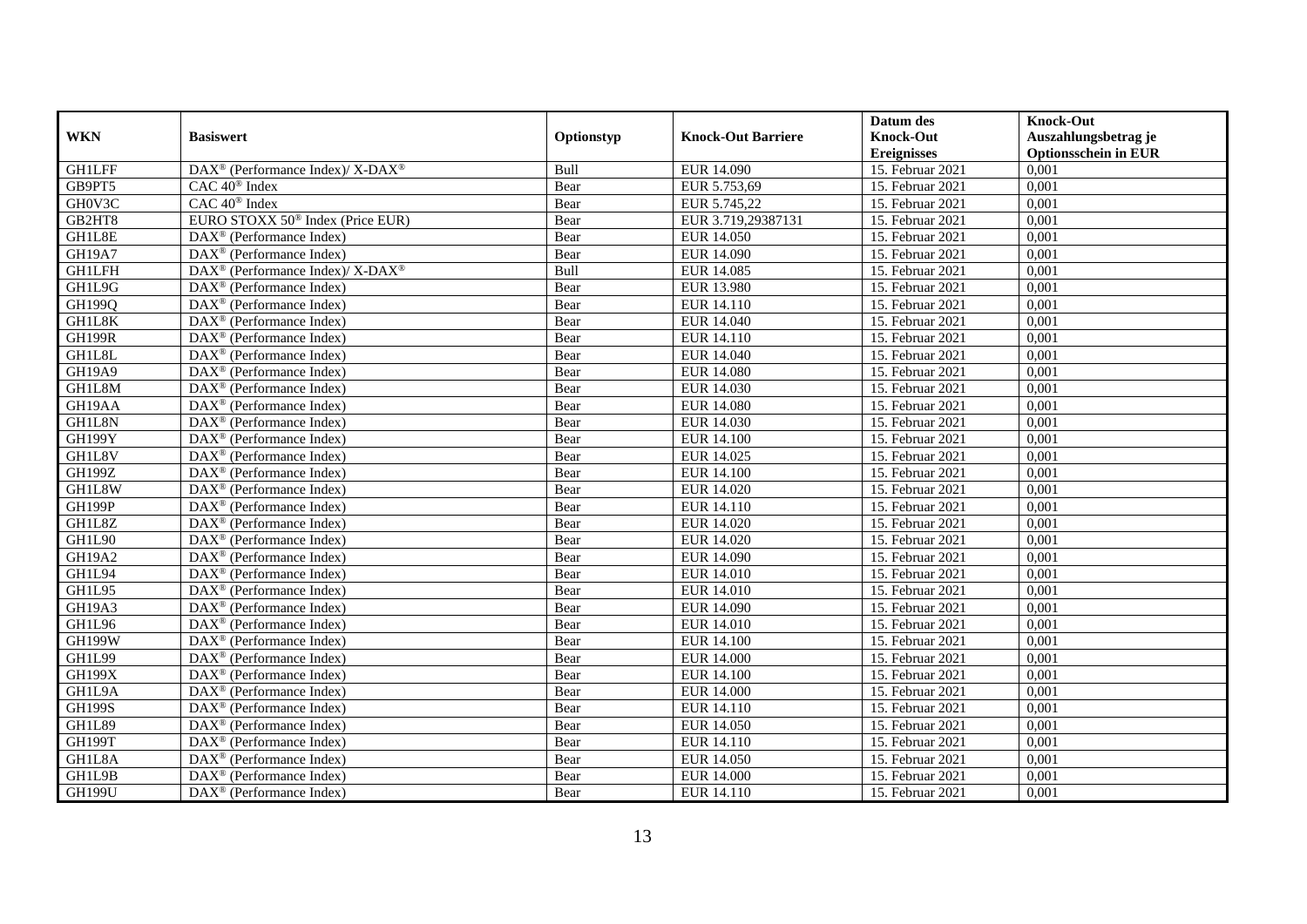|               |                                                             |            |                           | Datum des          | <b>Knock-Out</b>            |
|---------------|-------------------------------------------------------------|------------|---------------------------|--------------------|-----------------------------|
| <b>WKN</b>    | <b>Basiswert</b>                                            | Optionstyp | <b>Knock-Out Barriere</b> | <b>Knock-Out</b>   | Auszahlungsbetrag je        |
|               |                                                             |            |                           | <b>Ereignisses</b> | <b>Optionsschein in EUR</b> |
| GH1L9C        | DAX <sup>®</sup> (Performance Index)                        | Bear       | <b>EUR 14.000</b>         | 15. Februar 2021   | 0,001                       |
| <b>GH199V</b> | $\text{DAX}^{\textcircled{n}}$ (Performance Index)          | Bear       | <b>EUR 14.100</b>         | 15. Februar 2021   | 0,001                       |
| GH1L8R        | DAX <sup>®</sup> (Performance Index)                        | Bear       | EUR 14.025                | 15. Februar 2021   | 0,001                       |
| GH1L8S        | DAX <sup>®</sup> (Performance Index)                        | Bear       | EUR 14.025                | 15. Februar 2021   | 0,001                       |
| GH1L8F        | DAX <sup>®</sup> (Performance Index)                        | Bear       | <b>EUR 14.040</b>         | 15. Februar 2021   | 0,001                       |
| GH1L8G        | $\text{DAX}^{\textcircled{p}}$ (Performance Index)          | Bear       | EUR 14.040                | 15. Februar 2021   | 0,001                       |
| GH1L9H        | $\overline{\text{DAX}^{\otimes}}$ (Performance Index)       | Bear       | <b>EUR 13.980</b>         | 15. Februar 2021   | 0,001                       |
| GH1L9J        | $\text{DAX}^{\textcircled{n}}$ (Performance Index)          | Bear       | EUR 13.980                | 15. Februar 2021   | 0,001                       |
| GH1L8B        | $DAX^{\circledR}$ (Performance Index)                       | Bear       | EUR 14.050                | 15. Februar 2021   | 0,001                       |
| GH1L8C        | $DAX^{\otimes}$ (Performance Index)                         | Bear       | <b>EUR 14.050</b>         | 15. Februar 2021   | 0,001                       |
| GH1L9D        | DAX <sup>®</sup> (Performance Index)                        | Bear       | <b>EUR 14.000</b>         | 15. Februar 2021   | 0,001                       |
| GH1L9E        | DAX <sup>®</sup> (Performance Index)                        | Bear       | EUR 13.990                | 15. Februar 2021   | 0,001                       |
| GH1L97        | DAX <sup>®</sup> (Performance Index)                        | Bear       | <b>EUR 14.010</b>         | 15. Februar 2021   | 0,001                       |
| GH1L98        | $\text{DAX}^{\textcircled{n}}$ (Performance Index)          | Bear       | <b>EUR 14.000</b>         | 15. Februar 2021   | 0,001                       |
| GH1L8X        | DAX <sup>®</sup> (Performance Index)                        | Bear       | EUR 14.020                | 15. Februar 2021   | 0,001                       |
| GH1L8Y        | DAX <sup>®</sup> (Performance Index)                        | Bear       | <b>EUR 14.020</b>         | 15. Februar 2021   | 0,001                       |
| GH1L8H        | $\text{DAX}^{\textcircled{D}}$ (Performance Index)          | Bear       | EUR 14.040                | 15. Februar 2021   | 0,001                       |
| GH1L8J        | $\overline{\text{DAX}}^{\textcirc}$ (Performance Index)     | Bear       | EUR 14.040                | 15. Februar 2021   | 0,001                       |
| GH1L8T        | $DAX^{\otimes}$ (Performance Index)                         | Bear       | EUR 14.025                | 15. Februar 2021   | 0,001                       |
| GH1L8U        | DAX <sup>®</sup> (Performance Index)                        | Bear       | EUR 14.025                | 15. Februar 2021   | 0,001                       |
| GH1L91        | $DAX^{\circledR}$ (Performance Index)                       | Bear       | EUR 14.020                | 15. Februar 2021   | 0,001                       |
| GH1L92        | $\overline{\text{DAX}^{\otimes}(\text{Performance Index})}$ | Bear       | <b>EUR 14.010</b>         | 15. Februar 2021   | 0,001                       |
| GH1L93        | DAX <sup>®</sup> (Performance Index)                        | Bear       | <b>EUR 14.010</b>         | 15. Februar 2021   | 0,001                       |
| GH1B5Y        | Nordex SE                                                   | Bear       | EUR 25,75106151           | 15. Februar 2021   | 0,001                       |
| GF74KX        | EURO STOXX <sup>®</sup> Banks (Price EUR) Index             | Bear       | EUR 80,77680036           | 15. Februar 2021   | 0,001                       |
| GH079F        | ThyssenKrupp AG                                             | Bear       | EUR 11,22708117           | 15. Februar 2021   | 0,001                       |
| GH1B61        | Nordex SE                                                   | Bear       | EUR 25,61121866           | 15. Februar 2021   | 0,001                       |
| GH0V1H        | EURO STOXX <sup>®</sup> Banks (Price EUR) Index             | Bear       | EUR 80,64551641           | 15. Februar 2021   | 0,001                       |
| GH18GZ        | ThyssenKrupp AG                                             | Bear       | EUR 11,05062984           | 15. Februar 2021   | 0,001                       |
| GF74KZ        | EURO STOXX <sup>®</sup> Banks (Price EUR) Index             | Bear       | EUR 80,91559217           | 15. Februar 2021   | 0,001                       |
| GF74L4        | EURO STOXX <sup>®</sup> Banks (Price EUR) Index             | Bear       | EUR 81,05438388           | 15. Februar 2021   | 0,001                       |
| GH18PN        | ABB Ltd                                                     | Bear       | CHF 26,39331442           | 15. Februar 2021   | 0,001                       |
| GH10RN        | ICE Brent Crude Oil Future (Generic Front Month             | Bear       | <b>USD 63,08</b>          | 15. Februar 2021   | 0,001                       |
|               | Future)                                                     |            |                           |                    |                             |
| GF74L0        | EURO STOXX <sup>®</sup> Banks (Price EUR) Index             | Bear       | EUR 81,1931756            | 15. Februar 2021   | 0,001                       |
| <b>GH1KPE</b> | Anheuser-Busch InBev N.V.                                   | Bear       | EUR 53,15                 | 15. Februar 2021   | 0,001                       |
| GF74L1        | EURO STOXX <sup>®</sup> Banks (Price EUR) Index             | Bear       | EUR 81,34188106           | 15. Februar 2021   | 0,001                       |
| GC5U84        | Vivendi S.A.                                                | Bear       | EUR 27,90019948           | 15. Februar 2021   | 0,001                       |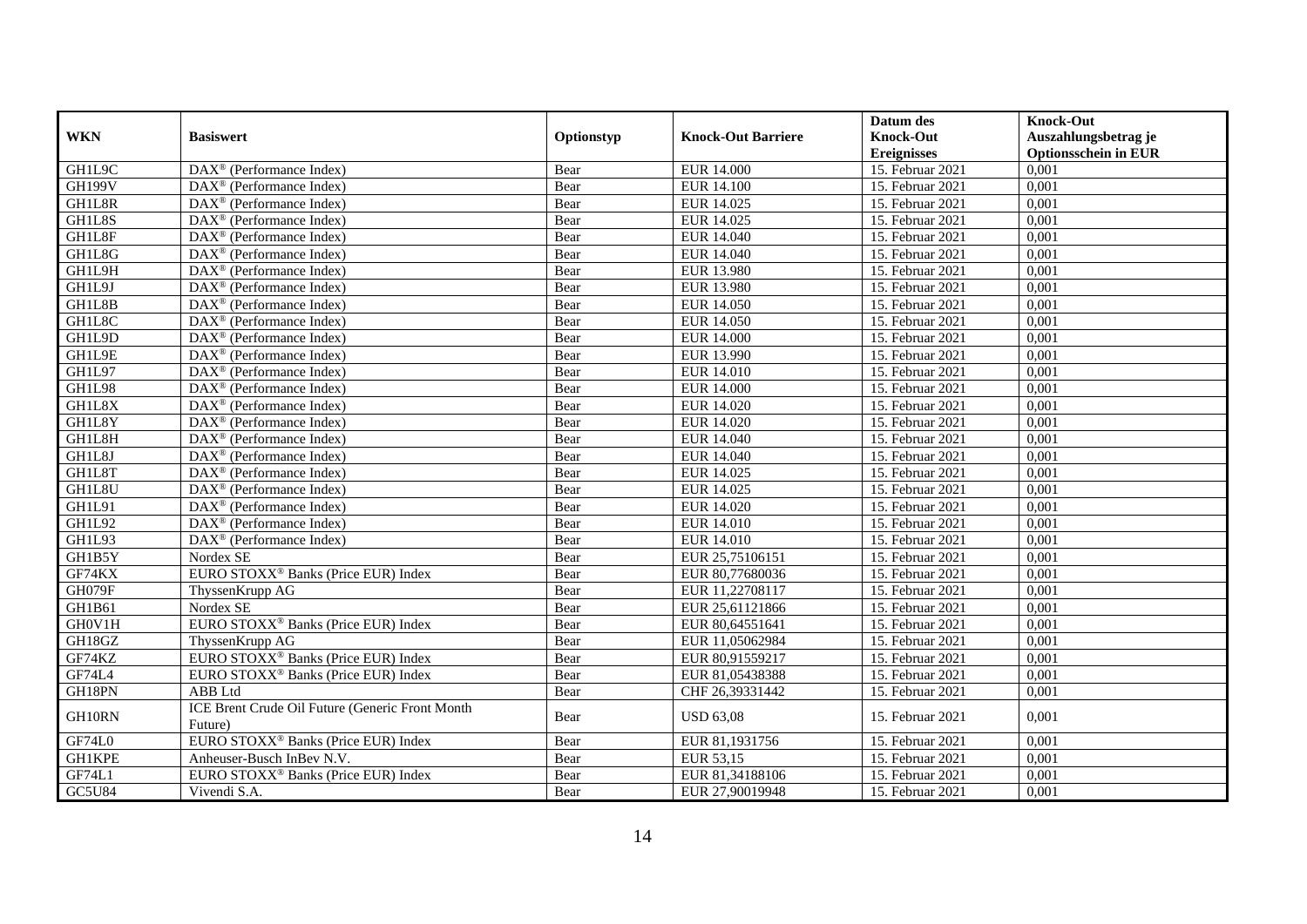|               |                                                 |            |                           | Datum des          | <b>Knock-Out</b>            |
|---------------|-------------------------------------------------|------------|---------------------------|--------------------|-----------------------------|
| <b>WKN</b>    | <b>Basiswert</b>                                | Optionstyp | <b>Knock-Out Barriere</b> | <b>Knock-Out</b>   | Auszahlungsbetrag je        |
|               |                                                 |            |                           | <b>Ereignisses</b> | <b>Optionsschein in EUR</b> |
| <b>GC5U85</b> | Vivendi S.A.                                    | Bear       | EUR 31,3889259            | 15. Februar 2021   | 0,001                       |
| GC9C6S        | Vivendi S.A.                                    | Bear       | EUR 28,96982674           | 15. Februar 2021   | 0,001                       |
| GC9C6R        | Vivendi S.A.                                    | Bear       | EUR 27,04302342           | 15. Februar 2021   | 0,001                       |
| GC41UC        | <b>Tesco PLC</b>                                | Bear       | GBP 2,03555804            | 15. Februar 2021   | 0,001                       |
| <b>GB6TKB</b> | Tesco PLC                                       | Bear       | GBP 1,88369559            | 15. Februar 2021   | 0,001                       |
| GC0673        | <b>Tesco PLC</b>                                | Bear       | GBP 2,17825328            | 15. Februar 2021   | 0,001                       |
| GF5VC6        | <b>Tesco PLC</b>                                | Bear       | GBP 1,96109816            | 15. Februar 2021   | 0,001                       |
| GH0V44        | CAC 40 <sup>®</sup> Index                       | Bear       | EUR 5.766,94              | 15. Februar 2021   | 0,001                       |
| GH0V37        | $CAC 40^{\circledast}$ Index                    | Bear       | EUR 5.761,48              | 15. Februar 2021   | 0,001                       |
| GF7VU1        | EURO STOXX 50 <sup>®</sup> Index (Price EUR)    | Bear       | EUR 3.724,09670917        | 15. Februar 2021   | 0,001                       |
| GH1DX3        | Fresenius SE & Co KGaA                          | Bear       | EUR 36,52138883           | 15. Februar 2021   | 0,001                       |
| GH0GJ0        | $AEX-Index^{\circledR}$                         | Bear       | EUR 681,35335826          | 15. Februar 2021   | 0,001                       |
| <b>GH1KVS</b> | Amadeus IT Group S.A.                           | Bear       | EUR 55,04                 | 15. Februar 2021   | 0,001                       |
| GH1KV7        | <b>AIXTRON SE</b>                               | Bull       | EUR 17.32                 | 15. Februar 2021   | 0,001                       |
| GF8EYV        | Société Générale S.A.                           | Bear       | EUR 18,54360627           | 15. Februar 2021   | 0,001                       |
| GF8EXX        | Société Générale S.A.                           | Bear       | EUR 18,39501966           | 15. Februar 2021   | 0,001                       |
| GH1H19        | Aegon N.V.                                      | Bear       | EUR 3,80822667            | 15. Februar 2021   | 0,001                       |
| <b>GH0MTD</b> | 1 Feinunze Palladium, Feinheit mind. 0,9995     | Bear       | <b>USD 2.406.707</b>      | 15. Februar 2021   | 0,001                       |
| GF74L7        | EURO STOXX <sup>®</sup> Banks (Price EUR) Index | Bear       | EUR 81,63929195           | 15. Februar 2021   | 0,001                       |
| GH1KT2        | Aena S.M.E., S.A.                               | Bear       | EUR 133,83                | 15. Februar 2021   | 0,001                       |
| GA3Q05        | EUR/JPY (WM-Fixing)                             | Bear       | JPY 127,82983634          | 15. Februar 2021   | 0,001                       |
| CH09WY        | EURO STOXX <sup>®</sup> Banks (Price EUR) Index | Bear       | EUR 81,82344049           | 15. Februar 2021   | 0,001                       |
| GF74L3        | EURO STOXX <sup>®</sup> Banks (Price EUR) Index | Bear       | EUR 81,71860153           | 15. Februar 2021   | 0,001                       |
| GC691X        | Tenaris SA                                      | Bear       | EUR 7,43914823            | 15. Februar 2021   | 0,001                       |
| GH1H5K        | Ageas N.V./S.A.                                 | Bear       | EUR 46,17235045           | 15. Februar 2021   | 0,001                       |
| GF7W1V        | ING Groep N.V.                                  | Bear       | EUR 8,80397539            | 15. Februar 2021   | 0,001                       |
| GF6HSM        | Société Générale S.A.                           | Bear       | EUR 18,66770267           | 15. Februar 2021   | 0,001                       |
| GF74K4        | EURO STOXX <sup>®</sup> Banks (Price EUR) Index | Bear       | EUR 82,13497678           | 15. Februar 2021   | 0,001                       |
| GH18PK        | <b>BNP Paribas S.A.</b>                         | Bear       | EUR 47,65754085           | 15. Februar 2021   | 0,001                       |
| GF8EY0        | Société Générale S.A.                           | Bear       | EUR 18.70209863           | 15. Februar 2021   | 0.001                       |
| GF74L6        | EURO STOXX <sup>®</sup> Banks (Price EUR) Index | Bear       | EUR 82,04575357           | 15. Februar 2021   | 0,001                       |
| GF74L5        | EURO STOXX <sup>®</sup> Banks (Price EUR) Index | Bear       | EUR 81,96644395           | 15. Februar 2021   | 0,001                       |
| GF7W2S        | ING Groep N.V.                                  | Bear       | EUR 8,8436776             | 15. Februar 2021   | 0,001                       |
| GH1KM6        | Aurubis AG                                      | Bear       | EUR 67,28                 | 15. Februar 2021   | 0,001                       |
| GH1B5Z        | Nordex SE                                       | Bear       | EUR 25,90089314           | 15. Februar 2021   | 0,001                       |
| GH1LE3        | DAX <sup>®</sup> (Performance Index)            | Bull       | <b>EUR 14.080</b>         | 15. Februar 2021   | 0,001                       |
| <b>GH0KHT</b> | Deutsche Bank AG                                | Bear       | EUR 9,13303601            | 15. Februar 2021   | 0,001                       |
| GF8HHN        | Alstom S.A.                                     | Bull       | EUR 41,61534411           | 15. Februar 2021   | 0,001                       |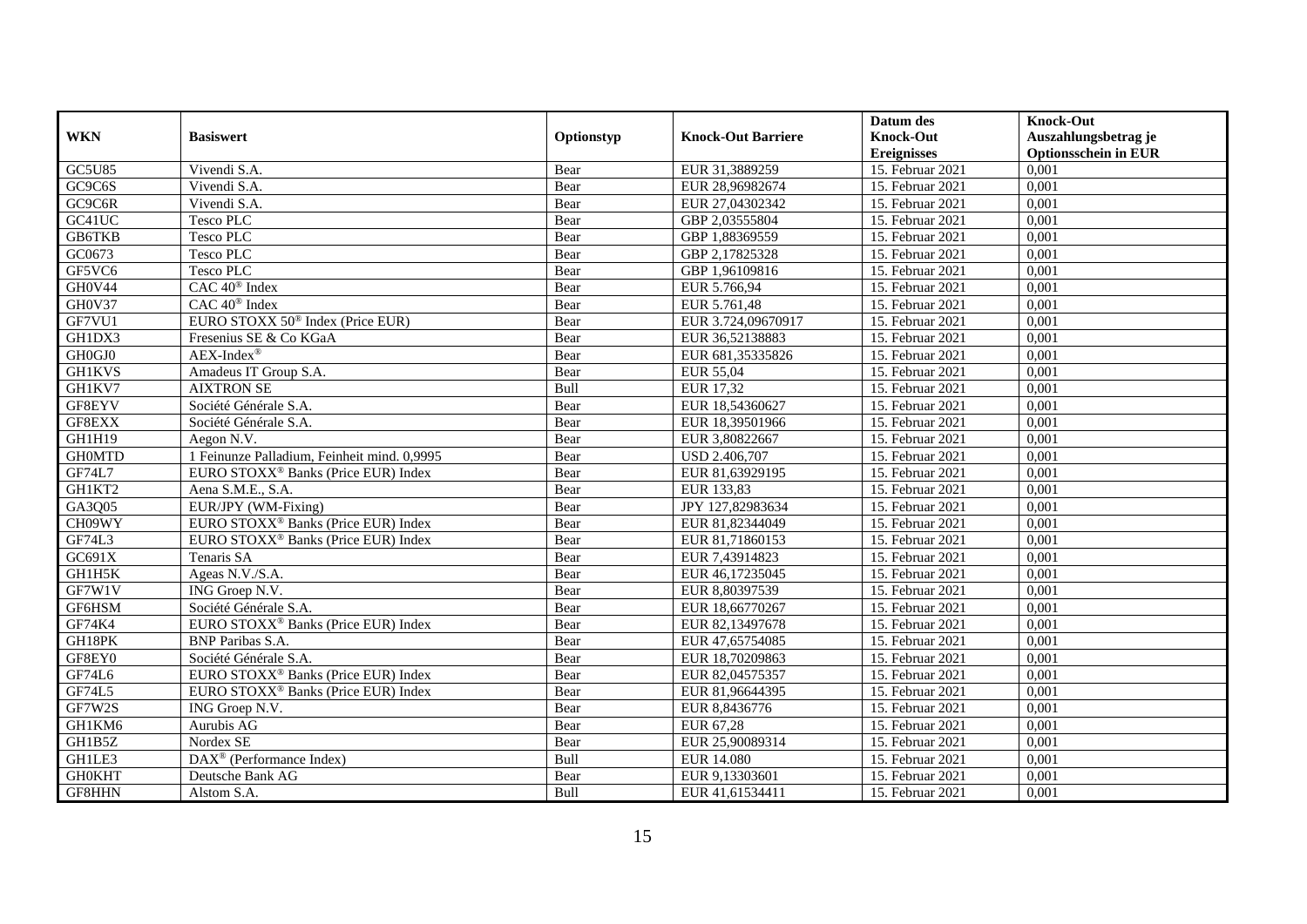|               |                                                          |            |                           | Datum des          | <b>Knock-Out</b>            |
|---------------|----------------------------------------------------------|------------|---------------------------|--------------------|-----------------------------|
| <b>WKN</b>    | <b>Basiswert</b>                                         | Optionstyp | <b>Knock-Out Barriere</b> | <b>Knock-Out</b>   | Auszahlungsbetrag je        |
|               |                                                          |            |                           | <b>Ereignisses</b> | <b>Optionsschein in EUR</b> |
| GH0V3D        | CAC 40 <sup>®</sup> Index                                | Bear       | EUR 5.772,38              | 15. Februar 2021   | 0,001                       |
| <b>GH0GHX</b> | $AEX-Index^{\circledR}$                                  | Bear       | EUR 682,01197924          | 15. Februar 2021   | 0,001                       |
| <b>GH1LFK</b> | DAX <sup>®</sup> (Performance Index)/ X-DAX <sup>®</sup> | Bull       | EUR 14.075                | 15. Februar 2021   | 0,001                       |
| GH1KJG        | AXA S.A.                                                 | Bear       | <b>EUR 19,56</b>          | 15. Februar 2021   | 0,001                       |
| $GB81$ MX     | MDAX <sup>®</sup> (Performance Index)                    | Bear       | EUR 32.896,91823229       | 15. Februar 2021   | 0,001                       |
| <b>GH1LFG</b> | DAX <sup>®</sup> (Performance Index)/X-DAX <sup>®</sup>  | Bull       | <b>EUR 14.080</b>         | 15. Februar 2021   | 0,001                       |
| <b>GH1LED</b> | $DAX^{\circledR}$ (Performance Index)                    | Bull       | EUR 14.075                | 15. Februar 2021   | 0,001                       |
| GB7PXT        | EURO STOXX 50 <sup>®</sup> Index (Price EUR)             | Bear       | EUR 3.728,55199695        | 15. Februar 2021   | 0,001                       |
| GF9ZMV        | adidas AG                                                | Bear       | EUR 295,59813349          | 15. Februar 2021   | 0,001                       |
| GF8EWX        | Société Générale S.A.                                    | Bear       | EUR 18,85068518           | 15. Februar 2021   | 0,001                       |
| GH0GJ1        | $AEX-Index^{\circledR}$                                  | Bear       | EUR 682,68057933          | 15. Februar 2021   | 0,001                       |
| <b>GHODRS</b> | ASML Holding N.V.                                        | Bear       | EUR 500,1909298           | 15. Februar 2021   | 0,001                       |
| GH1H1M        | Galapagos N.V                                            | Bull       | EUR 68,40230733           | 15. Februar 2021   | 0,001                       |
| GH1B62        | Nordex SE                                                | Bear       | EUR 26,05072476           | 15. Februar 2021   | 0.001                       |
| GH1KU8        | <b>AIXTRON SE</b>                                        | Bull       | EUR 17,23                 | 15. Februar 2021   | 0,001                       |
| GH1B1F        | Hugo Boss AG                                             | Bear       | EUR 29,34722418           | 15. Februar 2021   | 0,001                       |
| <b>GH1KNZ</b> | Anheuser-Busch InBev N.V.                                | Bear       | EUR 53,57                 | 15. Februar 2021   | 0,001                       |
| GH1KW1        | <b>AIXTRON SE</b>                                        | Bull       | EUR 17,14                 | 15. Februar 2021   | 0,001                       |
| GH16BP        | Koninklijke Ahold Delhaize N.V.                          | Bear       | EUR 23,7534352            | 15. Februar 2021   | 0,001                       |
| GH1KL2        | Aurubis AG                                               | Bear       | EUR 67,6                  | 15. Februar 2021   | 0,001                       |
| GH1KQ7        | <b>Associated British Foods PLC</b>                      | Bear       | GBP 23,08                 | 15. Februar 2021   | 0,001                       |
| GH1GZA        | A <sup>SM</sup> International N.V.                       | Bear       | EUR 253,61132654          | 15. Februar 2021   | 0,001                       |
| <b>GH1KUA</b> | <b>AIXTRON SE</b>                                        | Bull       | <b>EUR 16,96</b>          | 15. Februar 2021   | 0,001                       |
| GH09SN        | $MDAX^{\circledcirc}$ (Performance Index)                | Bear       | EUR 32.933,65781247       | 15. Februar 2021   | 0,001                       |
| <b>GH0KGY</b> | Deutsche Bank AG                                         | Bear       | EUR 9,17291826            | 15. Februar 2021   | 0,001                       |
| GB9PT4        | CAC 40 <sup>®</sup> Index                                | Bear       | EUR 5.778,01              | 15. Februar 2021   | 0,001                       |
| GB7PXS        | EURO STOXX 50 <sup>®</sup> Index (Price EUR)             | Bear       | EUR 3.733,35767682        | 15. Februar 2021   | 0,001                       |
| GH1KU7        | <b>AIXTRON SE</b>                                        | Bull       | EUR 17,05                 | 15. Februar 2021   | 0,001                       |
| GH0GH7        | $AEX-Index^{\circledR}$                                  | Bear       | EUR 683,99782121          | 15. Februar 2021   | 0,001                       |
| <b>GH0GHZ</b> | $AEX-Index^{\circledR}$                                  | Bear       | EUR 683,33920027          | 15. Februar 2021   | 0,001                       |
| <b>GH1KUD</b> | <b>AIXTRON SE</b>                                        | Bull       | EUR 16,87                 | 15. Februar 2021   | 0,001                       |
| GH1H1N        | Galapagos N.V                                            | Bull       | EUR 67,01185387           | 15. Februar 2021   | 0,001                       |
| GH1BB3        | HeidelbergCement AG                                      | Bear       | EUR 65,08401409           | 15. Februar 2021   | 0,001                       |
| <b>GH1KLX</b> | Aurubis AG                                               | Bear       | EUR 67,93                 | 15. Februar 2021   | 0,001                       |
| GH1GZK        | ADYEN N.V.                                               | Bull       | EUR 2.126,05890002        | 15. Februar 2021   | 0,001                       |
| <b>GH1KJK</b> | Aurubis AG                                               | Bear       | <b>EUR 68,58</b>          | 15. Februar 2021   | 0,001                       |
| GH0V3E        | CAC 40 <sup>®</sup> Index                                | Bear       | EUR 5.788,61              | 15. Februar 2021   | 0,001                       |
| GH0GH9        | $AEX-Index^{\circledR}$                                  | Bear       | EUR 684,66642127          | 15. Februar 2021   | 0,001                       |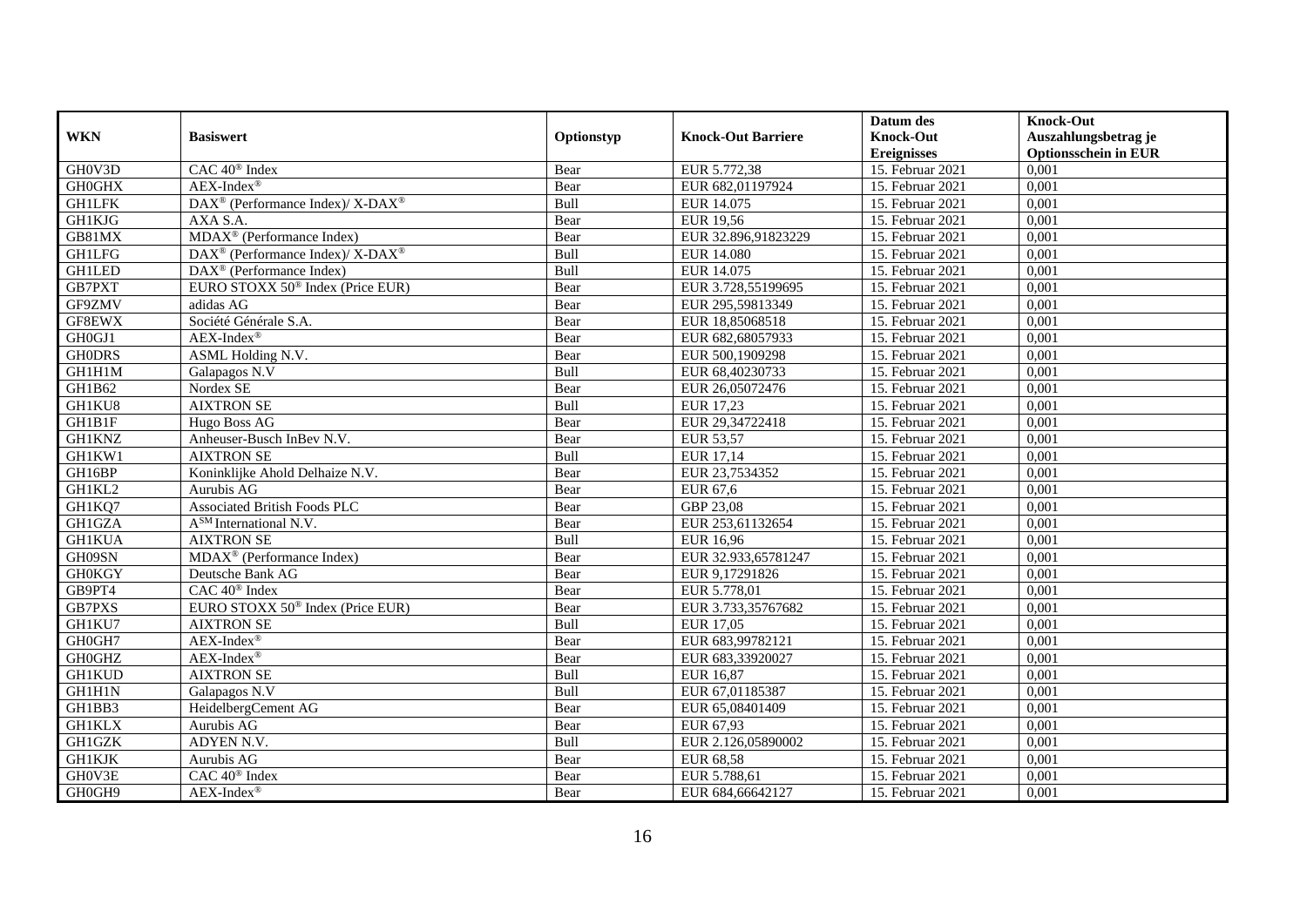|               |                                                    |            |                           | Datum des          | <b>Knock-Out</b>            |
|---------------|----------------------------------------------------|------------|---------------------------|--------------------|-----------------------------|
| <b>WKN</b>    | <b>Basiswert</b>                                   | Optionstyp | <b>Knock-Out Barriere</b> | <b>Knock-Out</b>   | Auszahlungsbetrag je        |
|               |                                                    |            |                           | <b>Ereignisses</b> | <b>Optionsschein in EUR</b> |
| GH1HE0        | Lloyds Banking Group plc                           | Bear       | GBP 0,38988749            | 15. Februar 2021   | 0,001                       |
| GF9ZN2        | adidas AG                                          | Bear       | EUR 296,66283205          | 15. Februar 2021   | 0,001                       |
| GH0Y5K        | <b>BP</b> Plc                                      | Bear       | GBP 2,73729578            | 15. Februar 2021   | 0,001                       |
| <b>GH1KTE</b> | Aegon N.V.                                         | Bear       | <b>EUR 3,84</b>           | 15. Februar 2021   | 0,001                       |
| <b>GH1KRH</b> | Koninklijke Ahold Delhaize N.V.                    | Bear       | <b>EUR 23,89</b>          | 15. Februar 2021   | 0,001                       |
| GC5KWP        | Credit Suisse Group AG                             | Bear       | CHF 12,68165016           | 15. Februar 2021   | 0,001                       |
| GH0V3H        | CAC 40 <sup>®</sup> Index                          | Bear       | EUR 5.794,06              | 15. Februar 2021   | 0,001                       |
| <b>GH0GHA</b> | $AEX-Index^{\circledR}$                            | Bear       | EUR 685,99364228          | 15. Februar 2021   | 0,001                       |
| GH0Y4X        | <b>BP</b> Plc                                      | Bear       | GBP 2,71731551            | 15. Februar 2021   | 0,001                       |
| GF88GZ        | EURO STOXX 50 <sup>®</sup> Index (Price EUR)       | Bear       | EUR 3.737,7786603         | 15. Februar 2021   | 0,001                       |
| <b>GH0GHB</b> | $AEX-Index^{\circledR}$                            | Bear       | EUR 685,32504225          | 15. Februar 2021   | 0,001                       |
| <b>GB7PYE</b> | TecDAX <sup>®</sup> (Performance Index)            | Bear       | EUR 3.578,94              | 15. Februar 2021   | 0,001                       |
| <b>GF74K8</b> | EURO STOXX <sup>®</sup> Banks (Price EUR) Index    | Bear       | EUR 82,22420011           | 15. Februar 2021   | 0,001                       |
| GH1B5R        | Hugo Boss AG                                       | Bear       | EUR 29,54706907           | 15. Februar 2021   | 0,001                       |
| GH1BFG        | Anglo American PLC                                 | Bear       | GBP 27,98070695           | 15. Februar 2021   | 0,001                       |
| GH0Y30        | <b>BP</b> Plc                                      | Bear       | GBP 2,75727604            | 15. Februar 2021   | 0,001                       |
| GF9AYT        | Infineon Technologies AG                           | Bear       | EUR 35,93634897           | 15. Februar 2021   | 0,001                       |
| GH1KP0        | Anheuser-Busch InBev N.V.                          | Bear       | <b>EUR 54</b>             | 15. Februar 2021   | 0,001                       |
| GH1DV9        | Nokia Ovi                                          | Bear       | EUR 3,5078223             | 15. Februar 2021   | 0,001                       |
| GH18U8        | DAX <sup>®</sup> (Performance Index)               | Bear       | EUR 14.126,55674147       | 15. Februar 2021   | 0,001                       |
| GH0V3G        | CAC 40 <sup>®</sup> Index                          | Bear       | EUR 5.799,68              | 15. Februar 2021   | 0,001                       |
| GF74K9        | EURO STOXX <sup>®</sup> Banks (Price EUR) Index    | Bear       | EUR 82,31342336           | 15. Februar 2021   | 0,001                       |
| GH0GH4        | $AEX-Index^{\circledR}$                            | Bear       | EUR 686,65226324          | 15. Februar 2021   | 0,001                       |
| <b>GH18U7</b> | DAX <sup>®</sup> (Performance Index)               | Bear       | EUR 14.121,55972812       | 15. Februar 2021   | 0,001                       |
| GB1A0M        | EURO STOXX 50 <sup>®</sup> Index (Price EUR)       | Bear       | EUR 3.742,10057345        | 15. Februar 2021   | 0,001                       |
| GH199J        | DAX <sup>®</sup> (Performance Index)               | Bear       | EUR 14.120                | 15. Februar 2021   | 0,001                       |
| <b>GH199K</b> | $DAX^{\circledast}$ (Performance Index)            | Bear       | EUR 14.120                | 15. Februar 2021   | 0,001                       |
| <b>GH199N</b> | $DAX^{\circledR}$ (Performance Index)              | Bear       | EUR 14.120                | 15. Februar 2021   | 0,001                       |
| <b>GH199H</b> | $DAX^{\circledR}$ (Performance Index)              | Bear       | EUR 14.120                | 15. Februar 2021   | 0,001                       |
| <b>GH199L</b> | $DAX^{\circledR}$ (Performance Index)              | Bear       | EUR 14.120                | 15. Februar 2021   | 0,001                       |
| <b>GH199M</b> | $DAX^{\circledR}$ (Performance Index)              | Bear       | EUR 14.120                | 15. Februar 2021   | 0,001                       |
| GH1H4N        | ACS, Actividades de Construcción y Servicios, S.A. | Bear       | EUR 26,17108725           | 15. Februar 2021   | 0,001                       |
| GH1H51        | Mediobanca S.p.A.                                  | Bear       | EUR 9,08576914            | 15. Februar 2021   | 0,001                       |
| GF7W20        | ING Groep N.V.                                     | Bear       | EUR 8,91315659            | 15. Februar 2021   | 0,001                       |
| GF8EWZ        | Société Générale S.A.                              | Bear       | EUR 18,99927183           | 15. Februar 2021   | 0,001                       |
| GF9ZN4        | adidas AG                                          | Bear       | EUR 297,39916565          | 15. Februar 2021   | 0,001                       |
| GH1HFW        | <b>Imperial Brands PLC</b>                         | Bear       | GBP 15,3023938            | 15. Februar 2021   | 0,001                       |
| GF7W1W        | ING Groep N.V.                                     | Bear       | EUR 8,94293325            | 15. Februar 2021   | 0,001                       |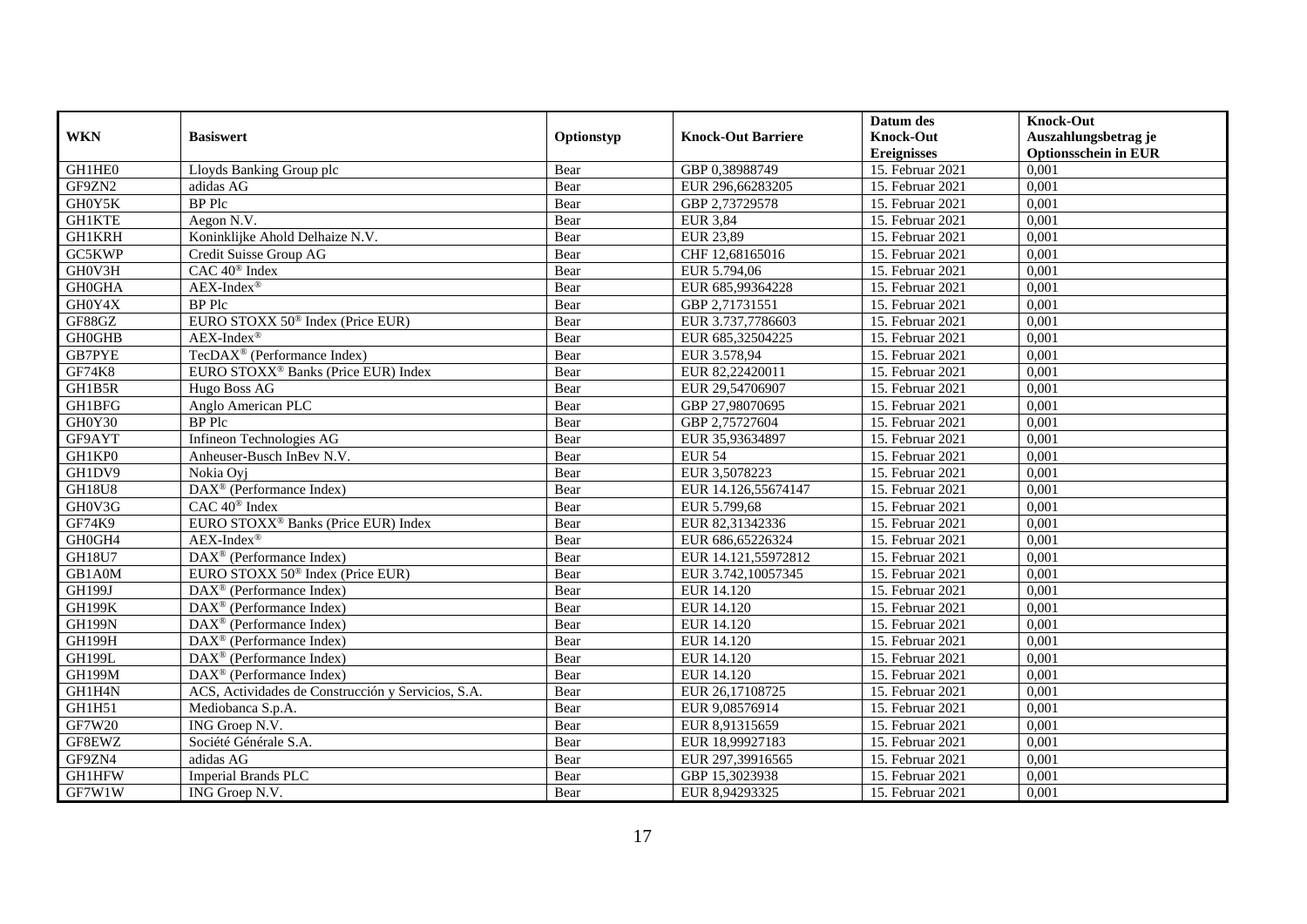|               |                                                                                         |              |                           | Datum des                              | <b>Knock-Out</b>                                    |
|---------------|-----------------------------------------------------------------------------------------|--------------|---------------------------|----------------------------------------|-----------------------------------------------------|
| <b>WKN</b>    | <b>Basiswert</b>                                                                        | Optionstyp   | <b>Knock-Out Barriere</b> | <b>Knock-Out</b><br><b>Ereignisses</b> | Auszahlungsbetrag je<br><b>Optionsschein in EUR</b> |
| GH1KQD        | Accor S.A.                                                                              | Bear         | EUR 31,13                 | 15. Februar 2021                       | 0,001                                               |
| GH0Y40        | <b>BP</b> Plc                                                                           | Bear         | GBP 2,77725629            | 15. Februar 2021                       | 0,001                                               |
| GH0KG5        | Deutsche Bank AG                                                                        | Bear         | EUR 9,21280049            | 15. Februar 2021                       | 0,001                                               |
| GC6XMS        | Aviva PLC                                                                               |              | GBP 3,61326528            | 15. Februar 2021                       | 0,001                                               |
| <b>GH1BFM</b> | ThyssenKrupp AG                                                                         | Bear<br>Bear | EUR 11,44191557           | 15. Februar 2021                       | 0,001                                               |
| GF8HHP        |                                                                                         | Bull         | EUR 40,88949508           | 15. Februar 2021                       | 0,001                                               |
|               | Alstom S.A.<br>DAX <sup>®</sup> (Performance Index)                                     |              |                           | 15. Februar 2021                       |                                                     |
| <b>GH199C</b> |                                                                                         | Bear         | EUR 14.125                |                                        | 0,001                                               |
| GH1H0S        | Prosus NV                                                                               | Bear         | EUR 107,07460531          | 15. Februar 2021                       | 0,001                                               |
| <b>GH199D</b> | $DAX^{\circledR}$ (Performance Index)                                                   | Bear         | EUR 14.125                | 15. Februar 2021                       | 0.001                                               |
| GH1998        | DAX <sup>®</sup> (Performance Index)                                                    | Bear         | EUR 14.130                | 15. Februar 2021                       | 0,001                                               |
| <b>GH199E</b> | DAX <sup>®</sup> (Performance Index)                                                    | Bear         | EUR 14.125                | 15. Februar 2021                       | 0,001                                               |
| <b>GH199F</b> | $\overline{\text{DAX}}^{\textcirc}$ (Performance Index)                                 | Bear         | EUR 14.125                | 15. Februar 2021                       | 0,001                                               |
| GH1999        | $DAX^{\circledast}$ (Performance Index)                                                 | Bear         | EUR 14.130                | 15. Februar 2021                       | 0,001                                               |
| <b>GH199A</b> | $\text{DAX}^{\textcircled{}}$ (Performance Index)                                       | Bear         | EUR 14.130                | 15. Februar 2021                       | 0,001                                               |
| <b>GH199B</b> | $DAX^{\circledR}$ (Performance Index)                                                   | Bear         | EUR 14.125                | 15. Februar 2021                       | 0,001                                               |
| <b>GH199G</b> | DAX <sup>®</sup> (Performance Index)                                                    | Bear         | EUR 14.125                | 15. Februar 2021                       | 0,001                                               |
| GH10RP        | ICE Brent Crude Oil Future (Generic Front Month<br>Future)                              | Bear         | <b>USD 62,58</b>          | 15. Februar 2021                       | 0,001                                               |
| GF7HLX        | GBP/USD (WM-Fixing)                                                                     | Bear         | <b>USD 1,39411</b>        | 16. Februar 2021                       | 0,001                                               |
| GH105F        | EUR/USD (WM-Fixing)                                                                     | Bear         | <b>USD 1,21504</b>        | 16. Februar 2021                       | 0,001                                               |
| GH1NH0        | $\text{DAX}^{\circledast}$ (Performance Index)/ $\overline{\text{X-DAX}^{\circledast}}$ | <b>Bull</b>  | EUR 14.145                | 16. Februar 2021                       | 0,001                                               |
| CH0B03        | EUR/GBP (WM-Fixing)                                                                     | Bull         | GBP 0,87135               | 16. Februar 2021                       | 0,001                                               |
| GH1NK4        | DAX <sup>®</sup> (Performance Index)/X-DAX <sup>®</sup>                                 | Bear         | <b>EUR 14.000</b>         | 16. Februar 2021                       | 0,001                                               |
| GA3Q04        | EUR/JPY (WM-Fixing)                                                                     | Bear         | JPY 128,20138151          | 16. Februar 2021                       | 0,001                                               |
| <b>GH1NHU</b> | DAX <sup>®</sup> (Performance Index)/ X-DAX <sup>®</sup>                                | Bull         | EUR 14.265                | 16. Februar 2021                       | 0,001                                               |
| GF4WXD        | EUR/GBP (WM-Fixing)                                                                     | Bull         | GBP 0,87069               | 16. Februar 2021                       | 0,001                                               |
| <b>GH1NHP</b> | $DAX^{\circledast}$ (Performance Index)/ $\overline{X-DAX^{\circledast}}$               | Bull         | EUR 14.320                | 16. Februar 2021                       | 0.001                                               |
| <b>GH1NKT</b> | DAX <sup>®</sup> (Performance Index)/X-DAX <sup>®</sup>                                 | Bear         | EUR 13.915                | 16. Februar 2021                       | 0,001                                               |
| GH0XK8        | 1 Feinunze Silber, Feinheit mind. 0,999                                                 | Bear         | USD 27,90552291           | 16. Februar 2021                       | 0,001                                               |
| <b>GH1NKU</b> | $DAX^{\circledast}$ (Performance Index)/X-DAX <sup>®</sup>                              | Bear         | EUR 13.920                | 16. Februar 2021                       | 0,001                                               |
| GH1NH3        | DAX <sup>®</sup> (Performance Index)/ X-DAX <sup>®</sup>                                | Bull         | EUR 14.270                | 16. Februar 2021                       | 0,001                                               |
| GH1NJ6        | DAX <sup>®</sup> (Performance Index)/X-DAX <sup>®</sup>                                 | Bull         | EUR 14.390                | 16. Februar 2021                       | 0,001                                               |
| <b>GH1NHX</b> | $DAX^{\circledast}$ (Performance Index)/ X-DAX <sup>®</sup>                             | Bull         | EUR 14.285                | 16. Februar 2021                       | 0,001                                               |
| <b>GH1NHC</b> | DAX <sup>®</sup> (Performance Index)/ X-DAX <sup>®</sup>                                | Bull         | <b>EUR 14.200</b>         | 16. Februar 2021                       | 0,001                                               |
| <b>GH1NKG</b> | DAX <sup>®</sup> (Performance Index)/ X-DAX <sup>®</sup>                                | Bear         | EUR 14.040                | 16. Februar 2021                       | 0,001                                               |
| <b>GHOFEJ</b> | 1 Feinunze Platin, Feinheit mind. 0,9995                                                | Bear         | USD 1.326,092             | 16. Februar 2021                       | 0,001                                               |
| <b>GH1NHE</b> | DAX <sup>®</sup> (Performance Index)/ X-DAX <sup>®</sup>                                | Bull         | EUR 14.210                | 16. Februar 2021                       | 0,001                                               |
| GH1NL0        | DAX <sup>®</sup> (Performance Index)/ X-DAX <sup>®</sup>                                | Bear         | EUR 13.930                | 16. Februar 2021                       | 0,001                                               |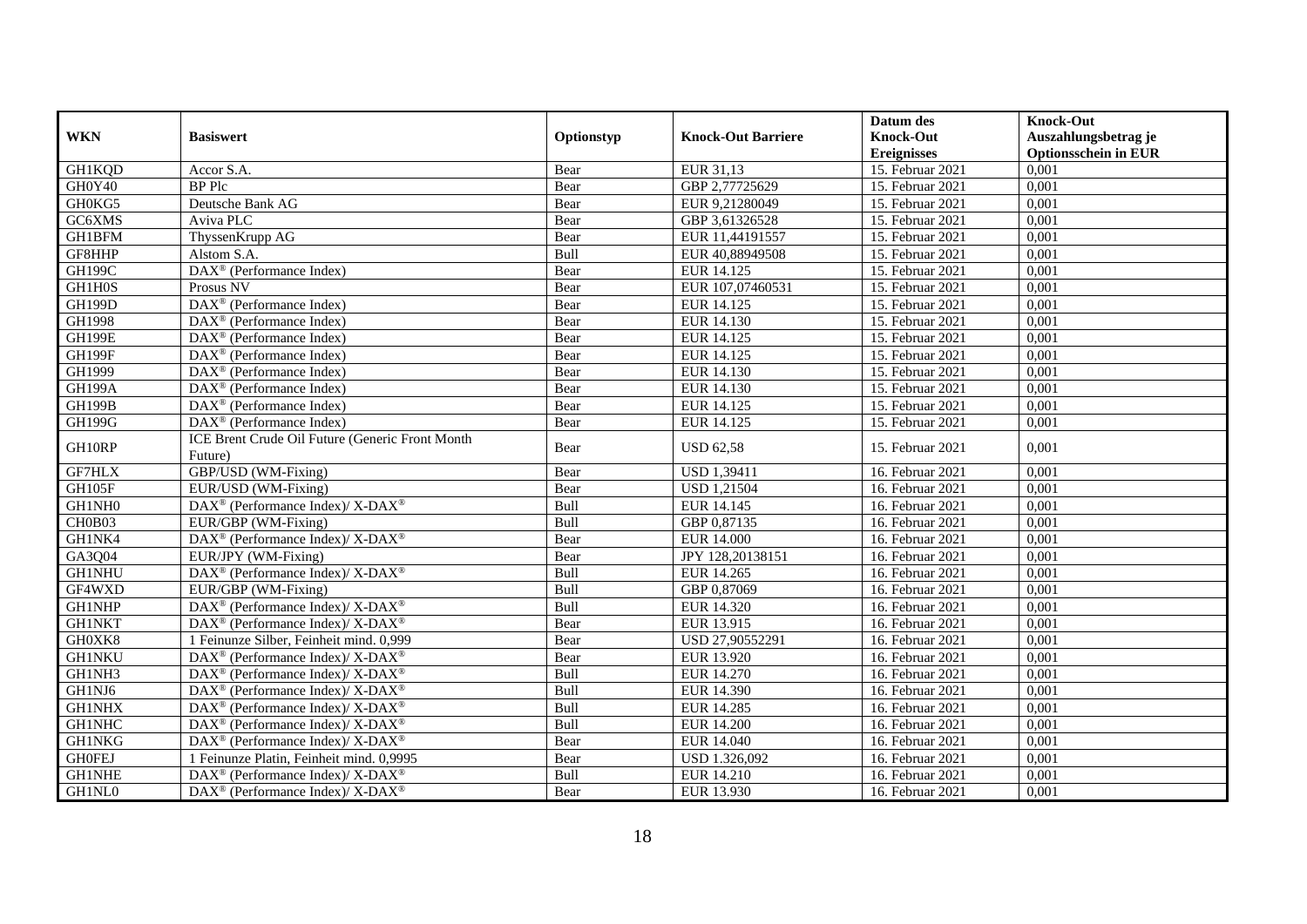|               |                                                                   |            |                           | Datum des          | <b>Knock-Out</b>            |
|---------------|-------------------------------------------------------------------|------------|---------------------------|--------------------|-----------------------------|
| <b>WKN</b>    | <b>Basiswert</b>                                                  | Optionstyp | <b>Knock-Out Barriere</b> | <b>Knock-Out</b>   | Auszahlungsbetrag je        |
|               |                                                                   |            |                           | <b>Ereignisses</b> | <b>Optionsschein in EUR</b> |
| <b>GH1NJL</b> | DAX <sup>®</sup> (Performance Index)/ X-DAX <sup>®</sup>          | Bear       | <b>EUR 14.080</b>         | 16. Februar 2021   | 0,001                       |
| <b>GH1NKN</b> | $DAX^{\circledast}$ (Performance Index)/ X-DAX <sup>®</sup>       | Bear       | EUR 13.905                | 16. Februar 2021   | 0,001                       |
| <b>GH1NHM</b> | DAX <sup>®</sup> (Performance Index)/ X-DAX <sup>®</sup>          | Bull       | EUR 14.325                | 16. Februar 2021   | 0,001                       |
| GH1NH2        | $DAX^{\circledast}$ (Performance Index)/ X-DAX <sup>®</sup>       | Bull       | EUR 14.140                | 16. Februar 2021   | 0,001                       |
| GH1NJ4        | $\text{DAX}^{\circledast}$ (Performance Index)/X-DAX <sup>®</sup> | Bull       | <b>EUR 14.400</b>         | 16. Februar 2021   | 0,001                       |
| GH1NK5        | DAX <sup>®</sup> (Performance Index)/ X-DAX <sup>®</sup>          | Bear       | <b>EUR 14.010</b>         | 16. Februar 2021   | 0,001                       |
| <b>GH1NJU</b> | DAX <sup>®</sup> (Performance Index)/ X-DAX <sup>®</sup>          | Bear       | EUR 14.120                | 16. Februar 2021   | 0,001                       |
| <b>GH1NHA</b> | $DAX^{\circledast}$ (Performance Index)/ X-DAX <sup>®</sup>       | Bull       | EUR 14.225                | 16. Februar 2021   | 0,001                       |
| <b>GH1NJB</b> | DAX <sup>®</sup> (Performance Index)/ X-DAX <sup>®</sup>          | Bull       | EUR 14.370                | 16. Februar 2021   | 0,001                       |
| <b>GH1NJC</b> | DAX <sup>®</sup> (Performance Index)/ X-DAX <sup>®</sup>          | Bull       | EUR 14.395                | 16. Februar 2021   | 0,001                       |
| <b>GH1NKE</b> | DAX <sup>®</sup> (Performance Index)/ X-DAX <sup>®</sup>          | Bear       | EUR 14.020                | 16. Februar 2021   | 0,001                       |
| GH1NJ9        | DAX <sup>®</sup> (Performance Index)/ X-DAX <sup>®</sup>          | Bull       | EUR 14.375                | 16. Februar 2021   | 0,001                       |
| <b>GH1NKC</b> | $DAX^{\circledast}$ (Performance Index)/ X-DAX <sup>®</sup>       | Bear       | EUR 14.050                | 16. Februar 2021   | 0,001                       |
| <b>GH1NHQ</b> | DAX <sup>®</sup> (Performance Index)/ X-DAX <sup>®</sup>          | Bull       | <b>EUR 14.240</b>         | 16. Februar 2021   | 0,001                       |
| <b>GH1NJR</b> | DAX <sup>®</sup> (Performance Index)/ X-DAX <sup>®</sup>          | Bear       | EUR 14.100                | 16. Februar 2021   | 0,001                       |
| <b>GH1NJS</b> | DAX <sup>®</sup> (Performance Index)/ X-DAX <sup>®</sup>          | Bear       | EUR 14.115                | 16. Februar 2021   | 0,001                       |
| <b>GH1NHK</b> | DAX <sup>®</sup> (Performance Index)/ X-DAX <sup>®</sup>          | Bull       | EUR 14.340                | 16. Februar 2021   | 0,001                       |
| <b>GH1NHL</b> | $DAX^{\circledast}$ (Performance Index)/ X-DAX <sup>®</sup>       | Bull       | EUR 14.330                | 16. Februar 2021   | 0,001                       |
| GH1NJM        | $DAX^{\circledast}$ (Performance Index)/ X-DAX <sup>®</sup>       | Bull       | EUR 14.195                | 16. Februar 2021   | 0,001                       |
| <b>GH1NJN</b> | DAX <sup>®</sup> (Performance Index)/ X-DAX <sup>®</sup>          | Bear       | EUR 14.090                | 16. Februar 2021   | 0,001                       |
| <b>GH1NKP</b> | DAX <sup>®</sup> (Performance Index)/X-DAX <sup>®</sup>           | Bear       | EUR 13.885                | 16. Februar 2021   | 0,001                       |
| <b>GH1NKQ</b> | $\text{DAX}^{\circledast}$ (Performance Index)/X-DAX <sup>®</sup> | Bear       | EUR 13.890                | 16. Februar 2021   | 0,001                       |
| <b>GH1NGT</b> | DAX <sup>®</sup> (Performance Index)/ X-DAX <sup>®</sup>          | Bull       | EUR 14.185                | 16. Februar 2021   | 0,001                       |
| <b>GH1NHV</b> | DAX <sup>®</sup> (Performance Index)/ X-DAX <sup>®</sup>          | Bull       | <b>EUR 14.290</b>         | 16. Februar 2021   | 0,001                       |
| <b>GH1NHW</b> | DAX <sup>®</sup> (Performance Index)/X-DAX <sup>®</sup>           | Bull       | EUR 14.275                | 16. Februar 2021   | 0.001                       |
| <b>GH1NJX</b> | DAX <sup>®</sup> (Performance Index)/ X-DAX <sup>®</sup>          | Bear       | EUR 14.105                | 16. Februar 2021   | 0,001                       |
| <b>GH1NJY</b> | DAX <sup>®</sup> (Performance Index)/ X-DAX <sup>®</sup>          | Bear       | <b>EUR 13.960</b>         | 16. Februar 2021   | 0,001                       |
| <b>GH1NKZ</b> | DAX <sup>®</sup> (Performance Index)/ X-DAX <sup>®</sup>          | Bear       | EUR 13.945                | 16. Februar 2021   | 0,001                       |
| GH1NH9        | DAX <sup>®</sup> (Performance Index)/ X-DAX <sup>®</sup>          | Bull       | EUR 14.220                | 16. Februar 2021   | 0,001                       |
| <b>GH1NKD</b> | $\text{DAX}^{\circledast}$ (Performance Index)/X-DAX <sup>®</sup> | Bull       | EUR 14.155                | 16. Februar 2021   | 0,001                       |
| <b>GH1NGW</b> | $DAX^{\circledast}$ (Performance Index)/ X-DAX <sup>®</sup>       | Bull       | EUR 14.175                | 16. Februar 2021   | 0,001                       |
| <b>GH1NJZ</b> | DAX <sup>®</sup> (Performance Index)/X-DAX <sup>®</sup>           | Bear       | EUR 13.975                | 16. Februar 2021   | 0,001                       |
| GH1NK0        | $DAX^{\circledast}$ (Performance Index)/ X-DAX <sup>®</sup>       | Bear       | <b>EUR 13.980</b>         | 16. Februar 2021   | 0,001                       |
| GH1NL1        | DAX <sup>®</sup> (Performance Index)/ X-DAX <sup>®</sup>          | Bear       | EUR 13.970                | 16. Februar 2021   | 0,001                       |
| GH1NL2        | DAX <sup>®</sup> (Performance Index)/ X-DAX <sup>®</sup>          | Bear       | EUR 14.125                | 16. Februar 2021   | 0,001                       |
| <b>GH1NHF</b> | $\text{DAX}^{\circledast}$ (Performance Index)/X-DAX <sup>®</sup> | Bull       | EUR 14.230                | 16. Februar 2021   | 0,001                       |
| GH1NHG        | DAX <sup>®</sup> (Performance Index)/ X-DAX <sup>®</sup>          | Bull       | EUR 14.355                | 16. Februar 2021   | 0,001                       |
| <b>GH1NJH</b> | DAX <sup>®</sup> (Performance Index)/ X-DAX <sup>®</sup>          | Bear       | EUR 14.075                | 16. Februar 2021   | 0,001                       |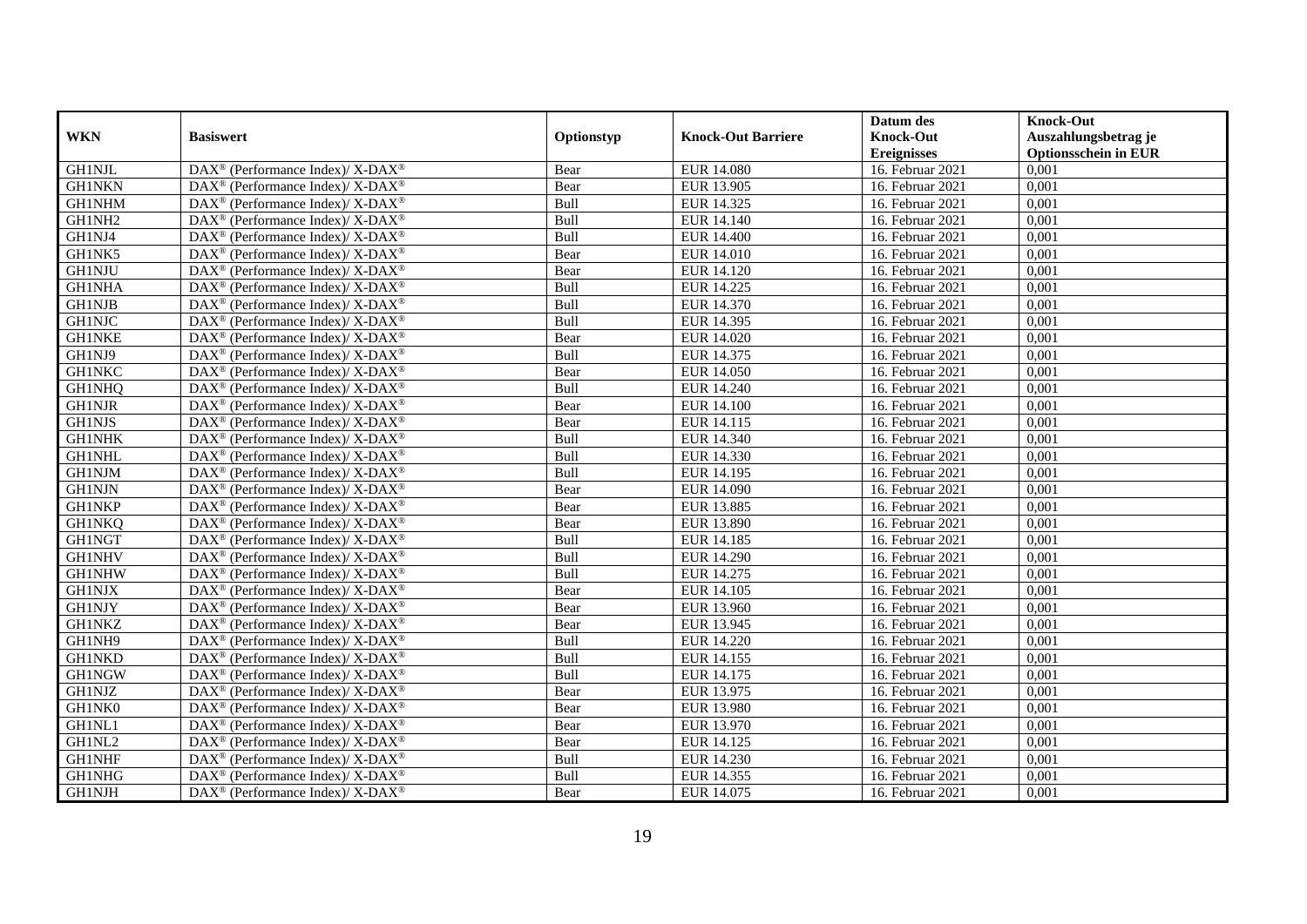|               |                                                                          |            |                           | Datum des          | <b>Knock-Out</b>            |
|---------------|--------------------------------------------------------------------------|------------|---------------------------|--------------------|-----------------------------|
| <b>WKN</b>    | <b>Basiswert</b>                                                         | Optionstyp | <b>Knock-Out Barriere</b> | <b>Knock-Out</b>   | Auszahlungsbetrag je        |
|               |                                                                          |            |                           | <b>Ereignisses</b> | <b>Optionsschein in EUR</b> |
| <b>GH1NKK</b> | DAX <sup>®</sup> (Performance Index)/X-DAX <sup>®</sup>                  | Bear       | <b>EUR 13.880</b>         | 16. Februar 2021   | 0,001                       |
| <b>GH1NKL</b> | $\text{DAX}^{\circledast}$ (Performance Index)/ X-DAX <sup>®</sup>       | Bear       | EUR 13.900                | 16. Februar 2021   | 0,001                       |
| <b>GH1NHD</b> | $\text{DAX}^{\circledast}$ (Performance Index)/ X-DAX <sup>®</sup>       | Bull       | EUR 14.245                | 16. Februar 2021   | 0,001                       |
| <b>GH1NJF</b> | DAX <sup>®</sup> (Performance Index)/X-DAX <sup>®</sup>                  | Bull       | EUR 14.360                | 16. Februar 2021   | 0,001                       |
| <b>GH1NJG</b> | DAX <sup>®</sup> (Performance Index)/ X-DAX <sup>®</sup>                 | Bull       | EUR 14.385                | 16. Februar 2021   | 0,001                       |
| <b>GH1NKH</b> | DAX <sup>®</sup> (Performance Index)/ X-DAX <sup>®</sup>                 | Bear       | EUR 13.875                | 16. Februar 2021   | 0,001                       |
| <b>GH1NKJ</b> | DAX <sup>®</sup> (Performance Index)/ X-DAX <sup>®</sup>                 | Bear       | EUR 13.870                | 16. Februar 2021   | 0,001                       |
| GH1NH4        | $\text{DAX}^{\circledast}$ (Performance Index)/ X-DAX <sup>®</sup>       | Bull       | EUR 14.260                | 16. Februar 2021   | 0,001                       |
| GH1NH5        | $\text{DAX}^{\circledast}$ (Performance Index)/ X-DAX <sup>®</sup>       | Bull       | EUR 14.165                | 16. Februar 2021   | 0,001                       |
| GH1NJ5        | DAX <sup>®</sup> (Performance Index)/ X-DAX <sup>®</sup>                 | Bull       | EUR 14.295                | 16. Februar 2021   | 0,001                       |
| GH1NJ7        | $\text{DAX}^{\circledast}$ (Performance Index)/ X-DAX <sup>®</sup>       | Bull       | <b>EUR 14.380</b>         | 16. Februar 2021   | 0,001                       |
| GH1NK7        | $\text{DAX}^{\circledR}$ (Performance Index)/ X-DAX <sup>®</sup>         | Bear       | EUR 14.025                | 16. Februar 2021   | 0,001                       |
| GH1NK8        | $\text{DAX}^{\circledast}$ (Performance Index)/ X-DAX <sup>®</sup>       | Bear       | EUR 14.035                | 16. Februar 2021   | 0,001                       |
| GH1NK9        | DAX <sup>®</sup> (Performance Index)/ X-DAX <sup>®</sup>                 | Bear       | EUR 13.965                | 16. Februar 2021   | 0,001                       |
| GH1NH6        | DAX <sup>®</sup> (Performance Index)/ X-DAX <sup>®</sup>                 | Bull       | EUR 14.255                | 16. Februar 2021   | 0,001                       |
| GH1NH7        | DAX <sup>®</sup> (Performance Index)/ X-DAX <sup>®</sup>                 | Bull       | <b>EUR 14.250</b>         | 16. Februar 2021   | 0,001                       |
| GH1NH8        | DAX <sup>®</sup> (Performance Index)/ X-DAX <sup>®</sup>                 | Bull       | EUR 14.235                | 16. Februar 2021   | 0,001                       |
| GH1NJ8        | $\text{DAX}^{\circledast}$ (Performance Index)/ X-DAX <sup>®</sup>       | Bull       | EUR 14.405                | 16. Februar 2021   | 0,001                       |
| <b>GH1NJA</b> | $\text{DAX}^{\circledast}$ (Performance Index)/ X-DAX <sup>®</sup>       | Bull       | EUR 14.365                | 16. Februar 2021   | 0,001                       |
| <b>GH1NKA</b> | DAX <sup>®</sup> (Performance Index)/X-DAX <sup>®</sup>                  | Bear       | EUR 14.045                | 16. Februar 2021   | 0,001                       |
| <b>GH1NKB</b> | DAX <sup>®</sup> (Performance Index)/ X-DAX <sup>®</sup>                 | Bull       | <b>EUR 14.300</b>         | 16. Februar 2021   | 0,001                       |
| <b>GH1NHT</b> | $\text{DAX}^{\circledast}$ (Performance Index)/ X-DAX <sup>®</sup>       | Bull       | EUR 14.305                | 16. Februar 2021   | 0,001                       |
| <b>GH1NJV</b> | DAX <sup>®</sup> (Performance Index)/ X-DAX <sup>®</sup>                 | Bear       | EUR 13.955                | 16. Februar 2021   | 0,001                       |
| <b>GH1NJW</b> | $\text{DAX}^{\circledR}$ (Performance Index)/ X-DAX <sup>®</sup>         | Bull       | EUR 14.345                | 16. Februar 2021   | 0,001                       |
| <b>GH1NKX</b> | $\text{DAX}^{\circledast}$ (Performance Index)/ X-DAX <sup>®</sup>       | Bear       | EUR 13.860                | 16. Februar 2021   | 0.001                       |
| <b>GH1NKY</b> | $\text{DAX}^{\circledast}$ (Performance Index)/ X-DAX <sup>®</sup>       | Bear       | EUR 13.940                | 16. Februar 2021   | 0,001                       |
| <b>GH1NGZ</b> | DAX <sup>®</sup> (Performance Index)/ X-DAX <sup>®</sup>                 | Bull       | EUR 14.160                | 16. Februar 2021   | 0,001                       |
| GH1NJ1        | DAX <sup>®</sup> (Performance Index)/ X-DAX <sup>®</sup>                 | Bear       | EUR 14.135                | 16. Februar 2021   | 0,001                       |
| GH1NJ2        | $\text{DAX}^{\circledR}$ (Performance Index)/ X-DAX <sup>®</sup>         | Bull       | EUR 14.415                | 16. Februar 2021   | 0,001                       |
| GH1NK3        | $DAX^{\circledast}$ (Performance Index)/ X-DAX <sup>®</sup>              | Bear       | EUR 14.005                | 16. Februar 2021   | 0,001                       |
| GH1NL5        | $\text{DAX}^{\circledast}$ (Performance Index)/ X-DAX <sup>®</sup>       | Bear       | EUR 14.015                | 16. Februar 2021   | 0,001                       |
| GH1NL6        | $\overline{\text{DAX}^{\otimes}}$ (Performance Index)/X-DAX <sup>®</sup> | Bear       | EUR 14.070                | 16. Februar 2021   | 0,001                       |
| <b>GH1NHB</b> | $\text{DAX}^{\circledast}$ (Performance Index)/ X-DAX <sup>®</sup>       | Bull       | EUR 14.215                | 16. Februar 2021   | 0,001                       |
| <b>GH1NJD</b> | $\text{DAX}^{\circledR}$ (Performance Index)/ X-DAX <sup>®</sup>         | Bear       | EUR 14.060                | 16. Februar 2021   | 0,001                       |
| <b>GH1NJE</b> | $\text{DAX}^{\circledR}$ (Performance Index)/ X-DAX <sup>®</sup>         | Bear       | EUR 14.065                | 16. Februar 2021   | 0,001                       |
| <b>GH1NKF</b> | $\text{DAX}^{\otimes}$ (Performance Index)/X-DAX <sup>®</sup>            | Bear       | EUR 13.865                | 16. Februar 2021   | 0,001                       |
| <b>GH1NJP</b> | DAX <sup>®</sup> (Performance Index)/ X-DAX <sup>®</sup>                 | Bear       | EUR 14.085                | 16. Februar 2021   | 0,001                       |
| <b>GH1NJQ</b> | DAX <sup>®</sup> (Performance Index)/ X-DAX <sup>®</sup>                 | Bear       | EUR 14.095                | 16. Februar 2021   | 0,001                       |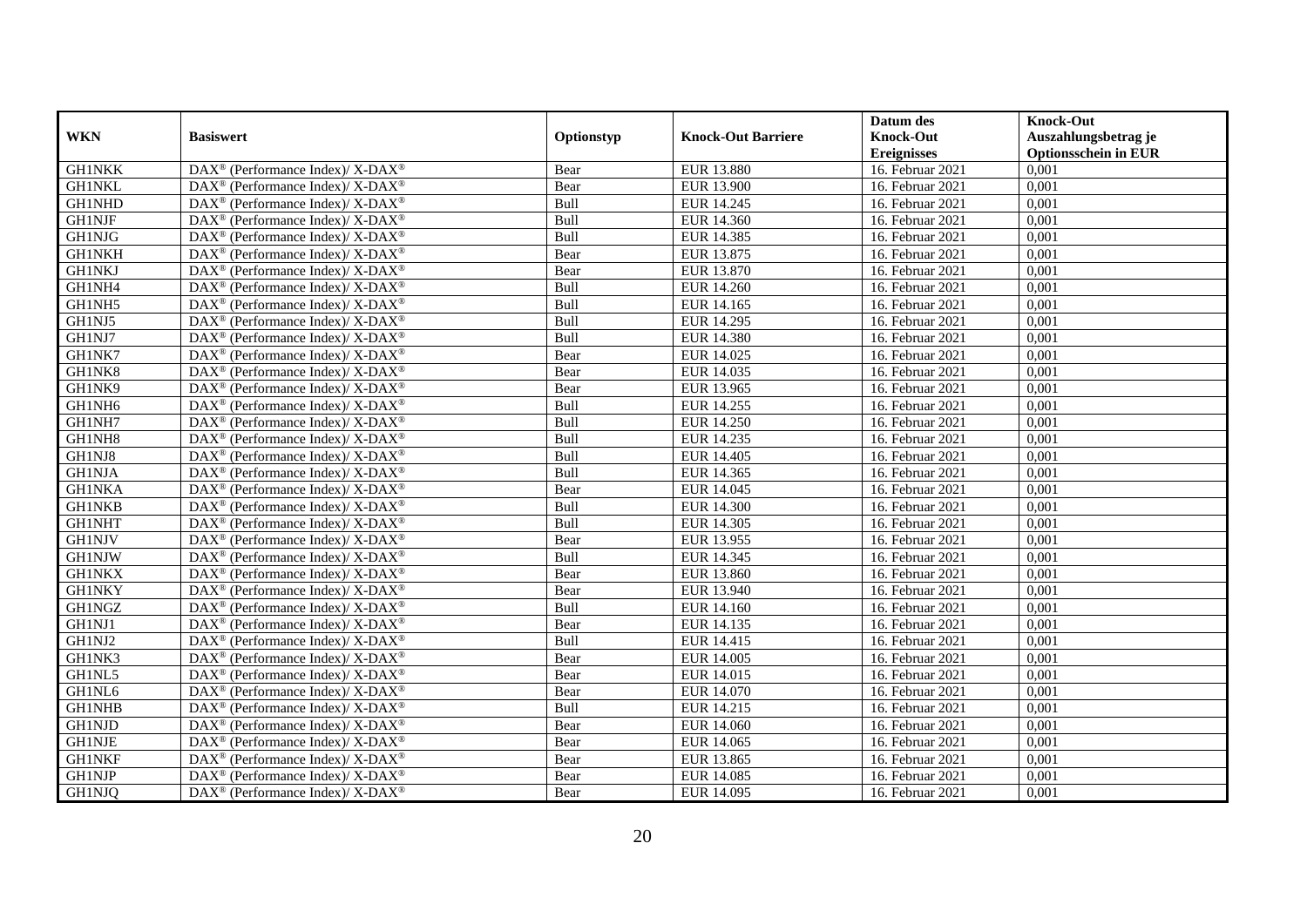|               |                                                             |             |                           | Datum des          | <b>Knock-Out</b>            |
|---------------|-------------------------------------------------------------|-------------|---------------------------|--------------------|-----------------------------|
| <b>WKN</b>    | <b>Basiswert</b>                                            | Optionstyp  | <b>Knock-Out Barriere</b> | <b>Knock-Out</b>   | Auszahlungsbetrag je        |
|               |                                                             |             |                           | <b>Ereignisses</b> | <b>Optionsschein in EUR</b> |
| <b>GH1NKR</b> | DAX <sup>®</sup> (Performance Index)/ X-DAX <sup>®</sup>    | Bear        | EUR 14.055                | 16. Februar 2021   | 0,001                       |
| <b>GH1NKS</b> | DAX <sup>®</sup> (Performance Index)/ X-DAX <sup>®</sup>    | Bear        | EUR 13.910                | 16. Februar 2021   | 0,001                       |
| GH1NH1        | DAX <sup>®</sup> (Performance Index)/ X-DAX <sup>®</sup>    | Bull        | <b>EUR 14.150</b>         | 16. Februar 2021   | 0,001                       |
| GH1NJ3        | DAX <sup>®</sup> (Performance Index)/ X-DAX <sup>®</sup>    | Bull        | EUR 14.410                | 16. Februar 2021   | 0,001                       |
| GH1NK6        | $DAX^{\circledast}$ (Performance Index)/ X-DAX <sup>®</sup> | Bear        | EUR 14.030                | 16. Februar 2021   | 0,001                       |
| GH1NL7        | $DAX^{\circledast}$ (Performance Index)/ X-DAX <sup>®</sup> | Bear        | EUR 13.950                | 16. Februar 2021   | 0,001                       |
| <b>GH1NHR</b> | DAX <sup>®</sup> (Performance Index)/ X-DAX <sup>®</sup>    | <b>Bull</b> | EUR 14.310                | 16. Februar 2021   | 0,001                       |
| <b>GH1NHS</b> | DAX <sup>®</sup> (Performance Index)/ X-DAX <sup>®</sup>    | Bull        | EUR 14.315                | 16. Februar 2021   | 0,001                       |
| <b>GH1NJT</b> | DAX <sup>®</sup> (Performance Index)/ X-DAX <sup>®</sup>    | Bear        | EUR 14.110                | 16. Februar 2021   | 0,001                       |
| <b>GH1NKV</b> | DAX <sup>®</sup> (Performance Index)/X-DAX <sup>®</sup>     | Bear        | EUR 13.925                | 16. Februar 2021   | 0,001                       |
| <b>GH1NKW</b> | DAX <sup>®</sup> (Performance Index)/ X-DAX <sup>®</sup>    | Bear        | EUR 13.935                | 16. Februar 2021   | 0,001                       |
| <b>GH1NHH</b> | DAX <sup>®</sup> (Performance Index)/ X-DAX <sup>®</sup>    | Bull        | EUR 14.350                | 16. Februar 2021   | 0,001                       |
| <b>GH1NHJ</b> | $DAX^{\circledast}$ (Performance Index)/ X-DAX <sup>®</sup> | Bull        | EUR 14.335                | 16. Februar 2021   | 0,001                       |
| <b>GH1NJK</b> | $DAX^{\circledcirc}$ (Performance Index)/X-DAX <sup>®</sup> | <b>Bull</b> | EUR 14.205                | 16. Februar 2021   | 0.001                       |
| <b>GH1NKM</b> | $DAX^{\circledast}$ (Performance Index)/ X-DAX <sup>®</sup> | Bear        | EUR 13.895                | 16. Februar 2021   | 0,001                       |
| <b>GH1NGX</b> | DAX <sup>®</sup> (Performance Index)/ X-DAX <sup>®</sup>    | Bull        | <b>EUR 14.180</b>         | 16. Februar 2021   | 0,001                       |
| <b>GH1NGY</b> | $DAX^{\circledast}$ (Performance Index)/ X-DAX <sup>®</sup> | Bull        | EUR 14.170                | 16. Februar 2021   | 0,001                       |
| <b>GH1NHZ</b> | $DAX^{\circledast}$ (Performance Index)/ X-DAX <sup>®</sup> | Bear        | EUR 14.130                | 16. Februar 2021   | 0,001                       |
| GH1NJ0        | $DAX^{\circledast}$ (Performance Index)/ X-DAX <sup>®</sup> | Bull        | EUR 14.190                | 16. Februar 2021   | 0,001                       |
| GH1NK1        | DAX <sup>®</sup> (Performance Index)/ X-DAX <sup>®</sup>    | Bear        | EUR 13.990                | 16. Februar 2021   | 0,001                       |
| GH1NK2        | $DAX^{\circledast}$ (Performance Index)/ X-DAX <sup>®</sup> | Bear        | EUR 13.995                | 16. Februar 2021   | 0,001                       |
| GH1NL3        | $DAX^{\circledcirc}$ (Performance Index)/X-DAX <sup>®</sup> | <b>Bull</b> | <b>EUR 14.280</b>         | 16. Februar 2021   | 0,001                       |
| GH1NL4        | $DAX^{\circledast}$ (Performance Index)/ X-DAX <sup>®</sup> | Bear        | EUR 13.985                | 16. Februar 2021   | 0,001                       |
| <b>GH1NES</b> | $DAX^{\circledR}$ (Performance Index)                       | Bear        | <b>EUR 14.105</b>         | 16. Februar 2021   | 0,001                       |
| GH1NF9        | $DAX^{\circledcirc}$ (Performance Index)                    | Bear        | <b>EUR 14.010</b>         | 16. Februar 2021   | 0,001                       |
| <b>GH1HBX</b> | TechnipFMC PLC                                              | Bull        | <b>EUR 7,824</b>          | 16. Februar 2021   | 0,001                       |
| <b>GH1NFA</b> | DAX <sup>®</sup> (Performance Index)                        | Bear        | EUR 14.020                | 16. Februar 2021   | 0,001                       |
| <b>GH1HBY</b> | TechnipFMC PLC                                              | Bull        | <b>EUR 7,544</b>          | 16. Februar 2021   | 0,001                       |
| <b>GH1NER</b> | $\overline{\text{DAX}}^{\textcirc}$ (Performance Index)     | Bear        | EUR 14.095                | 16. Februar 2021   | 0,001                       |
| GH1HBW        | TechnipFMC PLC                                              | Bull        | <b>EUR 8,044</b>          | 16. Februar 2021   | 0,001                       |
| <b>GH1NGP</b> | DAX <sup>®</sup> (Performance Index)                        | Bear        | EUR 13.890                | 16. Februar 2021   | 0,001                       |
| <b>GH1HBZ</b> | TechnipFMC PLC                                              | Bull        | <b>EUR 7,184</b>          | 16. Februar 2021   | 0,001                       |
| GH1HC0        | TechnipFMC PLC                                              | Bull        | EUR 6,984                 | 16. Februar 2021   | 0,001                       |
| GH0Y5F        | <b>BP</b> Plc                                               | Bear        | GBP 2,83696365            | 16. Februar 2021   | 0,001                       |
| GH16BT        | Anglo American PLC                                          | Bear        | GBP 28,25881857           | 16. Februar 2021   | 0,001                       |
| GH1B2W        | Bayerische Motoren Werke AG (BMW)                           | Bear        | EUR 71,22554656           | 16. Februar 2021   | 0,001                       |
| <b>GH1KVP</b> | Amadeus IT Group S.A.                                       | Bear        | EUR 56,11285182           | 16. Februar 2021   | 0,001                       |
| GH0Y52        | <b>BP</b> Plc                                               | Bear        | GBP 2,81698504            | 16. Februar 2021   | 0,001                       |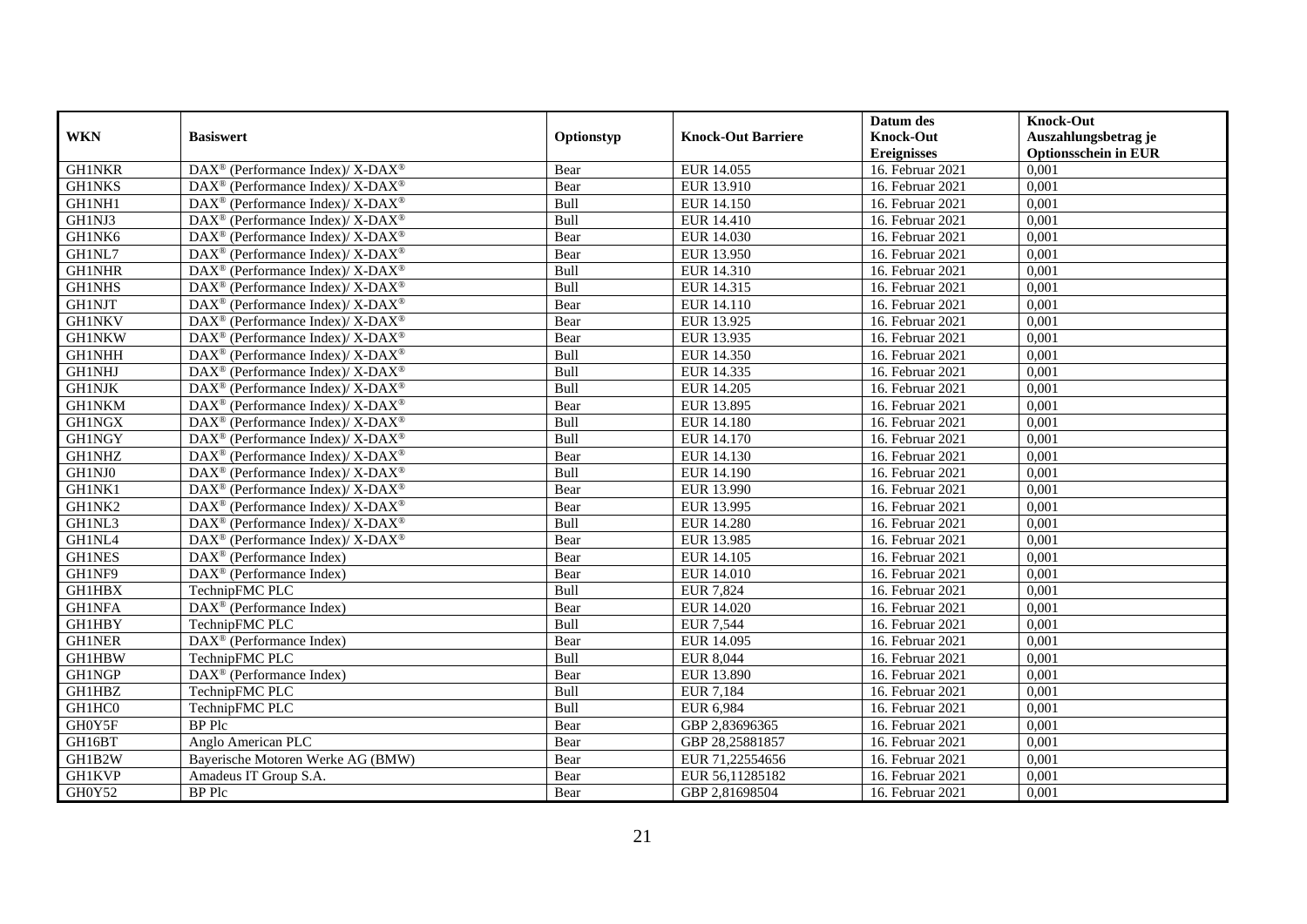|                     |                                                              |            |                           | Datum des          | <b>Knock-Out</b>            |
|---------------------|--------------------------------------------------------------|------------|---------------------------|--------------------|-----------------------------|
| <b>WKN</b>          | <b>Basiswert</b>                                             | Optionstyp | <b>Knock-Out Barriere</b> | <b>Knock-Out</b>   | Auszahlungsbetrag je        |
|                     |                                                              |            |                           | <b>Ereignisses</b> | <b>Optionsschein in EUR</b> |
| <b>GH1BEN</b>       | ThyssenKrupp AG                                              | Bear       | EUR 11,58018064           | 16. Februar 2021   | 0,001                       |
| GH0Y45              | <b>BP</b> Plc                                                | Bear       | GBP 2,79700641            | 16. Februar 2021   | 0,001                       |
| GF9U17              | Infineon Technologies AG                                     | Bear       | EUR 36,07872892           | 16. Februar 2021   | 0,001                       |
| GH1H1A              | Aegon N.V.                                                   | Bear       | EUR 3,85760478            | 16. Februar 2021   | 0,001                       |
| <b>GH1B19</b>       | Hugo Boss AG                                                 | Bear       | EUR 29,74229872           | 16. Februar 2021   | 0,001                       |
| $GC5\overline{UGR}$ | Rio Tinto Plc                                                | Bear       | GBP 63,63294052           | 16. Februar 2021   | 0,001                       |
| GH1HA9              | Compagnie Financiere Richemont SA                            | Bear       | CHF 88,99754853           | 16. Februar 2021   | 0,001                       |
| <b>GH1NFX</b>       | DAX <sup>®</sup> (Performance Index)                         | Bear       | EUR 14.125                | 16. Februar 2021   | 0,001                       |
| <b>GH0YEQ</b>       | TecDA $X^{\circledR}$ (Performance Index)                    | Bear       | EUR 3.584,98              | 16. Februar 2021   | 0,001                       |
| <b>GH1NEN</b>       | $\text{DAX}^{\circledast}$ (Performance Index)               | Bear       | EUR 14.070                | 16. Februar 2021   | 0,001                       |
| GH1B94              | Nordex SE                                                    | Bear       | EUR 26,19467184           | 16. Februar 2021   | 0,001                       |
| <b>GH1NFP</b>       | $\overline{\text{DAX}^{\circledast}}$ (Performance Index)    | Bear       | EUR 14.055                | 16. Februar 2021   | 0,001                       |
| <b>GH1NGS</b>       | DAX <sup>®</sup> (Performance Index)                         | Bear       | EUR 14.110                | 16. Februar 2021   | 0,001                       |
| <b>GH0YDQ</b>       | TecDAX <sup>®</sup> (Performance Index)                      | Bear       | EUR 3.588,36              | 16. Februar 2021   | 0,001                       |
| <b>GH1NEJ</b>       | DAX <sup>®</sup> (Performance Index)                         | Bull       | EUR 14.250                | 16. Februar 2021   | 0,001                       |
| GH1NX1              | DAX <sup>®</sup> (Performance Index)                         | Bull       | EUR 14.110                | 16. Februar 2021   | 0,001                       |
| GH1NX2              | DAX <sup>®</sup> (Performance Index)                         | Bear       | EUR 14.110                | 16. Februar 2021   | 0,001                       |
| <b>GH1NFL</b>       | $DAX^{\circledR}$ (Performance Index)                        | Bear       | EUR 14.035                | 16. Februar 2021   | 0,001                       |
| <b>GH1NXV</b>       | $\overline{\text{DAX}}^{\textcircled{}}$ (Performance Index) | Bear       | <b>EUR 14.080</b>         | 16. Februar 2021   | 0,001                       |
| <b>GH1NEZ</b>       | DAX <sup>®</sup> (Performance Index)                         | Bear       | EUR 13.945                | 16. Februar 2021   | 0,001                       |
| <b>GH1NXW</b>       | DAX <sup>®</sup> (Performance Index)                         | Bear       | <b>EUR 14.080</b>         | 16. Februar 2021   | 0,001                       |
| GH1NG2              | $\overline{\text{DAX}^{\otimes}}$ (Performance Index)        | Bull       | EUR 14.325                | 16. Februar 2021   | 0,001                       |
| <b>GH1NXR</b>       | $\overline{\text{DAX}^{\otimes}}$ (Performance Index)        | Bear       | EUR 14.090                | 16. Februar 2021   | 0,001                       |
| <b>GH1NFU</b>       | DAX <sup>®</sup> (Performance Index)                         | Bear       | EUR 14.120                | 16. Februar 2021   | 0,001                       |
| <b>GH1NXS</b>       | DAX <sup>®</sup> (Performance Index)                         | Bear       | EUR 14.090                | 16. Februar 2021   | 0,001                       |
| <b>GH1NYU</b>       | $\text{DAX}^{\otimes}$ (Performance Index)                   | Bear       | EUR 14.050                | 16. Februar 2021   | 0,001                       |
| <b>GH1NHY</b>       | DAX <sup>®</sup> (Performance Index)                         | Bull       | EUR 14.340                | 16. Februar 2021   | 0,001                       |
| GH1NX5              | $\text{DAX}^{\textcircled{D}}$ (Performance Index)           | Bear       | EUR 14.110                | 16. Februar 2021   | 0,001                       |
| GH18TG              | $\text{DAX}^{\textcircled{D}}$ (Performance Index)           | Bear       | EUR 14.130,14631878       | 16. Februar 2021   | 0,001                       |
| <b>GH1NED</b>       | $DAX^{\otimes}$ (Performance Index)                          | Bear       | EUR 13.965                | 16. Februar 2021   | 0,001                       |
| GH1NX6              | DAX <sup>®</sup> (Performance Index)                         | Bear       | EUR 14.110                | 16. Februar 2021   | 0,001                       |
| <b>GH1NGA</b>       | DAX <sup>®</sup> (Performance Index)                         | Bull       | EUR 14.230                | 16. Februar 2021   | 0,001                       |
| GH1NX7              | $\overline{\text{DAX}^{\otimes}}$ (Performance Index)        | Bear       | EUR 14.110                | 16. Februar 2021   | 0,001                       |
| GH09SS              | MDAX <sup>®</sup> (Performance Index)                        | Bear       | EUR 32.992,1613536        | 16. Februar 2021   | 0,001                       |
| <b>GH1NDN</b>       | $\text{DAX}^{\textcircled{n}}$ (Performance Index)           | Bull       | EUR 14.265                | 16. Februar 2021   | 0,001                       |
| GH1NY8              | DAX <sup>®</sup> (Performance Index)                         | Bear       | EUR 14.070                | 16. Februar 2021   | 0,001                       |
| <b>GH1NGF</b>       | $\text{DAX}^{\otimes}$ (Performance Index)                   | Bear       | EUR 13.860                | 16. Februar 2021   | 0,001                       |
| <b>GH1NWY</b>       | $\overline{\text{DAX}}^{\textcirc}$ (Performance Index)      | Bear       | EUR 14.130                | 16. Februar 2021   | 0,001                       |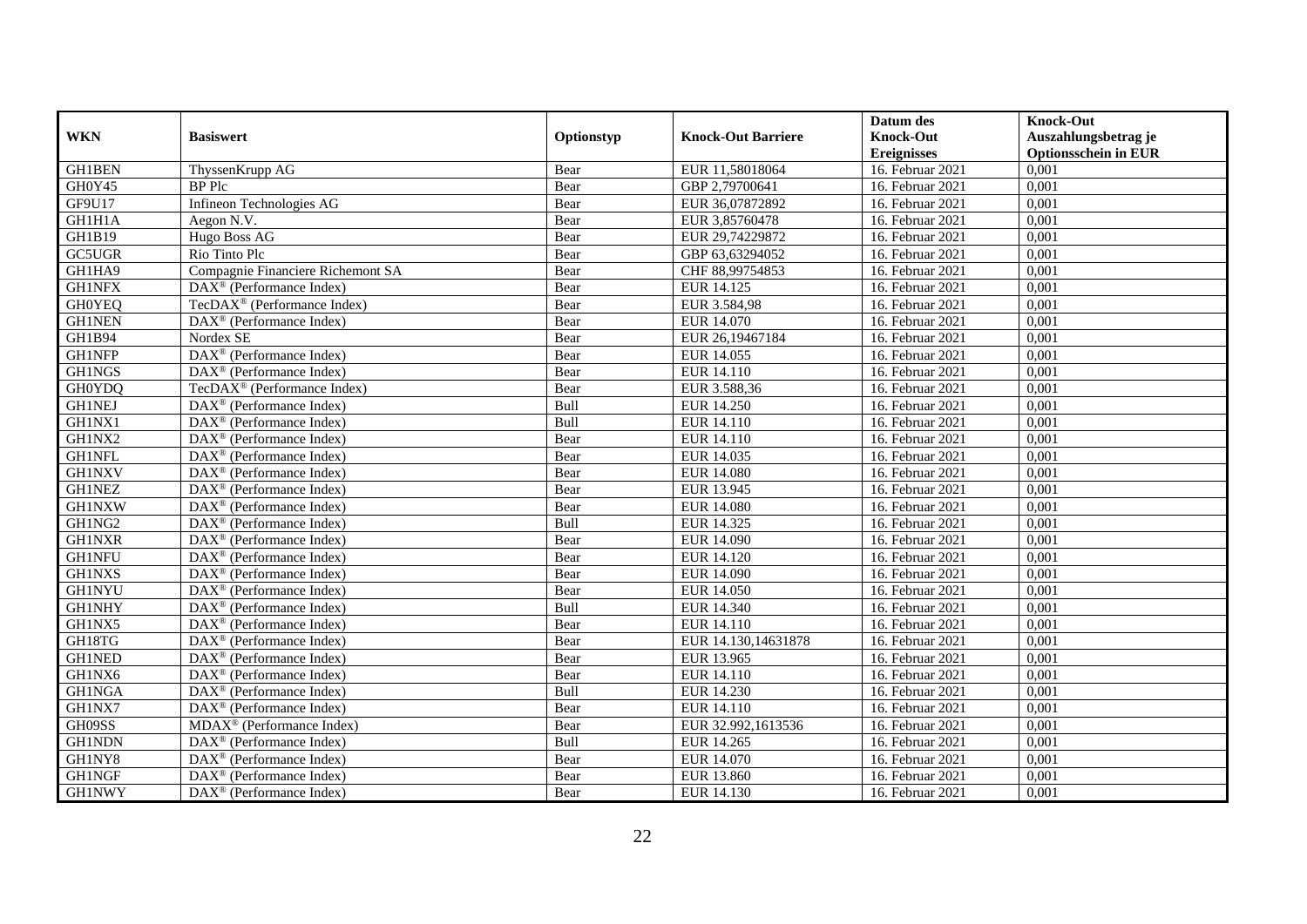|               |                                                            |             |                           | Datum des          | <b>Knock-Out</b>            |
|---------------|------------------------------------------------------------|-------------|---------------------------|--------------------|-----------------------------|
| <b>WKN</b>    | <b>Basiswert</b>                                           | Optionstyp  | <b>Knock-Out Barriere</b> | <b>Knock-Out</b>   | Auszahlungsbetrag je        |
|               |                                                            |             |                           | <b>Ereignisses</b> | <b>Optionsschein in EUR</b> |
| <b>GH1NXZ</b> | DAX <sup>®</sup> (Performance Index)                       | Bear        | EUR 14.075                | 16. Februar 2021   | 0,001                       |
| <b>GH1NGG</b> | $\text{DAX}^{\textcircled{n}}$ (Performance Index)         | Bear        | EUR 13.870                | 16. Februar 2021   | 0,001                       |
| GH09SV        | MDAX <sup>®</sup> (Performance Index)                      | Bear        | EUR 33.023,53683971       | 16. Februar 2021   | 0,001                       |
| GC4HDH        | Zalando SE                                                 | Bear        | EUR 102,42291784          | 16. Februar 2021   | 0,001                       |
| <b>GH1NXN</b> | DAX <sup>®</sup> (Performance Index)                       | Bear        | EUR 14.090                | 16. Februar 2021   | 0,001                       |
| <b>GH1NHN</b> | DAX <sup>®</sup> (Performance Index)                       | Bear        | EUR 13.865                | 16. Februar 2021   | 0,001                       |
| GH09SP        | $\overline{\text{MD}}$ AX <sup>®</sup> (Performance Index) | Bear        | EUR 32.961,80312742       | 16. Februar 2021   | 0,001                       |
| <b>GH1NXD</b> | DAX <sup>®</sup> (Performance Index)                       | Bear        | <b>EUR 14.100</b>         | 16. Februar 2021   | 0,001                       |
| <b>GH1NEY</b> | $\text{DAX}^{\textcircled{n}}$ (Performance Index)         | Bear        | EUR 13.960                | 16. Februar 2021   | 0,001                       |
| <b>GH1NXE</b> | DAX <sup>®</sup> (Performance Index)                       | Bear        | <b>EUR 14.100</b>         | 16. Februar 2021   | 0,001                       |
| <b>GH1NFM</b> | $\overline{\text{DAX}^{\otimes}}$ (Performance Index)      | Bull        | <b>EUR 14.380</b>         | 16. Februar 2021   | 0,001                       |
| <b>GH1NXF</b> | DAX <sup>®</sup> (Performance Index)                       | Bear        | <b>EUR 14.100</b>         | 16. Februar 2021   | 0,001                       |
| GH1NGQ        | $\text{DAX}^{\textcircled{n}}$ (Performance Index)         | Bear        | EUR 13.900                | 16. Februar 2021   | 0,001                       |
| <b>GH1NXG</b> | DAX <sup>®</sup> (Performance Index)                       | Bear        | <b>EUR 14.100</b>         | 16. Februar 2021   | 0.001                       |
| <b>GH1NYH</b> | $\overline{\text{DAX}^{\otimes}}$ (Performance Index)      | Bear        | EUR 14.060                | 16. Februar 2021   | 0,001                       |
| GH1NE3        | DAX <sup>®</sup> (Performance Index)                       | Bull        | <b>EUR 14.200</b>         | 16. Februar 2021   | 0,001                       |
| <b>GH1NXX</b> | DAX <sup>®</sup> (Performance Index)                       | Bear        | <b>EUR 14.080</b>         | 16. Februar 2021   | 0,001                       |
| GH1NE4        | DAX <sup>®</sup> (Performance Index)                       | Bull        | EUR 14.145                | 16. Februar 2021   | 0,001                       |
| <b>GH1NXL</b> | $\text{DAX}^{\circledast}$ (Performance Index)             | Bear        | EUR 14.090                | 16. Februar 2021   | 0,001                       |
| <b>GH1NDX</b> | $\text{DAX}^{\circledast}$ (Performance Index)             | Bull        | EUR 14.345                | 16. Februar 2021   | 0,001                       |
| <b>GH1NWZ</b> | DAX <sup>®</sup> (Performance Index)                       | Bear        | EUR 14.125                | 16. Februar 2021   | 0,001                       |
| <b>GH1NDY</b> | $DAX^{\circledR}$ (Performance Index)                      | <b>Bull</b> | EUR 14.185                | 16. Februar 2021   | 0,001                       |
| GH1NX0        | $\text{DAX}^{\textcircled{D}}$ (Performance Index)         | Bear        | EUR 14.120                | 16. Februar 2021   | 0,001                       |
| <b>GH1NDZ</b> | $\text{DAX}^{\textcircled{p}}$ (Performance Index)         | Bull        | EUR 14.315                | 16. Februar 2021   | 0,001                       |
| GH1NY1        | $DAX^{\circledR}$ (Performance Index)                      | Bear        | EUR 14.075                | 16. Februar 2021   | 0,001                       |
| GH1NE7        | DAX <sup>®</sup> (Performance Index)                       | Bull        | EUR 14.305                | 16. Februar 2021   | 0,001                       |
| <b>GH1NXP</b> | DAX <sup>®</sup> (Performance Index)                       | Bear        | EUR 14.090                | 16. Februar 2021   | 0,001                       |
| GH1NE8        | DAX <sup>®</sup> (Performance Index)                       | Bull        | EUR 14.195                | 16. Februar 2021   | 0,001                       |
| <b>GH1NXQ</b> | $\text{DAX}^{\textcircled{n}}$ (Performance Index)         | Bear        | EUR 14.090                | 16. Februar 2021   | 0,001                       |
| <b>GH1NDP</b> | $\text{DAX}^{\textcircled{n}}$ (Performance Index)         | Bull        | EUR 14.335                | 16. Februar 2021   | 0,001                       |
| <b>GH1NYS</b> | $DAX^{\otimes}$ (Performance Index)                        | Bear        | <b>EUR 14.050</b>         | 16. Februar 2021   | 0,001                       |
| <b>GH1NDQ</b> | DAX <sup>®</sup> (Performance Index)                       | Bull        | EUR 14.270                | 16. Februar 2021   | 0,001                       |
| GH1NX3        | $\overline{\text{DAX}^{\otimes}}$ (Performance Index)      | Bull        | EUR 14.110                | 16. Februar 2021   | 0,001                       |
| GH1NE9        | $\overline{\text{DAX}^{\otimes}}$ (Performance Index)      | Bull        | EUR 14.170                | $16.$ Februar 2021 | 0,001                       |
| GH1NX4        | $\text{DAX}^{\textcircled{n}}$ (Performance Index)         | Bear        | EUR 14.110                | 16. Februar 2021   | 0,001                       |
| <b>GH1NXH</b> | $\text{DAX}^{\circledast}$ (Performance Index)             | Bear        | <b>EUR 14.100</b>         | 16. Februar 2021   | 0,001                       |
| <b>GH1NEA</b> | $\text{DAX}^{\otimes}$ (Performance Index)                 | Bull        | EUR 14.295                | 16. Februar 2021   | 0,001                       |
| <b>GH1NXJ</b> | $\overline{\text{DAX}}^{\textcirc}$ (Performance Index)    | Bear        | <b>EUR 14.100</b>         | 16. Februar 2021   | 0,001                       |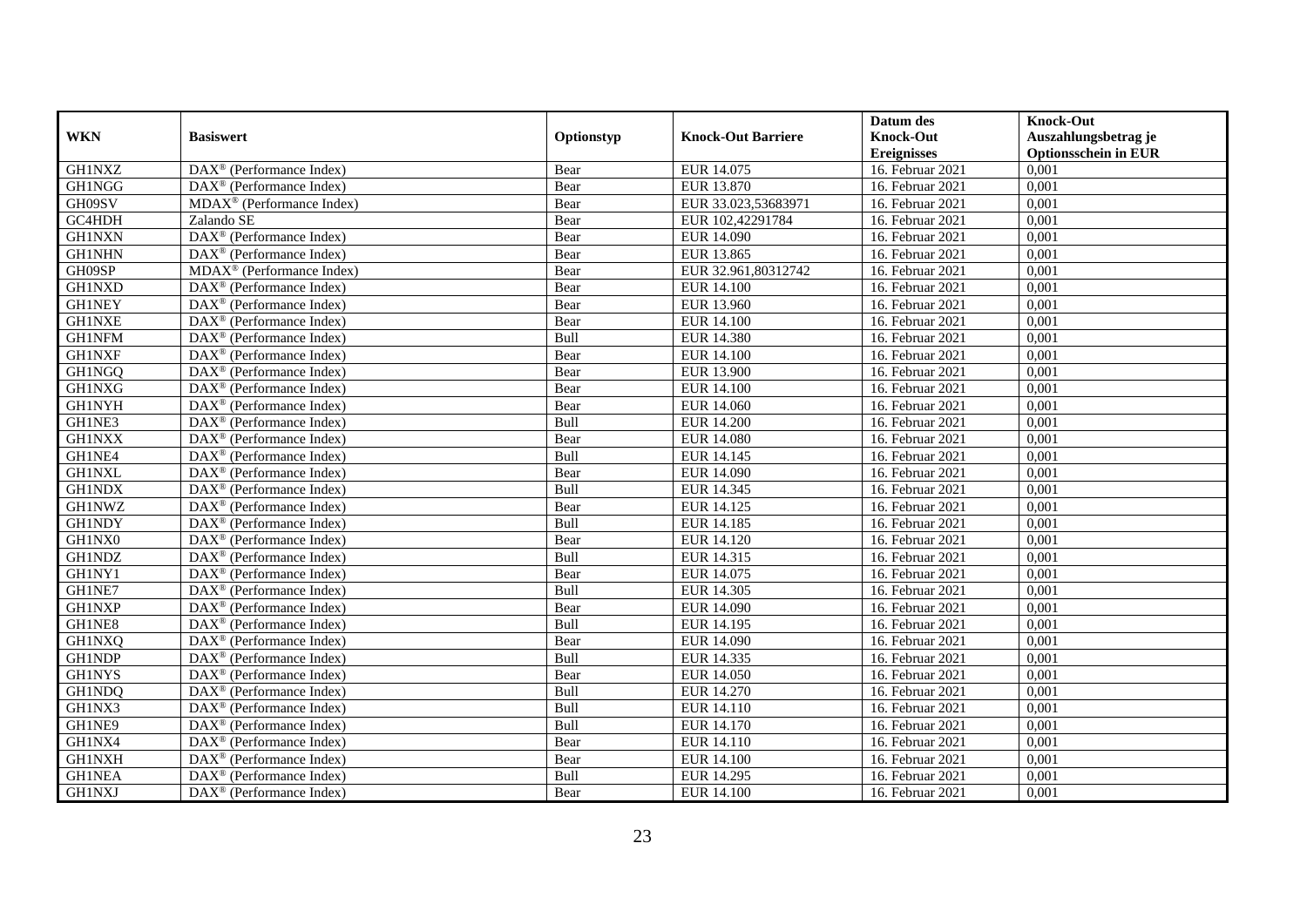|               |                                                         |             |                           | Datum des          | <b>Knock-Out</b>            |
|---------------|---------------------------------------------------------|-------------|---------------------------|--------------------|-----------------------------|
| <b>WKN</b>    | <b>Basiswert</b>                                        | Optionstyp  | <b>Knock-Out Barriere</b> | <b>Knock-Out</b>   | Auszahlungsbetrag je        |
|               |                                                         |             |                           | <b>Ereignisses</b> | <b>Optionsschein in EUR</b> |
| GH1NE5        | DAX <sup>®</sup> (Performance Index)                    | Bull        | EUR 14.210                | 16. Februar 2021   | 0,001                       |
| <b>GH1NYK</b> | $DAX^{\circledR}$ (Performance Index)                   | Bear        | EUR 14.060                | 16. Februar 2021   | 0,001                       |
| GH1NE6        | DAX <sup>®</sup> (Performance Index)                    | Bull        | EUR 14.215                | 16. Februar 2021   | 0,001                       |
| <b>GH1NXT</b> | $\text{DAX}^{\circledast}$ (Performance Index)          | Bear        | EUR 14.090                | 16. Februar 2021   | 0,001                       |
| <b>GH1NEF</b> | DAX <sup>®</sup> (Performance Index)                    | Bear        | EUR 13.955                | 16. Februar 2021   | 0,001                       |
| <b>GH1NXB</b> | $\text{DAX}^{\circledast}$ (Performance Index)          | Bear        | <b>EUR 14.100</b>         | 16. Februar 2021   | 0,001                       |
| <b>GH1NEG</b> | $\text{DAX}^{\textcircled{n}}$ (Performance Index)      | Bear        | EUR 13.950                | 16. Februar 2021   | 0,001                       |
| <b>GH1NXC</b> | $\text{DAX}^{\textcircled{}}$ (Performance Index)       | Bull        | <b>EUR 14.100</b>         | 16. Februar 2021   | 0,001                       |
| <b>GH1NDV</b> | $\text{DAX}^{\textcircled{p}}$ (Performance Index)      | Bull        | EUR 14.165                | 16. Februar 2021   | 0,001                       |
| GH1NX8        | $DAX^{\otimes}$ (Performance Index)                     | Bear        | EUR 14.110                | 16. Februar 2021   | 0,001                       |
| <b>GH1NDW</b> | DAX <sup>®</sup> (Performance Index)                    | Bull        | EUR 14.310                | 16. Februar 2021   | 0,001                       |
| GH1NX9        | $\overline{\text{DAX}^{\otimes}}$ (Performance Index)   | Bear        | <b>EUR 14.110</b>         | 16. Februar 2021   | 0,001                       |
| <b>GH1NEX</b> | $\text{DAX}^{\circledast}$ (Performance Index)          | Bear        | EUR 13.940                | 16. Februar 2021   | 0,001                       |
| <b>GH1NXA</b> | DAX <sup>®</sup> (Performance Index)                    | Bull        | <b>EUR 14.100</b>         | 16. Februar 2021   | 0,001                       |
| <b>GH1NEK</b> | DAX <sup>®</sup> (Performance Index)                    | Bear        | EUR 14.015                | 16. Februar 2021   | 0,001                       |
| <b>GH1NYA</b> | DAX <sup>®</sup> (Performance Index)                    | Bear        | EUR 14.070                | 16. Februar 2021   | 0,001                       |
| <b>GH1NEL</b> | DAX <sup>®</sup> (Performance Index)                    | Bear        | EUR 14.030                | 16. Februar 2021   | 0,001                       |
| <b>GH1NEB</b> | $\overline{\text{DAX}}^{\textcirc}$ (Performance Index) | <b>Bull</b> | EUR 14.385                | 16. Februar 2021   | 0,001                       |
| <b>GH1NEC</b> | DAX <sup>®</sup> (Performance Index)                    | Bull        | EUR 14.155                | 16. Februar 2021   | 0,001                       |
| GH1NE0        | DAX <sup>®</sup> (Performance Index)                    | Bull        | EUR 14.350                | 16. Februar 2021   | 0,001                       |
| GH1NE1        | DAX <sup>®</sup> (Performance Index)                    | Bull        | EUR 14.355                | 16. Februar 2021   | 0,001                       |
| GH1NE2        | $\overline{\text{DAX}^{\otimes}}$ (Performance Index)   | Bull        | <b>EUR 14.220</b>         | 16. Februar 2021   | 0,001                       |
| GH1NF2        | $\text{DAX}^{\circledast}$ (Performance Index)          | Bear        | EUR 13.975                | 16. Februar 2021   | 0,001                       |
| GH1NF3        | DAX <sup>®</sup> (Performance Index)                    | Bull        | EUR 14.175                | 16. Februar 2021   | 0,001                       |
| GH1NF4        | DAX <sup>®</sup> (Performance Index)                    | Bear        | EUR 13.980                | 16. Februar 2021   | 0,001                       |
| <b>GH1NDT</b> | $\text{DAX}^{\otimes}$ (Performance Index)              | Bull        | EUR 14.370                | 16. Februar 2021   | 0,001                       |
| <b>GH1NDU</b> | $\text{DAX}^{\circledast}$ (Performance Index)          | Bull        | EUR 14.205                | 16. Februar 2021   | 0,001                       |
| <b>GH1NEV</b> | $\text{DAX}^{\textcircled{p}}$ (Performance Index)      | Bear        | EUR 13.920                | 16. Februar 2021   | 0,001                       |
| <b>GH1NEW</b> | $\text{DAX}^{\textcircled{p}}$ (Performance Index)      | Bear        | EUR 13.935                | 16. Februar 2021   | 0,001                       |
| <b>GH1NEH</b> | $DAX^{\otimes}$ (Performance Index)                     | Bear        | EUR 13.990                | 16. Februar 2021   | 0,001                       |
| <b>GH1NDR</b> | DAX <sup>®</sup> (Performance Index)                    | Bull        | <b>EUR 14.300</b>         | 16. Februar 2021   | 0,001                       |
| <b>GH1NDS</b> | DAX <sup>®</sup> (Performance Index)                    | Bull        | EUR 14.225                | 16. Februar 2021   | 0,001                       |
| <b>GH1NET</b> | $\overline{\text{DAX}^{\otimes}}$ (Performance Index)   | Bear        | EUR 14.130                | 16. Februar 2021   | 0,001                       |
| <b>GH1NEU</b> | DAX <sup>®</sup> (Performance Index)                    | Bear        | EUR 13.925                | 16. Februar 2021   | 0,001                       |
| <b>GH1NFV</b> | $\text{DAX}^{\textcircled{n}}$ (Performance Index)      | Bear        | <b>EUR 14.100</b>         | 16. Februar 2021   | 0,001                       |
| <b>GH1NFW</b> | $\text{DAX}^{\circledast}$ (Performance Index)          | Bull        | EUR 14.410                | 16. Februar 2021   | 0,001                       |
| GH1NF5        | $\text{DAX}^{\otimes}$ (Performance Index)              | Bear        | EUR 13.985                | 16. Februar 2021   | 0,001                       |
| GH1NF6        | $\overline{\text{DAX}}^{\textcirc}$ (Performance Index) | Bear        | EUR 13.995                | 16. Februar 2021   | 0,001                       |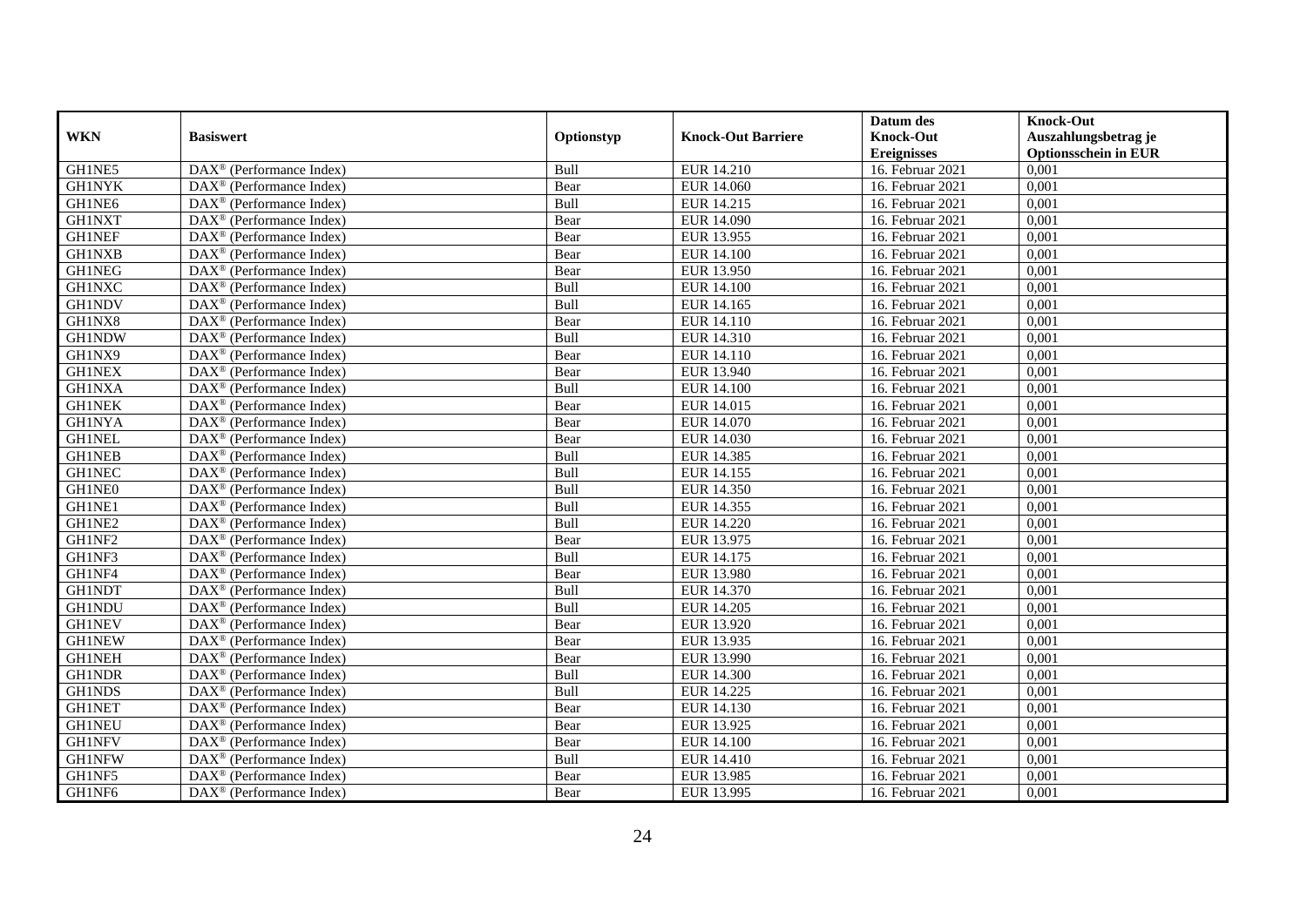|               |                                                         |             |                           | Datum des          | <b>Knock-Out</b>            |
|---------------|---------------------------------------------------------|-------------|---------------------------|--------------------|-----------------------------|
| <b>WKN</b>    | <b>Basiswert</b>                                        | Optionstyp  | <b>Knock-Out Barriere</b> | <b>Knock-Out</b>   | Auszahlungsbetrag je        |
|               |                                                         |             |                           | <b>Ereignisses</b> | <b>Optionsschein in EUR</b> |
| GH1NG7        | DAX <sup>®</sup> (Performance Index)                    | Bull        | EUR 14.255                | 16. Februar 2021   | 0,001                       |
| GH1NG8        | $DAX^{\circledR}$ (Performance Index)                   | Bull        | EUR 14.235                | 16. Februar 2021   | 0,001                       |
| <b>GH1NEP</b> | DAX <sup>®</sup> (Performance Index)                    | Bear        | EUR 14.090                | 16. Februar 2021   | 0,001                       |
| <b>GH1NEQ</b> | $\text{DAX}^{\otimes}$ (Performance Index)              | Bear        | EUR 14.075                | 16. Februar 2021   | 0,001                       |
| <b>GH1NFR</b> | DAX <sup>®</sup> (Performance Index)                    | Bear        | <b>EUR 14.080</b>         | 16. Februar 2021   | 0,001                       |
| <b>GH1NFS</b> | $\text{DAX}^{\circledast}$ (Performance Index)          | Bear        | EUR 14.045                | 16. Februar 2021   | 0,001                       |
| <b>GH1NGU</b> | $\text{DAX}^{\textcircled{n}}$ (Performance Index)      | Bull        | EUR 14.405                | 16. Februar 2021   | 0,001                       |
| <b>GH1NEE</b> | $\text{DAX}^{\textcircled{}}$ (Performance Index)       | Bear        | EUR 13.930                | 16. Februar 2021   | 0,001                       |
| <b>GH1NFF</b> | $\text{DAX}^{\textcircled{p}}$ (Performance Index)      | Bull        | EUR 14.360                | 16. Februar 2021   | 0,001                       |
| <b>GH1NFG</b> | $DAX^{\otimes}$ (Performance Index)                     | Bull        | EUR 14.395                | 16. Februar 2021   | 0,001                       |
| <b>GH1NGH</b> | DAX <sup>®</sup> (Performance Index)                    | Bear        | EUR 13.905                | 16. Februar 2021   | 0,001                       |
| <b>GH1NGJ</b> | $\overline{\text{DAX}^{\otimes}}$ (Performance Index)   | Bear        | EUR 13.875                | 16. Februar 2021   | 0,001                       |
| GH1NF0        | $\text{DAX}^{\circledast}$ (Performance Index)          | Bull        | <b>EUR 14.290</b>         | 16. Februar 2021   | 0,001                       |
| GH1NF1        | DAX <sup>®</sup> (Performance Index)                    | Bear        | EUR 13.970                | 16. Februar 2021   | 0,001                       |
| GH1NG1        | DAX <sup>®</sup> (Performance Index)                    | Bull        | <b>EUR 14.180</b>         | 16. Februar 2021   | 0,001                       |
| GH1NG3        | DAX <sup>®</sup> (Performance Index)                    | Bull        | EUR 14.390                | 16. Februar 2021   | 0,001                       |
| <b>GH1NGB</b> | DAX <sup>®</sup> (Performance Index)                    | Bear        | EUR 13.910                | 16. Februar 2021   | 0,001                       |
| <b>GH1NGC</b> | $\overline{\text{DAX}}^{\textcirc}$ (Performance Index) | <b>Bull</b> | EUR 14.260                | 16. Februar 2021   | 0,001                       |
| <b>GH1NEM</b> | DAX <sup>®</sup> (Performance Index)                    | Bear        | EUR 14.025                | 16. Februar 2021   | 0,001                       |
| <b>GH1NFQ</b> | DAX <sup>®</sup> (Performance Index)                    | Bear        | EUR 14.065                | 16. Februar 2021   | 0,001                       |
| <b>GH1NGR</b> | DAX <sup>®</sup> (Performance Index)                    | Bear        | EUR 13.885                | 16. Februar 2021   | 0,001                       |
| <b>GH1NFT</b> | $\overline{\text{DAX}^{\otimes}}$ (Performance Index)   | Bear        | EUR 14.115                | 16. Februar 2021   | 0,001                       |
| <b>GH1NGV</b> | $\text{DAX}^{\circledast}$ (Performance Index)          | Bull        | EUR 14.320                | 16. Februar 2021   | 0,001                       |
| <b>GH1NFB</b> | DAX <sup>®</sup> (Performance Index)                    | Bear        | <b>EUR 14.000</b>         | 16. Februar 2021   | 0,001                       |
| <b>GH1NFC</b> | DAX <sup>®</sup> (Performance Index)                    | Bear        | EUR 14.005                | 16. Februar 2021   | 0,001                       |
| GH1NGD        | $\text{DAX}^{\otimes}$ (Performance Index)              | Bull        | EUR 14.150                | 16. Februar 2021   | 0,001                       |
| <b>GH1NGE</b> | $\text{DAX}^{\circledast}$ (Performance Index)          | Bull        | <b>EUR 14.285</b>         | 16. Februar 2021   | 0,001                       |
| <b>GH1NJJ</b> | $\text{DAX}^{\textcircled{p}}$ (Performance Index)      | Bull        | EUR 14.415                | 16. Februar 2021   | 0,001                       |
| GH1NF7        | $\text{DAX}^{\textcircled{D}}$ (Performance Index)      | Bull        | EUR 14.160                | 16. Februar 2021   | 0,001                       |
| GH1NG9        | $DAX^{\otimes}$ (Performance Index)                     | Bull        | EUR 14.190                | 16. Februar 2021   | 0,001                       |
| <b>GH1NFH</b> | DAX <sup>®</sup> (Performance Index)                    | Bull        | EUR 14.375                | 16. Februar 2021   | 0,001                       |
| <b>GH1NFJ</b> | DAX <sup>®</sup> (Performance Index)                    | Bull        | EUR 14.330                | 16. Februar 2021   | 0,001                       |
| <b>GH1NGK</b> | $\overline{\text{DAX}^{\otimes}}$ (Performance Index)   | Bear        | EUR 14.060                | 16. Februar 2021   | 0,001                       |
| <b>GH1NGL</b> | DAX <sup>®</sup> (Performance Index)                    | Bear        | <b>EUR 13.880</b>         | 16. Februar 2021   | 0,001                       |
| <b>GH1NFZ</b> | $\text{DAX}^{\textcircled{n}}$ (Performance Index)      | Bull        | <b>EUR 14.400</b>         | 16. Februar 2021   | 0,001                       |
| GH1NG0        | $\text{DAX}^{\circledast}$ (Performance Index)          | Bull        | <b>EUR 14.280</b>         | 16. Februar 2021   | 0,001                       |
| <b>GH1NFN</b> | $\text{DAX}^{\otimes}$ (Performance Index)              | Bear        | <b>EUR 14.050</b>         | 16. Februar 2021   | 0,001                       |
| GH1NFD        | $\overline{\text{DAX}}^{\textcirc}$ (Performance Index) | Bull        | EUR 14.140                | 16. Februar 2021   | 0,001                       |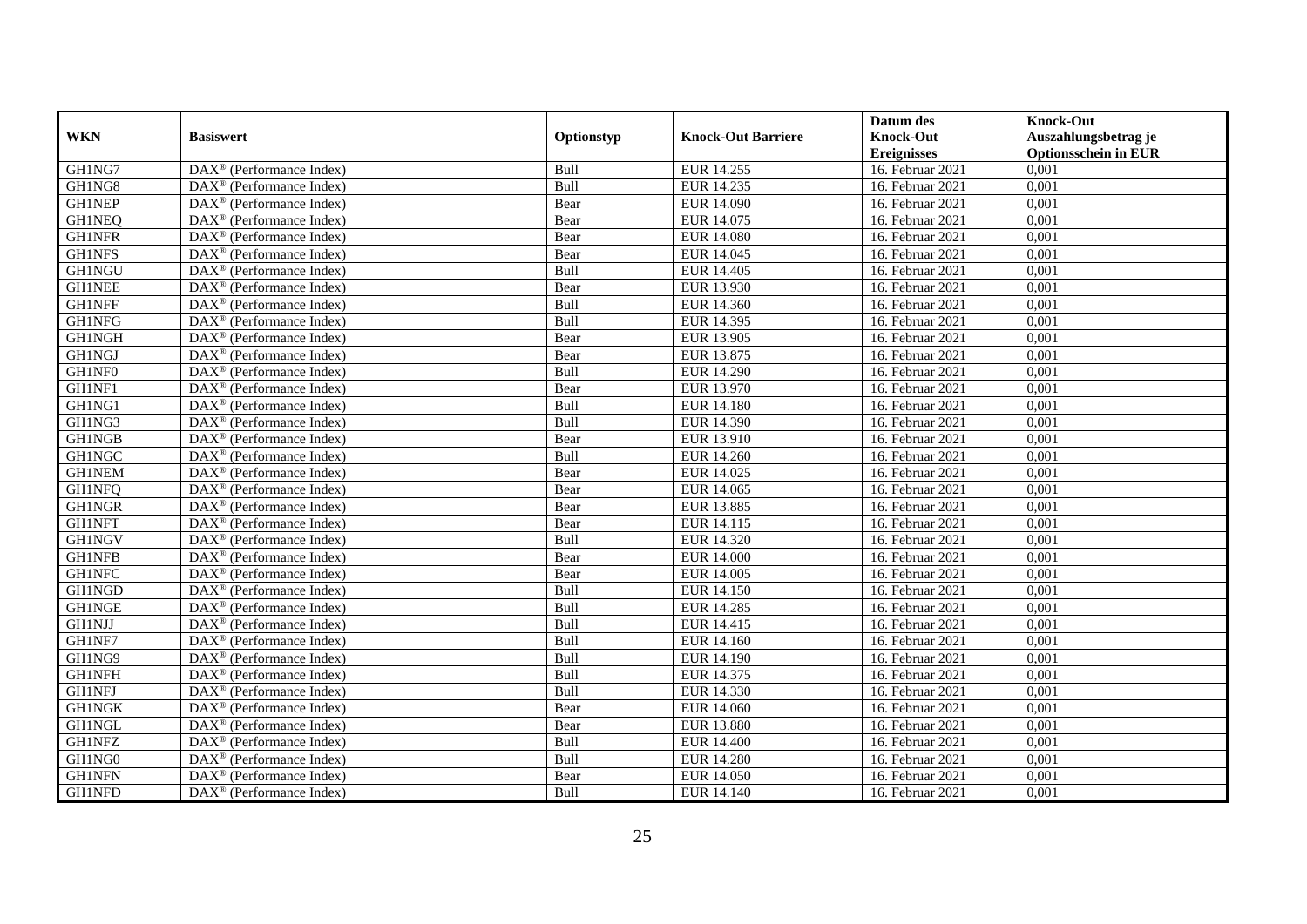|               |                                                             |            |                           | Datum des          | <b>Knock-Out</b>            |
|---------------|-------------------------------------------------------------|------------|---------------------------|--------------------|-----------------------------|
| <b>WKN</b>    | <b>Basiswert</b>                                            | Optionstyp | <b>Knock-Out Barriere</b> | <b>Knock-Out</b>   | Auszahlungsbetrag je        |
|               |                                                             |            |                           | <b>Ereignisses</b> | <b>Optionsschein in EUR</b> |
| <b>GH1NFE</b> | $\overline{\text{DAX}^{\otimes}}$ (Performance Index)       | Bull       | EUR 14.365                | 16. Februar 2021   | 0,001                       |
| <b>GH1NFY</b> | $\text{DAX}^{\textcircled{D}}$ (Performance Index)          | Bear       | EUR 14.085                | 16. Februar 2021   | 0,001                       |
| <b>GH1NFK</b> | $DAX^{\circledR}$ (Performance Index)                       | Bear       | EUR 14.040                | 16. Februar 2021   | 0,001                       |
| GH1NGM        | $\text{DAX}^{\circledast}$ (Performance Index)              | Bear       | EUR 13.915                | 16. Februar 2021   | 0,001                       |
| <b>GH1NGN</b> | DAX <sup>®</sup> (Performance Index)                        | Bear       | EUR 13.895                | 16. Februar 2021   | 0,001                       |
| GH1NG4        | $\overline{\text{DAX}^{\otimes}}$ (Performance Index)       | Bull       | EUR 14.275                | 16. Februar 2021   | 0,001                       |
| GH1NG5        | $\overline{\text{DAX}^{\otimes}(\text{Performance Index})}$ | Bull       | EUR 14.245                | 16. Februar 2021   | 0,001                       |
| GH1NG6        | $\text{DAX}^{\circledast}$ (Performance Index)              | Bull       | EUR 14.240                | 16. Februar 2021   | 0,001                       |
| GH1HC1        | TechnipFMC PLC                                              | Bull       | EUR 6,704                 | 16. Februar 2021   | 0,001                       |
| <b>GH0YEX</b> | TecDAX <sup>®</sup> (Performance Index)                     | Bear       | EUR 3.591,78              | 16. Februar 2021   | 0,001                       |
| GF9X8N        | Nordex SE                                                   | Bear       | EUR 26,41741968           | 16. Februar 2021   | 0,001                       |
| GH1B3D        | Continental AG                                              | Bull       | EUR 121,76900318          | 16. Februar 2021   | 0,001                       |
| GF9U16        | Infineon Technologies AG                                    | Bear       | EUR 36,26788341           | 16. Februar 2021   | 0,001                       |
| GF9QP1        | <b>UBS</b> Group AG                                         | Bear       | CHF 13,99674725           | 16. Februar 2021   | 0,001                       |
| GH09KZ        | OMV AG                                                      | Bear       | EUR 38,29476607           | 16. Februar 2021   | 0,001                       |
| GH1NXM        | $\overline{\text{DAX}^{\otimes}(\text{Performance Index})}$ | Bull       | EUR 14.090                | 16. Februar 2021   | 0,001                       |
| <b>GH1NXK</b> | DAX <sup>®</sup> (Performance Index)                        | Bull       | EUR 14.090                | 16. Februar 2021   | 0,001                       |
| GH1H1P        | Galapagos N.V                                               | Bull       | EUR 65,15833151           | 16. Februar 2021   | 0,001                       |
| <b>GH1NXU</b> | DAX <sup>®</sup> (Performance Index)                        | Bull       | <b>EUR 14.080</b>         | 16. Februar 2021   | 0,001                       |
| <b>GH0YDS</b> | TecDAX <sup>®</sup> (Performance Index)                     | Bear       | EUR 3.602,03              | 16. Februar 2021   | 0,001                       |
| GH09SU        | MDAX <sup>®</sup> (Performance Index)                       | Bear       | EUR 33.116,82555449       | 16. Februar 2021   | 0,001                       |
| GB0W5Y        | TecDAX <sup>®</sup> (Performance Index)                     | Bear       | EUR 3.597,81              | 16. Februar 2021   | 0,001                       |
| GH0YE1        | TecDAX <sup>®</sup> (Performance Index)                     | Bear       | EUR 3.605,46              | 16. Februar 2021   | 0,001                       |
| GB7PVW        | $\overline{\text{MD}}$ AX <sup>®</sup> (Performance Index)  | Bear       | EUR 33.059,78520883       | 16. Februar 2021   | 0,001                       |
| <b>GH1KRS</b> | Accor S.A.                                                  | Bear       | EUR 31,62597119           | 16. Februar 2021   | 0,001                       |
| GF9U1B        | Infineon Technologies AG                                    | Bear       | EUR 36,41721591           | 16. Februar 2021   | 0,001                       |
| GH1B26        | Hugo Boss AG                                                | Bear       | EUR 29,94211261           | 16. Februar 2021   | 0,001                       |
| GH1B3C        | Hugo Boss AG                                                | Bear       | EUR 30,1419265            | 16. Februar 2021   | 0,001                       |
| <b>GH078R</b> | ThyssenKrupp AG                                             | Bear       | EUR 11,69363922           | 16. Februar 2021   | 0,001                       |
| GH1E0M        | ABB Ltd                                                     | Bear       | CHF 26,52602682           | 16. Februar 2021   | 0,001                       |
| GF8C1Z        | Crédit Agricole S.A.                                        | Bear       | EUR 11,20109256           | 16. Februar 2021   | 0,001                       |
| <b>GH105G</b> | EUR/USD (WM-Fixing)                                         | Bear       | <b>USD 1,21618</b>        | 16. Februar 2021   | 0,001                       |
| GH18EV        | ThyssenKrupp AG                                             | Bear       | EUR 11,90821882           | 16. Februar 2021   | 0,001                       |
| GH1NY3        | DAX <sup>®</sup> (Performance Index)                        | Bull       | EUR 14.075                | 16. Februar 2021   | 0,001                       |
| <b>GH1DVE</b> | <b>Beiersdorf AG</b>                                        | Bull       | EUR 90,86308646           | 16. Februar 2021   | 0,001                       |
| <b>GH1LCU</b> | $\text{DAX}^{\textcircled{n}}$ (Performance Index)          | Bull       | EUR 14.070,94369445       | 16. Februar 2021   | 0,001                       |
| <b>GH1LFL</b> | DAX <sup>®</sup> (Performance Index)/ X-DAX <sup>®</sup>    | Bull       | EUR 14.070,94369445       | 16. Februar 2021   | 0,001                       |
| GH1NY4        | $\text{DAX}^{\circledast}$ (Performance Index)              | Bull       | EUR 14.075                | 16. Februar 2021   | 0,001                       |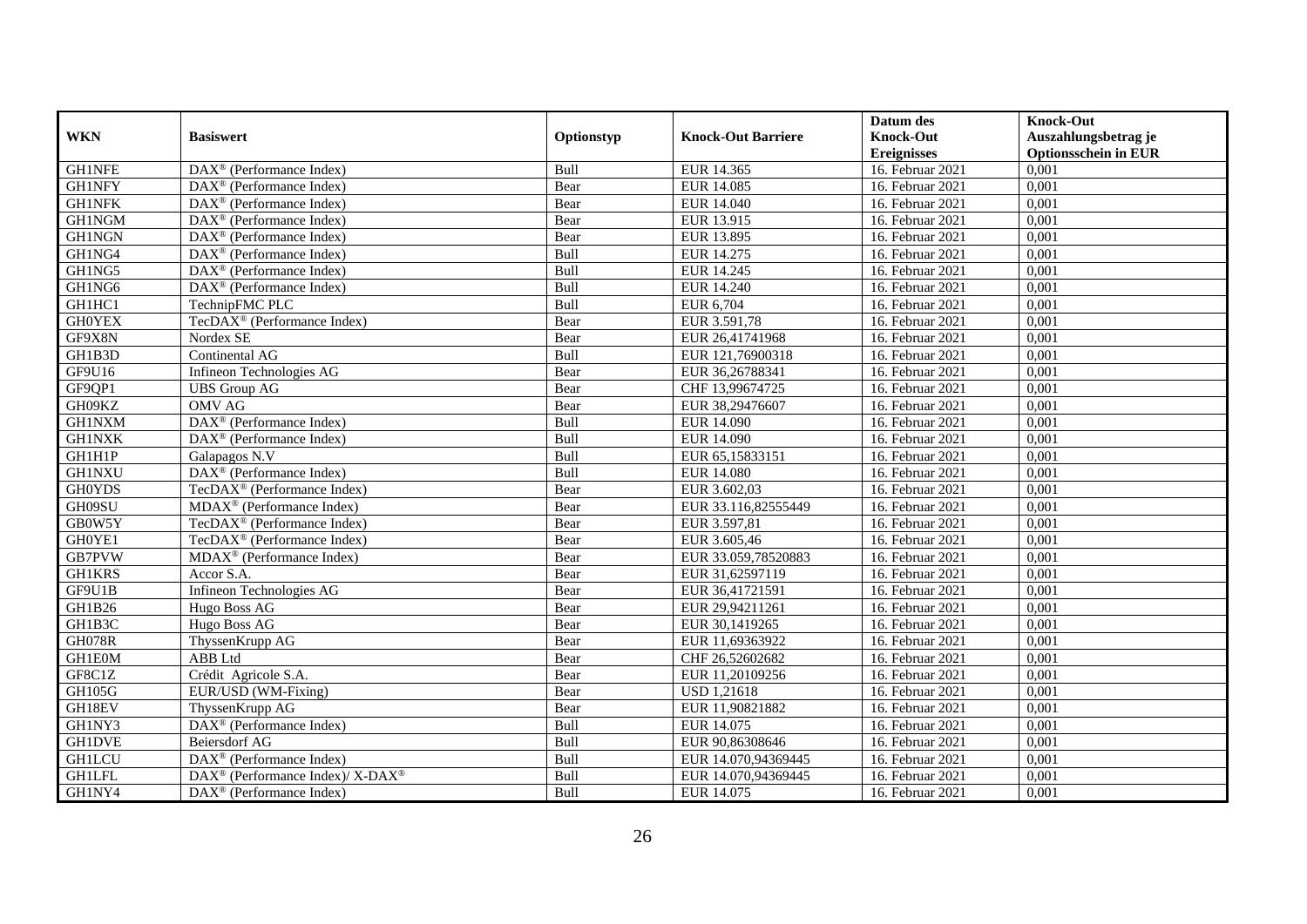|               |                                                         |             |                           | Datum des          | <b>Knock-Out</b>            |
|---------------|---------------------------------------------------------|-------------|---------------------------|--------------------|-----------------------------|
| <b>WKN</b>    | <b>Basiswert</b>                                        | Optionstyp  | <b>Knock-Out Barriere</b> | <b>Knock-Out</b>   | Auszahlungsbetrag je        |
|               |                                                         |             |                           | <b>Ereignisses</b> | <b>Optionsschein in EUR</b> |
| GH1NY7        | $\overline{\text{DAX}^{\otimes}}$ (Performance Index)   | Bull        | EUR 14.070                | 16. Februar 2021   | 0,001                       |
| GH1NY9        | $\text{DAX}^{\textcircled{D}}$ (Performance Index)      | Bull        | EUR 14.070                | 16. Februar 2021   | 0,001                       |
| GH1NY0        | DAX <sup>®</sup> (Performance Index)                    | Bull        | EUR 14.075                | 16. Februar 2021   | 0,001                       |
| <b>GH1NYF</b> | $\text{DAX}^{\circledast}$ (Performance Index)          | Bull        | EUR 14.070                | 16. Februar 2021   | 0,001                       |
| <b>GH1NXY</b> | DAX <sup>®</sup> (Performance Index)                    | Bull        | EUR 14.075                | 16. Februar 2021   | 0,001                       |
| GH1NY2        | $\text{DAX}^{\textcircled{n}}$ (Performance Index)      | Bull        | EUR 14.075                | 16. Februar 2021   | 0,001                       |
| GH1NY5        | $\overline{\text{DAX}}^{\textcirc}$ (Performance Index) | Bull        | EUR 14.075                | 16. Februar 2021   | 0,001                       |
| <b>GH0KHX</b> | Deutsche Bank AG                                        | Bear        | EUR 9,25124719            | 16. Februar 2021   | 0,001                       |
| GH1NY6        | $\text{DAX}^{\textcircled{D}}$ (Performance Index)      | Bull        | EUR 14.075                | 16. Februar 2021   | 0,001                       |
| <b>GH1NYD</b> | $DAX^{\otimes}$ (Performance Index)                     | Bull        | EUR 14.070                | 16. Februar 2021   | 0,001                       |
| <b>GH1NYE</b> | $\overline{\text{DAX}}^{\textcirc}$ (Performance Index) | Bull        | <b>EUR 14.070</b>         | 16. Februar 2021   | 0,001                       |
| <b>GH1NYB</b> | $\overline{\text{DAX}^{\otimes}}$ (Performance Index)   | Bull        | EUR 14.070                | 16. Februar 2021   | 0,001                       |
| <b>GH1NYC</b> | DAX <sup>®</sup> (Performance Index)                    | Bull        | <b>EUR 14.070</b>         | 16. Februar 2021   | 0,001                       |
| GH09SR        | $MDAX^{\circledR}$ (Performance Index)                  | Bear        | EUR 33.148,71964365       | 16. Februar 2021   | 0,001                       |
| GH1AAX        | 1 Feinunze Gold, Feinheit mind. 0,995, LBMA             | Bull        | USD 1.809,00885321        | 16. Februar 2021   | 0,001                       |
| GH1AAY        | 1 Feinunze Gold, Feinheit mind. 0,995, LBMA             | Bull        | USD 1.804,9064066         | 16. Februar 2021   | 0,001                       |
| GH1B1C        | Hugo Boss AG                                            | Bear        | EUR 30,34174041           | 16. Februar 2021   | 0,001                       |
| GH1AAZ        | 1 Feinunze Gold, Feinheit mind. 0.995, LBMA             | <b>Bull</b> | USD 1.799.78335133        | 16. Februar 2021   | 0,001                       |
| GH0V88        | Evotec AG                                               | Bear        | EUR 37,41753468           | 16. Februar 2021   | 0,001                       |
| GH18KB        | PayPal Holdings, Inc.                                   | Bear        | USD 303,2577385           | 16. Februar 2021   | 0,001                       |
| GH18K9        | PayPal Holdings, Inc.                                   | Bear        | USD 304,93678473          | 16. Februar 2021   | 0,001                       |
| GH0DF3        | NASDAQ-100 Index®                                       | Bear        | <b>USD 13.820</b>         | 16. Februar 2021   | 0,001                       |
| GH0DF4        | NASDAQ-100 Index®                                       | Bear        | <b>USD 13.820</b>         | 16. Februar 2021   | 0,001                       |
| GF80ME        | S&P 500 <sup>®</sup> Index                              | Bear        | <b>USD 3.940</b>          | 16. Februar 2021   | 0,001                       |
| GH16VU        | S&P 500 <sup>®</sup> Index                              | Bear        | <b>USD 3.937,5</b>        | 16. Februar 2021   | 0,001                       |
| GH19CU        | NASDAQ-100 Index®                                       | Bear        | <b>USD 13.860</b>         | 16. Februar 2021   | 0,001                       |
| GH16VV        | S&P 500 <sup>®</sup> Index                              | Bear        | USD 3.937,5               | 16. Februar 2021   | 0,001                       |
| GH19CV        | NASDAQ-100 Index®                                       | Bear        | <b>USD 13.860</b>         | 16. Februar 2021   | 0,001                       |
| GH16VQ        | S&P 500 <sup>®</sup> Index                              | Bear        | <b>USD 3.947,5</b>        | 16. Februar 2021   | 0,001                       |
| <b>GH1LBK</b> | NASDAQ-100 Index®                                       | Bear        | <b>USD 13.740</b>         | 16. Februar 2021   | 0,001                       |
| GH16VR        | S&P 500 <sup>®</sup> Index                              | Bear        | USD 3.947,5               | 16. Februar 2021   | 0,001                       |
| <b>GHOVPK</b> | NASDAQ-100 Index®                                       | Bear        | <b>USD 13.850</b>         | 16. Februar 2021   | 0,001                       |
| GH16VS        | S&P 500 <sup>®</sup> Index                              | Bear        | <b>USD 3.942,5</b>        | 16. Februar 2021   | 0,001                       |
| GH19CW        | NASDAQ-100 Index®                                       | Bear        | <b>USD 13.840</b>         | 16. Februar 2021   | 0,001                       |
| GF9BAK        | NASDAQ-100 Index®                                       | Bear        | <b>USD 13.850</b>         | 16. Februar 2021   | 0,001                       |
| GH19CX        | NASDAQ-100 Index®                                       | Bear        | <b>USD 13.840</b>         | 16. Februar 2021   | 0,001                       |
| GH16VT        | S&P 500 <sup>®</sup> Index                              | Bear        | <b>USD 3.942,5</b>        | 16. Februar 2021   | 0,001                       |
| <b>GH1LBJ</b> | NASDAQ-100 Index®                                       | Bear        | <b>USD 13.740</b>         | 16. Februar 2021   | 0,001                       |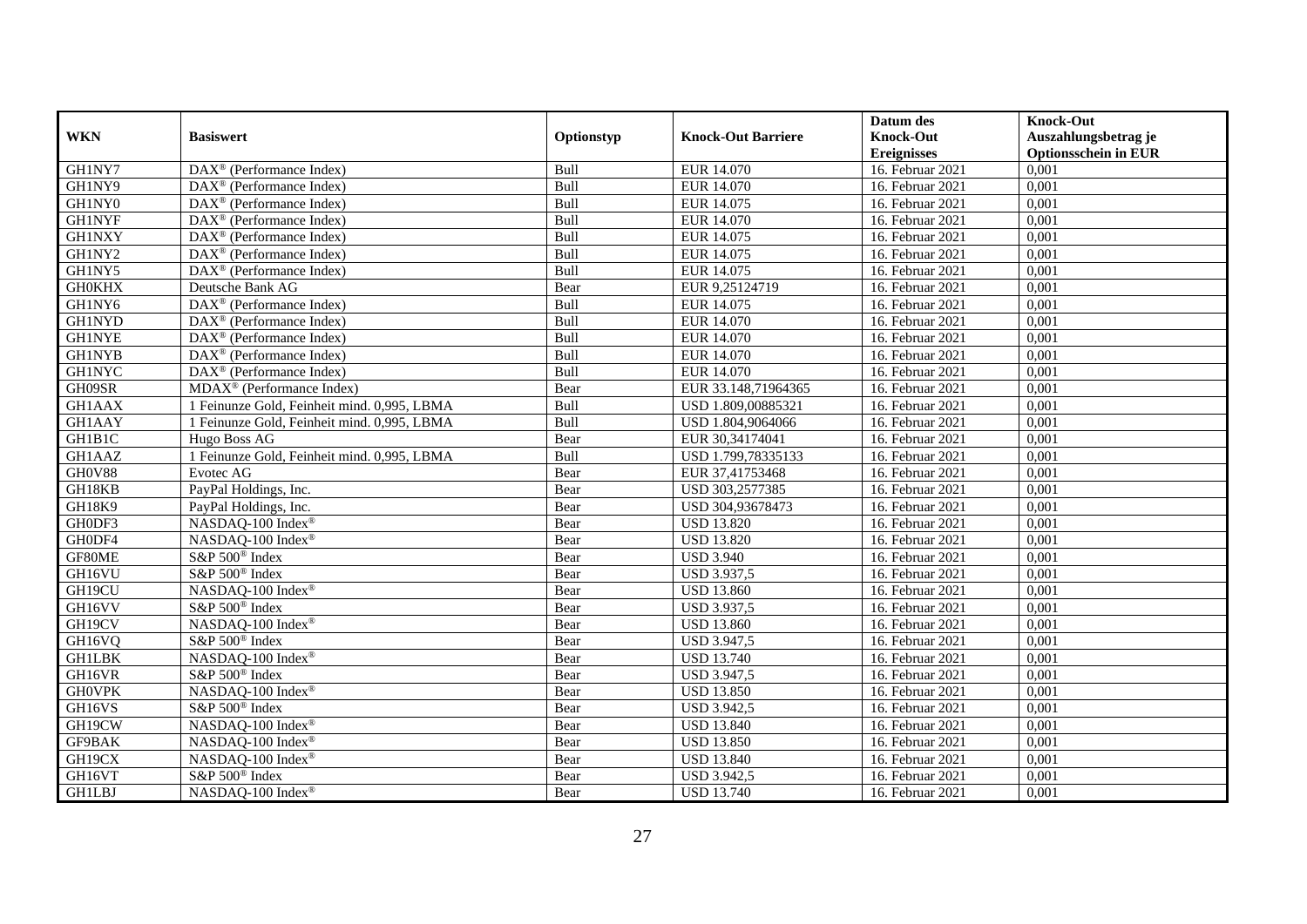|               |                                                                 |            |                           | Datum des          | <b>Knock-Out</b>            |
|---------------|-----------------------------------------------------------------|------------|---------------------------|--------------------|-----------------------------|
| <b>WKN</b>    | <b>Basiswert</b>                                                | Optionstyp | <b>Knock-Out Barriere</b> | <b>Knock-Out</b>   | Auszahlungsbetrag je        |
|               |                                                                 |            |                           | <b>Ereignisses</b> | <b>Optionsschein in EUR</b> |
| GH0Z8Z        | NASDAQ-100 Index®                                               | Bear       | <b>USD 13.820</b>         | 16. Februar 2021   | 0,001                       |
| GF9BFG        | S&P 500 <sup>®</sup> Index                                      | Bear       | <b>USD 3.940</b>          | 16. Februar 2021   | 0,001                       |
| GH1HGC        | <b>Halliburton Company</b>                                      | Bear       | USD 20,49764896           | 16. Februar 2021   | 0,001                       |
| GH16TM        | NASDAQ-100 Index®                                               | Bear       | <b>USD 13.830</b>         | 16. Februar 2021   | 0,001                       |
| GF8CGH        | Dow Jones Industrial Average <sup>®</sup> Index                 | Bear       | <b>USD 31.550</b>         | 16. Februar 2021   | 0,001                       |
| GF9QZU        | S&P 500 <sup>®</sup> Index                                      | Bear       | <b>USD 3.945</b>          | 16. Februar 2021   | 0,001                       |
| GH16TN        | NASDAQ-100 Index®                                               | Bear       | <b>USD 13.830</b>         | 16. Februar 2021   | 0,001                       |
| GF9QRC        | Dow Jones Industrial Average <sup>®</sup> Index                 | Bear       | <b>USD 31.580</b>         | 16. Februar 2021   | 0,001                       |
| <b>GH1LBZ</b> | S&P 500 <sup>®</sup> Index                                      | Bear       | <b>USD 3.917,5</b>        | 16. Februar 2021   | 0,001                       |
| GH0VV2        | S&P 500 <sup>®</sup> Index                                      | Bear       | <b>USD 3.940</b>          | 16. Februar 2021   | 0,001                       |
| GF9BQF        | Dow Jones Industrial Average® Index                             | Bear       | <b>USD 31.550</b>         | 16. Februar 2021   | 0,001                       |
| GF9QZT        | S&P 500 <sup>®</sup> Index                                      | Bear       | <b>USD 3.945</b>          | 16. Februar 2021   | 0,001                       |
| GH1HGP        | Dow Jones Industrial Average® Index                             | Bear       | <b>USD 31.500</b>         | 16. Februar 2021   | 0,001                       |
| GF9QRD        | Dow Jones Industrial Average <sup>®</sup> Index                 | Bear       | <b>USD 31.580</b>         | 16. Februar 2021   | 0,001                       |
| GH1LC0        | S&P 500 <sup>®</sup> Index                                      | Bear       | <b>USD 3.917,5</b>        | 16. Februar 2021   | 0,001                       |
| GH0ZB1        | S&P 500 <sup>®</sup> Index                                      | Bear       | <b>USD 3.945</b>          | 16. Februar 2021   | 0,001                       |
| GH1HGQ        | Dow Jones Industrial Average® Index                             | Bear       | <b>USD 31.500</b>         | 16. Februar 2021   | 0,001                       |
| GH1L83        | Dow Jones Industrial Average® Index                             | Bear       | <b>USD 31.520</b>         | 16. Februar 2021   | 0,001                       |
| <b>GH0YZC</b> | Dow Jones Industrial Average® Index                             | Bear       | <b>USD 31.550</b>         | 16. Februar 2021   | 0,001                       |
| GH16KM        | Dow Jones Industrial Average <sup>®</sup> Index                 | Bear       | <b>USD 31.580</b>         | 16. Februar 2021   | 0,001                       |
| GH1L84        | Dow Jones Industrial Average® Index                             | Bear       | <b>USD 31.520</b>         | 16. Februar 2021   | 0,001                       |
| <b>GH1HGR</b> | Dow Jones Industrial Average <sup>®</sup> Index                 | Bear       | <b>USD 31.480</b>         | 16. Februar 2021   | 0,001                       |
| <b>GH1HGS</b> | Dow Jones Industrial Average® Index                             | Bear       | <b>USD 31.480</b>         | 16. Februar 2021   | 0,001                       |
| <b>GH1KTU</b> | Archer-Daniels-Midland Company                                  | Bear       | USD 55,65471172           | 16. Februar 2021   | 0,001                       |
| <b>GB5UJB</b> | Dow Jones Industrial Average® Index                             | Bear       | USD 31.550,74676699       | 16. Februar 2021   | 0,001                       |
| GH01XD        | Iberdrola S.A.                                                  | Bull       | EUR 10,64280315           | 16. Februar 2021   | 0,001                       |
| <b>GH1NYX</b> | DAX <sup>®</sup> (Performance Index)                            | Bull       | <b>EUR 14.050</b>         | 16. Februar 2021   | 0,001                       |
| GF2EJ7        | MetLife, Inc.                                                   | Bear       | USD 56,40236629           | 16. Februar 2021   | 0,001                       |
| GH1H8U        | Schlumberger N.V. (Schlumberger Limited)                        | Bear       | USD 26,81326162           | 16. Februar 2021   | 0,001                       |
| GH1LD1        | $\overline{\text{DAX}}^{\textcirc}$ (Performance Index)         | Bull       | EUR 14.055.94268838       | 16. Februar 2021   | 0,001                       |
| GH1B1G        | Continental AG                                                  | Bull       | EUR 121,14875358          | 16. Februar 2021   | 0,001                       |
| GH1GJA        | AbbVie Inc.                                                     | Bear       | USD 105,64983631          | 16. Februar 2021   | 0,001                       |
| GH07FK        | Applied Materials, Inc.                                         | Bear       | USD 119,54845938          | 16. Februar 2021   | 0,001                       |
| <b>GH1NYY</b> | $\overline{\text{DAX}^{\circledast}(\text{Performance Index})}$ | Bull       | <b>EUR 14.050</b>         | 16. Februar 2021   | 0,001                       |
| <b>GH1LDR</b> | DAX <sup>®</sup> (Performance Index)                            | Bull       | EUR 14.050,94235302       | 16. Februar 2021   | 0,001                       |
| GH14XV        | 1 Feinunze Gold, Feinheit mind. 0,995, LBMA                     | Bull       | USD 1.791,08614818        | 16. Februar 2021   | 0,001                       |
| GH074P        | Dow Jones Industrial Average® Index                             | Bear       | USD 31.585,879708         | 16. Februar 2021   | 0,001                       |
| GH1H3R        | Pioneer Natural Resources Co                                    | Bear       | USD 135,28352866          | 16. Februar 2021   | 0,001                       |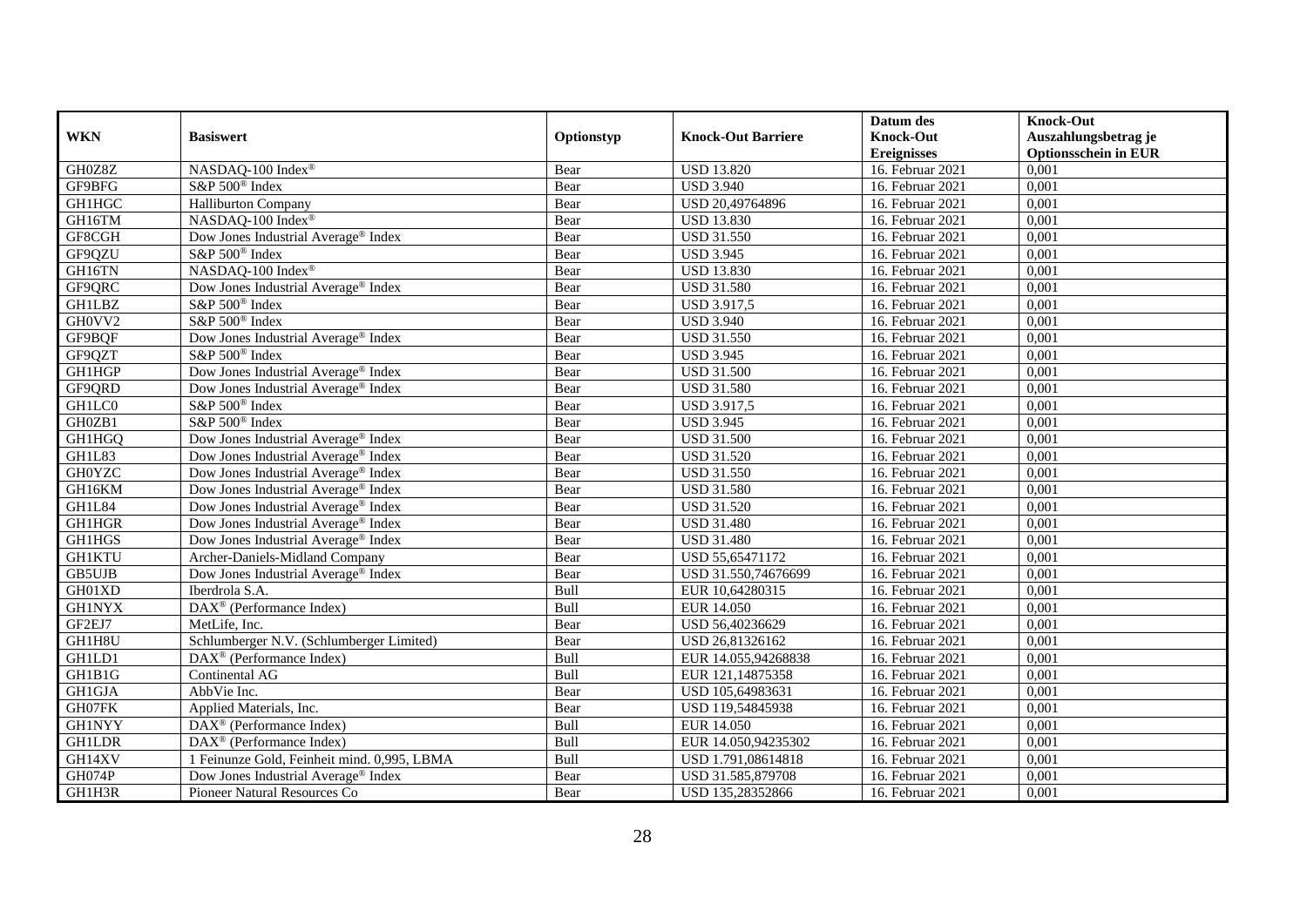|               |                                                                                         |             |                           | Datum des          | <b>Knock-Out</b>            |
|---------------|-----------------------------------------------------------------------------------------|-------------|---------------------------|--------------------|-----------------------------|
| <b>WKN</b>    | <b>Basiswert</b>                                                                        | Optionstyp  | <b>Knock-Out Barriere</b> | <b>Knock-Out</b>   | Auszahlungsbetrag je        |
|               |                                                                                         |             |                           | <b>Ereignisses</b> | <b>Optionsschein in EUR</b> |
| <b>GH1LFN</b> | $\text{DAX}^{\circledR}$ (Performance Index)/ X-DAX <sup>®</sup>                        | Bull        | EUR 14.065,94335909       | 16. Februar 2021   | 0,001                       |
| <b>GH1NYT</b> | $\overline{\text{DAX}^{\otimes}}$ (Performance Index)                                   | Bull        | <b>EUR 14.050</b>         | 16. Februar 2021   | 0,001                       |
| GH18FW        | Workday, Inc.                                                                           | Bear        | USD 282,05998374          | 16. Februar 2021   | 0,001                       |
| <b>GH1LCC</b> | DAX <sup>®</sup> (Performance Index)                                                    | Bull        | EUR 14.060,94302373       | 16. Februar 2021   | 0,001                       |
| GH074M        | Dow Jones Industrial Average <sup>®</sup> Index                                         | Bear        | USD 31.524,54906568       | 16. Februar 2021   | 0,001                       |
| <b>GH1LFP</b> | $\text{DAX}^{\textcircled{\tiny{\textcircled{\tiny \dag}}}}$ (Performance Index)/X-DAX® | Bull        | EUR 14.055,94268838       | 16. Februar 2021   | 0,001                       |
| GC6XET        | PNC Financial Services Group, Inc.                                                      | Bear        | USD 163,9417789           | 16. Februar 2021   | 0,001                       |
| <b>GH1NYP</b> | $\overline{\text{DAX}}^{\textcircled{}}$ (Performance Index)                            | Bull        | EUR 14.060                | 16. Februar 2021   | 0,001                       |
| GH1GBX        | Peloton Interactive Inc.                                                                | Bear        | USD 154,76370412          | 16. Februar 2021   | 0,001                       |
| GH1LC9        | $DAX^{\otimes}$ (Performance Index)                                                     | Bull        | EUR 14.065,94335909       | 16. Februar 2021   | 0,001                       |
| <b>GH1LFM</b> | DAX <sup>®</sup> (Performance Index)/ X-DAX <sup>®</sup>                                | Bull        | EUR 14.060,94302373       | 16. Februar 2021   | 0,001                       |
| <b>GH074N</b> | Dow Jones Industrial Average® Index                                                     | Bear        | USD 31.539,93410727       | 16. Februar 2021   | 0,001                       |
| GC7U7G        | ConocoPhillips                                                                          | Bear        | USD 48,15372727           | 16. Februar 2021   | 0,001                       |
| <b>GH1NYQ</b> | $\text{DAX}^{\textcircled{}}$ (Performance Index)                                       | <b>Bull</b> | EUR 14.060                | 16. Februar 2021   | 0.001                       |
| GF74G7        | NASDAQ-100 Index®                                                                       | Bear        | USD 13.826,18             | 16. Februar 2021   | 0,001                       |
| GC7WS8        | WEC Energy Group Inc.                                                                   | Bull        | USD 82,14501853           | 16. Februar 2021   | 0,001                       |
| <b>GH1LFQ</b> | DAX <sup>®</sup> (Performance Index)/ X-DAX <sup>®</sup>                                | Bull        | EUR 14.050,94235302       | 16. Februar 2021   | 0,001                       |
| GH0G9B        | Dow Jones Industrial Average <sup>®</sup> Index                                         | Bear        | USD 31.574,62681674       | 16. Februar 2021   | 0,001                       |
| <b>GH1NYG</b> | $\overline{\text{DAX}}^{\textcirc}$ (Performance Index)                                 | Bull        | EUR 14.060                | 16. Februar 2021   | 0,001                       |
| GF88QC        | NASDAQ-100 Index®                                                                       | Bear        | USD 13.841,3              | 16. Februar 2021   | 0,001                       |
| GH0J1H        | Caterpillar Inc.                                                                        | Bear        | USD 199,86557959          | 16. Februar 2021   | 0,001                       |
| <b>GH1NYJ</b> | $\overline{\text{DAX}^{\otimes}}$ (Performance Index)                                   | <b>Bull</b> | EUR 14.060                | 16. Februar 2021   | 0,001                       |
| GF8CPD        | NASDAQ-100 Index®                                                                       | Bear        | <b>USD 13.850</b>         | 16. Februar 2021   | 0,001                       |
| <b>GH1HCL</b> | DuPont de Nemours, Inc.                                                                 | Bear        | USD 71,81870493           | 16. Februar 2021   | 0,001                       |
| <b>GH1NYZ</b> | $\text{DAX}^{\textcircled{p}}$ (Performance Index)                                      | Bull        | <b>EUR 14.050</b>         | 16. Februar 2021   | 0,001                       |
| GF8K6Y        | S&P 500 <sup>®</sup> Index                                                              | Bear        | USD 3.945,49886071        | 16. Februar 2021   | 0,001                       |
| <b>GH1NYM</b> | $\overline{\text{DAX}^{\otimes}}$ (Performance Index)                                   | Bull        | EUR 14.060                | 16. Februar 2021   | 0,001                       |
| GH1B8S        | Activision Blizzard, Inc.                                                               | Bear        | USD 104,51168389          | 16. Februar 2021   | 0,001                       |
| GH1KY2        | Ameriprise Financial Inc.                                                               | Bear        | USD 219,41305538          | 16. Februar 2021   | 0,001                       |
| <b>GH1NYN</b> | DAX <sup>®</sup> (Performance Index)                                                    | Bull        | EUR 14.060                | 16. Februar 2021   | 0,001                       |
| GF6DV6        | <b>Truist Financial Corp</b>                                                            | Bear        | USD 54,19474942           | 16. Februar 2021   | 0,001                       |
| GH1KS0        | Adobe Inc.                                                                              | Bear        | USD 501,61536855          | 16. Februar 2021   | 0,001                       |
| GB9DWN        | NASDAQ-100 Index®                                                                       | Bear        | USD 13.855,46             | 16. Februar 2021   | 0,001                       |
| GH1KY9        | ANSYS Inc.                                                                              | Bear        | USD 400,51637934          | 16. Februar 2021   | 0,001                       |
| <b>GH1NYR</b> | DAX <sup>®</sup> (Performance Index)                                                    | Bull        | <b>EUR 14.050</b>         | 16. Februar 2021   | 0,001                       |
| <b>GFOLVJ</b> | S&P 500 <sup>®</sup> Index                                                              | Bear        | USD 3.939,59418237        | 16. Februar 2021   | 0,001                       |
| GF71EB        | JPMorgan Chase & Co.                                                                    | Bear        | USD 142,55289667          | 16. Februar 2021   | 0,001                       |
| <b>GH1NYL</b> | DAX <sup>®</sup> (Performance Index)                                                    | Bull        | EUR 14.060                | 16. Februar 2021   | 0,001                       |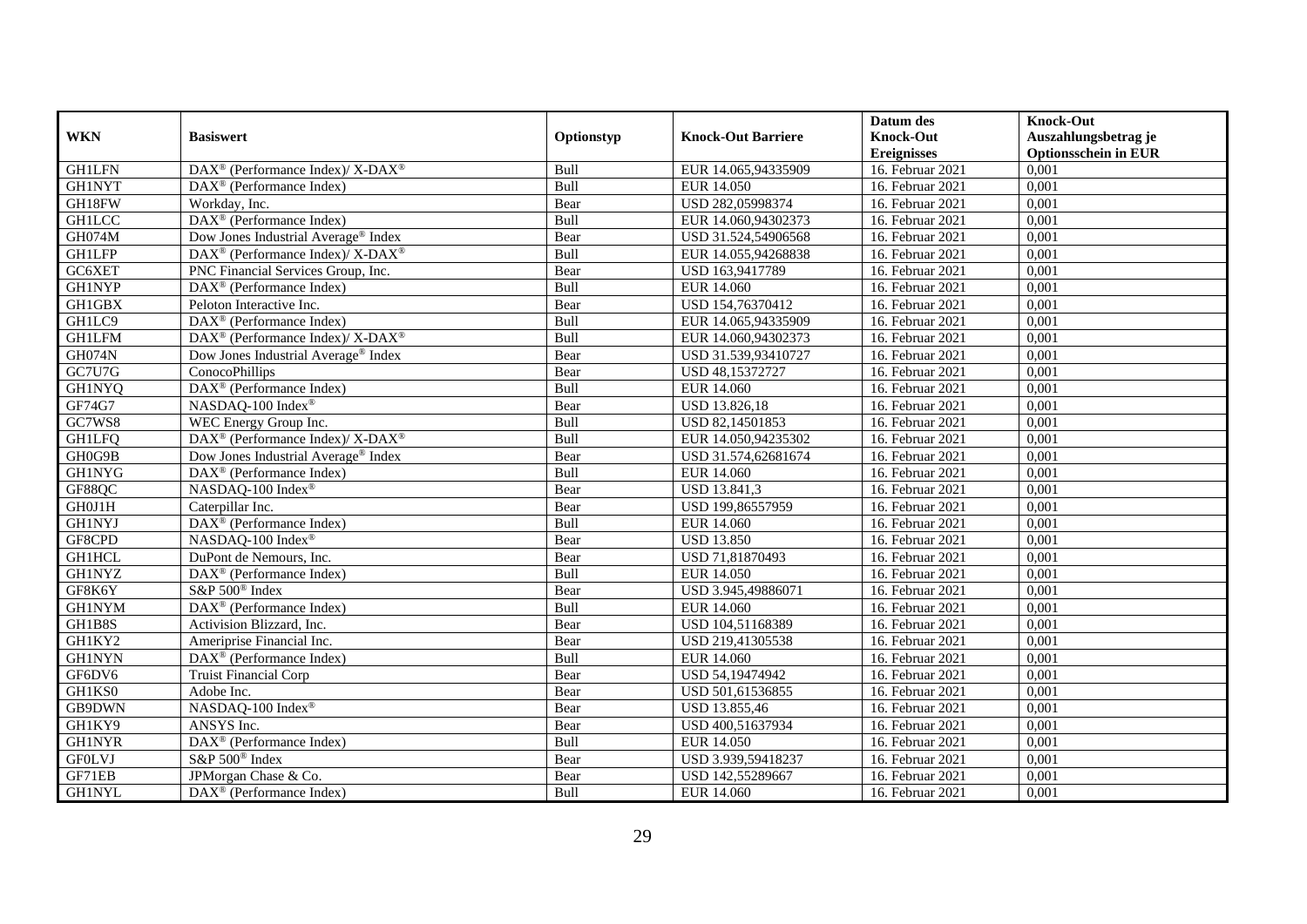|               |                                                             |            |                           | Datum des          | <b>Knock-Out</b>            |
|---------------|-------------------------------------------------------------|------------|---------------------------|--------------------|-----------------------------|
| <b>WKN</b>    | <b>Basiswert</b>                                            | Optionstyp | <b>Knock-Out Barriere</b> | <b>Knock-Out</b>   | Auszahlungsbetrag je        |
|               |                                                             |            |                           | <b>Ereignisses</b> | <b>Optionsschein in EUR</b> |
| GC3FD8        | Williams Companies Inc.                                     | Bear       | USD 22,92525632           | 16. Februar 2021   | 0,001                       |
| GH1KL5        | JPMorgan Chase & Co.                                        | Bear       | USD 140,59054711          | 16. Februar 2021   | 0,001                       |
| <b>GH1NYV</b> | $\overline{\text{DAX}^{\otimes}(\text{Performance Index})}$ | Bull       | EUR 14.050                | 16. Februar 2021   | 0,001                       |
| <b>GH1NYW</b> | $\text{DAX}^{\otimes}$ (Performance Index)                  | Bull       | EUR 14.050                | 16. Februar 2021   | 0,001                       |
| <b>GF0BQT</b> | USD/JPY (WM-Fixing)                                         | Bear       | JPY 105,77036628          | 16. Februar 2021   | 0,001                       |
| GH1H9B        | <b>Bank of America Corporation</b>                          | Bear       | USD 33,53098053           | 16. Februar 2021   | 0,001                       |
| <b>GH1KTZ</b> | Adobe Inc.                                                  | Bear       | USD 499,14563753          | 16. Februar 2021   | 0,001                       |
| GF6UFS        | Alphabet Inc. - Class C                                     | Bear       | USD 2.128,12114416        | 16. Februar 2021   | 0,001                       |
| <b>GH1KWH</b> | Align Technology, Inc.                                      | Bear       | USD 610,12964479          | 16. Februar 2021   | 0,001                       |
| GH0VV1        | S&P 500 <sup>®</sup> Index                                  | Bear       | <b>USD 3.950</b>          | 16. Februar 2021   | 0,001                       |
| GF80MD        | S&P 500 <sup>®</sup> Index                                  | Bear       | <b>USD 3.950</b>          | 16. Februar 2021   | 0,001                       |
| GH19CS        | NASDAQ-100 Index®                                           | Bear       | <b>USD 13.870</b>         | 16. Februar 2021   | 0,001                       |
| <b>GH1KYP</b> | ANSYS Inc.                                                  | Bear       | USD 408,67549073          | 16. Februar 2021   | 0,001                       |
| <b>GH1HER</b> | DENTSPLY SIRONA Inc.                                        | Bull       | USD 54,60080276           | 16. Februar 2021   | 0,001                       |
| <b>GH1KKP</b> | Aurubis AG                                                  | Bear       | EUR 69,21829738           | 16. Februar 2021   | 0,001                       |
| GH19CT        | NASDAQ-100 Index®                                           | Bear       | <b>USD 13.870</b>         | 16. Februar 2021   | 0,001                       |
| GF9BFF        | S&P 500® Index                                              | Bear       | <b>USD 3.950</b>          | 16. Februar 2021   | 0,001                       |
| GF06MY        | Agilent Technologies, Inc.                                  | Bear       | USD 129,66938764          | 16. Februar 2021   | 0,001                       |
| <b>GH1HAT</b> | Delta Air Lines, Inc.                                       | Bear       | USD 44,33068285           | 16. Februar 2021   | 0,001                       |
| GH1H8V        | Schlumberger N.V. (Schlumberger Limited)                    | Bear       | USD 27,34303077           | 16. Februar 2021   | 0,001                       |
| GF88TN        | Adobe Inc.                                                  | Bear       | USD 505,26738767          | 16. Februar 2021   | 0,001                       |
| GF8AMZ        | Alibaba Group Holding Limited                               | Bear       | <b>USD 274,13</b>         | 16. Februar 2021   | 0,001                       |
| <b>GH1KLH</b> | Aurubis AG                                                  | Bear       | EUR 69,54824159           | 16. Februar 2021   | 0,001                       |
| GH0J1K        | Caterpillar Inc.                                            | Bear       | USD 201,23165344          | 16. Februar 2021   | 0,001                       |
| <b>GH1HDK</b> | <b>KLA</b> Corporation                                      | Bear       | USD 340,29387601          | 16. Februar 2021   | 0,001                       |
| GC7TWH        | Valero Energy Corporation                                   | Bear       | USD 66,75581446           | 16. Februar 2021   | 0,001                       |
| GF6HW4        | Trip.com Group Limited                                      | Bear       | USD 38,46609614           | 16. Februar 2021   | 0,001                       |
| GF4KYQ        | Capital One Financial Corporation                           | Bear       | USD 118,50137215          | 16. Februar 2021   | 0,001                       |
| GF6DVM        | The Estee Lauder Companies Inc.                             | Bear       | USD 292,90134758          | 16. Februar 2021   | 0,001                       |
| GF9X8P        | Nordex SE                                                   | Bear       | EUR 26,52658256           | 16. Februar 2021   | 0,001                       |
| GH0J1J        | Caterpillar Inc.                                            | Bear       | USD 202,61767             | 16. Februar 2021   | 0,001                       |
| GF9AYG        | <b>Infineon Technologies AG</b>                             | Bear       | EUR 36,5385928            | 16. Februar 2021   | 0,001                       |
| GH1BC3        | Global Payments Inc.                                        | Bull       | <b>USD 194,716</b>        | 16. Februar 2021   | 0,001                       |
| <b>GH0KJJ</b> | Deutsche Bank AG                                            | Bear       | EUR 9,30109228            | 16. Februar 2021   | 0,001                       |
| GH1KJ2        | Aurubis AG                                                  | Bear       | EUR 69,87818581           | 16. Februar 2021   | 0,001                       |
| GH15Z7        | Caterpillar Inc.                                            | Bear       | USD 203,96684348          | 16. Februar 2021   | 0,001                       |
| GF4KTQ        | Archer-Daniels-Midland Company                              | Bear       | USD 56,54966663           | 16. Februar 2021   | 0,001                       |
| GC8B4R        | NN Group N.V.                                               | Bear       | EUR 37,07931868           | 16. Februar 2021   | 0,001                       |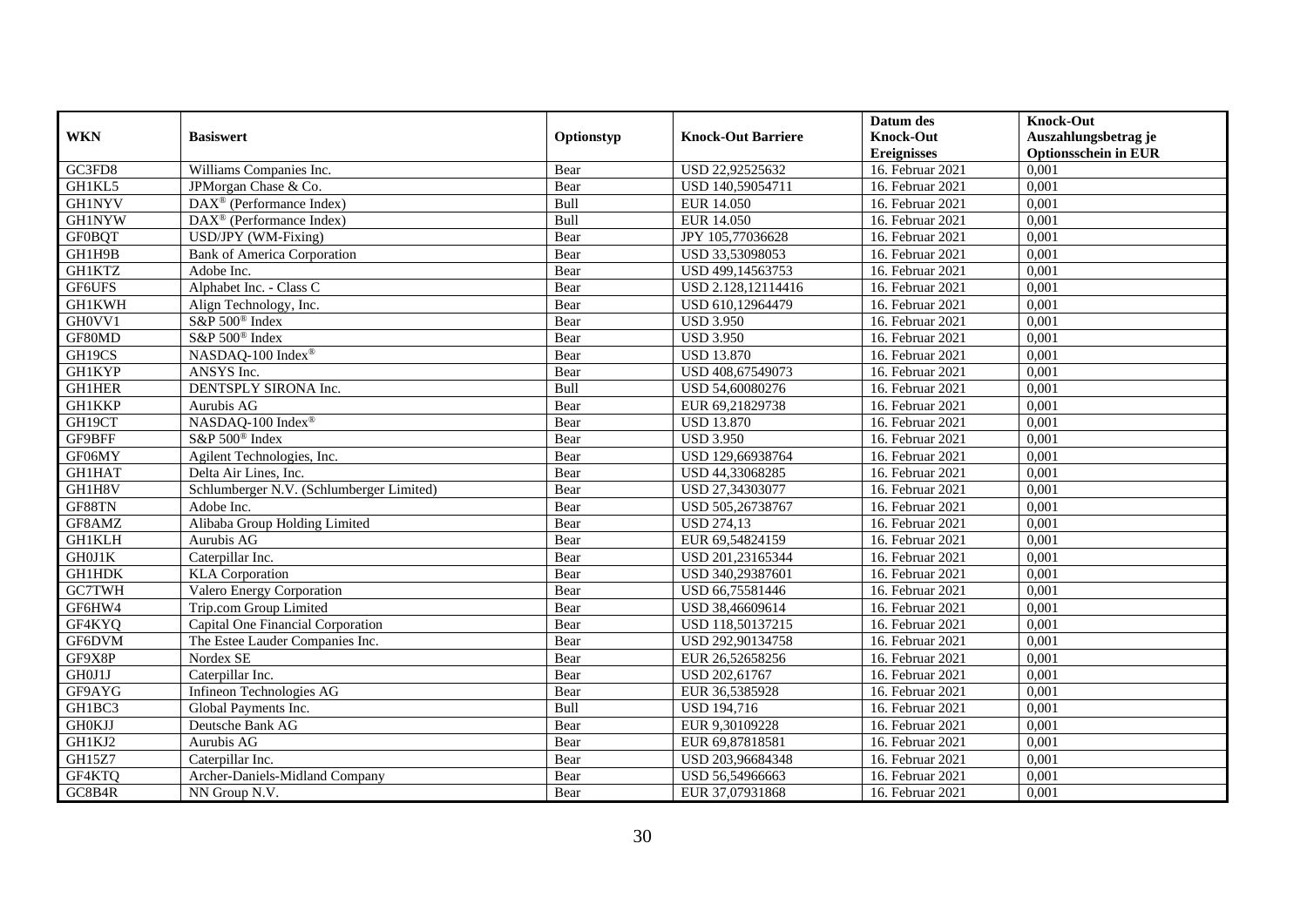|               |                                                          |            |                           | Datum des          | <b>Knock-Out</b>            |
|---------------|----------------------------------------------------------|------------|---------------------------|--------------------|-----------------------------|
| <b>WKN</b>    | <b>Basiswert</b>                                         | Optionstyp | <b>Knock-Out Barriere</b> | <b>Knock-Out</b>   | Auszahlungsbetrag je        |
|               |                                                          |            |                           | <b>Ereignisses</b> | <b>Optionsschein in EUR</b> |
| GF7ZHF        | Dow Jones Industrial Average® Index                      | Bear       | <b>USD 31.600</b>         | 16. Februar 2021   | 0,001                       |
| GF9BQE        | Dow Jones Industrial Average® Index                      | Bear       | <b>USD 31.600</b>         | 16. Februar 2021   | 0,001                       |
| <b>GHOW0J</b> | Dow Jones Industrial Average <sup>®</sup> Index          | Bear       | <b>USD 31.600</b>         | 16. Februar 2021   | 0,001                       |
| GC6J5A        | NatWest Group plc                                        | Bear       | GBP 1,81609927            | 16. Februar 2021   | 0,001                       |
| GH18KA        | PayPal Holdings, Inc.                                    | Bear       | USD 306,83570608          | 16. Februar 2021   | 0,001                       |
| GH18D1        | <b>Monster Beverage Corporation</b>                      | Bear       | USD 92,49046125           | 16. Februar 2021   | 0,001                       |
| GH1H9C        | <b>Bank of America Corporation</b>                       | Bear       | USD 34,19080305           | 16. Februar 2021   | 0,001                       |
| <b>GH18N4</b> | Alphabet Inc. - Class C                                  | Bear       | USD 2.148,79940338        | 16. Februar 2021   | 0,001                       |
| GF6DV7        | <b>Truist Financial Corp</b>                             | Bear       | USD 55,34411859           | 16. Februar 2021   | 0,001                       |
| GF74EN        | NASDAQ-100 Index®                                        | Bear       | USD 13.876,74             | 16. Februar 2021   | 0,001                       |
| GF5BHC        | <b>Regions Financial Corporation</b>                     | Bear       | USD 20.03037295           | 16. Februar 2021   | 0,001                       |
| GH1H46        | PNC Financial Services Group, Inc.                       | Bear       | USD 166,9458142           | 16. Februar 2021   | 0,001                       |
| <b>GH1KJS</b> | JPMorgan Chase & Co.                                     | Bear       | USD 144,1303091           | 16. Februar 2021   | 0,001                       |
| GH18FQ        | $K+SAG$                                                  | Bear       | EUR 10,0361621            | 16. Februar 2021   | 0,001                       |
| GF74H2        | Dow Jones Industrial Average® Index                      | Bear       | USD 31.601,90792685       | 16. Februar 2021   | 0,001                       |
| GH18KH        | PayPal Holdings, Inc.                                    | Bear       | USD 308,96449685          | 16. Februar 2021   | 0,001                       |
| GH1HCV        | Walgreens Boots Alliance, Inc.                           | Bull       | USD 49,69527689           | 16. Februar 2021   | 0,001                       |
| GH0KH9        | Deutsche Bank AG                                         | Bear       | EUR 9,34096836            | 16. Februar 2021   | 0,001                       |
| GF9F33        | <b>RWE AG</b>                                            | Bull       | EUR 33,4427752            | 16. Februar 2021   | 0,001                       |
| GC9597        | EssilorLuxottica SA                                      | Bear       | EUR 139,67928891          | 16. Februar 2021   | 0,001                       |
| GH1KK2        | Aurubis AG                                               | Bear       | EUR 70,52807593           | 16. Februar 2021   | 0,001                       |
| GC6J36        | Corning Incorporated                                     | Bear       | USD 38,8482338            | 16. Februar 2021   | 0,001                       |
| GH1GWV        | Siemens AG                                               | Bull       | EUR 130,41946699          | 16. Februar 2021   | 0,001                       |
| GH0Y5J        | <b>Ballard Power Systems Inc</b>                         | Bull       | USD 35,16037151           | 16. Februar 2021   | 0,001                       |
| GH1KR3        | Airbnb. Inc.                                             | Bull       | USD 212,19172066          | 16. Februar 2021   | 0.001                       |
| GH1LF4        | DAX <sup>®</sup> (Performance Index)/ X-DAX <sup>®</sup> | Bull       | EUR 14.045,94201766       | 16. Februar 2021   | 0,001                       |
| GH1KR4        | Airbnb, Inc.                                             | Bull       | USD 211,12151024          | 16. Februar 2021   | 0,001                       |
| <b>GH0KHO</b> | Regeneron Pharmaceuticals, Inc.                          | Bull       | USD 481,81383302          | 16. Februar 2021   | 0,001                       |
| GC28GE        | The Clorox Company                                       | Bull       | USD 182,93117181          | 16. Februar 2021   | 0,001                       |
| GH1KR7        | Airbnb, Inc.                                             | Bull       | USD 210,04129785          | 16. Februar 2021   | 0,001                       |
| GC7U5E        | <b>CMS</b> Energy Corporation                            | Bull       | USD 55,59080342           | 16. Februar 2021   | 0,001                       |
| GH0Y2Q        | <b>Ballard Power Systems Inc</b>                         | Bull       | USD 34,93948968           | 16. Februar 2021   | 0,001                       |
| <b>GH1NVE</b> | Dow Jones Industrial Average® Index                      | Bull       | <b>USD 31.450</b>         | 16. Februar 2021   | 0,001                       |
| GH0Y49        | <b>Ballard Power Systems Inc</b>                         | Bull       | USD 34,70856776           | 16. Februar 2021   | 0,001                       |
| <b>GH0KLA</b> | Plug Power Inc                                           | Bull       | USD 60,86663309           | 16. Februar 2021   | 0,001                       |
| GH15Y5        | AT&T Inc.                                                | Bear       | USD 29,12109555           | 16. Februar 2021   | 0,001                       |
| <b>GH1KKT</b> | JPMorgan Chase & Co.                                     | Bear       | USD 145,01024994          | 16. Februar 2021   | 0,001                       |
| GF88NR        | Vertex Pharmaceuticals Incorporated                      | Bull       | USD 209,07172092          | 16. Februar 2021   | 0,001                       |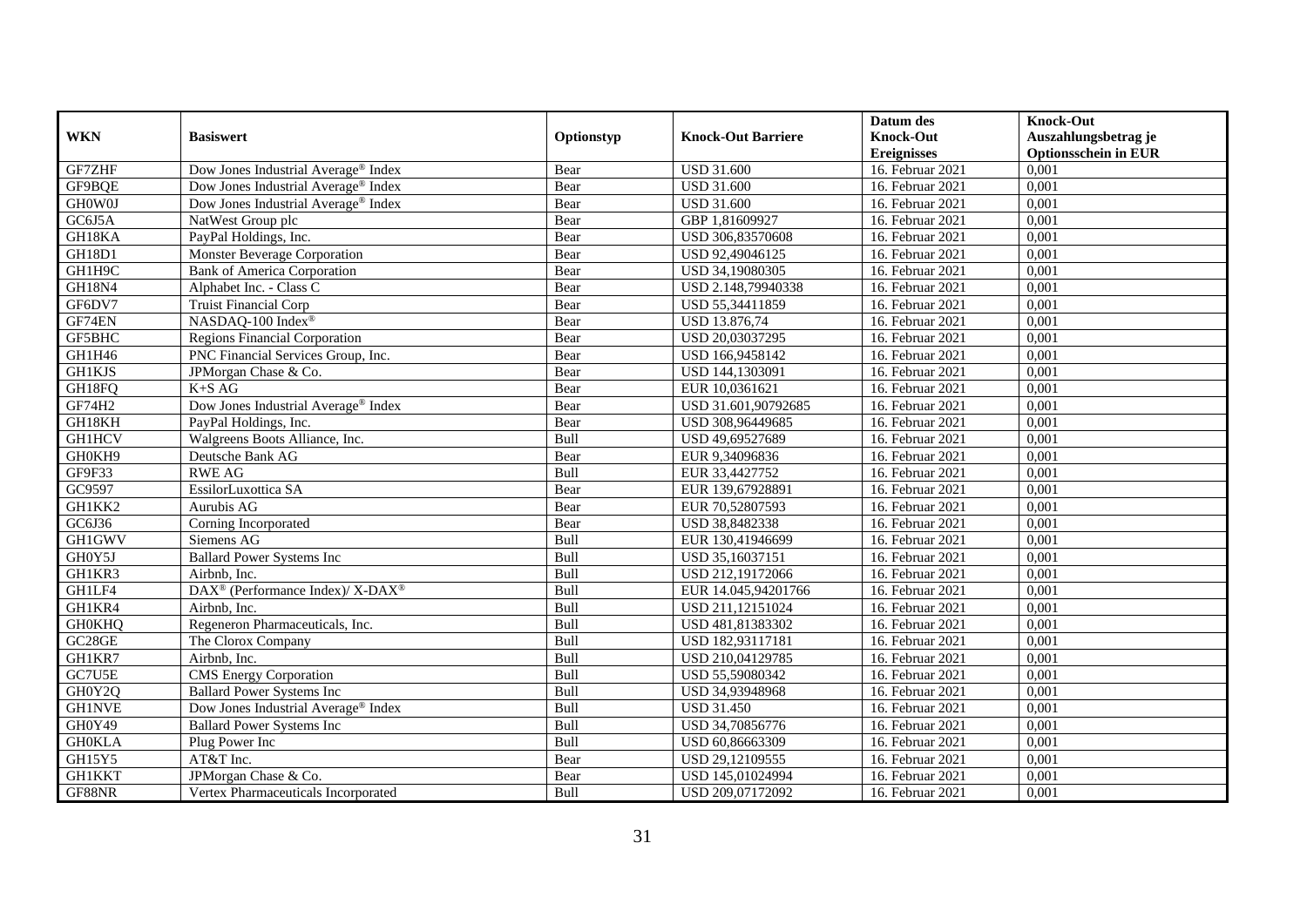|               |                                                          |            |                           | Datum des          | <b>Knock-Out</b>            |
|---------------|----------------------------------------------------------|------------|---------------------------|--------------------|-----------------------------|
| <b>WKN</b>    | <b>Basiswert</b>                                         | Optionstyp | <b>Knock-Out Barriere</b> | <b>Knock-Out</b>   | Auszahlungsbetrag je        |
|               |                                                          |            |                           | <b>Ereignisses</b> | <b>Optionsschein in EUR</b> |
| GF5YNS        | ResMed Inc.                                              | Bull       | USD 196,67470494          | 16. Februar 2021   | 0,001                       |
| GH0Y4P        | <b>Ballard Power Systems Inc</b>                         | Bull       | USD 34,02584211           | 16. Februar 2021   | 0,001                       |
| GH0Y4F        | <b>Ballard Power Systems Inc</b>                         | Bull       | USD 33,57403835           | 16. Februar 2021   | 0,001                       |
| <b>GH1NVF</b> | Dow Jones Industrial Average <sup>®</sup> Index          | Bull       | <b>USD 31.450</b>         | 16. Februar 2021   | 0,001                       |
| <b>GH1LBM</b> | NASDAQ-100 Index®                                        | Bull       | <b>USD 13.730</b>         | 16. Februar 2021   | 0,001                       |
| GH1LF5        | DAX <sup>®</sup> (Performance Index)/ X-DAX <sup>®</sup> | Bull       | EUR 14.040,9416823        | 16. Februar 2021   | 0,001                       |
| <b>GH1LBL</b> | NASDAQ-100 Index®                                        | Bull       | <b>USD 13.730</b>         | 16. Februar 2021   | 0,001                       |
| GH0Y34        | <b>Ballard Power Systems Inc</b>                         | Bull       | USD 34,25676401           | 16. Februar 2021   | 0,001                       |
| GH09DG        | Plug Power Inc                                           | Bull       | USD 56,15377695           | 16. Februar 2021   | 0,001                       |
| GH0Y2X        | <b>Ballard Power Systems Inc</b>                         | Bull       | USD 33,79492018           | 16. Februar 2021   | 0,001                       |
| <b>GH0KKF</b> | Plug Power Inc                                           | Bull       | USD 60,21280214           | 16. Februar 2021   | 0,001                       |
| GH0Y5L        | <b>Ballard Power Systems Inc</b>                         | Bull       | USD 34,47764583           | 16. Februar 2021   | 0,001                       |
| GH09D4        | Plug Power Inc                                           | Bull       | USD 59,17767449           | 16. Februar 2021   | 0,001                       |
| GH09DD        | Plug Power Inc                                           | Bull       | USD 57,36333598           | 16. Februar 2021   | 0,001                       |
| GH09D0        | Plug Power Inc                                           | Bull       | USD 58,57289498           | 16. Februar 2021   | 0,001                       |
| GH09D2        | Plug Power Inc                                           | Bull       | USD 57,96811546           | 16. Februar 2021   | 0,001                       |
| GH09D3        | Plug Power Inc                                           | Bull       | USD 58,87528473           | 16. Februar 2021   | 0,001                       |
| GH09E4        | Plug Power Inc                                           | Bull       | USD 57,66572572           | 16. Februar 2021   | 0,001                       |
| GH09D6        | Plug Power Inc                                           | Bull       | USD 58,27050523           | 16. Februar 2021   | 0,001                       |
| <b>GH1KLG</b> | <b>Lockheed Martin Corporation</b>                       | Bull       | USD 334,5479077           | 16. Februar 2021   | 0,001                       |
| <b>GH1GEH</b> | Apple Inc.                                               | Bull       | USD 132,88545827          | 16. Februar 2021   | 0,001                       |
| <b>CHORCZ</b> | Delta Air Lines, Inc.                                    | Bear       | USD 44,78136392           | 16. Februar 2021   | 0,001                       |
|               | 10-Year U.S. Treasury Note Future (Generic Front         |            |                           |                    |                             |
| <b>GH0BPW</b> | Month Future)                                            | Bull       | <b>USD 135,76</b>         | 16. Februar 2021   | 0,001                       |
| <b>GF824B</b> | 1 Feinunze Gold, Feinheit mind. 0,995, LBMA              | Bull       | USD 1.787,1018056         | 17. Februar 2021   | 0.001                       |
| GF8HL2        | Beiersdorf AG                                            | Bull       | EUR 87,28094933           | 17. Februar 2021   | 0,001                       |
| GH18NE        | <b>BNP</b> Paribas S.A.                                  | Bear       | EUR 48,07633623           | 17. Februar 2021   | 0,001                       |
| GF8HL3        | <b>Beiersdorf AG</b>                                     | Bull       | EUR 86,22415743           | 17. Februar 2021   | 0,001                       |
| GC4S33        | <b>Beiersdorf AG</b>                                     | Bull       | EUR 84,00578413           | 17. Februar 2021   | 0,001                       |
| GH1PU9        | Anglo American PLC                                       | Bear       | GBP 28,42                 | 17. Februar 2021   | 0,001                       |
| <b>GF0WMF</b> | Beiersdorf AG                                            | Bull       | EUR 86,49011164           | 17. Februar 2021   | 0,001                       |
| GF8HKU        | <b>Beiersdorf AG</b>                                     | Bull       | EUR 90,1091259            | 17. Februar 2021   | 0,001                       |
| <b>GF6LDU</b> | Vonovia SE                                               | Bull       | EUR 54,14905419           | 17. Februar 2021   | 0,001                       |
| <b>GF6LEK</b> | <b>Beiersdorf AG</b>                                     | Bull       | EUR 89,71286871           | 17. Februar 2021   | 0,001                       |
| GF7VVL        | Deutsche Wohnen AG                                       | Bull       | EUR 40,23269882           | 17. Februar 2021   | 0,001                       |
| GC801Y        | Koninklijke Ahold Delhaize N.V.                          | Bull       | EUR 22,74602786           | 17. Februar 2021   | 0,001                       |
| GH1GGY        | Akzo Nobel N.V.                                          | Bear       | EUR 88,243779             | 17. Februar 2021   | 0,001                       |
| <b>GH1PKS</b> | HeidelbergCement AG                                      | Bull       | EUR 64,34                 | 17. Februar 2021   | 0,001                       |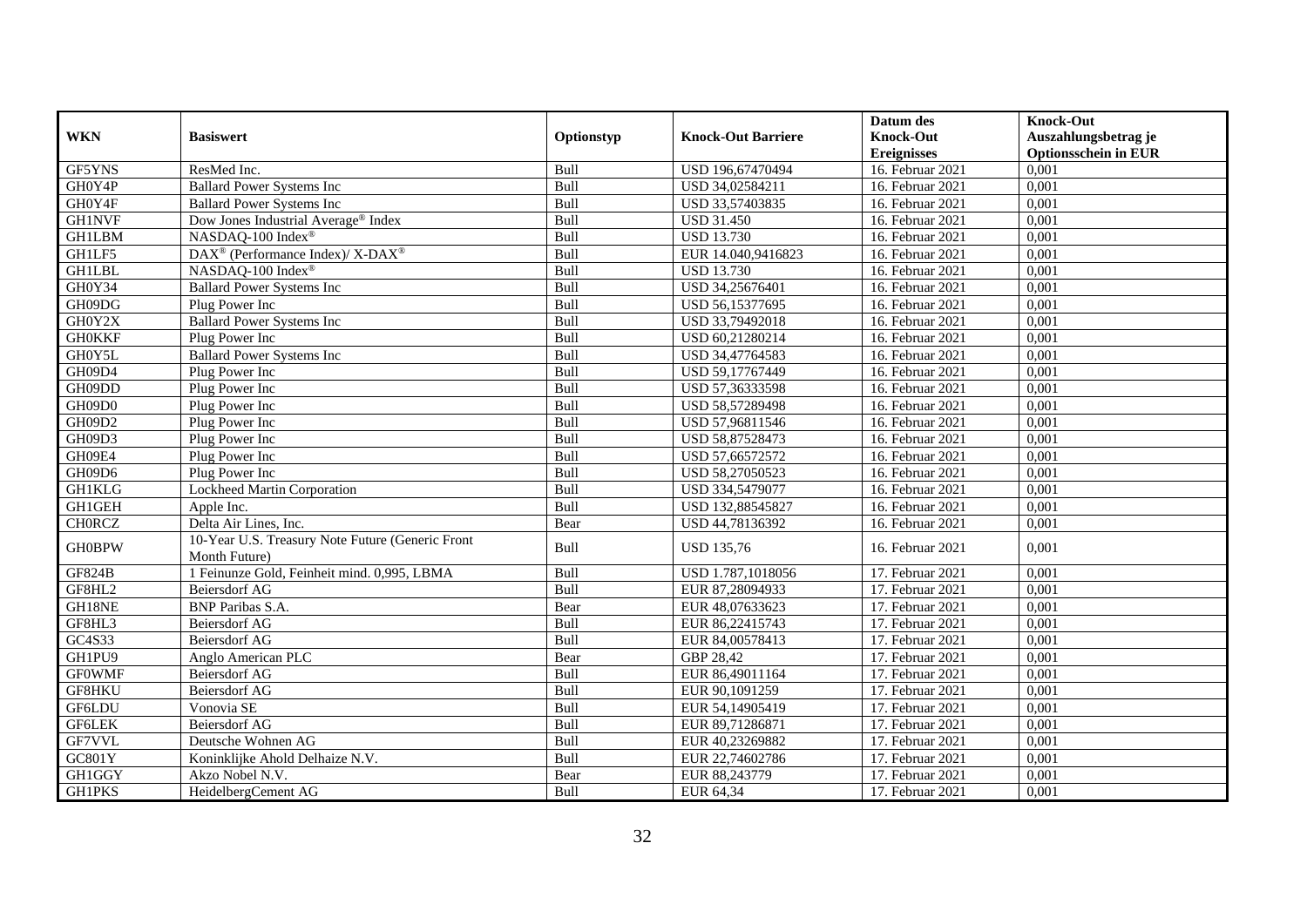|               |                                                             |             |                           | Datum des          | <b>Knock-Out</b>            |
|---------------|-------------------------------------------------------------|-------------|---------------------------|--------------------|-----------------------------|
| <b>WKN</b>    | <b>Basiswert</b>                                            | Optionstyp  | <b>Knock-Out Barriere</b> | <b>Knock-Out</b>   | Auszahlungsbetrag je        |
|               |                                                             |             |                           | <b>Ereignisses</b> | <b>Optionsschein in EUR</b> |
| GH01XG        | Iberdrola S.A.                                              | Bull        | EUR 10,54329592           | 17. Februar 2021   | 0,001                       |
| GF8HL1        | Beiersdorf AG                                               | Bull        | EUR 87,98547729           | 17. Februar 2021   | 0,001                       |
| GF7VV5        | Henkel AG & Co KGaA                                         | Bull        | EUR 85,43152669           | 17. Februar 2021   | 0,001                       |
| GH1H5T        | Siltronic AG                                                | Bull        | EUR 141,60626299          | 17. Februar 2021   | 0,001                       |
| GC8DQP        | Vonovia SE                                                  | Bull        | EUR 53,87290167           | 17. Februar 2021   | 0,001                       |
| GH18JY        | Delivery Hero AG                                            | Bull        | EUR 126,87849535          | 17. Februar 2021   | 0,001                       |
| <b>GH0KFW</b> | Deutsche Telekom AG                                         | Bull        | EUR 14,69496593           | 17. Februar 2021   | 0,001                       |
| GF9F35        | <b>RWE AG</b>                                               | Bull        | EUR 33,20401877           | 17. Februar 2021   | 0,001                       |
| <b>GH1PYJ</b> | Accor S.A.                                                  | Bear        | EUR 31,31                 | 17. Februar 2021   | 0,001                       |
| <b>GF622P</b> | Kering                                                      | Bull        | EUR 527,71393409          | 17. Februar 2021   | 0,001                       |
| GF8HKF        | <b>Beiersdorf AG</b>                                        | Bull        | EUR 85,50956479           | 17. Februar 2021   | 0,001                       |
| GF7VV8        | Henkel AG & Co KGaA                                         | Bull        | EUR 84,34361193           | 17. Februar 2021   | 0,001                       |
| <b>GH1PXZ</b> | adidas AG                                                   | Bull        | EUR 291,41                | 17. Februar 2021   | 0,001                       |
| <b>GH1PYL</b> | Accor S.A.                                                  | Bear        | <b>EUR 30,84</b>          | 17. Februar 2021   | 0,001                       |
| GH1PPS        | Engie                                                       | Bull        | EUR 12,95                 | 17. Februar 2021   | 0,001                       |
| <b>GH1PYN</b> | Accor S.A.                                                  | Bear        | <b>EUR 30,38</b>          | 17. Februar 2021   | 0,001                       |
| GF622Q        | Kering                                                      | Bull        | EUR 524,68994345          | 17. Februar 2021   | 0,001                       |
| GC7TU2        | ING Groep N.V.                                              | Bear        | EUR 8.96679092            | 17. Februar 2021   | 0,001                       |
| GF7VV6        | Henkel AG & Co KGaA                                         | Bull        | EUR 84,89764255           | 17. Februar 2021   | 0,001                       |
| GF3J3L        | Beiersdorf AG                                               | Bull        | EUR 84,84688657           | 17. Februar 2021   | 0,001                       |
| <b>GH1DVS</b> | Beiersdorf AG                                               | Bull        | EUR 83,45748916           | 17. Februar 2021   | 0,001                       |
| <b>GH1KMZ</b> | Ubisoft Entertainment S.A.                                  | Bull        | EUR 74,480334             | 17. Februar 2021   | 0,001                       |
| <b>GH189V</b> | <b>E.ON SE</b>                                              | Bull        | EUR 8,65656692            | 17. Februar 2021   | 0,001                       |
| <b>GHOKJL</b> | Deutsche Bank AG                                            | Bear        | EUR 9,41925918            | 17. Februar 2021   | 0,001                       |
| GF8HKY        | <b>Beiersdorf AG</b>                                        | <b>Bull</b> | EUR 89,05233394           | 17. Februar 2021   | 0.001                       |
| <b>GH1KLT</b> | Ubisoft Entertainment S.A.                                  | Bull        | EUR 73,88017015           | 17. Februar 2021   | 0,001                       |
| <b>GH0KGZ</b> | Deutsche Bank AG                                            | Bear        | EUR 9,3793893             | 17. Februar 2021   | 0,001                       |
| GC1BR8        | <b>Beiersdorf AG</b>                                        | Bull        | EUR 87,7088867            | 17. Februar 2021   | 0,001                       |
| <b>GH1PXH</b> | Anheuser-Busch InBev N.V.                                   | Bull        | EUR 53,34                 | 17. Februar 2021   | 0,001                       |
| GF8HKW        | Beiersdorf AG                                               | Bull        | EUR 89,40459792           | 17. Februar 2021   | 0,001                       |
| GH1PX7        | Associated British Foods PLC                                | Bull        | GBP 22,85                 | 17. Februar 2021   | 0,001                       |
| GH1R48        | $DAX^{\circledcirc}$ (Performance Index)/X-DAX <sup>®</sup> | Bull        | EUR 14.315                | 17. Februar 2021   | 0,001                       |
| GH1L9Z        | $\text{DAX}^{\textcircled{p}}$ (Performance Index)          | Bull        | <b>EUR 13.960</b>         | 17. Februar 2021   | 0,001                       |
| GH1L9F        | DAX <sup>®</sup> (Performance Index)                        | Bull        | <b>EUR 13.980</b>         | 17. Februar 2021   | 0,001                       |
| GH1R6F        | DAX <sup>®</sup> (Performance Index)/ X-DAX <sup>®</sup>    | Bear        | EUR 13.935                | 17. Februar 2021   | 0,001                       |
| GH1L9S        | $\text{DAX}^{\textcircled{p}}$ (Performance Index)          | Bull        | EUR 13.970                | 17. Februar 2021   | 0,001                       |
| GC7B6R        | Beiersdorf AG                                               | Bull        | EUR 85,74108915           | 17. Februar 2021   | 0,001                       |
| GH1L9K        | $\text{DAX}^{\circledast}$ (Performance Index)              | Bull        | EUR 13.975                | 17. Februar 2021   | 0,001                       |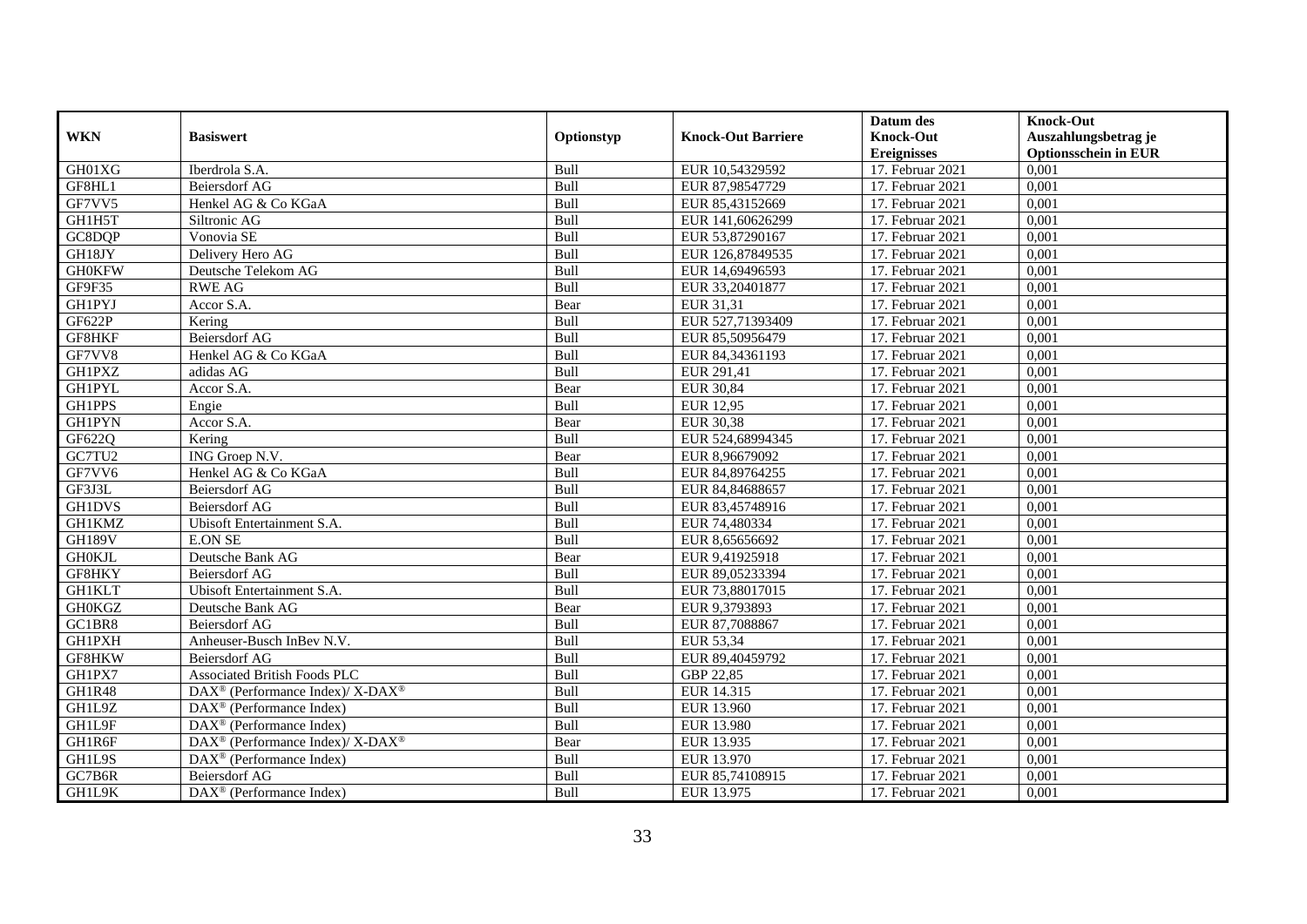|               |                                                                                         |             |                           | Datum des          | <b>Knock-Out</b>            |
|---------------|-----------------------------------------------------------------------------------------|-------------|---------------------------|--------------------|-----------------------------|
| <b>WKN</b>    | <b>Basiswert</b>                                                                        | Optionstyp  | <b>Knock-Out Barriere</b> | <b>Knock-Out</b>   | Auszahlungsbetrag je        |
|               |                                                                                         |             |                           | <b>Ereignisses</b> | <b>Optionsschein in EUR</b> |
| GH1R3R        | DAX <sup>®</sup> (Performance Index)/X-DAX <sup>®</sup>                                 | Bull        | EUR 14.195                | 17. Februar 2021   | 0,001                       |
| GF6LF8        | <b>Beiersdorf AG</b>                                                                    | Bull        | EUR 87,1496439            | 17. Februar 2021   | 0,001                       |
| GH1R4T        | $\text{DAX}^{\circledR}$ (Performance Index)/ X-DAX <sup>®</sup>                        | Bull        | EUR 14.355                | 17. Februar 2021   | 0,001                       |
| GH1R66        | $\overline{\text{DAX}^{\otimes}}$ (Performance Index)/X-DAX <sup>®</sup>                | Bear        | EUR 13.915                | 17. Februar 2021   | 0,001                       |
| GF8HKX        | <b>Beiersdorf AG</b>                                                                    | Bull        | EUR 88,70006995           | 17. Februar 2021   | 0,001                       |
| GH1B2R        | Continental AG                                                                          | Bull        | EUR 119,91630108          | 17. Februar 2021   | 0,001                       |
| <b>GH1QYX</b> | $DAX^{\circledast}$ (Performance Index)/ X-DAX <sup>®</sup>                             | Bull        | EUR 14.000                | 17. Februar 2021   | 0,001                       |
| GH1R5Z        | DAX <sup>®</sup> (Performance Index)/X-DAX <sup>®</sup>                                 | Bear        | EUR 13.895                | 17. Februar 2021   | 0,001                       |
| GF5RU3        | <b>Beiersdorf AG</b>                                                                    | Bull        | EUR 88,3214459            | 17. Februar 2021   | 0,001                       |
| GH1R58        | $\text{DAX}^{\circledR}$ (Performance Index)/ X-DAX <sup>®</sup>                        | Bear        | EUR 13.965                | 17. Februar 2021   | 0,001                       |
| <b>GH1QYW</b> | DAX <sup>®</sup> (Performance Index)/ X-DAX <sup>®</sup>                                | Bull        | <b>EUR 14.000</b>         | 17. Februar 2021   | 0,001                       |
| GH1QU6        | $\text{DAX}^{\textcircled{n}}$ (Performance Index)                                      | Bull        | <b>EUR 14.100</b>         | 17. Februar 2021   | 0,001                       |
| GH1B1A        | Continental AG                                                                          | Bull        | EUR 120,53659233          | 17. Februar 2021   | 0,001                       |
| GH1R4M        | $DAX^{\circledcirc}$ (Performance Index)/ X-DAX <sup>®</sup>                            | <b>Bull</b> | EUR 14.405                | 17. Februar 2021   | 0.001                       |
| GH1QV6        | $DAX^{\otimes}$ (Performance Index)                                                     | Bull        | EUR 14.020                | 17. Februar 2021   | 0,001                       |
| GH1R5P        | $\text{DAX}^{\circledR}$ (Performance Index)/ X-DAX <sup>®</sup>                        | Bear        | EUR 14.025                | 17. Februar 2021   | 0,001                       |
| GH1QV7        | $\text{DAX}^{\textcircled{p}}$ (Performance Index)                                      | Bull        | EUR 14.020                | 17. Februar 2021   | 0,001                       |
| GH1R5X        | $\text{DAX}^{\circledR}$ (Performance Index)/ X-DAX <sup>®</sup>                        | Bear        | EUR 13.885                | 17. Februar 2021   | 0,001                       |
| GH1QV8        | $\text{DAX}^{\circledast}$ (Performance Index)                                          | Bull        | EUR 14.020                | 17. Februar 2021   | 0,001                       |
| GH1R3N        | $\text{DAX}^{\circledast}$ (Performance Index)/X-DAX <sup>®</sup>                       | Bull        | <b>EUR 14.220</b>         | 17. Februar 2021   | 0,001                       |
| GH1QW8        | $\text{DAX}^{\textcircled{n}}$ (Performance Index)                                      | Bull        | EUR 13.960                | 17. Februar 2021   | 0,001                       |
| GH1R3P        | $\text{DAX}^{\circledast}$ (Performance Index)/ $\overline{\text{X-DAX}^{\circledast}}$ | Bull        | EUR 14.215                | 17. Februar 2021   | 0,001                       |
| GH1QW9        | $\text{DAX}^{\textcircled{p}}$ (Performance Index)                                      | Bull        | EUR 13.960                | 17. Februar 2021   | 0,001                       |
| GH1R3Q        | $\text{DAX}^{\circledast}$ (Performance Index)/ $\overline{\text{X-DAX}^{\circledast}}$ | Bull        | EUR 14.210                | 17. Februar 2021   | 0,001                       |
| GF74KL        | EURO STOXX <sup>®</sup> Banks (Price EUR) Index                                         | Bear        | EUR 82,4545705            | 17. Februar 2021   | 0,001                       |
| GH1QWA        | DAX <sup>®</sup> (Performance Index)                                                    | Bull        | EUR 13.960                | 17. Februar 2021   | 0,001                       |
| GH1R45        | $\text{DAX}^{\circledR}$ (Performance Index)/ X-DAX <sup>®</sup>                        | Bull        | EUR 14.325                | 17. Februar 2021   | 0,001                       |
| GH1QTS        | DAX <sup>®</sup> (Performance Index)                                                    | Bull        | EUR 14.120                | 17. Februar 2021   | 0,001                       |
| GH1R46        | $\text{DAX}^{\circledast}$ (Performance Index)/ X-DAX <sup>®</sup>                      | Bull        | EUR 14.320                | 17. Februar 2021   | 0,001                       |
| GH1QUT        | $\text{DAX}^{\circledast}$ (Performance Index)                                          | Bull        | EUR 14.040                | 17. Februar 2021   | 0,001                       |
| GH1R3C        | $DAX^{\circledcirc}$ (Performance Index)/ X-DAX <sup>®</sup>                            | Bull        | EUR 14.165                | 17. Februar 2021   | 0,001                       |
| GF74KA        | EURO STOXX <sup>®</sup> Banks (Price EUR) Index                                         | Bear        | EUR 82,36536501           | 17. Februar 2021   | 0,001                       |
| <b>GH1QUU</b> | $\text{DAX}^{\textcircled{p}}$ (Performance Index)                                      | Bull        | EUR 14.030                | 17. Februar 2021   | 0,001                       |
| GH1R4E        | $\text{DAX}^{\circledR}$ (Performance Index)/ X-DAX <sup>®</sup>                        | Bull        | <b>EUR 14.290</b>         | 17. Februar 2021   | 0,001                       |
| GH1QVV        | $\text{DAX}^{\circledast}$ (Performance Index)                                          | Bull        | <b>EUR 13.980</b>         | 17. Februar 2021   | 0,001                       |
| GF74KB        | EURO STOXX <sup>®</sup> Banks (Price EUR) Index                                         | Bear        | EUR 82,27615951           | 17. Februar 2021   | 0,001                       |
| GH1R4A        | $\text{DAX}^{\circledast}$ (Performance Index)/X-DAX <sup>®</sup>                       | Bull        | EUR 14.205                | 17. Februar 2021   | 0,001                       |
| GH1QVW        | $\text{DAX}^{\textcircled{n}}$ (Performance Index)                                      | Bull        | EUR 13.975                | 17. Februar 2021   | 0,001                       |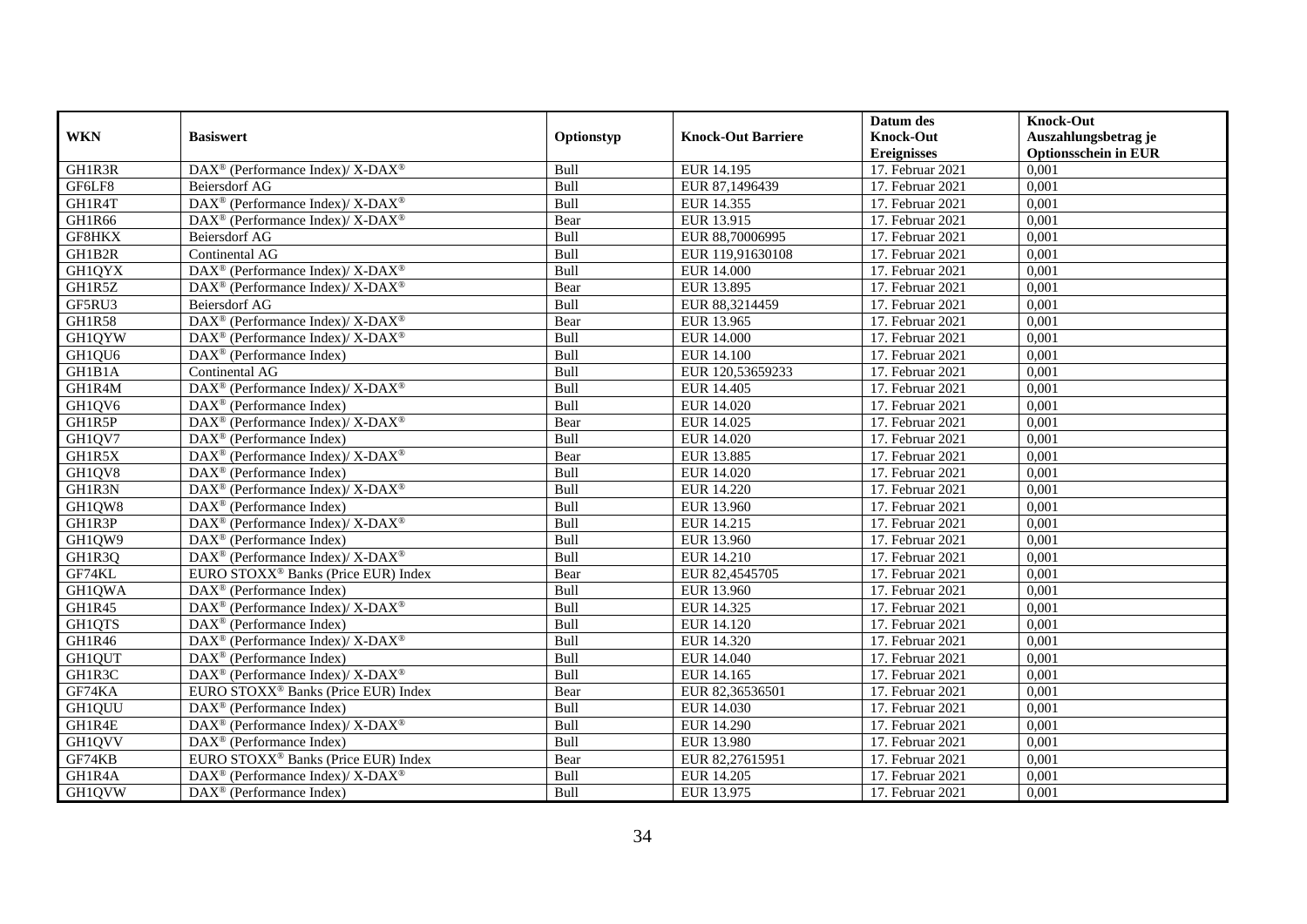|               |                                                                                                 |             |                           | Datum des          | <b>Knock-Out</b>            |
|---------------|-------------------------------------------------------------------------------------------------|-------------|---------------------------|--------------------|-----------------------------|
| <b>WKN</b>    | <b>Basiswert</b>                                                                                | Optionstyp  | <b>Knock-Out Barriere</b> | <b>Knock-Out</b>   | Auszahlungsbetrag je        |
|               |                                                                                                 |             |                           | <b>Ereignisses</b> | <b>Optionsschein in EUR</b> |
| GH1R3F        | DAX <sup>®</sup> (Performance Index)/X-DAX <sup>®</sup>                                         | Bull        | EUR 14.140                | 17. Februar 2021   | 0,001                       |
| GH1QV9        | $\text{DAX}^{\circledast}$ (Performance Index)                                                  | Bull        | <b>EUR 14.010</b>         | 17. Februar 2021   | 0,001                       |
| GH1R3G        | $\text{DAX}^{\circledast}$ (Performance Index)/ X-DAX <sup>®</sup>                              | Bull        | EUR 14.155                | 17. Februar 2021   | 0,001                       |
| GH1QVA        | $\text{DAX}^{\textcircled{n}}$ (Performance Index)                                              | Bull        | EUR 14.010                | 17. Februar 2021   | 0,001                       |
| GH1R43        | $\text{DAX}^{\circledast}$ (Performance Index)/ $\overline{\text{X-DAX}^{\circledast}}$         | Bull        | EUR 14.340                | 17. Februar 2021   | 0,001                       |
| GH1QWB        | $\text{DAX}^{\textcircled{p}}$ (Performance Index)                                              | Bull        | EUR 13.960                | 17. Februar 2021   | 0,001                       |
| GH1R44        | $DAX^{\circledcirc}$ (Performance Index)/X-DAX <sup>®</sup>                                     | Bull        | EUR 14.330                | 17. Februar 2021   | 0,001                       |
| GH1QWC        | DAX <sup>®</sup> (Performance Index)                                                            | Bull        | EUR 13.960                | 17. Februar 2021   | 0,001                       |
| GH1QVD        | $\text{DAX}^{\textcircled{n}}$ (Performance Index)                                              | Bull        | <b>EUR 14.010</b>         | 17. Februar 2021   | 0,001                       |
| <b>GH1R30</b> | DAX <sup>®</sup> (Performance Index)/ X-DAX <sup>®</sup>                                        | Bull        | EUR 14.130                | 17. Februar 2021   | 0,001                       |
| GH1QVE        | $\text{DAX}^{\circledast}$ (Performance Index)                                                  | Bull        | <b>EUR 14.010</b>         | 17. Februar 2021   | 0,001                       |
| GH1R41        | DAX <sup>®</sup> (Performance Index)/X-DAX <sup>®</sup>                                         | Bull        | EUR 14.345                | 17. Februar 2021   | 0,001                       |
| GH1QTZ        | DAX <sup>®</sup> (Performance Index)                                                            | Bull        | EUR 14.110                | 17. Februar 2021   | 0,001                       |
| GH1R42        | DAX <sup>®</sup> (Performance Index)/ X-DAX <sup>®</sup>                                        | Bull        | EUR 14.255                | 17. Februar 2021   | 0,001                       |
| GH1R0T        | $\text{DAX}^{\otimes}$ (Performance Index)                                                      | Bear        | EUR 13.915                | 17. Februar 2021   | 0,001                       |
| GH1QV1        | DAX <sup>®</sup> (Performance Index)                                                            | Bull        | EUR 14.025                | 17. Februar 2021   | 0,001                       |
| GH1R3A        | DAX <sup>®</sup> (Performance Index)/X-DAX <sup>®</sup>                                         | Bull        | EUR 14.175                | 17. Februar 2021   | 0,001                       |
| GH1QV2        | $DAX^{\circledR}$ (Performance Index)                                                           | <b>Bull</b> | EUR 14.025                | 17. Februar 2021   | 0,001                       |
| GH1R4B        | $\text{DAX}^{\circledR}$ (Performance Index)/ X-DAX <sup>®</sup>                                | Bull        | EUR 14.310                | 17. Februar 2021   | 0,001                       |
| GH1QW3        | DAX <sup>®</sup> (Performance Index)                                                            | Bull        | EUR 13.970                | 17. Februar 2021   | 0,001                       |
| GH1R2Y        | $\text{DAX}^{\textcircled{D}}$ (Performance Index)                                              | Bear        | <b>EUR 13.900</b>         | 17. Februar 2021   | 0,001                       |
| GH1R4C        | $\text{DAX}^{\circledR}$ (Performance Index)/ X-DAX <sup>®</sup>                                | Bull        | EUR 14.295                | 17. Februar 2021   | 0,001                       |
| GH1R3W        | $\overline{\text{DAX}^{\otimes}}$ (Performance Index)/X-DAX <sup>®</sup>                        | Bull        | EUR 14.150                | 17. Februar 2021   | 0,001                       |
| GH1QW4        | DAX <sup>®</sup> (Performance Index)                                                            | Bull        | EUR 13.970                | 17. Februar 2021   | 0,001                       |
| GH1R4X        | $DAX^{\circledcirc}$ (Performance Index)/X-DAX <sup>®</sup>                                     | Bear        | <b>EUR 14.050</b>         | 17. Februar 2021   | 0.001                       |
| GH1QTK        | DAX <sup>®</sup> (Performance Index)                                                            | Bull        | EUR 14.125                | 17. Februar 2021   | 0,001                       |
| GH1R4Y        | DAX <sup>®</sup> (Performance Index)/X-DAX <sup>®</sup>                                         | Bear        | <b>EUR 14.060</b>         | 17. Februar 2021   | 0,001                       |
| GH1QUM        | $\text{DAX}^{\textcircled{p}}$ (Performance Index)                                              | Bull        | <b>EUR 14.080</b>         | 17. Februar 2021   | 0,001                       |
| GH1R3T        | $\text{DAX}^{\circledR}$ (Performance Index)/ X-DAX <sup>®</sup>                                | Bull        | <b>EUR 14.180</b>         | 17. Februar 2021   | 0,001                       |
| GH1QUN        | $\text{DAX}^{\textcircled{n}}$ (Performance Index)                                              | Bull        | EUR 14.040                | 17. Februar 2021   | 0,001                       |
| GH1R1C        | $\text{DAX}^{\textcircled{n}}$ (Performance Index)                                              | Bear        | EUR 13.995                | 17. Februar 2021   | 0,001                       |
| GH1R3U        | $\text{DAX}^{\textcircled{p}}$ (Performance Index)/ $\overline{\text{X-DAX}^{\textcircled{p}}}$ | <b>Bull</b> | EUR 14.190                | 17. Februar 2021   | 0,001                       |
| GH1QVP        | $\text{DAX}^{\textcircled{D}}$ (Performance Index)                                              | Bull        | EUR 13.990                | 17. Februar 2021   | 0,001                       |
| GH1R4V        | DAX <sup>®</sup> (Performance Index)/X-DAX <sup>®</sup>                                         | Bear        | EUR 14.040                | 17. Februar 2021   | 0,001                       |
| GH1QVQ        | DAX <sup>®</sup> (Performance Index)                                                            | Bull        | EUR 13.990                | 17. Februar 2021   | 0,001                       |
| GH1R0V        | DAX <sup>®</sup> (Performance Index)                                                            | Bear        | EUR 13.920                | 17. Februar 2021   | 0,001                       |
| GH1R4W        | DAX <sup>®</sup> (Performance Index)/ X-DAX <sup>®</sup>                                        | Bear        | EUR 14.055                | 17. Februar 2021   | 0,001                       |
| GH1QV3        | DAX <sup>®</sup> (Performance Index)                                                            | Bull        | EUR 14.020                | 17. Februar 2021   | 0,001                       |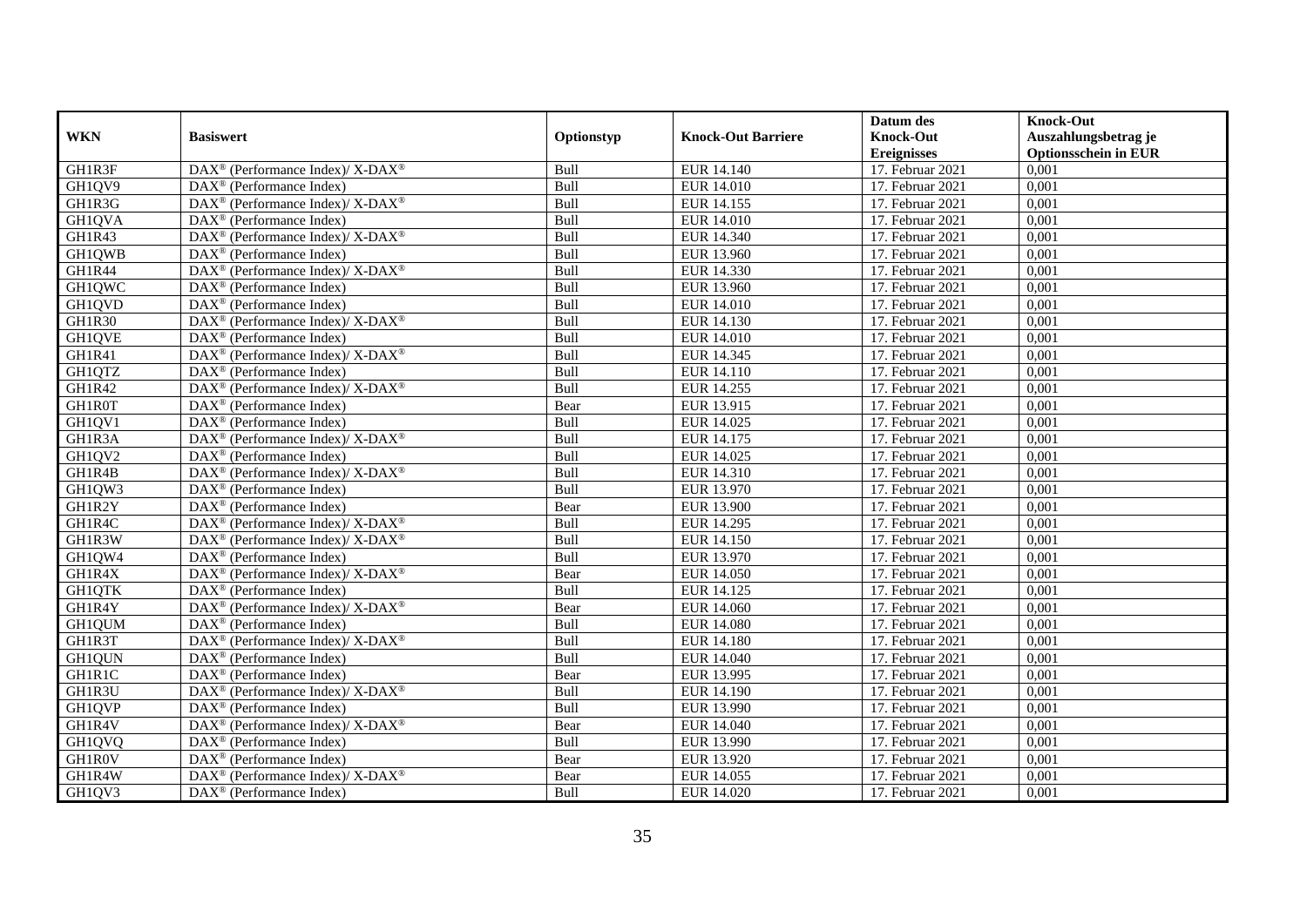|               |                                                                                         |             |                           | Datum des          | <b>Knock-Out</b>            |
|---------------|-----------------------------------------------------------------------------------------|-------------|---------------------------|--------------------|-----------------------------|
| <b>WKN</b>    | <b>Basiswert</b>                                                                        | Optionstyp  | <b>Knock-Out Barriere</b> | <b>Knock-Out</b>   | Auszahlungsbetrag je        |
|               |                                                                                         |             |                           | <b>Ereignisses</b> | <b>Optionsschein in EUR</b> |
| GH1R5Y        | DAX <sup>®</sup> (Performance Index)/X-DAX <sup>®</sup>                                 | Bear        | EUR 13.890                | 17. Februar 2021   | 0,001                       |
| GH1QV4        | $\text{DAX}^{\circledast}$ (Performance Index)                                          | Bull        | EUR 14.020                | 17. Februar 2021   | 0,001                       |
| GH1QV5        | DAX <sup>®</sup> (Performance Index)                                                    | Bull        | EUR 14.020                | 17. Februar 2021   | 0,001                       |
| <b>GH1LCJ</b> | $\text{DAX}^{\textcircled{n}}$ (Performance Index)                                      | Bull        | EUR 14.041,8839309        | 17. Februar 2021   | 0,001                       |
| GH1R3S        | $\text{DAX}^{\circledR}$ (Performance Index)/ X-DAX <sup>®</sup>                        | Bull        | EUR 14.185                | 17. Februar 2021   | 0,001                       |
| GH1QW5        | $\text{DAX}^{\textcircled{p}}$ (Performance Index)                                      | Bull        | EUR 13.970                | 17. Februar 2021   | 0,001                       |
| GH1R4U        | $DAX^{\circledcirc}$ (Performance Index)/X-DAX <sup>®</sup>                             | Bull        | EUR 14.350                | 17. Februar 2021   | 0,001                       |
| GH1QW6        | $\text{DAX}^{\textcircled{n}}$ (Performance Index)                                      | Bull        | EUR 13.970                | 17. Februar 2021   | 0,001                       |
| GH1R5V        | $\text{DAX}^{\circledast}$ (Performance Index)/X-DAX <sup>®</sup>                       | Bear        | EUR 13.880                | 17. Februar 2021   | 0,001                       |
| GH1R1U        | $\text{DAX}^{\otimes}$ (Performance Index)                                              | Bear        | EUR 14.020                | 17. Februar 2021   | 0,001                       |
| GH1QW7        | $\text{DAX}^{\circledast}$ (Performance Index)                                          | Bull        | EUR 13.970                | 17. Februar 2021   | 0,001                       |
| GH1R5W        | $\text{DAX}^{\circledR}$ (Performance Index)/ X-DAX <sup>®</sup>                        | Bear        | EUR 13.870                | 17. Februar 2021   | 0,001                       |
| <b>GH1QVH</b> | DAX <sup>®</sup> (Performance Index)                                                    | Bull        | <b>EUR 14.000</b>         | 17. Februar 2021   | 0,001                       |
| GH1R3H        | DAX <sup>®</sup> (Performance Index)/ X-DAX <sup>®</sup>                                | Bull        | EUR 14.160                | 17. Februar 2021   | 0,001                       |
| GH1R1K        | $\text{DAX}^{\otimes}$ (Performance Index)                                              | Bull        | EUR 14.175                | 17. Februar 2021   | 0,001                       |
| GH1QVJ        | DAX <sup>®</sup> (Performance Index)                                                    | Bull        | <b>EUR 14.000</b>         | 17. Februar 2021   | 0,001                       |
| GH1R3J        | DAX <sup>®</sup> (Performance Index)/X-DAX <sup>®</sup>                                 | Bull        | EUR 14.230                | 17. Februar 2021   | 0,001                       |
| GH1QUR        | $DAX^{\circledR}$ (Performance Index)                                                   | Bull        | EUR 14.040                | 17. Februar 2021   | 0,001                       |
| GH1R2M        | DAX <sup>®</sup> (Performance Index)                                                    | Bull        | EUR 14.340                | 17. Februar 2021   | 0,001                       |
| GH1R4K        | $\text{DAX}^{\circledR}$ (Performance Index)/ X-DAX <sup>®</sup>                        | Bull        | <b>EUR 14.400</b>         | 17. Februar 2021   | 0,001                       |
| GH1QUS        | $\overline{\text{DAX}^{\otimes}}$ (Performance Index)                                   | Bull        | EUR 14.040                | 17. Februar 2021   | 0,001                       |
| GH1R4L        | DAX <sup>®</sup> (Performance Index)/ X-DAX <sup>®</sup>                                | Bull        | EUR 14.395                | 17. Februar 2021   | 0,001                       |
| GH1R0Z        | DAX <sup>®</sup> (Performance Index)                                                    | Bull        | EUR 14.205                | 17. Februar 2021   | 0,001                       |
| GH1QVT        | DAX <sup>®</sup> (Performance Index)                                                    | Bull        | <b>EUR 13.980</b>         | 17. Februar 2021   | 0,001                       |
| GH1R5M        | $DAX^{\circledcirc}$ (Performance Index)/X-DAX <sup>®</sup>                             | Bear        | EUR 14.020                | 17. Februar 2021   | 0.001                       |
| GH1QVU        | DAX <sup>®</sup> (Performance Index)                                                    | Bull        | EUR 13.980                | 17. Februar 2021   | 0,001                       |
| GH1R5N        | $\text{DAX}^{\circledR}$ (Performance Index)/ X-DAX <sup>®</sup>                        | Bear        | <b>EUR 14.030</b>         | 17. Februar 2021   | 0,001                       |
| GH1R10        | $\text{DAX}^{\textcircled{p}}$ (Performance Index)                                      | Bear        | EUR 13.940                | 17. Februar 2021   | 0,001                       |
| GH1QUD        | $\overline{\text{DAX}^{\otimes}}$ (Performance Index)                                   | Bull        | EUR 14.090                | 17. Februar 2021   | 0,001                       |
| GH1R6P        | $\text{DAX}^{\circledast}$ (Performance Index)/ X-DAX <sup>®</sup>                      | Bull        | EUR 14.300                | 17. Februar 2021   | 0,001                       |
| GH1QVF        | $\text{DAX}^{\textcircled{n}}$ (Performance Index)                                      | Bull        | <b>EUR 14.000</b>         | 17. Februar 2021   | 0,001                       |
| GH1R33        | $DAX^{\circledR}$ (Performance Index)                                                   | <b>Bull</b> | EUR 14.170                | 17. Februar 2021   | 0,001                       |
| GH1R6Q        | $\text{DAX}^{\circledast}$ (Performance Index)/ $\overline{\text{X-DAX}^{\circledast}}$ | Bear        | EUR 13.875                | 17. Februar 2021   | 0,001                       |
| GH1QVG        | DAX <sup>®</sup> (Performance Index)                                                    | Bull        | <b>EUR 14.000</b>         | 17. Februar 2021   | 0,001                       |
| GH1R3K        | $\text{DAX}^{\circledR}$ (Performance Index)/ X-DAX <sup>®</sup>                        | Bull        | EUR 14.235                | 17. Februar 2021   | 0,001                       |
| GH1QUX        | $\text{DAX}^{\textcircled{n}}$ (Performance Index)                                      | Bull        | EUR 14.025                | 17. Februar 2021   | 0,001                       |
| GH1R1A        | $\text{DAX}^{\circledast}$ (Performance Index)                                          | Bear        | EUR 13.970                | 17. Februar 2021   | 0,001                       |
| GH1R3L        | $\text{DAX}^{\circledR}$ (Performance Index)/ X-DAX <sup>®</sup>                        | Bull        | EUR 14.240                | 17. Februar 2021   | 0,001                       |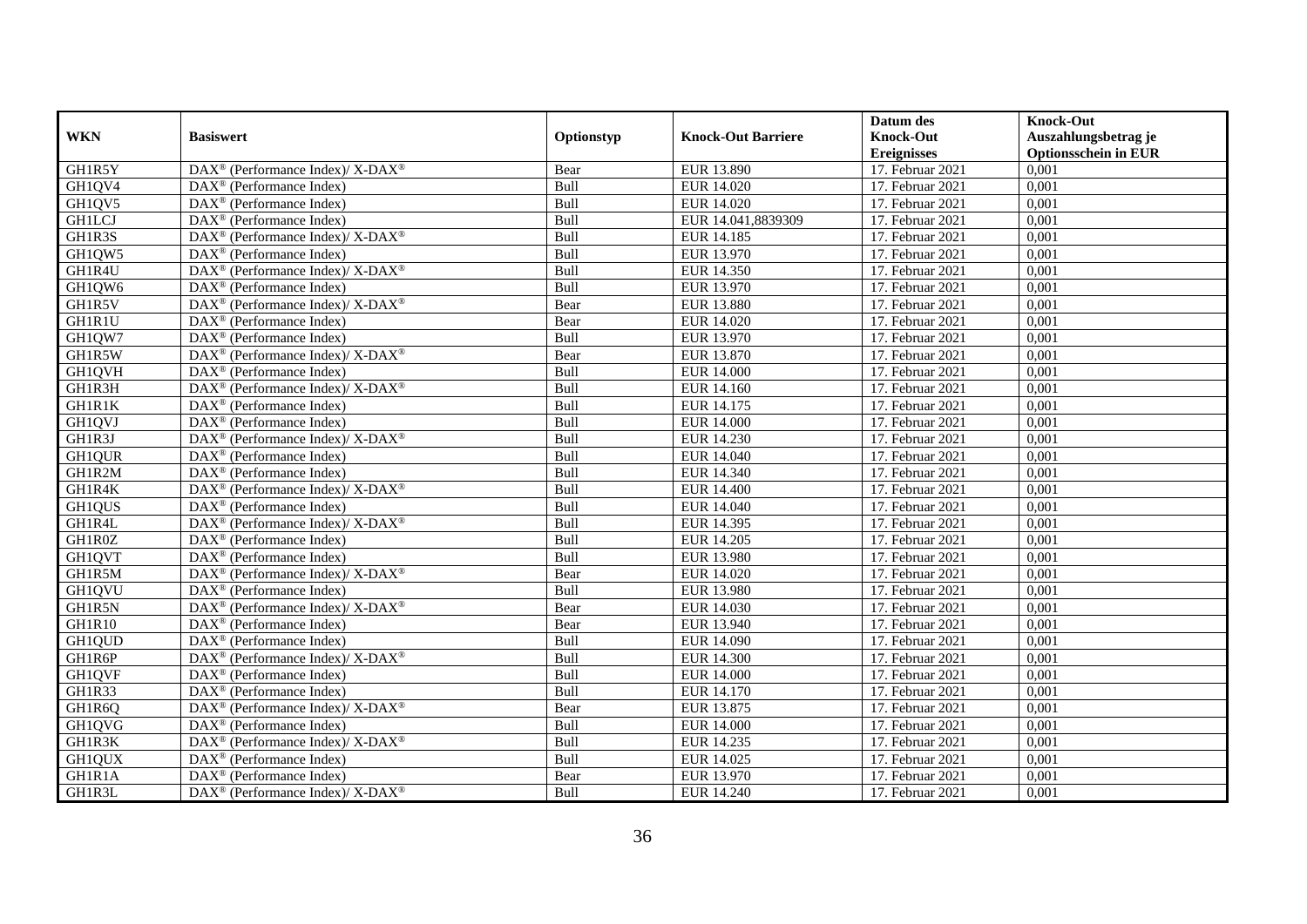|               |                                                                                         |             |                           | Datum des          | <b>Knock-Out</b>            |
|---------------|-----------------------------------------------------------------------------------------|-------------|---------------------------|--------------------|-----------------------------|
| <b>WKN</b>    | <b>Basiswert</b>                                                                        | Optionstyp  | <b>Knock-Out Barriere</b> | <b>Knock-Out</b>   | Auszahlungsbetrag je        |
|               |                                                                                         |             |                           | <b>Ereignisses</b> | <b>Optionsschein in EUR</b> |
| GH1QUY        | DAX <sup>®</sup> (Performance Index)                                                    | Bull        | EUR 14.025                | 17. Februar 2021   | 0,001                       |
| GH1R3M        | $\text{DAX}^{\circledR}$ (Performance Index)/ X-DAX <sup>®</sup>                        | Bull        | EUR 14.225                | 17. Februar 2021   | 0,001                       |
| GH1QVZ        | DAX <sup>®</sup> (Performance Index)                                                    | Bull        | EUR 13.975                | 17. Februar 2021   | 0,001                       |
| GH1R18        | $\text{DAX}^{\otimes}$ (Performance Index)                                              | Bull        | EUR 14.310                | 17. Februar 2021   | 0,001                       |
| GH1QW0        | DAX <sup>®</sup> (Performance Index)                                                    | Bull        | EUR 13.975                | 17. Februar 2021   | 0,001                       |
| GH1R4N        | DAX <sup>®</sup> (Performance Index)/X-DAX <sup>®</sup>                                 | Bull        | EUR 14.385                | 17. Februar 2021   | 0,001                       |
| <b>GH1QVB</b> | $\text{DAX}^{\textcircled{p}}$ (Performance Index)                                      | Bull        | EUR 14.010                | 17. Februar 2021   | 0,001                       |
| GH1R4P        | $\text{DAX}^{\circledast}$ (Performance Index)/ X-DAX <sup>®</sup>                      | Bull        | EUR 14.380                | 17. Februar 2021   | 0,001                       |
| GH1QVC        | $\text{DAX}^{\textcircled{n}}$ (Performance Index)                                      | Bull        | <b>EUR 14.010</b>         | 17. Februar 2021   | 0,001                       |
| GH1R0D        | DAX <sup>®</sup> (Performance Index)                                                    | Bull        | EUR 14.160                | 17. Februar 2021   | 0,001                       |
| GH1R5Q        | DAX <sup>®</sup> (Performance Index)/ X-DAX <sup>®</sup>                                | Bear        | EUR 14.005                | 17. Februar 2021   | 0,001                       |
| GH1QWD        | $\overline{\text{DAX}^{\otimes}}$ (Performance Index)                                   | Bull        | <b>EUR 13.960</b>         | 17. Februar 2021   | 0,001                       |
| GH1R5R        | $\text{DAX}^{\circledR}$ (Performance Index)/ X-DAX <sup>®</sup>                        | Bear        | EUR 13.855                | 17. Februar 2021   | 0,001                       |
| GH1QUP        | $DAX^{\circledR}$ (Performance Index)                                                   | Bull        | EUR 14.040                | 17. Februar 2021   | 0,001                       |
| GH1R6R        | DAX <sup>®</sup> (Performance Index)/X-DAX <sup>®</sup>                                 | Bull        | EUR 14.275                | 17. Februar 2021   | 0,001                       |
| GH1R1H        | $\overline{\text{DAX}^{\otimes}}$ (Performance Index)                                   | Bear        | EUR 14.015                | 17. Februar 2021   | 0,001                       |
| GH1QUQ        | DAX <sup>®</sup> (Performance Index)                                                    | Bull        | EUR 14.040                | 17. Februar 2021   | 0,001                       |
| GH1R3Z        | $\text{DAX}^{\textcircled{D}}$ (Performance Index)/X-DAX <sup>®</sup>                   | Bull        | EUR 14.265                | 17. Februar 2021   | 0,001                       |
| GH1QVR        | DAX <sup>®</sup> (Performance Index)                                                    | Bull        | EUR 13.990                | 17. Februar 2021   | 0,001                       |
| GH1R40        | $\text{DAX}^{\circledR}$ (Performance Index)/ X-DAX <sup>®</sup>                        | Bull        | <b>EUR 14.270</b>         | 17. Februar 2021   | 0,001                       |
| <b>GH1LEJ</b> | DAX <sup>®</sup> (Performance Index)                                                    | Bull        | EUR 14.046,88460182       | 17. Februar 2021   | 0,001                       |
| GH1QVS        | $\overline{\text{DAX}^{\otimes}}$ (Performance Index)                                   | Bull        | EUR 13.990                | 17. Februar 2021   | 0,001                       |
| GH1R63        | $\overline{\text{DAX}^{\otimes}}$ (Performance Index)/X-DAX <sup>®</sup>                | Bear        | EUR 13.910                | 17. Februar 2021   | 0,001                       |
| GH1QUL        | DAX <sup>®</sup> (Performance Index)                                                    | Bull        | <b>EUR 14.080</b>         | 17. Februar 2021   | 0,001                       |
| GH1R64        | $DAX^{\circledcirc}$ (Performance Index)/X-DAX <sup>®</sup>                             | Bear        | EUR 13.905                | 17. Februar 2021   | 0.001                       |
| GH1R0N        | DAX <sup>®</sup> (Performance Index)                                                    | Bull        | EUR 14.220                | 17. Februar 2021   | 0,001                       |
| <b>GH1QVM</b> | $\overline{\text{DAX}^{\otimes}}$ (Performance Index)                                   | Bull        | <b>EUR 13.990</b>         | 17. Februar 2021   | 0,001                       |
| GH1R3D        | DAX <sup>®</sup> (Performance Index)/X-DAX <sup>®</sup>                                 | Bull        | EUR 14.170                | 17. Februar 2021   | 0,001                       |
| GH1QVN        | DAX <sup>®</sup> (Performance Index)                                                    | Bull        | EUR 13.990                | 17. Februar 2021   | 0,001                       |
| GH1R0B        | DAX <sup>®</sup> (Performance Index)                                                    | Bull        | EUR 14.315                | 17. Februar 2021   | 0,001                       |
| GH1R3E        | $\text{DAX}^{\circledast}$ (Performance Index)/X-DAX <sup>®</sup>                       | Bull        | EUR 14.135                | 17. Februar 2021   | 0,001                       |
| GH1QUZ        | $DAX^{\circledR}$ (Performance Index)                                                   | <b>Bull</b> | EUR 14.025                | 17. Februar 2021   | 0,001                       |
| GH1R4F        | $\text{DAX}^{\textcircled{\tiny{\textcircled{\tiny \dag}}}}$ (Performance Index)/X-DAX® | Bull        | EUR 14.285                | 17. Februar 2021   | 0,001                       |
| GH1R0M        | DAX <sup>®</sup> (Performance Index)                                                    | Bull        | <b>EUR 14.250</b>         | 17. Februar 2021   | 0,001                       |
| GH1QV0        | DAX <sup>®</sup> (Performance Index)                                                    | Bull        | EUR 14.025                | 17. Februar 2021   | 0,001                       |
| GH1R5H        | $\text{DAX}^{\otimes}$ (Performance Index)/X-DAX <sup>®</sup>                           | Bear        | EUR 13.990                | 17. Februar 2021   | 0,001                       |
| GH1QW1        | $\text{DAX}^{\circledast}$ (Performance Index)                                          | Bull        | EUR 13.975                | 17. Februar 2021   | 0,001                       |
| GH1R5J        | $\text{DAX}^{\circledR}$ (Performance Index)/ X-DAX <sup>®</sup>                        | Bear        | <b>EUR 14.000</b>         | 17. Februar 2021   | 0,001                       |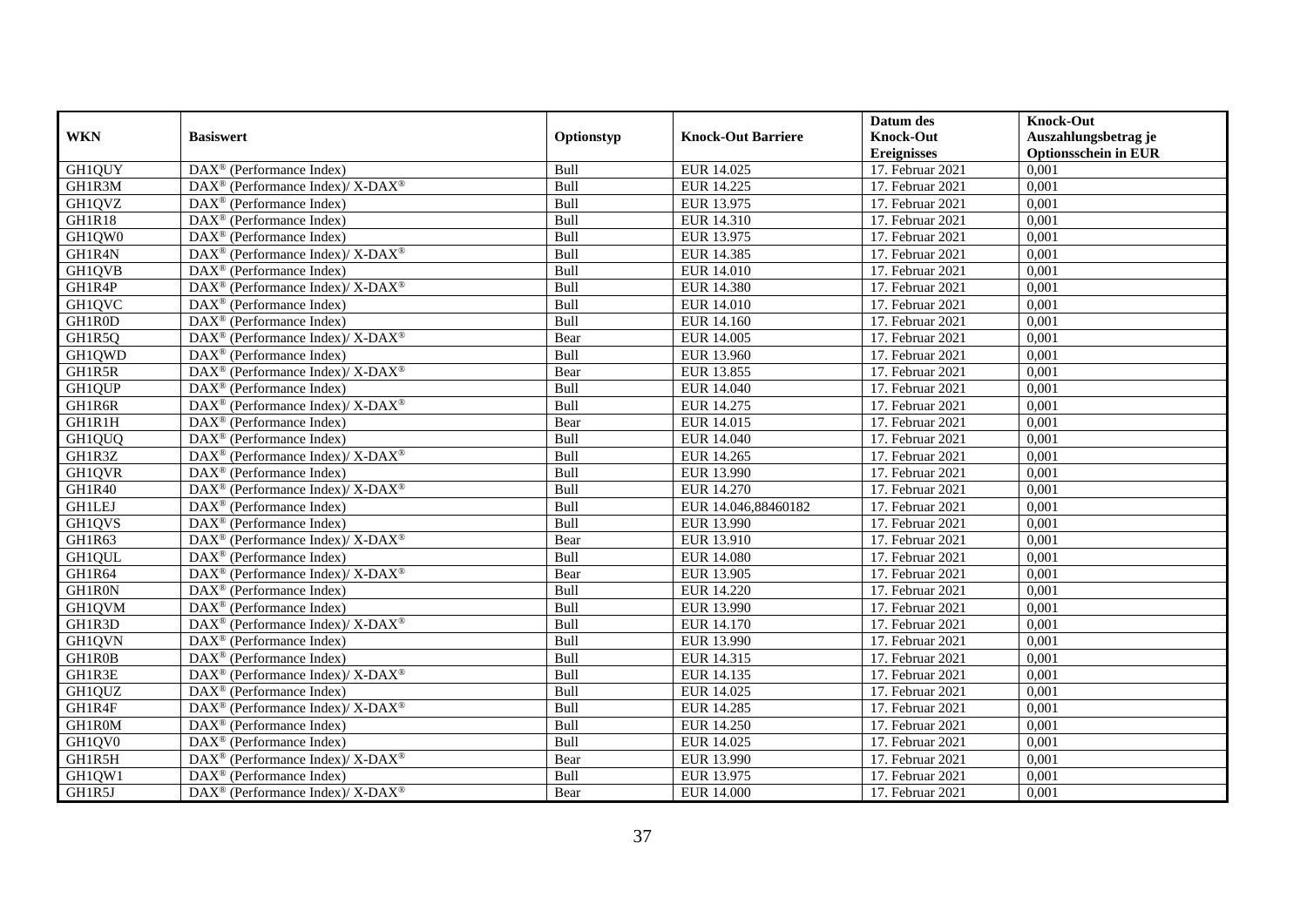|               |                                                                               |            |                           | Datum des          | <b>Knock-Out</b>            |
|---------------|-------------------------------------------------------------------------------|------------|---------------------------|--------------------|-----------------------------|
| <b>WKN</b>    | <b>Basiswert</b>                                                              | Optionstyp | <b>Knock-Out Barriere</b> | <b>Knock-Out</b>   | Auszahlungsbetrag je        |
|               |                                                                               |            |                           | <b>Ereignisses</b> | <b>Optionsschein in EUR</b> |
| GH1R11        | DAX <sup>®</sup> (Performance Index)                                          | Bull       | EUR 14.190                | 17. Februar 2021   | 0,001                       |
| GH1QW2        | $\text{DAX}^{\textcircled{D}}$ (Performance Index)                            | Bull       | EUR 13.970                | 17. Februar 2021   | 0,001                       |
| GH1R6K        | $\text{DAX}^{\circledast}$ (Performance Index)/ X-DAX <sup>®</sup>            | Bear       | EUR 14.045                | 17. Februar 2021   | 0,001                       |
| GH1QVK        | $\text{DAX}^{\circledast}$ (Performance Index)                                | Bull       | <b>EUR 14.000</b>         | 17. Februar 2021   | 0,001                       |
| GH1R6L        | $\text{DAX}^{\circledR}$ (Performance Index)/ X-DAX <sup>®</sup>              | Bear       | EUR 13.960                | 17. Februar 2021   | 0,001                       |
| <b>GH1R12</b> | $\text{DAX}^{\textcircled{n}}$ (Performance Index)                            | Bear       | EUR 13.955                | 17. Februar 2021   | 0,001                       |
| GH1QVL        | $\text{DAX}^{\textcircled{n}}$ (Performance Index)                            | Bull       | <b>EUR 14.000</b>         | 17. Februar 2021   | 0,001                       |
| GH1R3X        | $DAX^{\circledcirc}$ (Performance Index)/ X-DAX <sup>®</sup>                  | Bull       | EUR 14.145                | 17. Februar 2021   | 0,001                       |
| <b>GH1QUV</b> | $DAX^{\circledR}$ (Performance Index)                                         | Bull       | EUR 14.030                | 17. Februar 2021   | 0,001                       |
| GH1R3Y        | $DAX^{\circledast}$ (Performance Index)/X-DAX <sup>®</sup>                    | Bull       | EUR 14.260                | 17. Februar 2021   | 0,001                       |
| GH1R09        | $\overline{\text{DAX}}^{\textcirc}$ (Performance Index)                       | Bull       | <b>EUR 14.285</b>         | 17. Februar 2021   | 0,001                       |
| <b>GH1QUW</b> | $\overline{\text{DAX}^{\otimes}}$ (Performance Index)                         | Bull       | EUR 14.030                | 17. Februar 2021   | 0,001                       |
| <b>GH1R50</b> | DAX <sup>®</sup> (Performance Index)/ X-DAX <sup>®</sup>                      | Bear       | EUR 14.065                | 17. Februar 2021   | 0,001                       |
| GH1QVX        | $\text{DAX}^{\circledast}$ (Performance Index)                                | Bull       | EUR 13.975                | 17. Februar 2021   | 0,001                       |
| GH1R62        | DAX <sup>®</sup> (Performance Index)/ X-DAX <sup>®</sup>                      | Bull       | EUR 14.390                | 17. Februar 2021   | 0,001                       |
| GH1R0A        | DAX <sup>®</sup> (Performance Index)                                          | Bull       | EUR 14.185                | 17. Februar 2021   | 0,001                       |
| GH1R4Q        | DAX <sup>®</sup> (Performance Index)/X-DAX <sup>®</sup>                       | Bull       | EUR 14.370                | 17. Februar 2021   | 0,001                       |
| GH1QVY        | $DAX^{\circledR}$ (Performance Index)                                         | Bull       | EUR 13.975                | 17. Februar 2021   | 0,001                       |
| GH1R4R        | $\text{DAX}^{\circledR}$ (Performance Index)/ X-DAX <sup>®</sup>              | Bull       | EUR 14.360                | 17. Februar 2021   | 0,001                       |
| GH1R0X        | $\overline{\text{DAX}^{\otimes}}$ (Performance Index)                         | Bear       | EUR 13.910                | 17. Februar 2021   | 0,001                       |
| GH1R4S        | $\text{DAX}^{\circledR}$ (Performance Index)/ X-DAX <sup>®</sup>              | Bull       | EUR 14.365                | 17. Februar 2021   | 0,001                       |
| GH1R5S        | $\text{DAX}^{\circledR}$ (Performance Index)/ X-DAX <sup>®</sup>              | Bear       | EUR 13.860                | 17. Februar 2021   | 0,001                       |
| GH1R0Y        | $\text{DAX}^{\circledast}$ (Performance Index)                                | Bear       | EUR 13.935                | 17. Februar 2021   | 0,001                       |
| GH1R5T        | $\text{DAX}^{\circledR}$ (Performance Index)/ X-DAX <sup>®</sup>              | Bear       | EUR 13.865                | 17. Februar 2021   | 0,001                       |
| GH1R5U        | $\text{DAX}^{\circledast}$ (Performance Index)/ X-DAX <sup>®</sup>            | Bear       | EUR 13.850                | 17. Februar 2021   | 0,001                       |
| GH1R06        | $\text{DAX}^{\otimes}$ (Performance Index)                                    | Bull       | EUR 14.130                | 17. Februar 2021   | 0,001                       |
| GH1R69        | DAX <sup>®</sup> (Performance Index)/ X-DAX <sup>®</sup>                      | Bear       | EUR 13.925                | 17. Februar 2021   | 0,001                       |
| GH1R6A        | DAX <sup>®</sup> (Performance Index)/ X-DAX <sup>®</sup>                      | Bear       | EUR 13.930                | 17. Februar 2021   | 0,001                       |
| GH1R17        | $\text{DAX}^{\textcircled{D}}$ (Performance Index)                            | Bear       | EUR 13.960                | 17. Februar 2021   | 0,001                       |
| GH1R5B        | $DAX^{\circledast}$ (Performance Index)/ $X$ - $\overline{DAX^{\circledast}}$ | Bear       | EUR 13.970                | 17. Februar 2021   | 0,001                       |
| GH1R5C        | $\text{DAX}^{\circledast}$ (Performance Index)/X-DAX <sup>®</sup>             | Bear       | EUR 13.980                | 17. Februar 2021   | 0,001                       |
| GH1R29        | $\text{DAX}^{\textcircled{n}}$ (Performance Index)                            | Bull       | EUR 14.375                | 17. Februar 2021   | 0,001                       |
| GH1R6D        | $\text{DAX}^{\circledR}$ (Performance Index)/ X-DAX <sup>®</sup>              | Bear       | EUR 13.945                | 17. Februar 2021   | 0,001                       |
| GH1R6E        | $\text{DAX}^{\circledR}$ (Performance Index)/ X-DAX <sup>®</sup>              | Bear       | EUR 13.950                | 17. Februar 2021   | 0,001                       |
| GH1R13        | $\text{DAX}^{\circledast}$ (Performance Index)                                | Bull       | EUR 14.150                | 17. Februar 2021   | 0,001                       |
| GH1R5F        | $\text{DAX}^{\otimes}$ (Performance Index)/X-DAX <sup>®</sup>                 | Bear       | EUR 13.985                | 17. Februar 2021   | 0,001                       |
| GH1R5G        | $DAX^{\circledast}$ (Performance Index)/X-DAX <sup>®</sup>                    | Bull       | EUR 14.335                | 17. Februar 2021   | 0,001                       |
| GH1R14        | $\text{DAX}^{\textcircled{n}}$ (Performance Index)                            | Bull       | EUR 14.260                | 17. Februar 2021   | 0,001                       |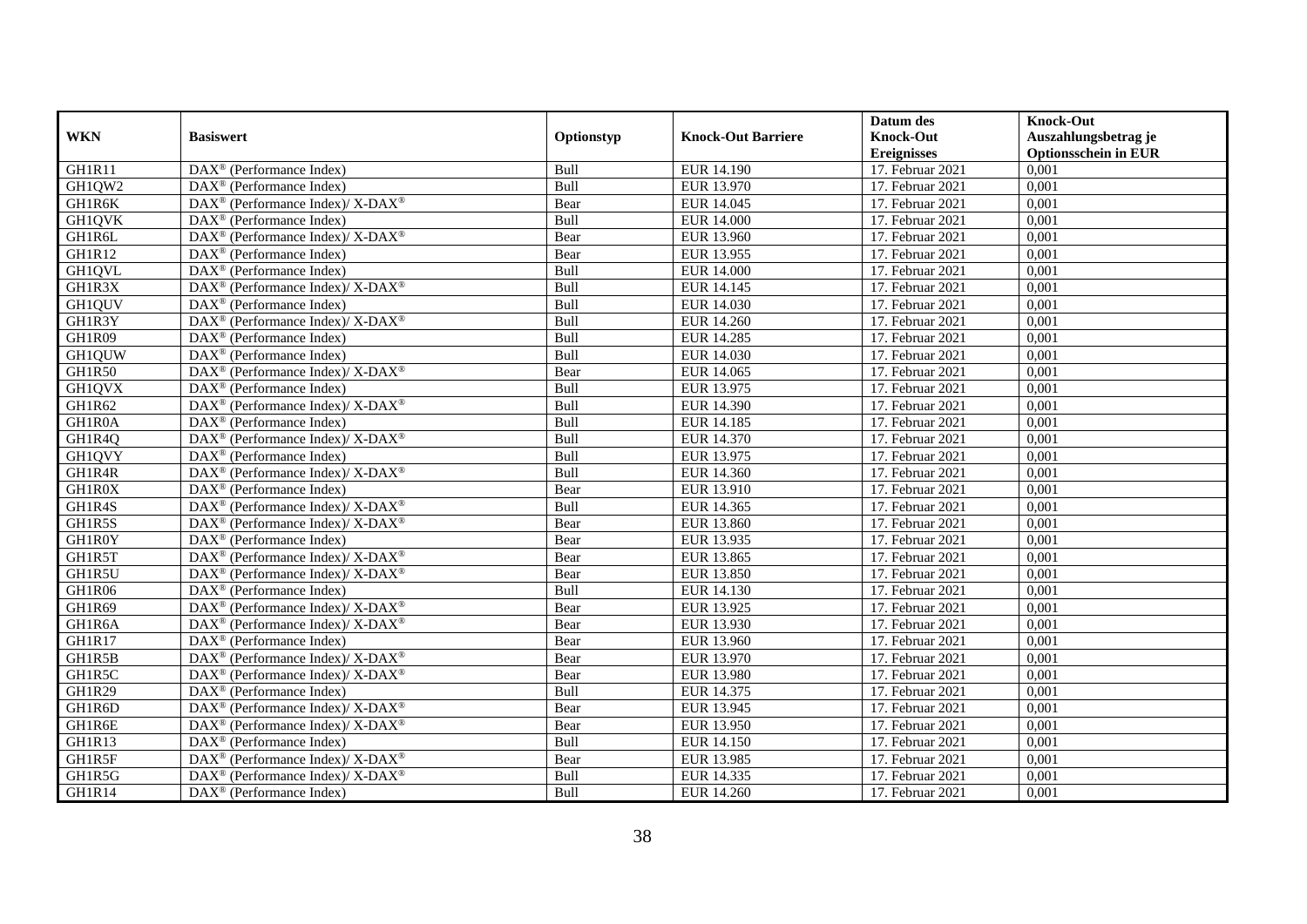|               |                                                                               |            |                           | Datum des          | <b>Knock-Out</b>            |
|---------------|-------------------------------------------------------------------------------|------------|---------------------------|--------------------|-----------------------------|
| <b>WKN</b>    | <b>Basiswert</b>                                                              | Optionstyp | <b>Knock-Out Barriere</b> | <b>Knock-Out</b>   | Auszahlungsbetrag je        |
|               |                                                                               |            |                           | <b>Ereignisses</b> | <b>Optionsschein in EUR</b> |
| GH1R6H        | $\text{DAX}^{\circledR}$ (Performance Index)/ X-DAX <sup>®</sup>              | Bear       | EUR 14.070                | 17. Februar 2021   | 0,001                       |
| GH1R6J        | $\text{DAX}^{\circledR}$ (Performance Index)/ X-DAX <sup>®</sup>              | Bear       | EUR 13.995                | 17. Februar 2021   | 0,001                       |
| GH1R59        | $\text{DAX}^{\circledast}$ (Performance Index)/ X-DAX <sup>®</sup>            | Bull       | <b>EUR 14.280</b>         | 17. Februar 2021   | 0,001                       |
| GH1R0R        | $\text{DAX}^{\circledast}$ (Performance Index)                                | Bear       | EUR 13.930                | 17. Februar 2021   | 0,001                       |
| GH1R6B        | $\text{DAX}^{\circledR}$ (Performance Index)/ X-DAX <sup>®</sup>              | Bear       | EUR 14.035                | 17. Februar 2021   | 0,001                       |
| GH1R6C        | DAX <sup>®</sup> (Performance Index)/ X-DAX <sup>®</sup>                      | Bear       | EUR 13.940                | 17. Februar 2021   | 0,001                       |
| GH1R0S        | $\text{DAX}^{\textcircled{n}}$ (Performance Index)                            | Bear       | EUR 13.950                | 17. Februar 2021   | 0,001                       |
| GH1R5K        | DAX <sup>®</sup> (Performance Index)/ X-DAX <sup>®</sup>                      | Bear       | <b>EUR 14.010</b>         | 17. Februar 2021   | 0,001                       |
| GH1R5L        | $DAX^{\circledast}$ (Performance Index)/ $X$ - $\overline{DAX^{\circledast}}$ | Bear       | EUR 14.015                | 17. Februar 2021   | 0,001                       |
| GH1R2V        | $DAX^{\otimes}$ (Performance Index)                                           | Bull       | EUR 14.325                | 17. Februar 2021   | 0,001                       |
| GH1R6M        | $\text{DAX}^{\circledR}$ (Performance Index)/ X-DAX <sup>®</sup>              | Bull       | EUR 14.245                | 17. Februar 2021   | 0,001                       |
| GH1R6N        | $\text{DAX}^{\circledR}$ (Performance Index)/ X-DAX <sup>®</sup>              | Bull       | <b>EUR 14.305</b>         | 17. Februar 2021   | 0,001                       |
| GH1R2W        | $\text{DAX}^{\circledast}$ (Performance Index)                                | Bear       | <b>EUR 13.890</b>         | 17. Februar 2021   | 0,001                       |
| GH1R67        | $\text{DAX}^{\circledast}$ (Performance Index)/ X-DAX <sup>®</sup>            | Bear       | EUR 13.920                | 17. Februar 2021   | 0,001                       |
| GH1R68        | DAX <sup>®</sup> (Performance Index)/ X-DAX <sup>®</sup>                      | Bull       | <b>EUR 14.200</b>         | 17. Februar 2021   | 0,001                       |
| GH1R0G        | DAX <sup>®</sup> (Performance Index)                                          | Bull       | EUR 14.305                | 17. Februar 2021   | 0,001                       |
| GH1R65        | DAX <sup>®</sup> (Performance Index)/X-DAX <sup>®</sup>                       | Bull       | EUR 14.375                | 17. Februar 2021   | 0,001                       |
| GH1R60        | $DAX^{\circledcirc}$ (Performance Index)/X-DAX <sup>®</sup>                   | Bear       | EUR 13.900                | 17. Februar 2021   | 0,001                       |
| GH1R5D        | $\text{DAX}^{\circledast}$ (Performance Index)/ X-DAX <sup>®</sup>            | Bear       | EUR 13.975                | 17. Februar 2021   | 0,001                       |
| GH1R0H        | $\overline{\text{DAX}^{\otimes}}$ (Performance Index)                         | Bull       | EUR 14.230                | 17. Februar 2021   | 0,001                       |
| GH1R5E        | $\text{DAX}^{\circledR}$ (Performance Index)/ X-DAX <sup>®</sup>              | Bull       | <b>EUR 14.250</b>         | 17. Februar 2021   | 0,001                       |
| GH1R6G        | $\text{DAX}^{\circledR}$ (Performance Index)/ X-DAX <sup>®</sup>              | Bear       | EUR 13.955                | 17. Februar 2021   | 0,001                       |
| GH1R0J        | $\text{DAX}^{\circledast}$ (Performance Index)                                | Bull       | EUR 14.155                | 17. Februar 2021   | 0,001                       |
| <b>GH1R1L</b> | DAX <sup>®</sup> (Performance Index)                                          | Bull       | EUR 14.195                | 17. Februar 2021   | 0,001                       |
| GH1R2L        | DAX <sup>®</sup> (Performance Index)                                          | Bull       | EUR 14.355                | 17. Februar 2021   | 0,001                       |
| GH1R2N        | $\text{DAX}^{\otimes}$ (Performance Index)                                    | Bull       | <b>EUR 14.300</b>         | 17. Februar 2021   | 0,001                       |
| GH1R15        | $\text{DAX}^{\circledast}$ (Performance Index)                                | Bear       | EUR 13.985                | 17. Februar 2021   | 0,001                       |
| GH1R16        | $\text{DAX}^{\textcircled{D}}$ (Performance Index)                            | Bear       | <b>EUR 14.010</b>         | 17. Februar 2021   | 0,001                       |
| GH1R28        | $\text{DAX}^{\textcircled{D}}$ (Performance Index)                            | Bull       | EUR 14.345                | 17. Februar 2021   | 0,001                       |
| <b>GH1R39</b> | $\text{DAX}^{\textcircled{D}}$ (Performance Index)                            | Bear       | EUR 13.875                | 17. Februar 2021   | 0,001                       |
| GH1R0W        | DAX <sup>®</sup> (Performance Index)                                          | Bear       | EUR 13.925                | 17. Februar 2021   | 0,001                       |
| GH1R2Z        | $\text{DAX}^{\textcircled{n}}$ (Performance Index)                            | Bear       | EUR 13.895                | 17. Februar 2021   | 0,001                       |
| GH1R0P        | $\overline{\text{DAX}^{\otimes}}$ (Performance Index)                         | Bear       | EUR 13.965                | 17. Februar 2021   | 0,001                       |
| GH1R0Q        | DAX <sup>®</sup> (Performance Index)                                          | Bull       | EUR 14.165                | 17. Februar 2021   | 0,001                       |
| GH1R2T        | $\text{DAX}^{\textcircled{n}}$ (Performance Index)                            | Bull       | EUR 14.350                | 17. Februar 2021   | 0,001                       |
| GH1R2U        | $\text{DAX}^{\textcircled{n}}$ (Performance Index)                            | Bull       | EUR 14.295                | 17. Februar 2021   | 0,001                       |
| GH1R3V        | $\text{DAX}^{\otimes}$ (Performance Index)                                    | Bull       | EUR 14.335                | 17. Februar 2021   | 0,001                       |
| GH1R0E        | $\overline{\text{DAX}}^{\textcircled{}}$ (Performance Index)                  | Bull       | <b>EUR 14.180</b>         | 17. Februar 2021   | 0,001                       |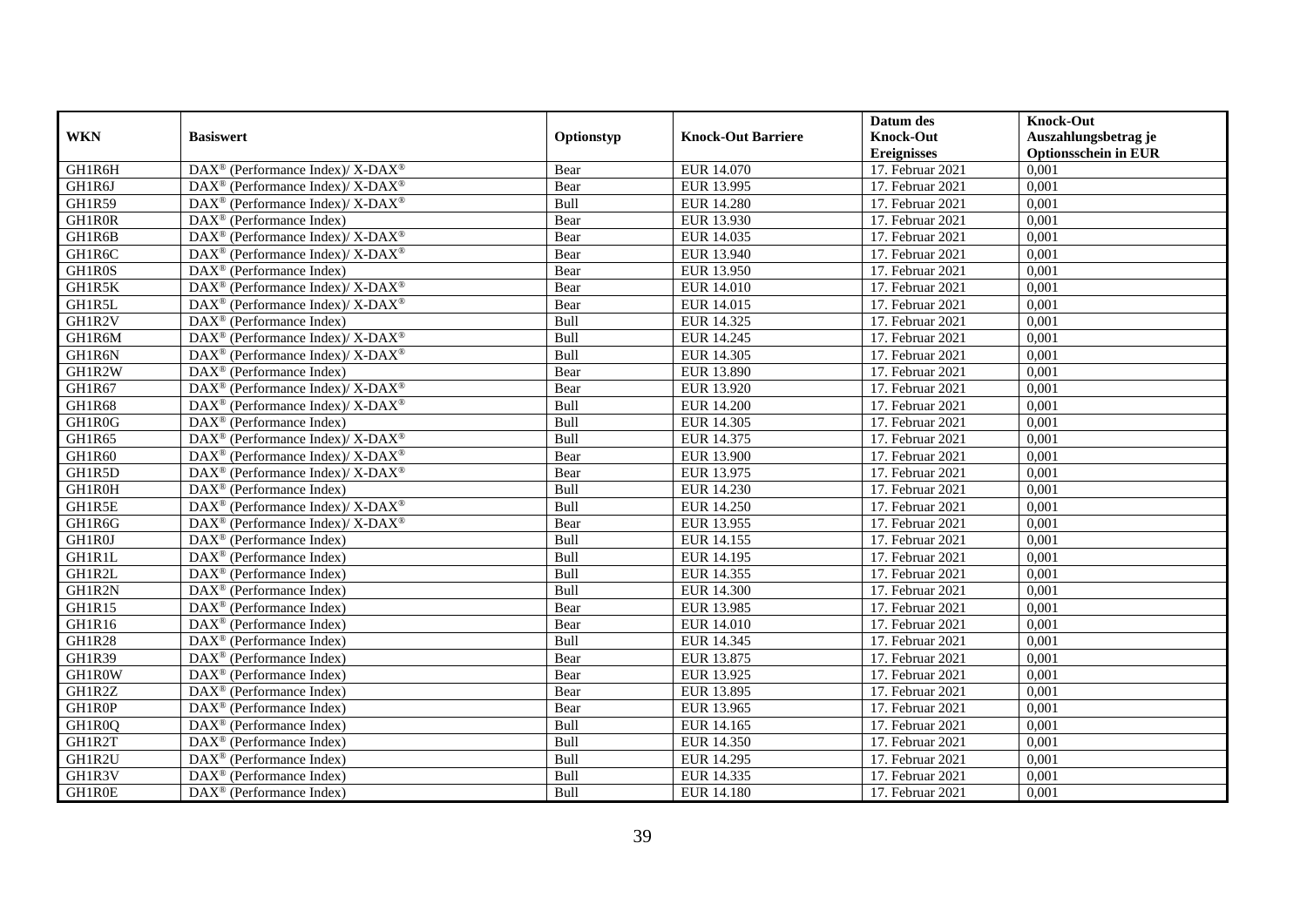|               |                                                         |             |                           | Datum des          | <b>Knock-Out</b>            |
|---------------|---------------------------------------------------------|-------------|---------------------------|--------------------|-----------------------------|
| <b>WKN</b>    | <b>Basiswert</b>                                        | Optionstyp  | <b>Knock-Out Barriere</b> | <b>Knock-Out</b>   | Auszahlungsbetrag je        |
|               |                                                         |             |                           | <b>Ereignisses</b> | <b>Optionsschein in EUR</b> |
| GH1R0F        | DAX <sup>®</sup> (Performance Index)                    | Bull        | EUR 14.330                | 17. Februar 2021   | 0,001                       |
| <b>GH1R1F</b> | $\text{DAX}^{\circledast}$ (Performance Index)          | Bear        | <b>EUR 14.000</b>         | 17. Februar 2021   | 0,001                       |
| GH1R1G        | $DAX^{\circledR}$ (Performance Index)                   | Bear        | EUR 14.005                | 17. Februar 2021   | 0,001                       |
| GH1R2H        | DAX <sup>®</sup> (Performance Index)                    | Bear        | EUR 14.030                | 17. Februar 2021   | 0,001                       |
| GH1R2K        | DAX <sup>®</sup> (Performance Index)                    | Bull        | EUR 14.360                | 17. Februar 2021   | 0,001                       |
| <b>GH1R0K</b> | $\text{DAX}^{\textcircled{D}}$ (Performance Index)      | Bull        | EUR 14.210                | 17. Februar 2021   | 0,001                       |
| GH1R0L        | $\overline{\text{DAX}}^{\textcirc}$ (Performance Index) | Bull        | EUR 14.135                | 17. Februar 2021   | 0,001                       |
| GH1R1M        | $\overline{\text{DAX}}^{\textcirc}$ (Performance Index) | Bull        | <b>EUR 14.240</b>         | 17. Februar 2021   | 0,001                       |
| GH1R2Q        | $\text{DAX}^{\circledast}$ (Performance Index)          | Bull        | <b>EUR 14.280</b>         | 17. Februar 2021   | 0,001                       |
| GH1R0C        | DAX <sup>®</sup> (Performance Index)                    | Bull        | EUR 14.245                | 17. Februar 2021   | 0,001                       |
| GH1R1D        | $\overline{\text{DAX}^{\otimes}}$ (Performance Index)   | Bull        | EUR 14.225                | 17. Februar 2021   | 0,001                       |
| <b>GH1R1E</b> | DAX <sup>®</sup> (Performance Index)                    | Bear        | EUR 13.990                | 17. Februar 2021   | 0,001                       |
| GH1R2F        | $\text{DAX}^{\textcircled{n}}$ (Performance Index)      | Bull        | EUR 14.370                | 17. Februar 2021   | 0,001                       |
| GH1R2G        | DAX <sup>®</sup> (Performance Index)                    | <b>Bull</b> | EUR 14.365                | 17. Februar 2021   | 0,001                       |
| GH1R07        | $\overline{\text{DAX}^{\otimes}}$ (Performance Index)   | Bull        | EUR 14.265                | 17. Februar 2021   | 0,001                       |
| GH1R08        | DAX <sup>®</sup> (Performance Index)                    | Bull        | EUR 14.145                | 17. Februar 2021   | 0,001                       |
| GH1R19        | DAX <sup>®</sup> (Performance Index)                    | Bear        | EUR 13.980                | 17. Februar 2021   | 0,001                       |
| GH1R2B        | DAX <sup>®</sup> (Performance Index)                    | Bull        | <b>EUR 14.400</b>         | 17. Februar 2021   | 0,001                       |
| GH1R2C        | $\text{DAX}^{\circledast}$ (Performance Index)          | Bull        | EUR 14.395                | 17. Februar 2021   | 0,001                       |
| GH1R4G        | $\text{DAX}^{\circledast}$ (Performance Index)          | Bull        | EUR 14.255                | 17. Februar 2021   | 0,001                       |
| GH1R0U        | DAX <sup>®</sup> (Performance Index)                    | Bull        | EUR 14.140                | 17. Februar 2021   | 0,001                       |
| GH1R1W        | $DAX^{\circledR}$ (Performance Index)                   | Bear        | EUR 14.025                | 17. Februar 2021   | 0,001                       |
| GH1R2X        | $\text{DAX}^{\textcircled{D}}$ (Performance Index)      | Bear        | EUR 13.945                | 17. Februar 2021   | 0,001                       |
| GH1R1P        | $\text{DAX}^{\textcircled{p}}$ (Performance Index)      | Bull        | EUR 14.320                | 17. Februar 2021   | 0,001                       |
| GH1R1Q        | $DAX^{\circledR}$ (Performance Index)                   | Bull        | EUR 14.290                | 17. Februar 2021   | 0,001                       |
| GH1R2R        | DAX <sup>®</sup> (Performance Index)                    | Bull        | EUR 14.235                | 17. Februar 2021   | 0,001                       |
| GH1R2S        | DAX <sup>®</sup> (Performance Index)                    | Bear        | <b>EUR 13.880</b>         | 17. Februar 2021   | 0,001                       |
| GH1R23        | DAX <sup>®</sup> (Performance Index)                    | Bull        | EUR 14.270                | 17. Februar 2021   | 0,001                       |
| GH1R35        | $\text{DAX}^{\otimes}$ (Performance Index)              | Bear        | EUR 13.865                | 17. Februar 2021   | 0,001                       |
| GH1R36        | $\text{DAX}^{\textcircled{n}}$ (Performance Index)      | Bear        | EUR 13.860                | 17. Februar 2021   | 0,001                       |
| GH1R47        | DAX <sup>®</sup> (Performance Index)                    | Bull        | <b>EUR 14.200</b>         | 17. Februar 2021   | 0,001                       |
| GH1R1B        | DAX <sup>®</sup> (Performance Index)                    | Bear        | EUR 13.975                | 17. Februar 2021   | 0,001                       |
| GH1R2D        | $\overline{\text{DAX}^{\otimes}}$ (Performance Index)   | Bull        | EUR 14.390                | 17. Februar 2021   | 0,001                       |
| GH1R2E        | $\overline{\text{DAX}^{\otimes}}$ (Performance Index)   | Bull        | EUR 14.385                | $17.$ Februar 2021 | 0,001                       |
| <b>GH1R31</b> | $\text{DAX}^{\textcircled{n}}$ (Performance Index)      | Bear        | EUR 13.905                | 17. Februar 2021   | 0,001                       |
| GH1R32        | $\text{DAX}^{\circledast}$ (Performance Index)          | Bull        | EUR 14.215                | 17. Februar 2021   | 0,001                       |
| GH1R34        | $\text{DAX}^{\otimes}$ (Performance Index)              | Bear        | EUR 13.850                | 17. Februar 2021   | 0,001                       |
| GH1R3B        | $\overline{\text{DAX}}^{\textcirc}$ (Performance Index) | Bull        | EUR 14.405                | 17. Februar 2021   | 0,001                       |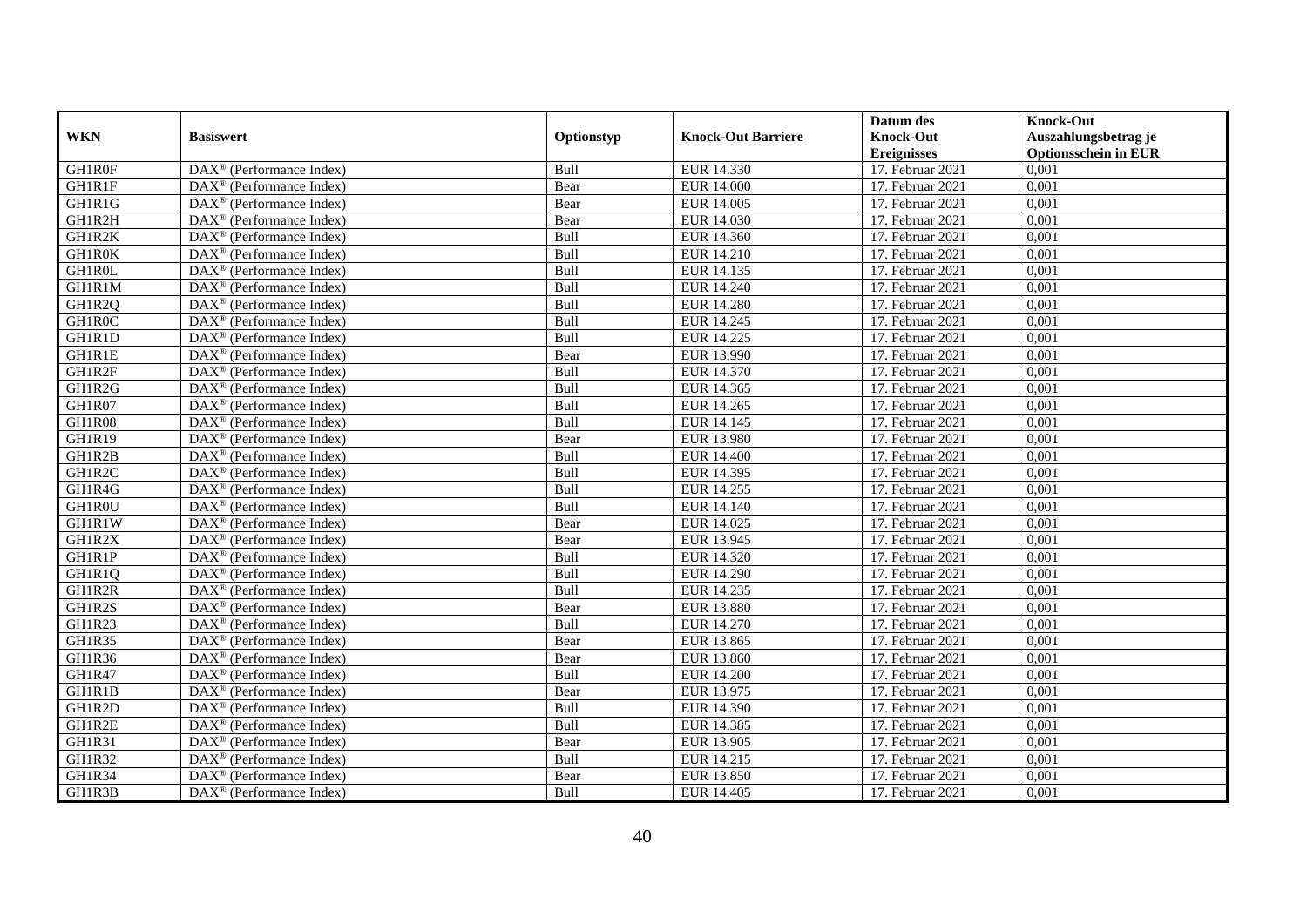|               |                                                           |            |                           | Datum des          | <b>Knock-Out</b>            |
|---------------|-----------------------------------------------------------|------------|---------------------------|--------------------|-----------------------------|
| <b>WKN</b>    | <b>Basiswert</b>                                          | Optionstyp | <b>Knock-Out Barriere</b> | <b>Knock-Out</b>   | Auszahlungsbetrag je        |
|               |                                                           |            |                           | <b>Ereignisses</b> | <b>Optionsschein in EUR</b> |
| GH1R4D        | $\overline{\text{DAX}^{\otimes}}$ (Performance Index)     | Bull       | <b>EUR 14.380</b>         | 17. Februar 2021   | 0,001                       |
| GH1R37        | $\text{DAX}^{\textcircled{D}}$ (Performance Index)        | Bear       | EUR 13.855                | 17. Februar 2021   | 0,001                       |
| GH1R38        | DAX <sup>®</sup> (Performance Index)                      | Bear       | EUR 13.870                | 17. Februar 2021   | 0,001                       |
| GH1R49        | $\text{DAX}^{\textcircled{n}}$ (Performance Index)        | Bull       | EUR 14.275                | 17. Februar 2021   | 0,001                       |
| GH1R61        | DAX <sup>®</sup> (Performance Index)                      | Bear       | EUR 13.885                | 17. Februar 2021   | 0,001                       |
| GF7WJS        | 1 Feinunze Gold, Feinheit mind. 0,995, LBMA               | Bull       | USD 1.784,21269472        | 17. Februar 2021   | 0,001                       |
| GF825Q        | EUR/JPY (WM-Fixing)                                       | Bear       | JPY 128,37811947          | 16. Februar 2021   | 0,001                       |
| GC7XYG        | USD/JPY (WM-Fixing)                                       | Bear       | JPY 106,2095909           | 16. Februar 2021   | 0,001                       |
| GC7R37        | USD/JPY (WM-Fixing)                                       | Bear       | JPY 106,17205382          | 16. Februar 2021   | 0,001                       |
| GH1LA6        | DAX <sup>®</sup> (Performance Index)                      | Bull       | EUR 13.950                | 17. Februar 2021   | 0,001                       |
| GH1QWF        | DAX <sup>®</sup> (Performance Index)                      | Bull       | EUR 13.950                | 17. Februar 2021   | 0,001                       |
| <b>GH1DNW</b> | <b>GEA</b> Group AG                                       | Bull       | EUR 30,18220034           | 17. Februar 2021   | 0,001                       |
| GH1QWG        | DAX <sup>®</sup> (Performance Index)                      | Bull       | EUR 13.950                | 17. Februar 2021   | 0,001                       |
| GH1QWK        | $DAX^{\circledR}$ (Performance Index)                     | Bull       | EUR 13.950                | 17. Februar 2021   | 0,001                       |
| GH1PQP        | Münchener Rückversicherungs-Gesellschaft AG               | Bull       | EUR 232,85                | 17. Februar 2021   | 0,001                       |
| GH1QWH        | DAX <sup>®</sup> (Performance Index)                      | Bull       | EUR 13.950                | 17. Februar 2021   | 0,001                       |
| GH1QWJ        | $\overline{\text{DA}}X^{\circledast}$ (Performance Index) | Bull       | EUR 13.950                | 17. Februar 2021   | 0,001                       |
| GH1QWE        | DAX <sup>®</sup> (Performance Index)                      | Bull       | EUR 13.950                | $17.$ Februar 2021 | 0,001                       |
| GH18GP        | $K+SAG$                                                   | Bear       | EUR 10,08410849           | 17. Februar 2021   | 0,001                       |
| GF5YNH        | EUR/GBP (WM-Fixing)                                       | Bull       | GBP 0,86943               | 17. Februar 2021   | 0,001                       |
| GH0GH5        | $AEX-Index^{\circledR}$                                   | Bear       | EUR 686,7139946           | 17. Februar 2021   | 0,001                       |
| <b>GH0KHE</b> | Deutsche Bank AG                                          | Bear       | EUR 9,46909653            | 17. Februar 2021   | 0,001                       |
| <b>GH1PXD</b> | Aeroports de Paris SA                                     | Bull       | EUR 97,83                 | 17. Februar 2021   | 0,001                       |
| GH0KH2        | Deutsche Bank AG                                          | Bear       | EUR 9,5189339             | 17. Februar 2021   | 0,001                       |
| GH1KQ6        | Accor S.A.                                                | Bear       | EUR 32,11181921           | 17. Februar 2021   | 0,001                       |
| GF8EWV        | Société Générale S.A.                                     | Bear       | EUR 19,14244976           | 17. Februar 2021   | 0,001                       |
| GH0YF8        | EURO STOXX <sup>®</sup> Banks (Price EUR) Index           | Bear       | EUR 82,88412501           | 17. Februar 2021   | 0,001                       |
| GH0GH6        | $AEX-Index^{\circledR}$                                   | Bear       | EUR 687,38246152          | 17. Februar 2021   | 0,001                       |
| GH1R1J        | DAX <sup>®</sup> (Performance Index)                      | Bear       | EUR 14.035                | $17.$ Februar 2021 | 0,001                       |
| <b>GH0YFB</b> | EURO STOXX <sup>®</sup> Banks (Price EUR) Index           | Bear       | EUR 82,9739996            | 17. Februar 2021   | 0.001                       |
| GH0YF7        | EURO STOXX <sup>®</sup> Banks (Price EUR) Index           | Bear       | EUR 82,79425039           | 17. Februar 2021   | 0,001                       |
| GH0YF5        | EURO STOXX <sup>®</sup> Banks (Price EUR) Index           | Bear       | EUR 82,62448726           | 17. Februar 2021   | 0,001                       |
| GH0YF3        | EURO STOXX <sup>®</sup> Banks (Price EUR) Index           | Bear       | EUR 82,70437579           | 17. Februar 2021   | 0,001                       |
| <b>GH1LAF</b> | DAX <sup>®</sup> (Performance Index)                      | Bull       | EUR 13.940                | 17. Februar 2021   | 0,001                       |
| <b>GH1LAG</b> | DAX <sup>®</sup> (Performance Index)                      | Bull       | EUR 13.940                | 17. Februar 2021   | 0,001                       |
| <b>GH1LAK</b> | $\text{DAX}^{\textcircled{n}}$ (Performance Index)        | Bull       | EUR 13.940                | 17. Februar 2021   | 0,001                       |
| <b>GH1LAD</b> | $\text{DAX}^{\otimes}$ (Performance Index)                | Bull       | EUR 13.940                | 17. Februar 2021   | 0,001                       |
| <b>GH1LAH</b> | DAX <sup>®</sup> (Performance Index)                      | Bull       | EUR 13.940                | 17. Februar 2021   | 0,001                       |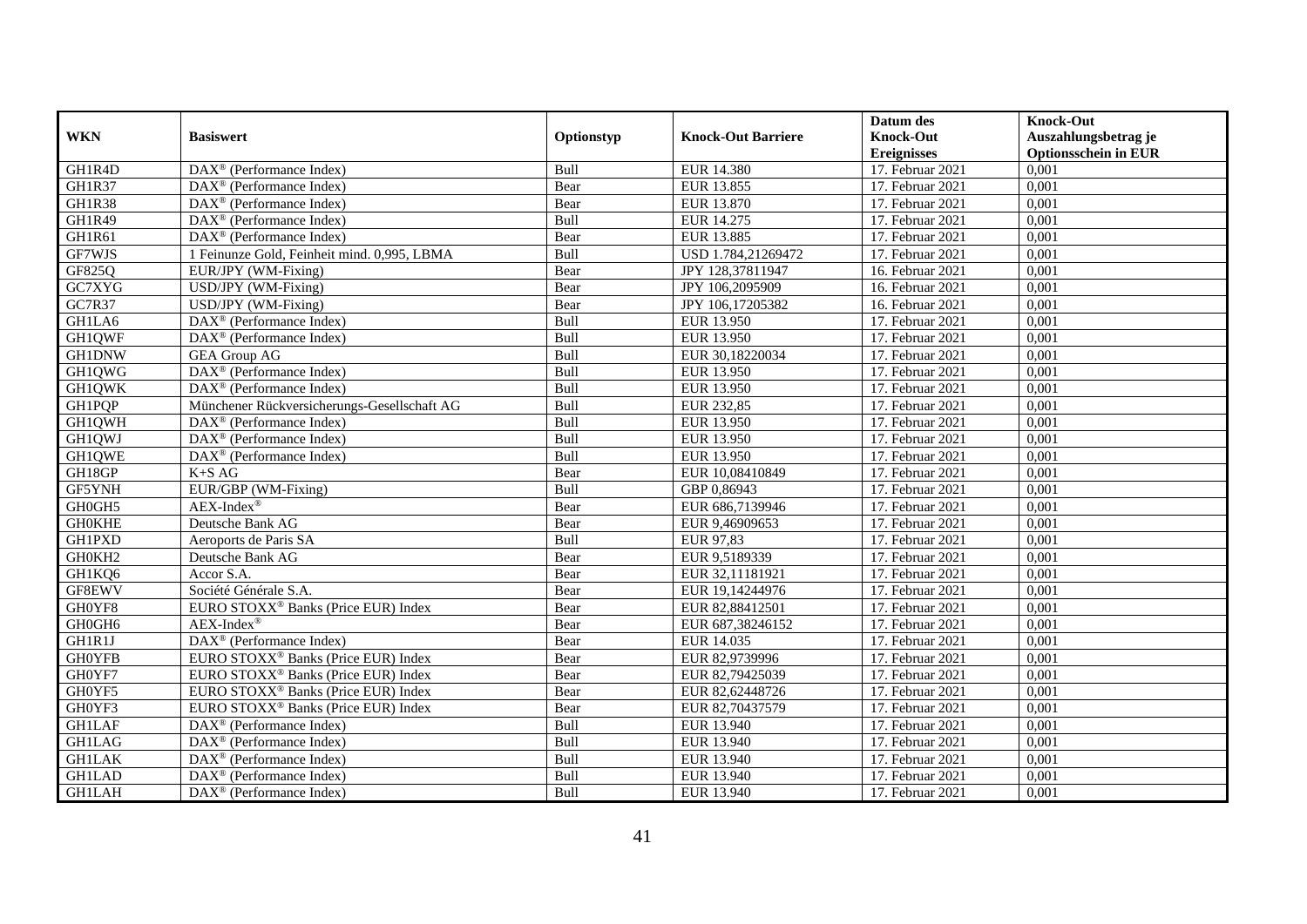|               |                                                            |            |                           | Datum des          | <b>Knock-Out</b>            |
|---------------|------------------------------------------------------------|------------|---------------------------|--------------------|-----------------------------|
| <b>WKN</b>    | <b>Basiswert</b>                                           | Optionstyp | <b>Knock-Out Barriere</b> | <b>Knock-Out</b>   | Auszahlungsbetrag je        |
|               |                                                            |            |                           | <b>Ereignisses</b> | <b>Optionsschein in EUR</b> |
| GH1QWL        | $\overline{\text{DAX}^{\otimes}}$ (Performance Index)      | Bull       | EUR 13.940                | 17. Februar 2021   | 0,001                       |
| <b>GH1LAJ</b> | $DAX^{\circledast}$ (Performance Index)                    | Bull       | EUR 13.940                | 17. Februar 2021   | 0,001                       |
| GF8EX7        | Société Générale S.A.                                      | Bear       | EUR 19.29099434           | 17. Februar 2021   | 0,001                       |
| <b>GH1KPL</b> | ABN AMRO Bank N.V.                                         | Bear       | EUR 9,21816388            | 17. Februar 2021   | 0,001                       |
| GF7W30        | ING Groep N.V.                                             | Bear       | EUR 9,07917757            | 17. Februar 2021   | 0,001                       |
| GH0GE1        | <b>VERBUND AG</b>                                          | Bull       | EUR 67,86625191           | 17. Februar 2021   | 0,001                       |
| GH1B39        | <b>Continental AG</b>                                      | Bull       | EUR 119,28600516          | 17. Februar 2021   | 0,001                       |
| GH18JX        | Delivery Hero AG                                           | Bull       | EUR 126,21777414          | 17. Februar 2021   | 0,001                       |
| GH09ML        | <b>OMV AG</b>                                              | Bear       | EUR 38,67645201           | 17. Februar 2021   | 0,001                       |
| <b>GH1KJV</b> | AXA S.A.                                                   | Bear       | EUR 19,69607684           | 17. Februar 2021   | 0,001                       |
| <b>GH1PQT</b> | Nordex SE                                                  | Bull       | EUR 25,63                 | 17. Februar 2021   | 0,001                       |
| <b>GH1PQQ</b> | Nordex SE                                                  | Bull       | <b>EUR 25,77</b>          | 17. Februar 2021   | 0,001                       |
| GH1DPL        | Deutsche Bank AG                                           | Bear       | EUR 9,58107674            | 17. Februar 2021   | 0,001                       |
| GH10RM        | ICE Brent Crude Oil Future (Generic Front Month<br>Future) | Bear       | <b>USD 63,56</b>          | 17. Februar 2021   | 0,001                       |
| GC7HEX        | 1 Feinunze Gold, Feinheit mind. 0,995, LBMA                | Bull       | USD 1.776,75773775        | 17. Februar 2021   | 0,001                       |
| GF7WJU        | 1 Feinunze Gold, Feinheit mind. 0,995, LBMA                | Bull       | USD 1.780,98807431        | 17. Februar 2021   | 0,001                       |
| GH0GH8        | $AEX-Index^{\circledR}$                                    | Bear       | EUR 688,0409513           | 17. Februar 2021   | 0,001                       |
| GF6HSN        | Société Générale S.A.                                      | Bear       | EUR 19,44167486           | 17. Februar 2021   | 0,001                       |
| GH1H1B        | Aegon N.V.                                                 | Bear       | EUR 3,88698314            | 17. Februar 2021   | 0,001                       |
| GH0KM1        | Deutsche Bank AG                                           | Bear       | EUR 9,64851099            | 17. Februar 2021   | 0,001                       |
| <b>GH1KLU</b> | Ubisoft Entertainment S.A.                                 | Bull       | EUR 73,27000357           | 17. Februar 2021   | 0,001                       |
| GC9X66        | Crédit Agricole S.A.                                       | Bear       | EUR 11,37356053           | 17. Februar 2021   | 0,001                       |
| GH18PA        | Wacker Chemie AG                                           | Bull       | EUR 114,44762495          | 17. Februar 2021   | 0,001                       |
| GH07CW        | Wacker Chemie AG                                           | Bull       | EUR 112,09771092          | 17. Februar 2021   | 0,001                       |
| GH18PC        | Wacker Chemie AG                                           | Bull       | EUR 113,64666178          | 17. Februar 2021   | 0,001                       |
| GH1B4G        | ArcelorMittal S.A.                                         | Bear       | EUR 20,05820353           | 17. Februar 2021   | 0,001                       |
| GH0Y3E        | <b>BP</b> Plc                                              | Bear       | GBP 2,86669564            | 17. Februar 2021   | 0,001                       |
| GH0Y2Z        | <b>BP</b> Plc                                              | Bear       | GBP 2,84671868            | 17. Februar 2021   | 0,001                       |
| <b>GH1KTT</b> | Aeroports de Paris SA                                      | Bull       | EUR 97,08572175           | 17. Februar 2021   | 0,001                       |
| GH1HGD        | <b>Halliburton Company</b>                                 | Bear       | USD 20,89426273           | 17. Februar 2021   | 0,001                       |
| <b>GH0HYP</b> | MorphoSys AG                                               | Bull       | EUR 93,30821563           | 17. Februar 2021   | 0,001                       |
| GF7GXM        | <b>Barrick Gold Corporation</b>                            | Bull       | USD 21,37939998           | 17. Februar 2021   | 0,001                       |
| GH0KG8        | Regeneron Pharmaceuticals, Inc.                            | Bull       | USD 477,68759307          | 17. Februar 2021   | 0,001                       |
| <b>GH1PLN</b> | NextEra Energy, Inc.                                       | Bull       | <b>USD 83,35</b>          | 17. Februar 2021   | 0,001                       |
| GH1G87        | <b>General Motors Company</b>                              | Bull       | USD 52,89363087           | 17. Februar 2021   | 0,001                       |
| <b>GH0HXV</b> | MorphoSys AG                                               | Bull       | EUR 92,82662484           | 17. Februar 2021   | 0,001                       |
| GH1BET        | Oracle Corporation                                         | Bull       | USD 61,74296046           | 17. Februar 2021   | 0,001                       |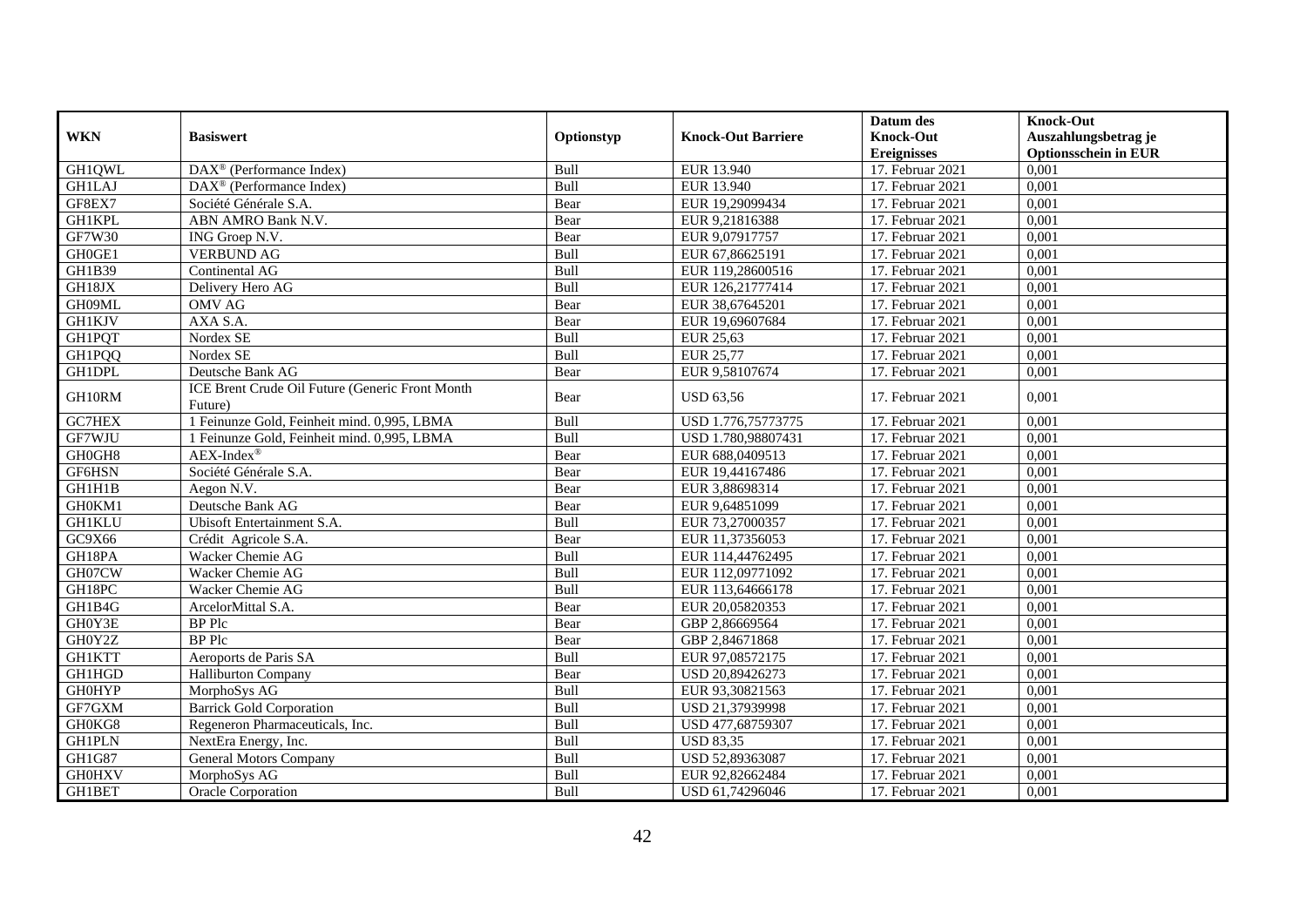|               |                                      |             |                           | Datum des          | <b>Knock-Out</b>            |
|---------------|--------------------------------------|-------------|---------------------------|--------------------|-----------------------------|
| <b>WKN</b>    | <b>Basiswert</b>                     | Optionstyp  | <b>Knock-Out Barriere</b> | <b>Knock-Out</b>   | Auszahlungsbetrag je        |
|               |                                      |             |                           | <b>Ereignisses</b> | <b>Optionsschein in EUR</b> |
| GH1PM9        | HeidelbergCement AG                  | Bull        | EUR 64,01                 | 17. Februar 2021   | 0,001                       |
| GH1PX4        | AbbVie Inc.                          | Bull        | <b>USD 104,39</b>         | 17. Februar 2021   | 0,001                       |
| <b>GH1GEJ</b> | Apple Inc.                           | Bull        | USD 131,54625533          | 17. Februar 2021   | 0,001                       |
| GH1PP7        | Gilead Sciences, Inc.                | Bull        | <b>USD 65,21</b>          | 17. Februar 2021   | 0,001                       |
| <b>GH1PYX</b> | Advanced Micro Devices, Inc.         | Bull        | <b>USD 93,61</b>          | 17. Februar 2021   | 0,001                       |
| GC8B35        | <b>Chevron Corporation</b>           | Bear        | USD 95,19959714           | 17. Februar 2021   | 0,001                       |
| GH1PP8        | Gilead Sciences, Inc.                | Bull        | <b>USD 63,87</b>          | 17. Februar 2021   | 0,001                       |
| <b>GH1GEK</b> | Apple Inc.                           | Bull        | USD 132,21654198          | 17. Februar 2021   | 0,001                       |
| GH1PP6        | Gilead Sciences, Inc.                | Bull        | <b>USD 66,22</b>          | 17. Februar 2021   | 0,001                       |
| GH1KR8        | Airbnb, Inc.                         | Bull        | USD 207,93176891          | 17. Februar 2021   | 0,001                       |
| <b>GH1PPF</b> | Gilead Sciences, Inc.                | Bull        | <b>USD 64,54</b>          | 17. Februar 2021   | 0,001                       |
| GH1PPG        | Gilead Sciences, Inc.                | Bull        | <b>USD 64,21</b>          | 17. Februar 2021   | 0,001                       |
| <b>GH1KRC</b> | Airbnb, Inc.                         | Bull        | USD 203,64008121          | 17. Februar 2021   | 0,001                       |
| GH1PQH        | Gilead Sciences, Inc.                | <b>Bull</b> | <b>USD 65,55</b>          | 17. Februar 2021   | 0,001                       |
| GH1KR6        | Airbnb, Inc.                         | Bull        | USD 209,01219378          | 17. Februar 2021   | 0,001                       |
| GH1KR9        | Airbnb, Inc.                         | Bull        | USD 205,78092309          | 17. Februar 2021   | 0,001                       |
| <b>GH1KRA</b> | Airbnb, Inc.                         | Bull        | USD 206,86134796          | 17. Februar 2021   | 0,001                       |
| <b>GH1KRW</b> | Airbnb, Inc.                         | Bull        | USD 204,71050215          | 17. Februar 2021   | 0,001                       |
| GH1PW7        | Airbnb, Inc.                         | Bull        | <b>USD 215,05</b>         | 17. Februar 2021   | 0,001                       |
| GH1PWD        | Airbnb, Inc.                         | Bull        | <b>USD 213,96</b>         | 17. Februar 2021   | 0,001                       |
| <b>GH1LAS</b> | DAX <sup>®</sup> (Performance Index) | Bull        | EUR 13.925                | 17. Februar 2021   | 0,001                       |
| GF5YNU        | ResMed Inc.                          | Bull        | USD 192,68019312          | 17. Februar 2021   | 0,001                       |
| GH1L85        | Dow Jones Industrial Average® Index  | Bull        | <b>USD 31.420</b>         | 17. Februar 2021   | 0,001                       |
| GH1B3T        | Continental AG                       | Bull        | EUR 118,66571394          | 17. Februar 2021   | 0,001                       |
| GF7GXH        | <b>Barrick Gold Corporation</b>      | Bull        | USD 20,78450567           | 17. Februar 2021   | 0,001                       |
| <b>GH1LAV</b> | $DAX^{\otimes}$ (Performance Index)  | Bull        | EUR 13.925                | 17. Februar 2021   | 0,001                       |
| GH1L86        | Dow Jones Industrial Average® Index  | Bull        | <b>USD 31.420</b>         | 17. Februar 2021   | 0,001                       |
| GH1PZ1        | Advanced Micro Devices, Inc.         | Bull        | <b>USD 92,19</b>          | 17. Februar 2021   | 0,001                       |
| <b>GH1G88</b> | General Motors Company               | Bull        | USD 52,20319187           | 17. Februar 2021   | 0,001                       |
| GH1E60        | NASDAQ-100 Index®                    | Bull        | <b>USD 13.630</b>         | 17. Februar 2021   | 0,001                       |
| <b>GH1LAW</b> | DAX <sup>®</sup> (Performance Index) | Bull        | EUR 13.925                | 17. Februar 2021   | 0,001                       |
| GH1DP8        | Peloton Interactive Inc.             | Bull        | USD 144,10388492          | 17. Februar 2021   | 0,001                       |
| GH1L87        | Dow Jones Industrial Average® Index  | Bull        | <b>USD 31.400</b>         | 17. Februar 2021   | 0,001                       |
| GH18LR        | NetEase Inc ADR                      | Bull        | USD 123,84344832          | $17.$ Februar 2021 | 0,001                       |
| <b>GH0GHC</b> | $AEX-Index^{\circledR}$              | Bear        | EUR 688,70941824          | 17. Februar 2021   | 0,001                       |
| GH1QWN        | DAX <sup>®</sup> (Performance Index) | Bull        | EUR 13.925                | 17. Februar 2021   | 0,001                       |
| <b>GH1KXL</b> | Amgen Inc.                           | Bull        | USD 231,91968623          | 17. Februar 2021   | 0,001                       |
| GH1E61        | NASDAQ-100 Index®                    | Bull        | <b>USD 13.620</b>         | 17. Februar 2021   | 0,001                       |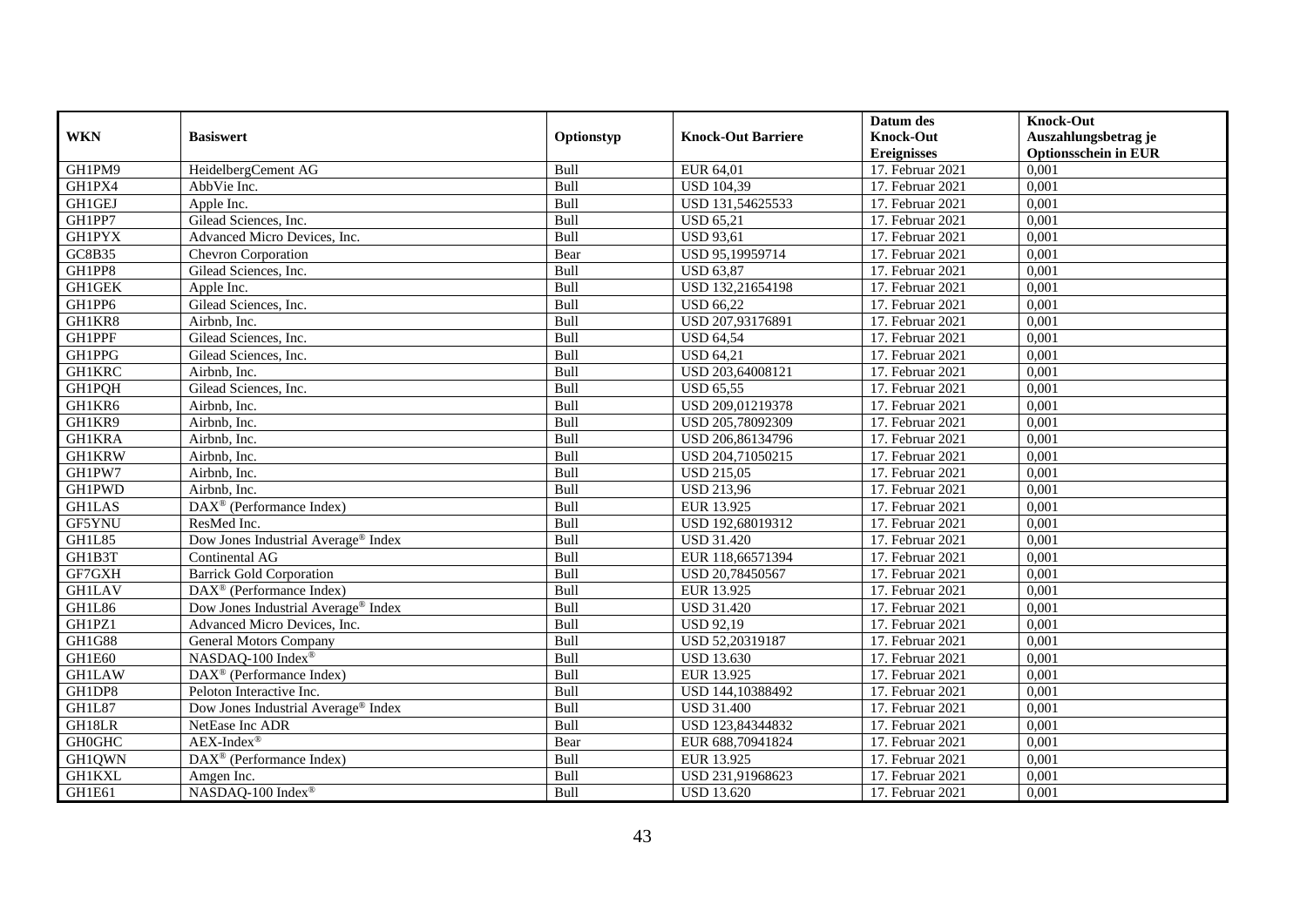|               |                                                 |             |                           | Datum des          | <b>Knock-Out</b>            |
|---------------|-------------------------------------------------|-------------|---------------------------|--------------------|-----------------------------|
| <b>WKN</b>    | <b>Basiswert</b>                                | Optionstyp  | <b>Knock-Out Barriere</b> | <b>Knock-Out</b>   | Auszahlungsbetrag je        |
|               |                                                 |             |                           | <b>Ereignisses</b> | <b>Optionsschein in EUR</b> |
| <b>GH1LAT</b> | DAX <sup>®</sup> (Performance Index)            | Bull        | EUR 13.925                | 17. Februar 2021   | 0,001                       |
| GH1L88        | Dow Jones Industrial Average® Index             | Bull        | <b>USD 31.400</b>         | 17. Februar 2021   | 0,001                       |
| <b>GH1HMW</b> | S&P 500 <sup>®</sup> Index                      | Bull        | <b>USD 3.905</b>          | 17. Februar 2021   | 0,001                       |
| GH1PK2        | NextEra Energy, Inc.                            | Bull        | <b>USD 81,83</b>          | 17. Februar 2021   | 0,001                       |
| GH1PP9        | Gilead Sciences, Inc.                           | Bull        | <b>USD 64,88</b>          | 17. Februar 2021   | 0,001                       |
| GH1HH1        | Dow Jones Industrial Average® Index             | Bull        | <b>USD 31.340</b>         | 17. Februar 2021   | 0,001                       |
| <b>GH1LAU</b> | $\text{DAX}^{\otimes}$ (Performance Index)      | Bull        | EUR 13.925                | 17. Februar 2021   | 0,001                       |
| <b>GH1LBT</b> | NASDAQ-100 Index®                               | Bull        | <b>USD 13.700</b>         | 17. Februar 2021   | 0,001                       |
| GH1DSM        | Advanced Micro Devices, Inc.                    | Bull        | USD 90,12626483           | 17. Februar 2021   | 0,001                       |
| <b>GH1HMX</b> | S&P 500 <sup>®</sup> Index                      | Bull        | <b>USD 3.905</b>          | 17. Februar 2021   | 0,001                       |
| GH1PRQ        | Gilead Sciences, Inc.                           | Bull        | <b>USD 65,89</b>          | 17. Februar 2021   | 0,001                       |
| GH0V6V        | <b>Barrick Gold Corporation</b>                 | Bull        | USD 20,90116111           | 17. Februar 2021   | 0,001                       |
| GH1DP1        | Peloton Interactive Inc.                        | Bull        | USD 141,39023383          | 17. Februar 2021   | 0,001                       |
| GH1G4T        | The Walt Disney Company                         | <b>Bull</b> | USD 184,72899874          | 17. Februar 2021   | 0,001                       |
| <b>GH1LBN</b> | NASDAQ-100 Index®                               | Bull        | <b>USD 13.720</b>         | 17. Februar 2021   | 0,001                       |
| GH1HH2        | Dow Jones Industrial Average <sup>®</sup> Index | Bull        | <b>USD 31.340</b>         | 17. Februar 2021   | 0,001                       |
| <b>GH1PKA</b> | NextEra Energy, Inc.                            | Bull        | <b>USD 82,84</b>          | 17. Februar 2021   | 0,001                       |
| <b>GH1NVG</b> | Dow Jones Industrial Average <sup>®</sup> Index | Bull        | <b>USD 31.440</b>         | 17. Februar 2021   | 0,001                       |
| GH1HMY        | $S\&P 500^{\circ}$ Index                        | Bull        | <b>USD 3.902,5</b>        | 17. Februar 2021   | 0,001                       |
| GH1DU3        | NIKE, Inc.                                      | Bull        | USD 140,7156424           | 17. Februar 2021   | 0,001                       |
| GH1E5Z        | NASDAQ-100 Index®                               | Bull        | <b>USD 13.630</b>         | 17. Februar 2021   | 0,001                       |
| <b>GH0YGL</b> | Agilent Technologies, Inc.                      | Bear        | USD 131,07559383          | 17. Februar 2021   | 0,001                       |
| <b>GH1NVH</b> | Dow Jones Industrial Average® Index             | Bull        | <b>USD 31.440</b>         | 17. Februar 2021   | 0,001                       |
| GH1DP6        | Peloton Interactive Inc.                        | Bull        | USD 142,7520661           | 17. Februar 2021   | 0,001                       |
| <b>GH1PJX</b> | NextEra Energy, Inc.                            | Bull        | <b>USD 80,3</b>           | 17. Februar 2021   | 0,001                       |
| GH1HMZ        | S&P 500 <sup>®</sup> Index                      | Bull        | <b>USD 3.902,5</b>        | 17. Februar 2021   | 0,001                       |
| <b>GH1LBR</b> | NASDAQ-100 Index®                               | Bull        | <b>USD 13.710</b>         | 17. Februar 2021   | 0,001                       |
| GH1PJQ        | S&P 500 <sup>®</sup> Index                      | Bull        | USD 3.901,89              | 17. Februar 2021   | 0,001                       |
| <b>GH1NVJ</b> | Dow Jones Industrial Average® Index             | Bull        | <b>USD 31.380</b>         | 17. Februar 2021   | 0,001                       |
| GH1QZP        | S&P 500 <sup>®</sup> Index                      | Bull        | <b>USD 3.930</b>          | 17. Februar 2021   | 0,001                       |
| GH1PM1        | NextEra Energy, Inc.                            | Bull        | <b>USD 80,81</b>          | 17. Februar 2021   | 0,001                       |
| <b>GH1PJY</b> | S&P 500 <sup>®</sup> Index                      | Bull        | USD 3.905,85              | 17. Februar 2021   | 0,001                       |
| <b>GH1LBS</b> | NASDAQ-100 Index®                               | Bull        | <b>USD 13.700</b>         | 17. Februar 2021   | 0,001                       |
| <b>GH1NVM</b> | Dow Jones Industrial Average® Index             | Bull        | <b>USD 31.350</b>         | $17.$ Februar 2021 | 0,001                       |
| GH1QZQ        | S&P 500 <sup>®</sup> Index                      | Bull        | <b>USD 3.927,5</b>        | 17. Februar 2021   | 0,001                       |
| GH1PZ0        | Advanced Micro Devices, Inc.                    | Bull        | <b>USD 93,13</b>          | 17. Februar 2021   | 0,001                       |
| <b>GH1PLS</b> | NextEra Energy, Inc.                            | Bull        | <b>USD 82,33</b>          | 17. Februar 2021   | 0,001                       |
| <b>GH1PKE</b> | <b>Ballard Power Systems Inc</b>                | Bull        | <b>USD 33,1</b>           | 17. Februar 2021   | 0,001                       |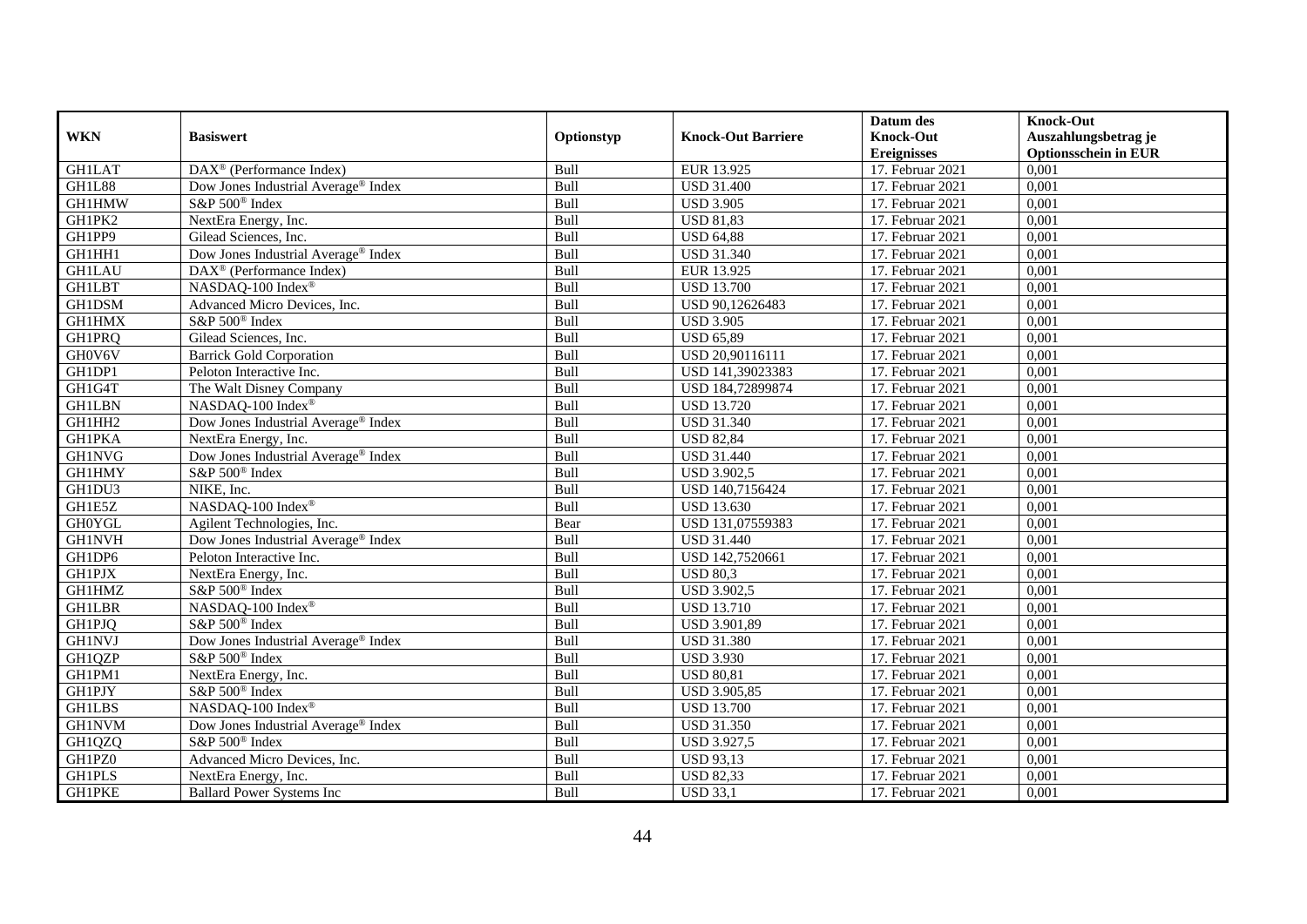|               |                                                 |            |                           | Datum des          | <b>Knock-Out</b>            |
|---------------|-------------------------------------------------|------------|---------------------------|--------------------|-----------------------------|
| <b>WKN</b>    | <b>Basiswert</b>                                | Optionstyp | <b>Knock-Out Barriere</b> | <b>Knock-Out</b>   | Auszahlungsbetrag je        |
|               |                                                 |            |                           | <b>Ereignisses</b> | <b>Optionsschein in EUR</b> |
| GH1GC3        | Beyond Meat, Inc.                               | Bull       | USD 169,27501433          | 17. Februar 2021   | 0,001                       |
| GH1E62        | NASDAQ-100 Index®                               | Bull       | <b>USD 13.620</b>         | 17. Februar 2021   | 0,001                       |
| GH16BH        | Agilent Technologies, Inc.                      | Bear       | USD 132,75643856          | 17. Februar 2021   | 0,001                       |
| <b>GH1NVK</b> | Dow Jones Industrial Average <sup>®</sup> Index | Bull       | <b>USD 31.380</b>         | 17. Februar 2021   | 0,001                       |
| GH1QZZ        | S&P 500 <sup>®</sup> Index                      | Bull       | <b>USD 3.915</b>          | 17. Februar 2021   | 0,001                       |
| <b>GH1LAP</b> | DAX <sup>®</sup> (Performance Index)            | Bull       | EUR 13.930                | 17. Februar 2021   | 0,001                       |
| <b>GH1LBV</b> | NASDAQ-100 Index®                               | Bull       | <b>USD 13.640</b>         | 17. Februar 2021   | 0,001                       |
| <b>GH1NVL</b> | Dow Jones Industrial Average® Index             | Bull       | <b>USD 31.350</b>         | 17. Februar 2021   | 0,001                       |
| <b>GH1PJU</b> | <b>Ballard Power Systems Inc</b>                | Bull       | <b>USD 36,01</b>          | 17. Februar 2021   | 0,001                       |
| <b>GH1PLD</b> | NextEra Energy, Inc.                            | Bull       | <b>USD 81,32</b>          | 17. Februar 2021   | 0,001                       |
| GH1QZX        | S&P 500 <sup>®</sup> Index                      | Bull       | <b>USD 3.920</b>          | 17. Februar 2021   | 0,001                       |
| <b>GH1LAQ</b> | DAX <sup>®</sup> (Performance Index)            | Bull       | EUR 13.925                | 17. Februar 2021   | 0,001                       |
| <b>GH1LBP</b> | NASDAQ-100 Index®                               | Bull       | <b>USD 13.720</b>         | 17. Februar 2021   | 0,001                       |
| GH1PZ3        | Advanced Micro Devices, Inc.                    | Bull       | <b>USD 91,71</b>          | 17. Februar 2021   | 0,001                       |
| GH1QZY        | S&P 500 <sup>®</sup> Index                      | Bull       | <b>USD 3.915</b>          | 17. Februar 2021   | 0,001                       |
| <b>GH1LAN</b> | DAX <sup>®</sup> (Performance Index)            | Bull       | EUR 13.930                | 17. Februar 2021   | 0,001                       |
| GH0Y3Y        | <b>Ballard Power Systems Inc</b>                | Bull       | USD 32,43945129           | 17. Februar 2021   | 0,001                       |
| GH1QYC        | NASDAO-100 Index®                               | Bull       | <b>USD 13.770</b>         | 17. Februar 2021   | 0,001                       |
| GH1R01        | S&P 500 <sup>®</sup> Index                      | Bull       | <b>USD 3.912,5</b>        | 17. Februar 2021   | 0,001                       |
| GH1QYD        | NASDAQ-100 Index®                               | Bull       | <b>USD 13.760</b>         | 17. Februar 2021   | 0,001                       |
| GH1QZT        | S&P 500 <sup>®</sup> Index                      | Bull       | <b>USD 3.925</b>          | 17. Februar 2021   | 0,001                       |
| GH0Y3K        | <b>Ballard Power Systems Inc</b>                | Bull       | USD 33,35338011           | 17. Februar 2021   | 0,001                       |
| <b>GH1QYE</b> | NASDAQ-100 Index®                               | Bull       | <b>USD 13.760</b>         | 17. Februar 2021   | 0,001                       |
| GH1QZU        | S&P 500 <sup>®</sup> Index                      | Bull       | <b>USD 3.922,5</b>        | 17. Februar 2021   | 0,001                       |
| GH1QYF        | NASDAQ-100 Index®                               | Bull       | <b>USD 13.750</b>         | 17. Februar 2021   | 0,001                       |
| <b>GH1PWX</b> | Autodesk, Inc.                                  | Bull       | <b>USD 302,85</b>         | 17. Februar 2021   | 0,001                       |
| GH1QZM        | S&P 500 <sup>®</sup> Index                      | Bull       | <b>USD 3.932,5</b>        | 17. Februar 2021   | 0,001                       |
| GH1QYG        | NASDAQ-100 Index®                               | Bull       | <b>USD 13.750</b>         | 17. Februar 2021   | 0,001                       |
| GH1QZN        | S&P 500 <sup>®</sup> Index                      | Bull       | <b>USD 3.930</b>          | 17. Februar 2021   | 0,001                       |
| <b>GH1QYK</b> | NASDAQ-100 Index®                               | Bull       | <b>USD 13.680</b>         | 17. Februar 2021   | 0,001                       |
| GH1PN5        | Paycom Software, Inc.                           | Bull       | <b>USD 381,28</b>         | 17. Februar 2021   | 0,001                       |
| <b>GH1PLZ</b> | <b>Ballard Power Systems Inc</b>                | Bull       | <b>USD 35,43</b>          | 17. Februar 2021   | 0,001                       |
| <b>GH1QYL</b> | NASDAQ-100 Index®                               | Bull       | <b>USD 13.680</b>         | 17. Februar 2021   | 0,001                       |
| GH1QZV        | S&P 500 <sup>®</sup> Index                      | Bull       | <b>USD 3.922,5</b>        | 17. Februar 2021   | 0,001                       |
| <b>GH1PNX</b> | Paycom Software, Inc.                           | Bull       | <b>USD 404,55</b>         | 17. Februar 2021   | 0,001                       |
| <b>GH1KXB</b> | Applied Materials, Inc.                         | Bull       | USD 112,14853366          | 17. Februar 2021   | 0,001                       |
| GH1QY7        | NASDAQ-100 Index®                               | Bull       | <b>USD 13.790</b>         | 17. Februar 2021   | 0,001                       |
| GH1QZW        | S&P 500 <sup>®</sup> Index                      | Bull       | <b>USD 3.920</b>          | 17. Februar 2021   | 0,001                       |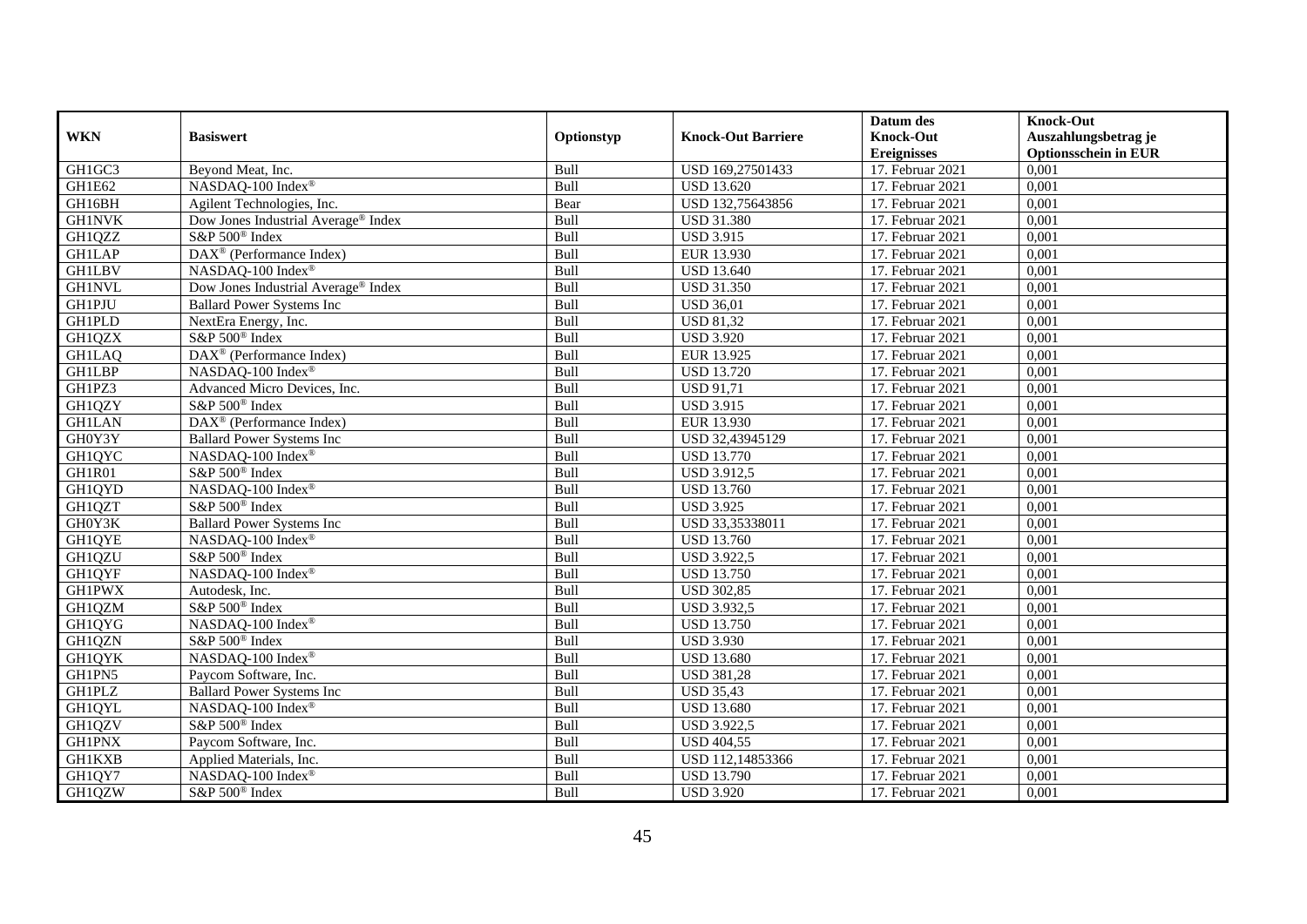|               |                                  |             |                           | Datum des          | <b>Knock-Out</b>            |
|---------------|----------------------------------|-------------|---------------------------|--------------------|-----------------------------|
| <b>WKN</b>    | <b>Basiswert</b>                 | Optionstyp  | <b>Knock-Out Barriere</b> | <b>Knock-Out</b>   | Auszahlungsbetrag je        |
|               |                                  |             |                           | <b>Ereignisses</b> | <b>Optionsschein in EUR</b> |
| GH1PN6        | Paycom Software, Inc.            | Bull        | <b>USD 377,97</b>         | 17. Februar 2021   | 0,001                       |
| GH1R05        | S&P 500 <sup>®</sup> Index       | Bull        | <b>USD 3.907,5</b>        | 17. Februar 2021   | 0,001                       |
| GH1QY8        | NASDAQ-100 Index®                | Bull        | <b>USD 13.790</b>         | 17. Februar 2021   | 0,001                       |
| <b>GH1PNY</b> | Paycom Software, Inc.            | Bull        | <b>USD 401,22</b>         | 17. Februar 2021   | 0,001                       |
| GH1QZL        | S&P 500 <sup>®</sup> Index       | Bull        | <b>USD 3.932,5</b>        | 17. Februar 2021   | 0,001                       |
| GH1QY9        | NASDAQ-100 Index®                | Bull        | <b>USD 13.780</b>         | 17. Februar 2021   | 0,001                       |
| GF8EWJ        | American Express Company         | Bear        | USD 130,92218043          | 17. Februar 2021   | 0,001                       |
| <b>GH1PNZ</b> | Paycom Software, Inc.            | Bull        | <b>USD 397,9</b>          | 17. Februar 2021   | 0,001                       |
| GH1R03        | S&P 500 <sup>®</sup> Index       | Bull        | <b>USD 3.910</b>          | 17. Februar 2021   | 0,001                       |
| GH1QYA        | NASDAQ-100 Index®                | Bull        | <b>USD 13.780</b>         | 17. Februar 2021   | 0,001                       |
| GH1PP0        | Paycom Software, Inc.            | Bull        | <b>USD 387,94</b>         | 17. Februar 2021   | 0,001                       |
| <b>GH1QYB</b> | NASDAQ-100 Index®                | Bull        | <b>USD 13.770</b>         | 17. Februar 2021   | 0,001                       |
| GH1R04        | S&P 500 <sup>®</sup> Index       | Bull        | <b>USD 3.907,5</b>        | 17. Februar 2021   | 0,001                       |
| GH1PP3        | Paycom Software, Inc.            | Bull        | <b>USD 394,58</b>         | 17. Februar 2021   | 0,001                       |
| GH1QZR        | S&P 500 <sup>®</sup> Index       | Bull        | <b>USD 3.927,5</b>        | 17. Februar 2021   | 0,001                       |
| GH1QYP        | NASDAQ-100 Index®                | Bull        | <b>USD 13.660</b>         | 17. Februar 2021   | 0,001                       |
| GH1PP4        | Paycom Software, Inc.            | Bull        | <b>USD 384,63</b>         | 17. Februar 2021   | 0,001                       |
| GH1QYQ        | NASDAO-100 Index®                | <b>Bull</b> | <b>USD 13.660</b>         | 17. Februar 2021   | 0,001                       |
| GH1QZS        | S&P 500 <sup>®</sup> Index       | Bull        | <b>USD 3.925</b>          | 17. Februar 2021   | 0,001                       |
| GH1PP1        | Paycom Software, Inc.            | Bull        | <b>USD 407,87</b>         | 17. Februar 2021   | 0,001                       |
| <b>GH1QYH</b> | NASDAQ-100 Index®                | Bull        | <b>USD 13.690</b>         | 17. Februar 2021   | 0,001                       |
| GH1R00        | S&P 500 <sup>®</sup> Index       | Bull        | <b>USD 3.912,5</b>        | 17. Februar 2021   | 0,001                       |
| GH1PP2        | Paycom Software, Inc.            | Bull        | <b>USD 391,26</b>         | 17. Februar 2021   | 0,001                       |
| GH1QYJ        | NASDAQ-100 Index®                | Bull        | <b>USD 13.690</b>         | 17. Februar 2021   | 0,001                       |
| GH1R02        | S&P 500 <sup>®</sup> Index       | Bull        | <b>USD 3.910</b>          | 17. Februar 2021   | 0,001                       |
| GH1QY5        | NASDAQ-100 Index®                | Bull        | <b>USD 13.800</b>         | 17. Februar 2021   | 0,001                       |
| GH1QY6        | NASDAQ-100 Index®                | Bull        | <b>USD 13.800</b>         | 17. Februar 2021   | 0,001                       |
| GH1QYM        | NASDAQ-100 Index®                | Bull        | <b>USD 13.670</b>         | 17. Februar 2021   | 0,001                       |
| <b>GH1QYN</b> | NASDAO-100 Index®                | Bull        | <b>USD 13.670</b>         | 17. Februar 2021   | 0,001                       |
| GH18B4        | Tesla Inc                        | Bull        | USD 783,95299178          | 17. Februar 2021   | 0,001                       |
| <b>GH189W</b> | NIO Inc                          | Bull        | USD 56,41244139           | 17. Februar 2021   | 0,001                       |
| GF7GX0        | <b>Barrick Gold Corporation</b>  | Bull        | USD 21,24832158           | 17. Februar 2021   | 0,001                       |
| GH0Y4L        | <b>Ballard Power Systems Inc</b> | Bull        | USD 32,21850146           | 17. Februar 2021   | 0,001                       |
| <b>GH1PYY</b> | Aena S.M.E., S.A.                | Bull        | EUR 130,79                | 17. Februar 2021   | 0,001                       |
| GF3D1Y        | <b>Barrick Gold Corporation</b>  | Bull        | USD 21,03916327           | 17. Februar 2021   | 0,001                       |
| GH0Y3S        | <b>Ballard Power Systems Inc</b> | Bull        | USD 31,98750847           | 17. Februar 2021   | 0,001                       |
| GH1PK5        | HeidelbergCement AG              | Bull        | EUR 63,68                 | 17. Februar 2021   | 0,001                       |
| GH0Y3G        | <b>Ballard Power Systems Inc</b> | Bull        | USD 31,53556565           | 17. Februar 2021   | 0,001                       |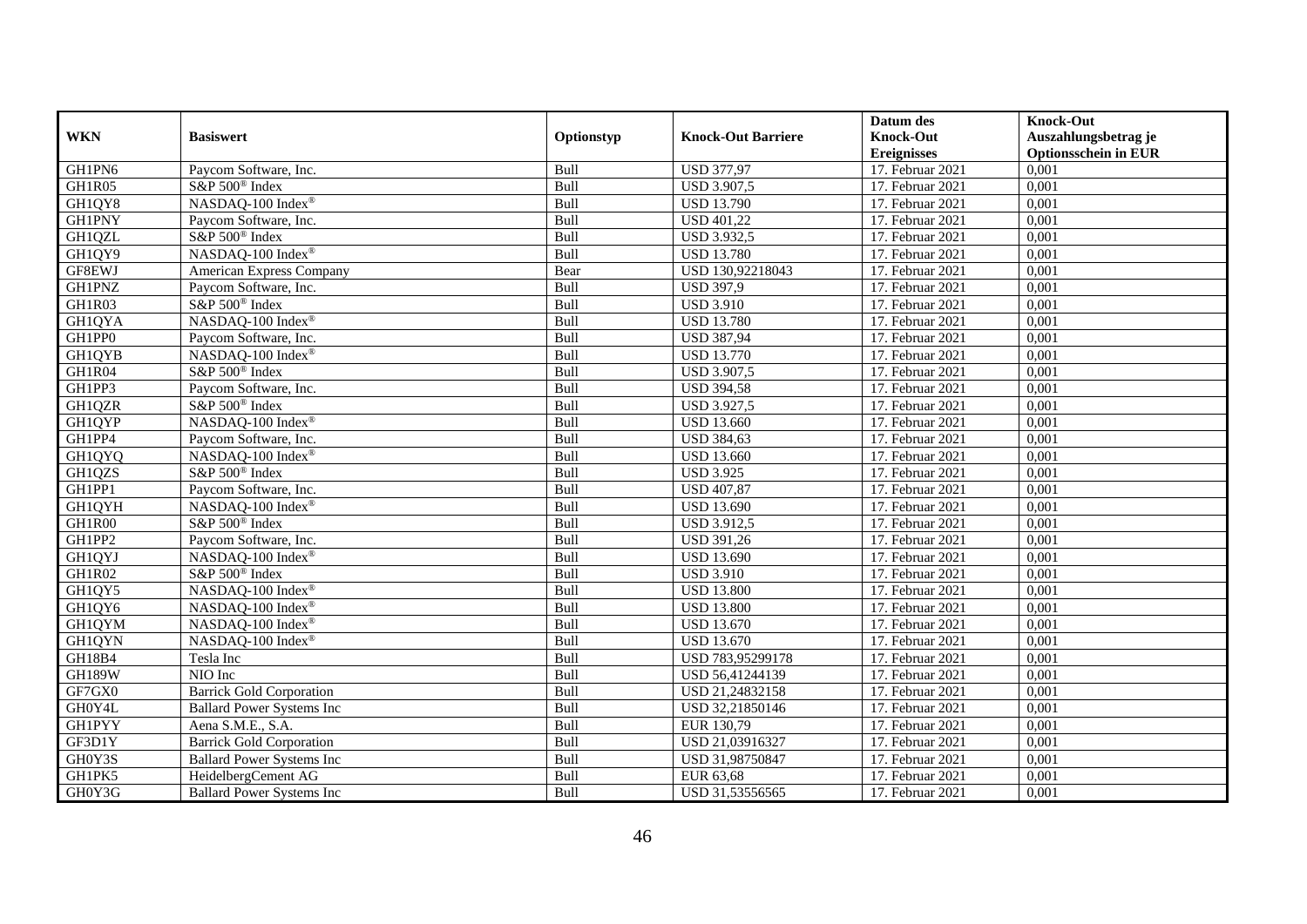|               |                                         |             |                           | Datum des          | <b>Knock-Out</b>            |
|---------------|-----------------------------------------|-------------|---------------------------|--------------------|-----------------------------|
| <b>WKN</b>    | <b>Basiswert</b>                        | Optionstyp  | <b>Knock-Out Barriere</b> | <b>Knock-Out</b>   | Auszahlungsbetrag je        |
|               |                                         |             |                           | <b>Ereignisses</b> | <b>Optionsschein in EUR</b> |
| GH0Y48        | <b>Ballard Power Systems Inc</b>        | Bull        | USD 31,76655864           | 17. Februar 2021   | 0,001                       |
| <b>GH1PLR</b> | S&P 500 <sup>®</sup> Index              | Bull        | <b>USD 3.909,81</b>       | 17. Februar 2021   | 0,001                       |
| <b>GH1LAL</b> | $DAX^{\circledR}$ (Performance Index)   | Bull        | EUR 13.930                | 17. Februar 2021   | 0,001                       |
| <b>GH1LBU</b> | NASDAQ-100 Index®                       | Bull        | <b>USD 13.640</b>         | 17. Februar 2021   | 0,001                       |
| GH1QWM        | DAX <sup>®</sup> (Performance Index)    | Bull        | EUR 13.930                | 17. Februar 2021   | 0,001                       |
| <b>GH1HLV</b> | NASDAQ-100 Index®                       | Bull        | <b>USD 13.650</b>         | 17. Februar 2021   | 0,001                       |
| <b>GH1HLU</b> | NASDAQ-100 Index®                       | Bull        | <b>USD 13.650</b>         | 17. Februar 2021   | 0,001                       |
| <b>GH1LBQ</b> | NASDAQ-100 Index®                       | Bull        | <b>USD 13.710</b>         | 17. Februar 2021   | 0,001                       |
| GH0Y3P        | <b>Ballard Power Systems Inc</b>        | Bull        | USD 32,90143729           | 17. Februar 2021   | 0,001                       |
| GF9F31        | <b>RWE AG</b>                           | Bull        | EUR 32,90334851           | 17. Februar 2021   | 0,001                       |
| GH1H26        | Beyond Meat, Inc.                       | Bull        | USD 168,32374984          | 17. Februar 2021   | 0,001                       |
| GH1BEJ        | HP Inc.                                 | Bull        | USD 26,81386556           | 17. Februar 2021   | 0,001                       |
| GH16BL        | Agilent Technologies, Inc.              | Bear        | USD 135,80383176          | 17. Februar 2021   | 0,001                       |
| GH18K0        | Delivery Hero AG                        | Bull        | EUR 125,55705292          | 17. Februar 2021   | 0.001                       |
| <b>GH0YGR</b> | Agilent Technologies, Inc.              | Bear        | USD 134,36122206          | 17. Februar 2021   | 0,001                       |
| <b>GH1HLY</b> | NASDAQ-100 Index®                       | Bull        | <b>USD 13.590</b>         | 17. Februar 2021   | 0,001                       |
| <b>GH1KUB</b> | <b>AIXTRON SE</b>                       | Bull        | EUR 16,69687627           | 17. Februar 2021   | 0,001                       |
| <b>GH1LAX</b> | DAX <sup>®</sup> (Performance Index)    | Bull        | EUR 13.920                | $17.$ Februar 2021 | 0,001                       |
| GH15ZL        | AT&T Inc.                               | Bear        | USD 29,36855228           | 17. Februar 2021   | 0,001                       |
| <b>GH1HLW</b> | NASDAQ-100 Index®                       | Bull        | <b>USD 13.600</b>         | 17. Februar 2021   | 0,001                       |
| GH1KQY        | Adobe Inc.                              | Bull        | USD 486,99038101          | 17. Februar 2021   | 0,001                       |
| <b>GH0DTD</b> | Peloton Interactive Inc.                | <b>Bull</b> | USD 138,97863997          | 17. Februar 2021   | 0,001                       |
| <b>GH1DSF</b> | Advanced Micro Devices, Inc.            | Bull        | USD 89,21519062           | 17. Februar 2021   | 0,001                       |
| <b>GH1KUC</b> | <b>AIXTRON SE</b>                       | Bull        | EUR 16,78691335           | 17. Februar 2021   | 0,001                       |
| GH1LB1        | $DAX^{\circledR}$ (Performance Index)   | Bull        | EUR 13.920                | 17. Februar 2021   | 0,001                       |
| GH1QWP        | DAX <sup>®</sup> (Performance Index)    | Bull        | EUR 13.920                | 17. Februar 2021   | 0,001                       |
| GH1E64        | NASDAQ-100 Index®                       | Bull        | <b>USD 13.610</b>         | 17. Februar 2021   | 0,001                       |
| GH1PQV        | Nordex SE                               | Bull        | <b>EUR 25,48</b>          | 17. Februar 2021   | 0,001                       |
| GH1DP2        | Peloton Interactive Inc.                | Bull        | USD 140,02840154          | 17. Februar 2021   | 0,001                       |
| <b>GH1KUF</b> | <b>AIXTRON SE</b>                       | Bull        | EUR 16,60683919           | 17. Februar 2021   | 0,001                       |
| GF8HNW        | Bechtle AG                              | Bull        | EUR 168,68524393          | 17. Februar 2021   | 0,001                       |
| GF5YMP        | Edison International                    | Bull        | USD 56,19786593           | 17. Februar 2021   | 0,001                       |
| <b>GH1HLX</b> | NASDAQ-100 Index®                       | Bull        | <b>USD 13.600</b>         | 17. Februar 2021   | 0,001                       |
| GH1LB2        | DAX <sup>®</sup> (Performance Index)    | Bull        | EUR 13.920                | 17. Februar 2021   | 0,001                       |
| GH1E63        | NASDAQ-100 Index®                       | Bull        | <b>USD 13.610</b>         | 17. Februar 2021   | 0,001                       |
| GH1LB3        | DAX <sup>®</sup> (Performance Index)    | Bull        | EUR 13.920                | 17. Februar 2021   | 0,001                       |
| <b>GH1LAZ</b> | $DAX^{\circledast}$ (Performance Index) | Bull        | EUR 13.920                | 17. Februar 2021   | 0,001                       |
| <b>GH1HLZ</b> | NASDAQ-100 Index®                       | Bull        | <b>USD 13.590</b>         | 17. Februar 2021   | 0,001                       |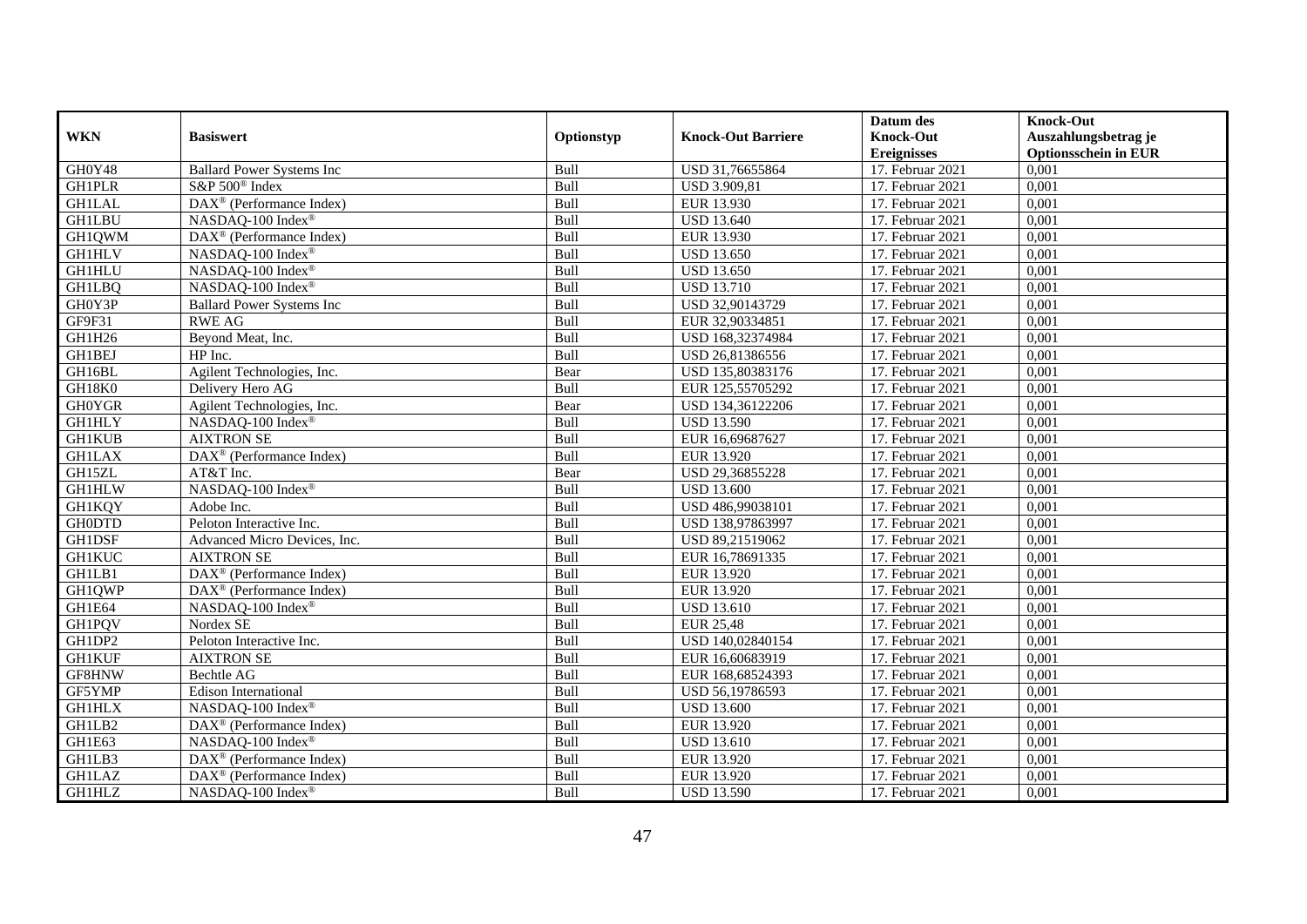|               |                                                                    |             |                           | Datum des          | <b>Knock-Out</b>            |
|---------------|--------------------------------------------------------------------|-------------|---------------------------|--------------------|-----------------------------|
| <b>WKN</b>    | <b>Basiswert</b>                                                   | Optionstyp  | <b>Knock-Out Barriere</b> | <b>Knock-Out</b>   | Auszahlungsbetrag je        |
|               |                                                                    |             |                           | <b>Ereignisses</b> | <b>Optionsschein in EUR</b> |
| <b>GH1KRD</b> | Airbnb, Inc.                                                       | Bull        | USD 201,48923539          | 17. Februar 2021   | 0,001                       |
| GH1LB0        | $\overline{\text{DAX}^{\otimes}}$ (Performance Index)              | Bull        | EUR 13.920                | 17. Februar 2021   | 0,001                       |
| <b>GH1KRE</b> | Airbnb, Inc.                                                       | Bull        | USD 200,40881051          | 17. Februar 2021   | 0,001                       |
| GH1KW0        | Alexion Pharmaceuticals, Inc.                                      | Bear        | USD 158,28673105          | 17. Februar 2021   | 0,001                       |
| <b>GH1KRQ</b> | Airbnb, Inc.                                                       | Bull        | USD 199,33838958          | 17. Februar 2021   | 0,001                       |
| <b>GH1KRB</b> | Airbnb, Inc.                                                       | Bull        | USD 202,55965633          | 17. Februar 2021   | 0,001                       |
| GC7HEY        | 1 Feinunze Gold, Feinheit mind. 0,995, LBMA                        | Bull        | USD 1.774,19756809        | 17. Februar 2021   | 0,001                       |
| GH1QWQ        | $\text{DAX}^{\textcircled{D}}$ (Performance Index)                 | Bull        | EUR 13.910                | 17. Februar 2021   | 0,001                       |
| GH1HJX        | $\text{DAX}^{\textcircled{D}}$ (Performance Index)                 | Bull        | EUR 13.910                | 17. Februar 2021   | 0,001                       |
| GF9X5R        | The Boeing Company                                                 | Bear        | USD 218,30694006          | 17. Februar 2021   | 0,001                       |
| GH18K1        | Delivery Hero AG                                                   | Bull        | EUR 124,89633171          | 17. Februar 2021   | 0,001                       |
| GH1BEG        | HP Inc.                                                            | Bull        | USD 26,30341123           | 17. Februar 2021   | 0,001                       |
| <b>GH0DTE</b> | Peloton Interactive Inc.                                           | Bull        | USD 137,08763727          | $17.$ Februar 2021 | 0,001                       |
| <b>GH1HJY</b> | DAX <sup>®</sup> (Performance Index)                               | Bull        | EUR 13.910                | 17. Februar 2021   | 0,001                       |
| <b>GH1KRU</b> | Airbnb, Inc.                                                       | Bull        | USD 197,18754376          | 17. Februar 2021   | 0,001                       |
| GF9X5U        | The Boeing Company                                                 | Bear        | USD 217,47013332          | 17. Februar 2021   | 0,001                       |
| GH1B4C        | Continental AG                                                     | Bull        | EUR 118,0454227           | 17. Februar 2021   | 0,001                       |
| GH1HK1        | $\text{DAX}^{\textcircled{}}$ (Performance Index)                  | <b>Bull</b> | EUR 13.910                | 17. Februar 2021   | 0,001                       |
| GH1GC4        | Beyond Meat, Inc.                                                  | Bull        | USD 167,26233892          | 17. Februar 2021   | 0,001                       |
| <b>GH1KRF</b> | Airbnb, Inc.                                                       | Bull        | USD 198,2579647           | 17. Februar 2021   | 0,001                       |
| GH1HK2        | DAX <sup>®</sup> (Performance Index)                               | Bull        | EUR 13.910                | 17. Februar 2021   | 0,001                       |
| GH1PU1        | Aalberts Industries N.V.                                           | Bull        | EUR 40,27                 | 17. Februar 2021   | 0,001                       |
| <b>GH1HJZ</b> | $\overline{\text{DAX}^{\otimes}}$ (Performance Index)              | Bull        | EUR 13.910                | 17. Februar 2021   | 0,001                       |
| GH1HK0        | DAX <sup>®</sup> (Performance Index)                               | Bull        | EUR 13.910                | 17. Februar 2021   | 0,001                       |
| GH18B3        | NIO Inc                                                            | Bull        | USD 56,13178249           | 17. Februar 2021   | 0,001                       |
| GH1QYY        | DAX <sup>®</sup> (Performance Index)/ X-DAX <sup>®</sup>           | Bull        | EUR 13.900                | 17. Februar 2021   | 0,001                       |
| GH1HK6        | DAX <sup>®</sup> (Performance Index)                               | Bull        | <b>EUR 13.900</b>         | 17. Februar 2021   | 0,001                       |
| GH1HM0        | NASDAQ-100 Index®                                                  | Bull        | <b>USD 13.580</b>         | 17. Februar 2021   | 0,001                       |
| <b>GH1QWR</b> | DAX <sup>®</sup> (Performance Index)                               | Bull        | EUR 13.900                | 17. Februar 2021   | 0,001                       |
| <b>GH1PLO</b> | HeidelbergCement AG                                                | Bull        | EUR 63,36                 | 17. Februar 2021   | 0,001                       |
| GH1HK7        | $\overline{\text{DAX}^{\otimes}}$ (Performance Index)              | Bull        | EUR 13.900                | 17. Februar 2021   | 0,001                       |
| GH1HM1        | NASDAQ-100 Index®                                                  | Bull        | <b>USD 13.580</b>         | 17. Februar 2021   | 0,001                       |
| <b>GH1HMA</b> | $\text{DAX}^{\circledR}$ (Performance Index)/ X-DAX <sup>®</sup>   | Bull        | EUR 13.900                | 17. Februar 2021   | 0,001                       |
| GH1HK8        | DAX <sup>®</sup> (Performance Index)                               | Bull        | <b>EUR 13.900</b>         | $17.$ Februar 2021 | 0,001                       |
| GH1HMB        | $\text{DAX}^{\circledast}$ (Performance Index)/ X-DAX <sup>®</sup> | Bull        | EUR 13.900                | 17. Februar 2021   | 0,001                       |
| GH1HK3        | DAX <sup>®</sup> (Performance Index)                               | Bull        | <b>EUR 13.900</b>         | 17. Februar 2021   | 0,001                       |
| GH1HK4        | DAX <sup>®</sup> (Performance Index)                               | Bull        | <b>EUR 13.900</b>         | 17. Februar 2021   | 0,001                       |
| GH1GAM        | <b>AIXTRON SE</b>                                                  | Bull        | EUR 16,52700772           | 17. Februar 2021   | 0,001                       |